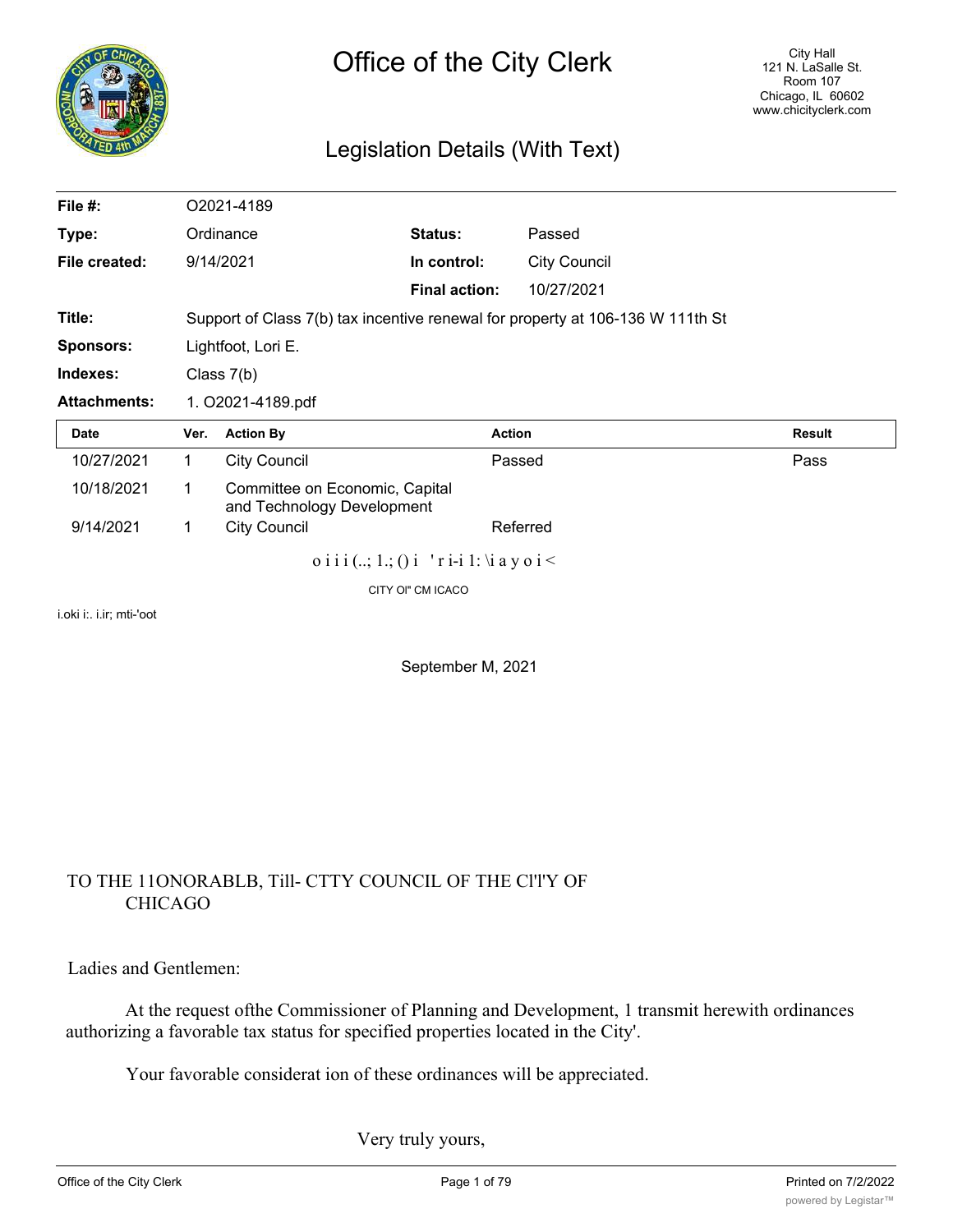#### **ORDINANCE**

WHEREAS, the City of Chicago (the "City") is a home rule unit of government under Section 6(a), Article VII of the 1970 Constitution of the State of Illinois authorized to exercise any power and perform any function pertaining to its government and affairs; and

WHEREAS, pursuant to an ordinance adopted by the City Council of the City ("City Council") on April 2, 2014, the City established the "107<sup>1</sup><sub>"</sub>/Halsted Redevelopment Project Area" in accordance with the Illinois Tax Increment Allocation Redevelopment Act, 65 ILCS 5/11-74.4-1, et seq., finding, among other things, that the 107"7Halsted Redevelopment Project Area is a depressed area; and

WHEREAS, certain real estate generally located at 106-136 W. 111<sup>th</sup> Street in the City, as more precisely described on Exhibit A attached hereto and hereby made a part hereof (the "Project Site"), is located within the boundaries  $107<sup>th</sup>/Halsted$  Redevelopment Project Area; and

WHEREAS, Roseland Medical Center, LLC, an Illinois limited liability company ("Applicant"), has constructed an approximately 27,007 square foot commercial facility on the Project Site (the "Project"); and

WHEREAS, the redevelopment objective of the City in connection with the Project Site is to retain and encourage the expansion of existing viable businesses, increase employment opportunities, and increase economic activity in the area; and

WHEREAS, on June 28, 2006, the City Council of the City enacted an ordinance supporting and consenting to the Class 7b classification of the Subject Property by the Office of the Assessor of Cook County (the "Assessor"); and

WHEREAS, the Assessor granted the Class 7b tax incentive in connection with the Subject Property in 2009; and

WHEREAS, the Applicant has filed an application for renewal ofthe Class 7b classification with the Assessor pursuant to the County Ordinance; and

WHEREAS, the Applicant has applied to the Office of the Assessor of Cook County, Illinois (the "Assessor") for designation of the Project Site as a Class 7b classification eligible for certain real estate tax incentives; and

WHEREAS, Section 74-65(b) of the Cook County Tax Incentive Ordinance, Classification System for Assessment, as amended from time to time (the "County Ordinance"), provides that in connection with filing a renewal application with the Assessor, an applicant for Class 7b renewal classification must obtain an ordinance or resolution from the municipality in which the real estate is located expressly stating, among other things, that the municipality has determined that the commercial use of the property is necessary and beneficial to the local economy and that the municipality supports and consents to the renewal ofthe Class 7b classification; now therefore,

1

**BE IT ORDAINED BY THE CITY COUNCIL OF THE CITY OF CHICAGO:**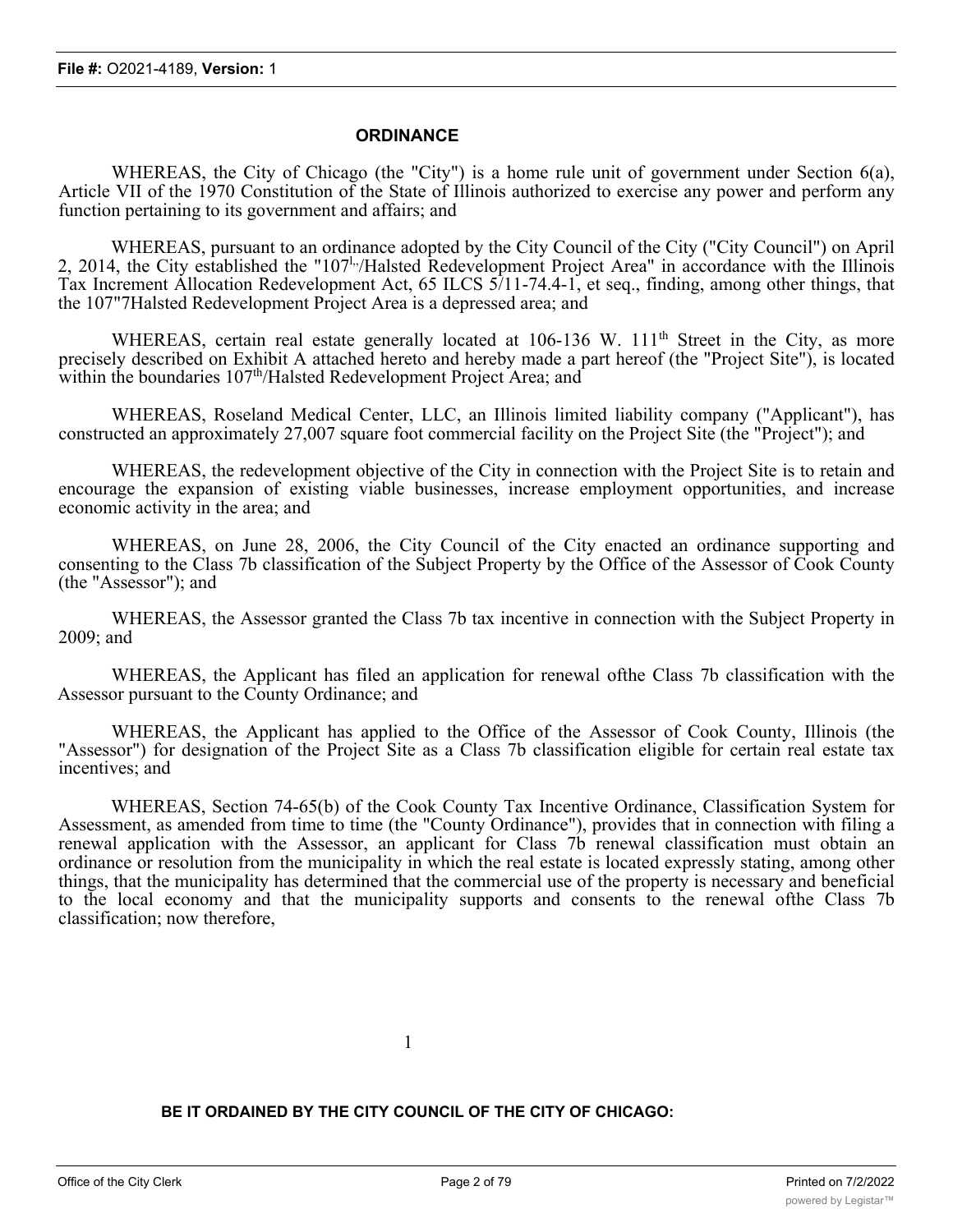SECTION 1: The above recitals are hereby expressly incorporated as if fully set forth herein.

SECTION 2: The City hereby determines that the commercial use of the Project Site is necessary and beneficial to the local economy in which the Project Site is located.

SECTION 3: The City supports and consents to the renewal ofthe Class 7b classification with respect to the Project Site.

SECTION 4: The Economic Disclosure Statement, as defined in the County Ordinance, has been received and filed by the City.

SECTION 5: The Clerk of the City of Chicago is authorized to and shall send a certified copy of this ordinance to the Assessor, and a certified copy of this ordinance may be included with the Class 7b renewal application filed with the Assessor by the Applicant, as applicant, in accordance with the County Ordinance.

SECTION 6: This ordinance shall be effective immediately upon its passage and approval.

#### **EXHIBIT A**

Legal Description of the Project Site:

LOTS 6 TO 16, INCLUSIVE (EXCEPT THE NORTH 8.00 FEET THEREOF TO BE OPENED FOR ALLEY) IN ALBERT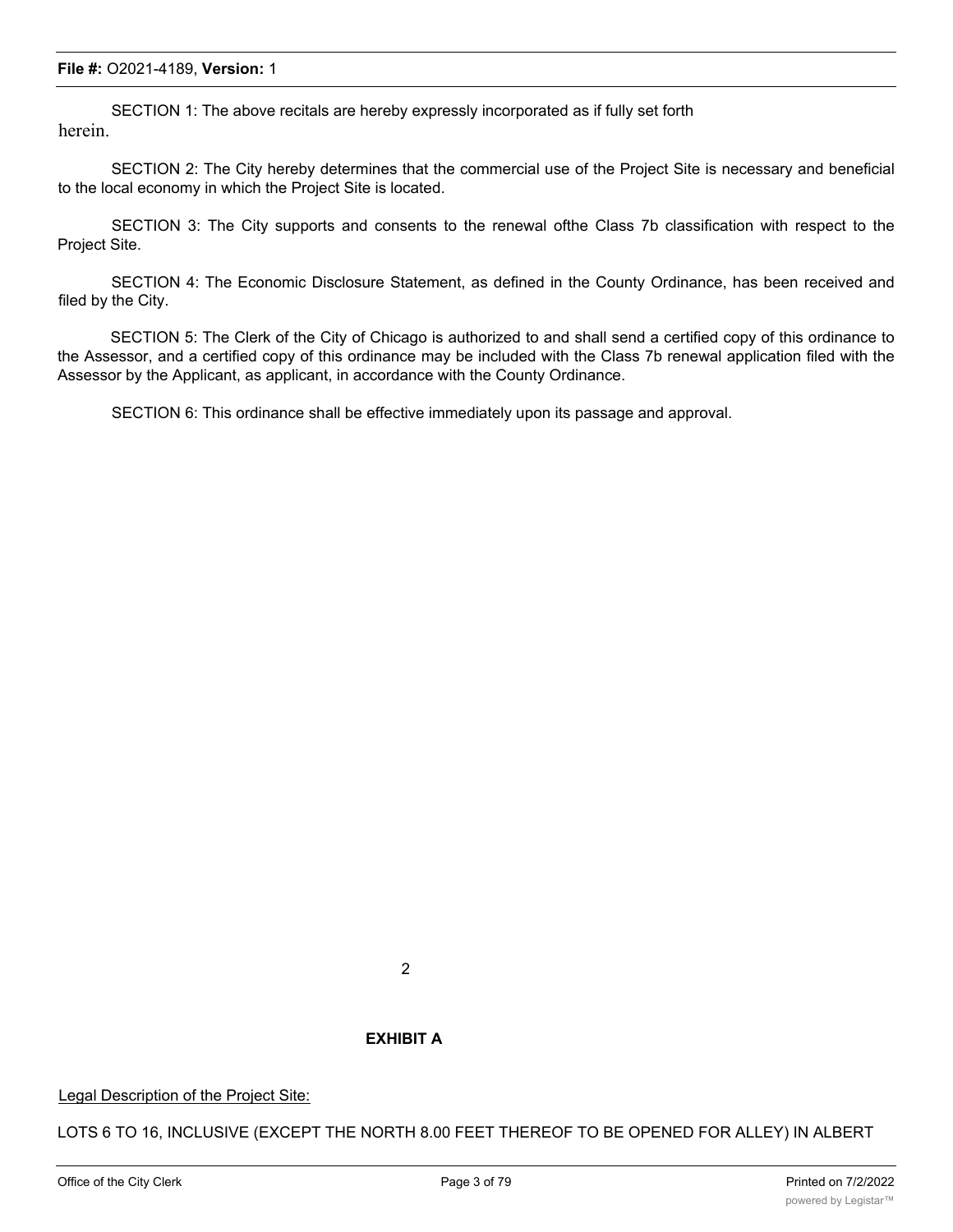VANDEBERGS'S SUBDIVISION OF THE SOUTH 165.00 FEET OF THE LOT 64 IN THE SCHOOL TRUSTEES' SUBDIVISION OF SECTION 16, TOWNSHIP 37 NORTH, RANGE 14, EAST OF THE THIRD PRINCIPAL MERIDIAN, IN COOK COUNTY, ILLINOIS.

Property Address of Real Estate: 100-136 W. 111<sup>,h</sup> Street Chicago, Illinois 60619

Permanent Tax Identification Numbers: 25-16-429-026-0000, 25-16-429-027-0000, 25-16-429-028-0000, 25-16-429-035- 0000

3

### **CITY OK CHICAGO ECONOMIC DISCLOSURE STATEMENT AND AFFIDAVIT**

### **SECTION I -- GENERAL INFORMATION**

A. Legal name ofthe Disclosing Party submitting this EDS. Include d/b/a/ if applicable:

Roseland Medical Center, LLC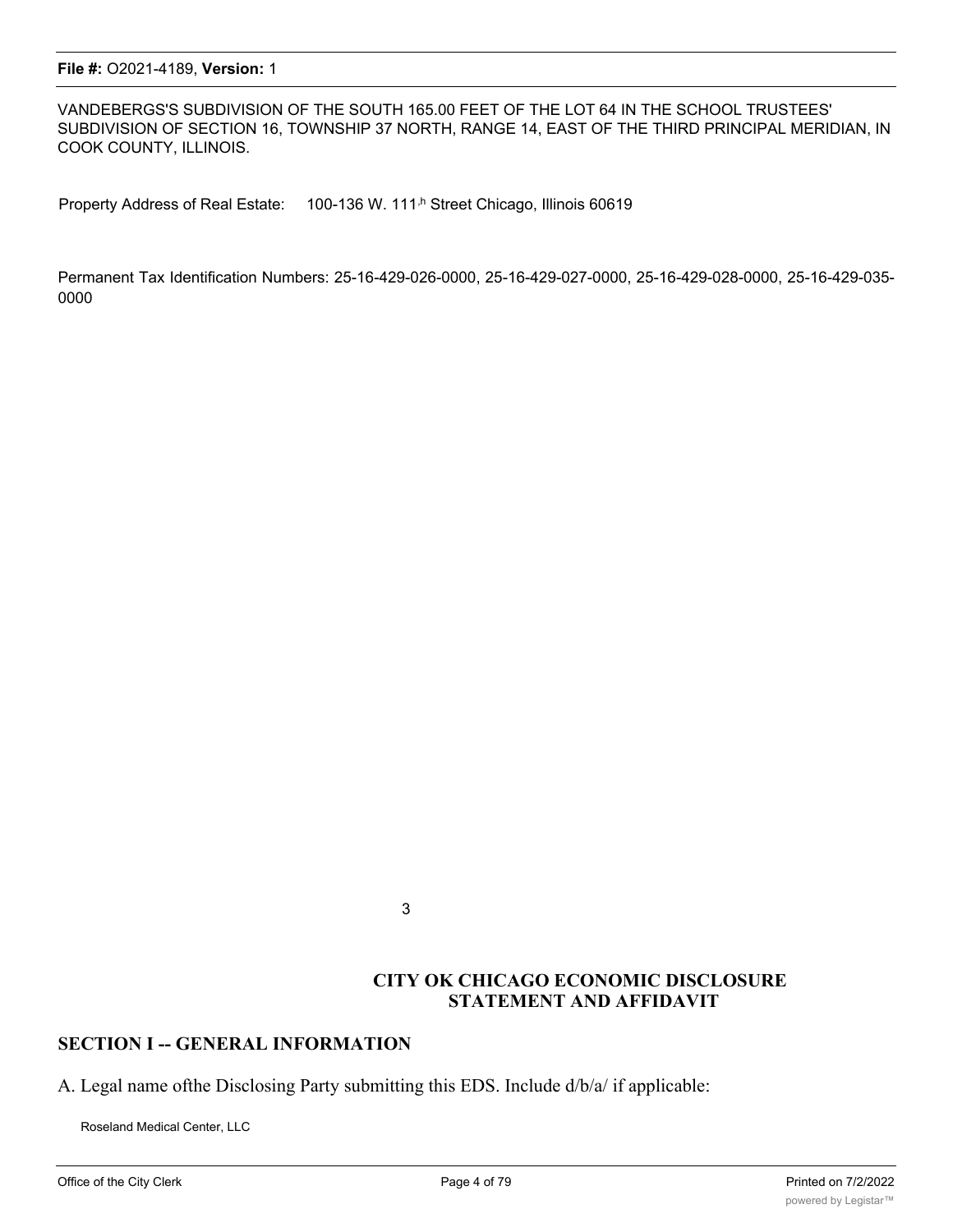Check ONE of the following three boxes:

Indicate whether the Disclosing Party submitting this EDS is:

- 1.  $\lceil x \rceil$  the Applicant
	- OR
- 2. [ ] a legal entity currently holding, or anticipated to hold within six months after City action on
- 2. the contract, transaction or other undertaking to which this EDS pertains (referred to below as the
- 2. "Matter"), a direct or indirect interest in excess of 7.5% in the Applicant. Stale the Applicant's legal
- 2. name:
	- OR

3. [ J a legal entity with a direct or indirect right of control ofthe Applicant (see Section 11(B) St(ii<))the legal name ofthe entity in which the Disclosing Parly holds a right of control:

B. Business address of the Disclosing Party: 77 w. Washington street, Suite 405

Chicago, IL 60602

C. Telephone: 773-721-3400 Fax: 773-721-3500 Email: Iwaiker@di3realty.com <mailto:Iwaiker@di3realty.com>

D. Name of contact person: Loon I. Walker, Esq.

E. Federal Employer Identification No. (ifyou have one):

F. Brief description ofthe Matter to which this EDS pertains. (Include project number and location of properly, if applicable):

Application for Class 7b Renewal Incentive for property located at 136 West 111 th Street

Planning & Development

G. Which City agency or department is requesting this EDS?

Ifthe Matter is a contract being handled by the City's Department of Procurement Services, please complete the following:

*Specification//\_\_ and Contract it* **Vcr.20l8-l " " Page t ot" 15**

# **SECTION II - DISCLOSURE OF OWNERSHIP INTERESTS**

# A. NATURE OF THE DISCLOSING PARTY

I. Indicate the nature of the Disclosing Party:

| [ ] Person                               | [x] Limited liability company       |
|------------------------------------------|-------------------------------------|
| Publicly registered business corporation | [] Limited liability partnership    |
| Privately held business corporation      | [ J Joint venture                   |
| [] Sole proprietorship                   | $\int$ i Not-for-profit corporation |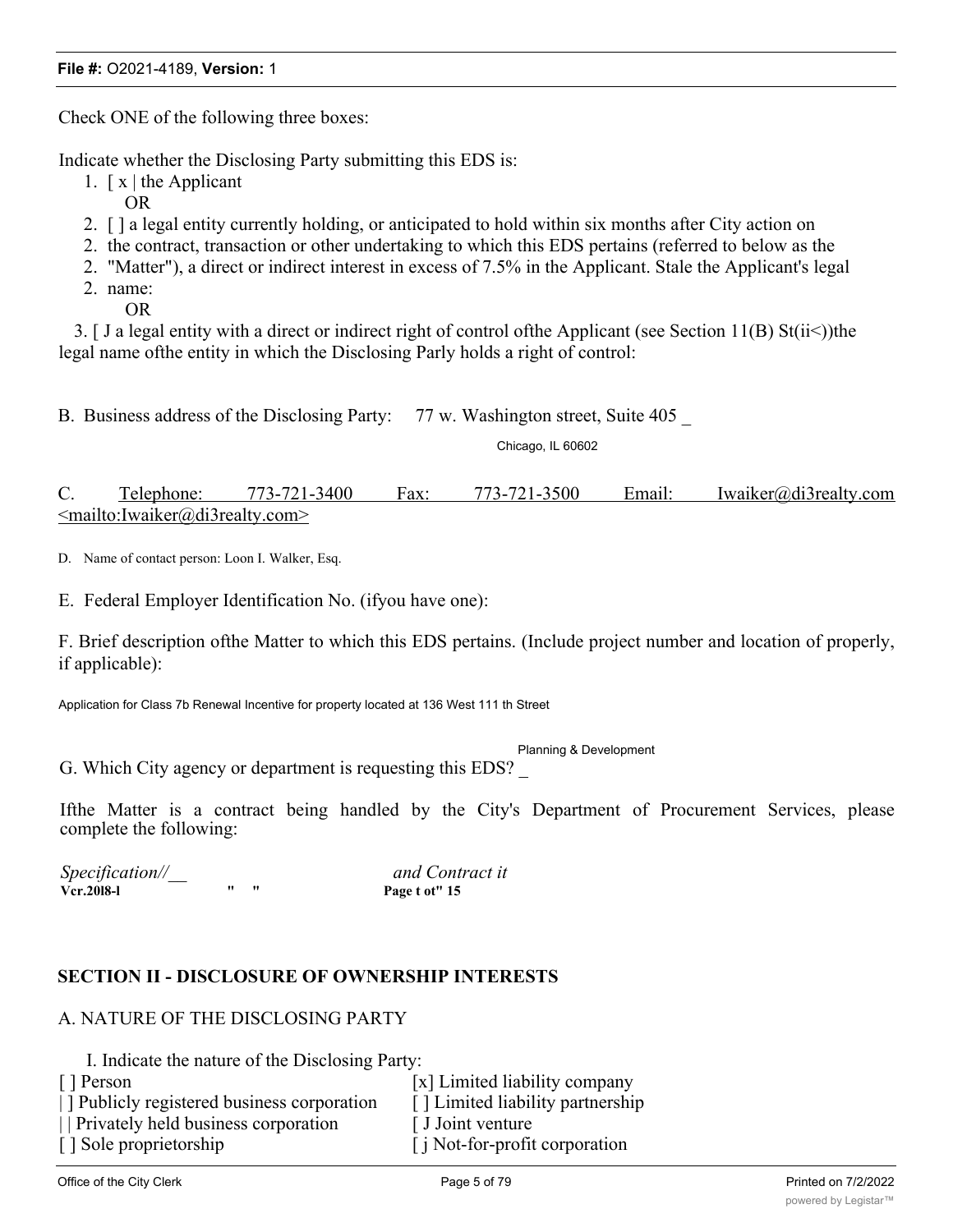[ J General partnership (Is the not-for-profit corporation also a  $501(c)(3)$ )? [ ] Limited partnership f j Yes [ ] No | ] Trust [ ] Other (please specify)

2. For legal entities, the state (or foreign country) of incorporation or organization, if applicable:

Illinois

3. For legal entities not organized in the State oflllinois: Has the organization registered to do business in the State oflllinois as a foreign entity?

[ J Yes f 1 No fx] Organized in Illinois

B. IF THE DISCLOSING PARTY IS A LEGAL ENTITY:

1. List below the full names and titles, if applicable, of: (i) all executive officers and all directors of the entity; (ii) for not-for-profit corporations, all members, if any, which are legal entities (if there are no such members, write "no members which are legal entities"); (iii) for trusts, estates or other similar entities, the trustee, executor, administrator, or similarly situated party; (iv) for general or limited partnerships, limited liability companies, limited liability partnerships or joint ventures, each general partner, managing member, manager or any other person or legal entity that directly or indirectly controls the day-to-day management ofthe Applicant.

NOTE: Each legal entity listed below must submit an EDS on its own behalf.

Name Title

Leon I. Walker Manager Manager Manager

2. Please provide the following information concerning each person or legal entity having a direct or indirect, current or prospective (i.e. within 6 months after City action) beneficial interest (including ownership) in excess of 7.5% ofthe Applicant. Examples ofsuch an interest include shares in a corporation, partnership interest in a partnership or joint venture, interest of a member or manager in a

rage 2 ol\15

limited liability company, or interest of a beneficiary of a trust, estate or other similar entity. If none, state "None."

NOTE: Each legal entity listed below may be required to submit an EDS on its own behalf.

| Name           | <b>Business Address</b>                              | Percentage Interest in the Applicant |
|----------------|------------------------------------------------------|--------------------------------------|
| DL3 Realty, LP | 77 W. Washington Street, Suite 405, Chicago IL 60602 | 50.5%                                |
| YARAH, LLC     | 10816 S. Scarlet Dr., Orland Park, IL 60467 49.5%    |                                      |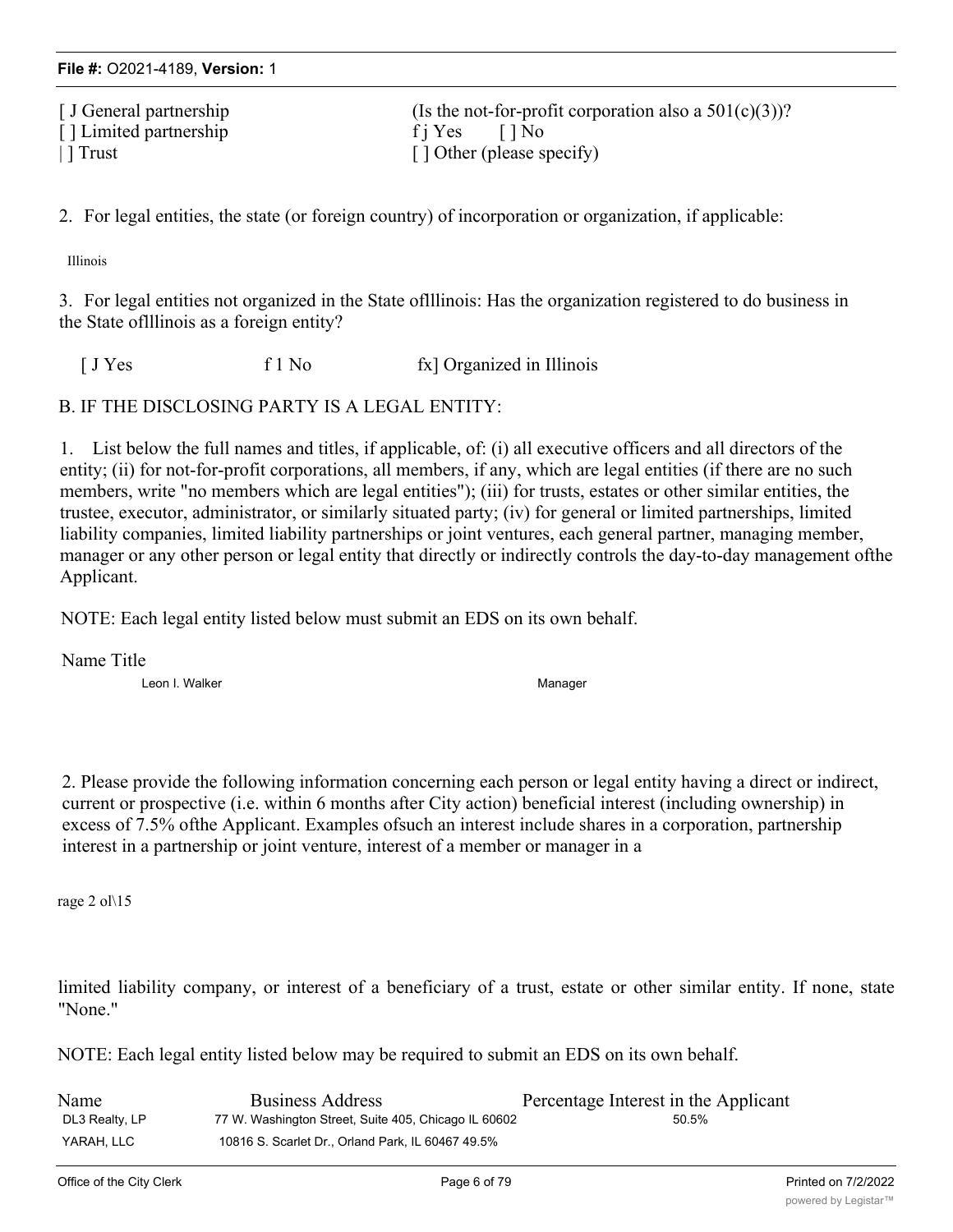# **SECTION III - INCOME OR COMPENSATION TO, OR OWNERSHIP BY, CITY ELECTED OFFICIALS**

Has the Disclosing Party provided any income or compensation to any City elected official during the 12-month period preceding the date of this EDS? | J Yes [x] No

Does the Disclosing Party reasonably expect to provide any income or compensation to any City elected official during the 12-month period following the date of this EDS?  $| \cdot |$  Yes [xj No

If "yes" to either ofthe above, please identify below (he name(s) ofsuch City elected official(s) and describe such income or compensation:

Does any City elected official or, to the best ofthe Disclosing Party's knowledge after reasonable inquiry, any City elected official's spouse or domestic partner, have a financial interest (as defined in Chapter 2-156 ofthe Municipal Code of Chicago ("MCC")) in the Disclosing Party?  $\begin{bmatrix} \end{bmatrix} \text{Yes}$  |x] No

If "yes," please identify below the naine(s) ofsuch City elected official(s) and/or spousc(s)/domestic partner (s) and describe the financial interest(s).

### **SECTION IV - DISCLOSURE OF SUBCONTRACTORS AND OTHER RETAINED PARTIES**

The Disclosing Party must disclose the name and business address of each subcontractor, attorney, lobbyist (as defined in MCC Chapter 2-156), accountant, consultant and any other person or entity whom Ihe Disclosing Party has retained or expects to retain in connection with the Matter, as well as the nature ofthe relationship, and the total amount ofthe fees paid or estimated to be paid. The Disclosing Party is not required to disclose employees who are paid solely through the Disclosing Party's regular payroll. Ifthe Disclosing Party is uncertain whether a disclosure is requited under this Section, the Disclosing Parly must either ask the City whether disclosure is required or make the disclosure.

Page 3 of 15

**Name (indicate whether Business Relationship to Disclosing Party Fees (indicate whether retained or anticipated Address (subcontractor, attorney. paid or estimated.') NOTE:** to be retained) lobbyist, etc.) "hourly rate" or "t.b.d." is not an acceptable response.

Mayer Brown, LLC (retained) 71 S. Wacker Drive, Chicago, IL 60606 Attorney\$12,000 (estimated)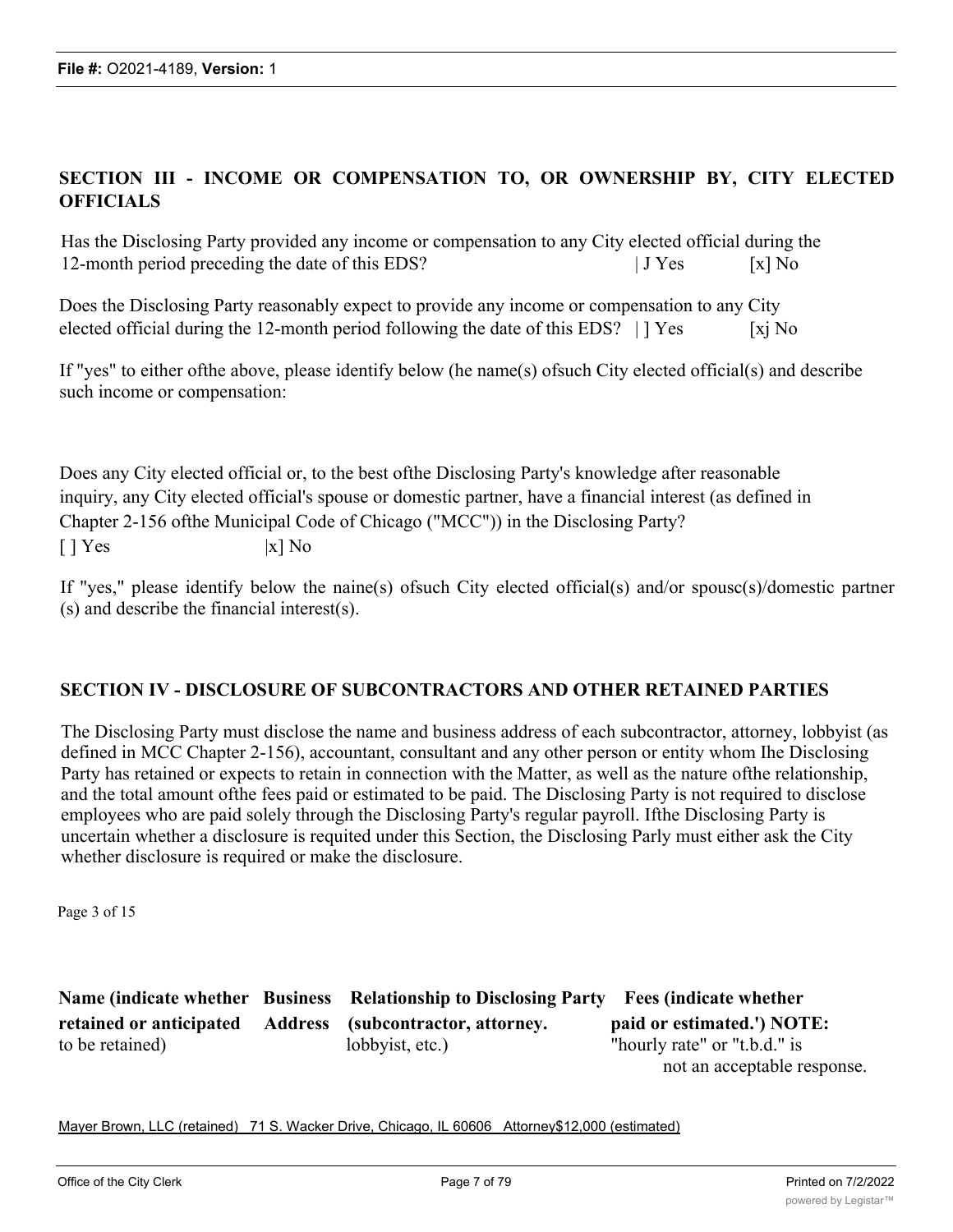(Add sheets if necessary)

### [] Check here il\*the Disclosing Parly has not retained, nor expects to retain, any such persons or entities.

## **SECTION V -- CERTIFICATIONS**

### A. COURT-ORDERED CHILD SUPPORT COMPLIANCE

Under MCC Section 2-92-415, substantial owners of business entities that contract with the City must remain in compliance with their child support obligations throughout the contract's term.

Has any person who directly or indirectly owns 10% or more ofthe Disclosing Party been declared in arrearage on any child support obligations by any Illinois court of competent jurisdiction?

 $[$  | Yes  $1_x$  No  $|$  | No person directly or indirectly owns 10% or more of the Disclosing Party.

If "Yes," has the person entered into a court-approved agreement for payment of all support owed and is the person in compliance with that agreement?

[ ] Yes [ ] No

### B. FURTHER CERTIFICATIONS

1. [This paragraph 1 applies only ifthe Matter is a contract being handled by the City's Department of Procurement Services. ) In the 5-year period preceding the date of this EDS, neither the Disclosing Parly nor any Affiliated Entity [see definition in (5) below] has engaged, in connection with the performance of any public contract, the services of an integrity monitor, independent private sector inspector general, or integrity compliance consultant (i.e., an individual or entity with legal, auditing, investigative, or other similar skills, designated by a public agency to help the agency monitor the activity of specified agency vendors as well as help the vendors reform their business practices so they can be considered for agency contracts in the future, or continue with a contract in progress).

2. The Disclosing Party and its Affiliated Entities are not delinquent in the payment of any fine, fee, tax or other source of indebtedness owed lo the City of Chicago, including, but not limited to, water and sewer charges, license fees, parking tickets, properly taxes and sales taxes, nor is the Disclosing Party delinquent in the payment of any tax administered by the Illinois Department of Revenue.

Page 4 of 15

3. The Disclosing Party and, ifthe Disclosing Party is a legal entity, all of those persons or entities identified in Section 11(D)(1) of this CDS:

a. are not presently debarred, suspended, proposed for debarment, declared ineligible or voluntarily excluded from any transactions by any federal, state or local unit of government;

b. have not. during the 5 years before the date of this EDS, been convicted of a criminal offense, adjudged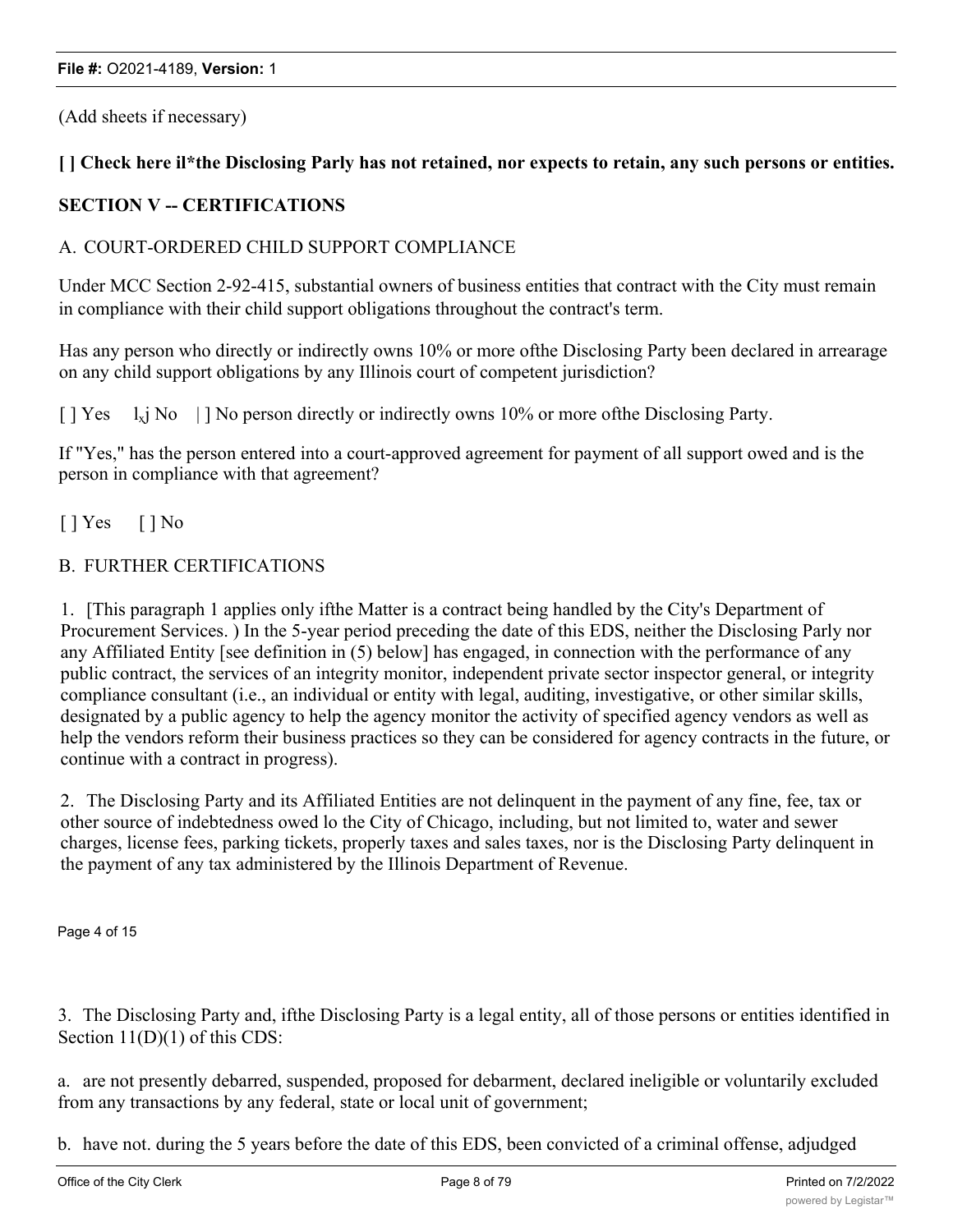guilty, or had a civil judgment rendered against them in connection with: obtaining, attempting to obtain, or performing a public (federal, slate or local) transaction or contract under a . public transaction; a violation of federal or state antitrust statutes; fraud; embezzlement; theft; forgery; bribery; falsification or destruction of records; making false statements; or receiving stolen property;

c. are not presently indicted for, or criminally or civilly charged by, a governmental entity (federal, state or local) with committing any ofthe offenses set forth in subparagraph (b) above;

d. have not, during the 5 years before the date of this EDS, had one or more public transactions (federal, slate or local) terminated for cause or default; and

e. have not, during the 5 years before the date of this EDS, been convicted, adjudged guilty, or found liable in a civil proceeding, or in any criminal or civil action, including actions concerning environmental violations, instituted by the City or by the federal government, any state, or any other unit of local government.

4. The Disclosing Party understands and shall comply with the applicable requirements of MCC Chapters 2-56 (Inspector General) and 2-156 (Governmental Ethics).

- 5. Certifications (5), (6) and (7) concern:
	- the Disclosing Party;

· any "Contractor" (meaning any contractor or subcontractor used by the Disclosing Party in connection with the Matter, including but not limited to all persons or legal entities disclosed under Section IV, "Disclosure of Subcontractors and Other Retained Parties");

· any "Affiliated Entity" (meaning a person or entity that, directly or indirectly: controls the DisclosingParty, is controlled by the DisclosingParty. or is, with the Disclosing Parly, under common control of another person or entity). Indicia of control include, without limitation: interlocking management or ownership; identity of interests among family members, shared facilities and equipment; common use of employees; or organization of a business entity following the ineligibility of a business entity lo do business with federal or stale or local government, including the City, using substantially the same management, ownership, or principals as the ineligible entity. With respect to Contractors, the term Affiliated Entity means a person or entity that directly or indirectly controls the Contractor, is controlled by it. or, with the Contractor, is under common control of another person or entity;

· any responsible official ofthe Disclosing Party, any Contractor or any Affiliated Entity or any other official, agent or employee ofthe Disclosing Party, any Contractor or any Affiliated Entity, acting pursuant to the direction or authorization of a responsible official ofthe Disclosing Party, any Contractor or any Affiliated Entity (collectively "Agents").

Page 5 of 15

Neither the Disclosing Party, nor any Contractor, nor any Affiliated Entity of either the Disclosing Party or any Contractor, nor any Agents have, during the 5 years before the date of this EDS, or, with respect to a Contractor, an Affiliated Entity, or an Affiliated Entity of a Contractor during the 5 years before the dale ofsuch Contractor's or Affiliated Entity's contract or engagement in connection with the Matter:

a. bribed or attempted to bribe, or been convicted or adjudged guilty of bribery or attempting to bribe, a public officer or employee ofthe City, the State oflllinois, or any agency ofthe federal government or of any state or local government in the United States of America, in that officer's or employee's official capacity;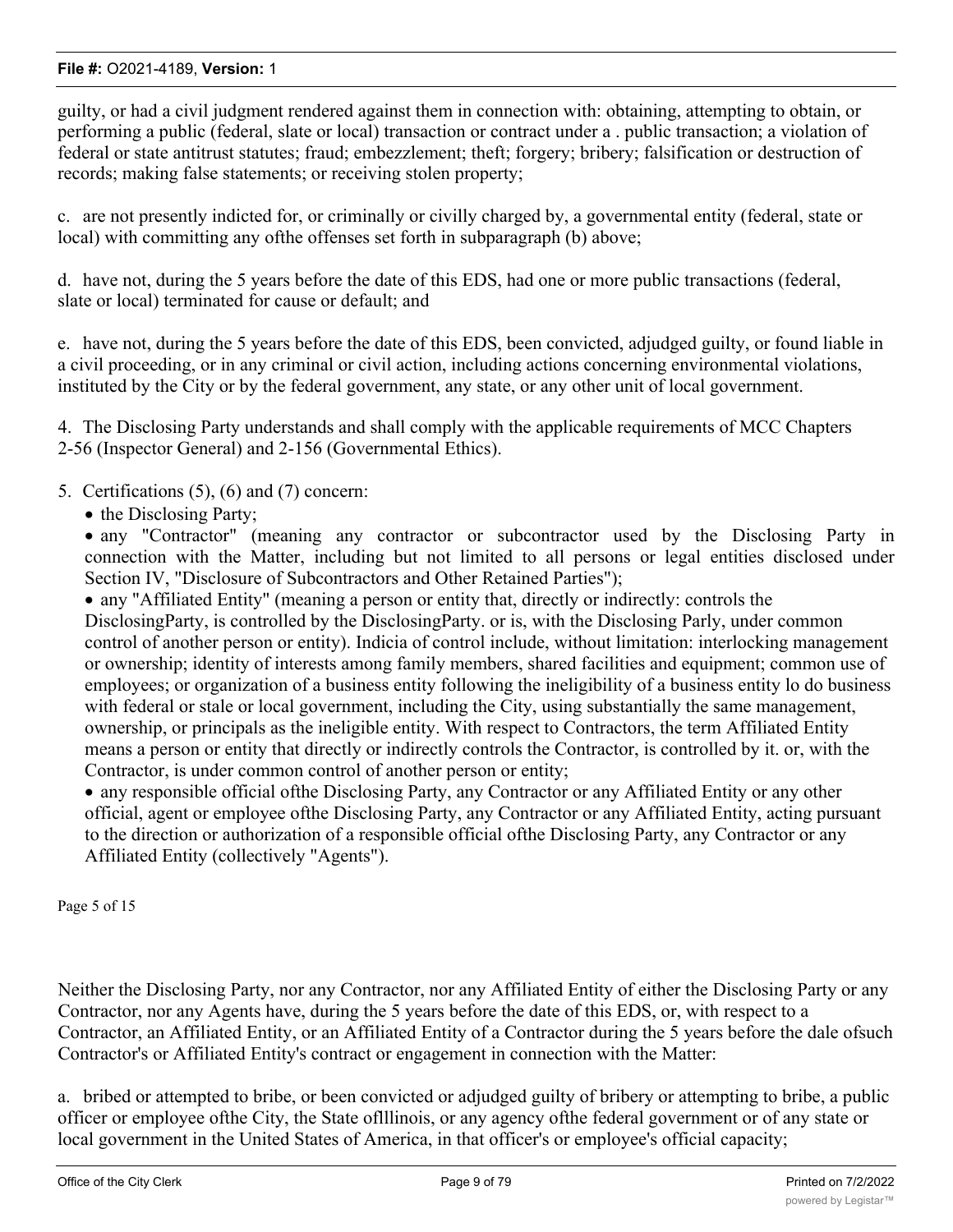b. agreed or colluded with other bidders or prospective bidders, or been a party to any such agreement, or been convicted or adjudged guilty of agreement or collusion among bidders or prospective bidders, in restraint of freedom of competition by agreement to bid a fixed price or otherwise; or

c. made an admission ofsuch conduct described in subparagraph (a) or (b) above thai is a matter of record, but have not been prosecuted for such conduct; or

d. violated the provisions referenced in MCC Subsection 2-92-320(a)(4)(Contracts Requiring a Base Wage); (a)(5)(Debarment Regulations); or (a)(6)(Minimum Wage Ordinance).

6. Neither the Disclosing Party, nor any Affiliated Entity or Contractor, or any of their employees, officials, agents or partners, is barred from contracting with any unit of state or local government as a result of engaging in or being convicted of (1) bid-rigging in violation of 720 ILCS 5/33E-3; (2) bid-rotating in violation of 720 ILCS 5/33E-4; or (3) any similar offense of any state or ofthe United States of America that contains the same elements as the offense of bid-rigging or bid-rotating.

7. Neither the Disclosing Party nor any Affiliated Entity is listed on a Sanctions List maintained by the United States Department of Commerce, State, or Treasury, or any successor federal agency.

8. [FOR APPLICANT ONLY] (i) Neither the Applicant nor any "controlling person" [see MCC Chapter 1-23, Article I for applicability and defined terms] ofthe Applicant is currently indicted or charged with, or has admitted guilt of. or has ever been convicted of. or placed under supervision for, any criminal offense involving actual, attempted, or conspiracy lo commit bribery, theft, fraud, forgery, perjury, dishonesty or deceit against an officer or employee ofthe City or any "sister agency"; and (ii) the Applicant understands and acknowledges that compliance with Article J is a continuing requirement for doing business with the City. NOTE: If MCC Chapter 1-23, Article I applies to the Applicant, that Article's permanent compliance timeframe supersedes 5-year compliance timeframes in this Section V.

9. [FOR APPLICANT' ONLY] The Applicant and its Affiliated Entities will not use, nor permit their subcontractor to use, any facility listed as having an active exclusion by the U.S. EPA on the federal System for Award Management ("SAM").

10. [FOR APPLICANT ONLY] The Applicant will obtain from any contractors/subcontractors hired or lo be hired in connection witli the Matter certifications equal in form and substance to those in Certifications (2) and (9) above and will not. without the prior written consent ofthe City, use any such

Ver.2018-1 l'agc6olT5

contractor/subcontractor that does not provide such certifications or that the Applicant has reason to believe has not provided or cannot provide truthful certifications.

11. Ifthe Disclosing Patty is unable to certify to any ofthe above statements in this Part B (Further Certifications), the Disclosing Parly must explain below: n/a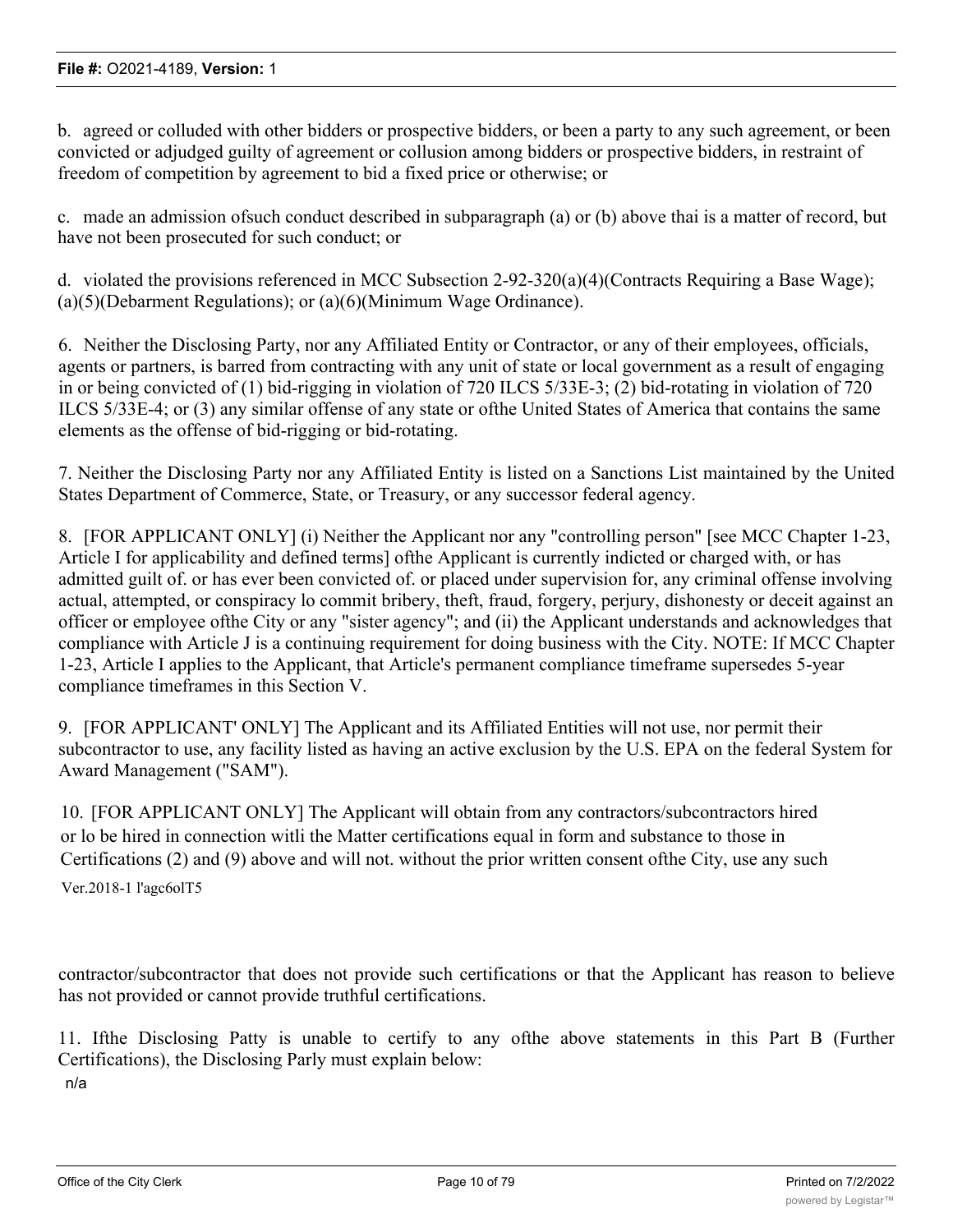Ifthe letters "NA," the word "None," or no response appears on the lines above, it will be conclusively presumed that the Disclosing Party certified lo the above statements.

12. To the best of the Disclosing Party's knowledge after reasonable inquiry, the following is a complete list of all current employees of the Disclosing Party who were, at any time during the 12-month period preceding the date of this EDS, an employee, or elected or appointed official, ofthe City of Chicago (if none, indicate with "N/A" or "none").

N/A

13. To the best of the Disclosing Party's knowledge after reasonable inquiry, the following is a complete list of all gifts that the Disclosing Party has given or caused lo be given, at any time during the 12-month period preceding the execution date of this EDS, to an employee, or elected or appointed official, ofthe City of Chicago. For purposes of this statement, a "gift" does not include: (i) anything made generally available to City employees or to the general public, or (ii) food or drink provided in the course of official City business and having a retail value of less than \$25 per recipient, or (iii) a political contribution otherwise duly reported as required by law (if none, indicate with "N/A" or "none"). As to any gift listed below, please also list the name ofthe City recipient.

N/A

## C. CERTIFICATION OF STATUS AS FINANCIAL INSTITUTION

- 1. The Disclosing Party certifies that the Disclosing Party (check one) I  $\vert$  is  $\vert$  [x] is not
	- a "financial institution" as defined in MCC Section 2-32-455(b).
- 2. Ifthe Disclosing Parly IS a financial institution, then the Disclosing Party pledges:

"We arc not and will not become a predatory lender as defined in MCC Chapter 2-32. We further pledge that none of our affiliates is, and none of them will become, a predatory lender as defined in MCC Chapter 2-32. We understand that becoming a predatory lender or becoming an affiliate of a predatory lender may result in the loss ofthe privilege of doing business with the City."

Page 7 of 15

Ifthe Disclosing Party is unable to make this pledge because it or any of its affiliates (as defined in MCC Section 2-32-455(b)) is a predatory lender within the meaning of MCC Chapter 2-32, explain here (attach additional pages if necessary):

**N/A**

Ifthe letters "NA," the word "None," or no response appears on the lines above, it will be conclusively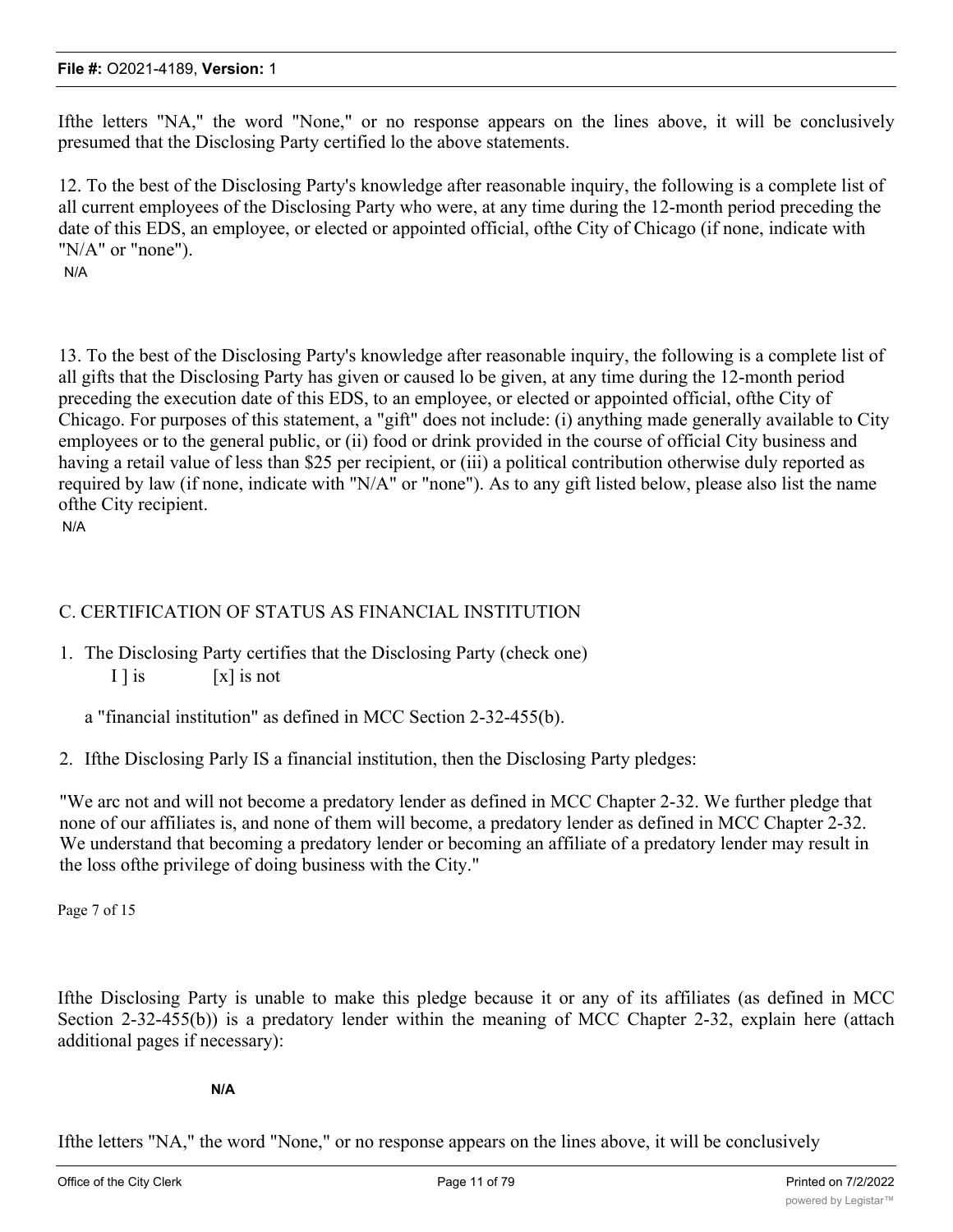presumed that the Disclosing Parly certified to the above statements.

# D. CERTIFICATION REGARDING FINANCIAL INTEREST IN CITY BUSINESS

Any words or terms defined in MCC Chapter 2-156 have the same meanings if used in this Part D.

1. In accordance with MCC Section 2-156-110: To the best ofthe Disclosing Party's knowledge after reasonable inquiry, does any official or employee ofthe City have a financial interest in his or her own name or in the name of any other person or entity in the Matter?

 $\lceil \cdot \rceil$  Yes fx  $\lceil \cdot \rceil$  No

NOTE: Ifyou checked "Yes" to Item D(l), proceed to Items D(2) and D(3). Ifyou checked "No" to Item D(l), skip Items  $D(2)$  and  $D(3)$  and proceed to Part E.

2. Unless sold pursuant to a process of competitive bidding, or otherwise permitted, no City elected official or employee shall have a financial interest in his or her own name or in the name of any other person or entity in the purchase of any property that (i) belongs to the City, or (ii) is sold for taxes or assessments, or (iii) is sold by virtue of legal process at the suit ofthe City (collectively, "City Property Sale"). Compensation for property taken pursuant to the City's eminent domain power docs not constitute a financial interest within the meaning of this Part D.

Does the Matter involve a Cily Property Sale?

f ]Yes f JNo

3. Ifyou checked "Yes" to Item D(l), provide the names and business addresses ofthe City officials or employees having such financial interest and identify the nature ofthe financial interest:

Name Business Address Nature of Financial Interest

4. I he Disclosing Party further certifies that no prohibited financial interest in the Matter will be acquired by any City official or employee.

Page 8 ofl.S

# E. CERTIFICATION REGARDING SLAVERY ERA BUSINESS

Please check either (1) or (2) below. Ifthe Disclosing Party checks (2), the Disclosing Party must disclose below or in an attachment lo this EDS all information required by (2). Failure to comply with these disclosure requirements may make any contract entered into with the City in connection with the Matter voidable by the City.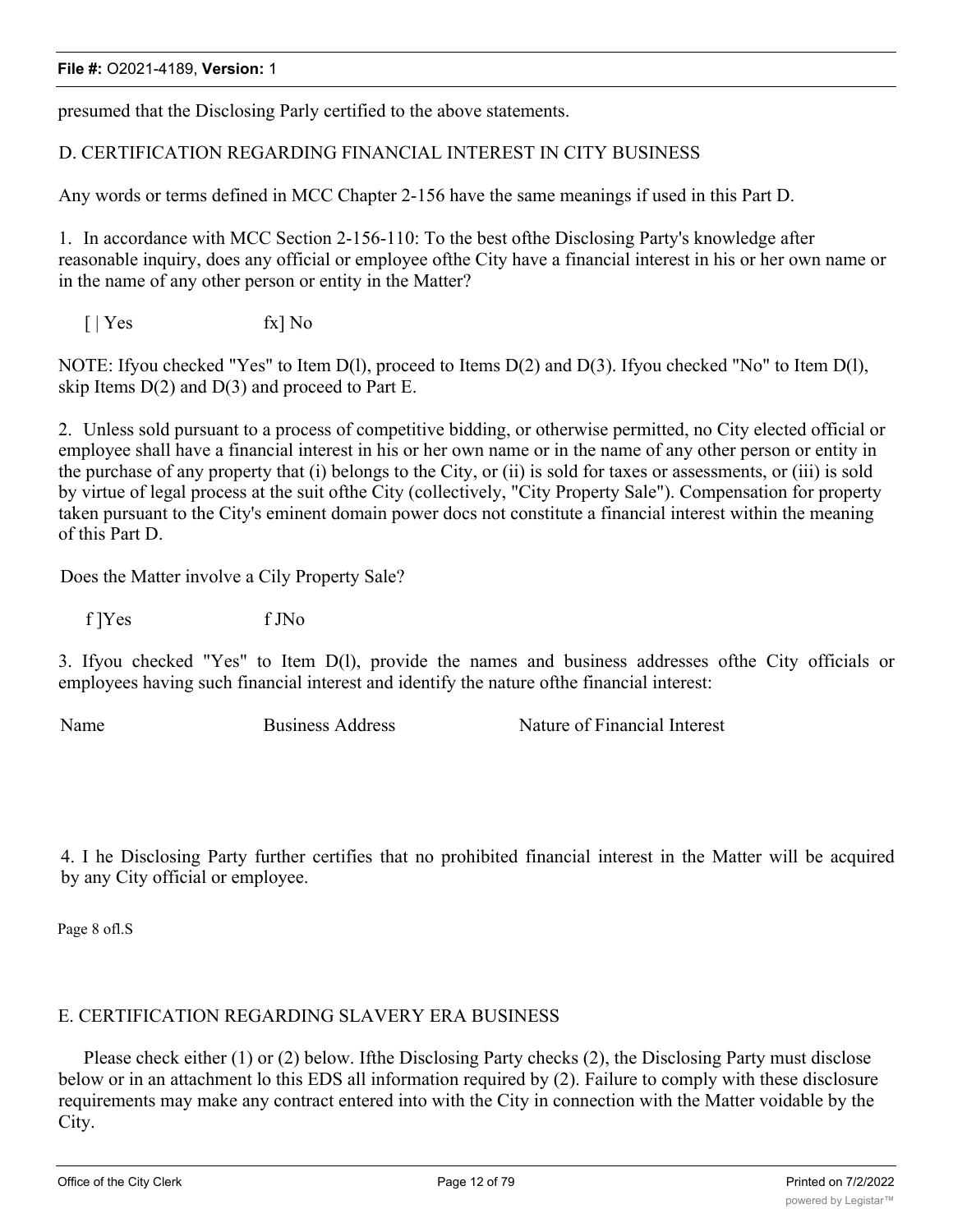\_x 1. The Disclosing Party verifies that the Disclosing Party has searched any and all records of the Disclosing Party and any and all predecessor entities regarding records of investments or profits from slavery or slaveholder insurance policies during the slavery era (including insurance policies issued to slaveholders that provided coverage for damage to or injury or death of their slaves), and the Disclosing Party has found no such records.

2. The Disclosing Parly verifies that, as a result of conducting the search in step (1) above, the Disclosing Party has found records of investments or profits from slavery or slaveholder insurance policies. The Disclosing Party verifies that the following constitutes full disclosure of all such records, including the names of any and all slaves or slaveholders described in those records:

# **SECTION VI CERTIFICATIONS FOR FEDERALLY FUNDED MATTERS**

NOTE: Ifthe Matter is federally funded, complete this Section VI. If the Matter is not federally funded, proceed to Section VII. For purposes of this Section VI, tax credits allocated by the City and proceeds of debt obligations ofthe City are not federal funding.

# A. CERTIFICATION REGARDING LOBBYING

1. List below the names of all persons or entities registered under the federal Lobbying Disclosure Act of 1995, as amended, who have made lobbying contacts on behalf of the Disclosing Party with respect to the A'latter: (Add sheets if necessary):

**N/A**

(If no explanation appears or begins on the lines above, or ifthe letters "NA" or ifthe word "None" appear, it will be conclusively presumed thai Ihe Disclosing Party means that NO persons or entities registered under the Lobbying Disclosure Act of 1995, as amended, have made lobbying contacts on behalf of the Disclosing Party with respect to the Mailer.)

2. The Disclosing Party has not spent and will not expend any federally appropriated funds to pay any person or entity listed in paragraph A(l) above for his or her lobbying activities or to pay any person or entity to influence or attempt to influence an officer or employee of any agency, as defined by applicable federal law, a member of Congress, an officer or employee of Congress, or an employee Vcr.2018-1 Page 9 of 15

of a member of Congress, in connection with the award of any federally funded contract, making any federally funded grant or loan, entering into any cooperative agreement, or to extend, continue, renew, amend, or modify any federally funded contract, grant, loan, or cooperative agreement.

3. The Disclosing Party will submit an updated certification at the end of each calendar quarter in which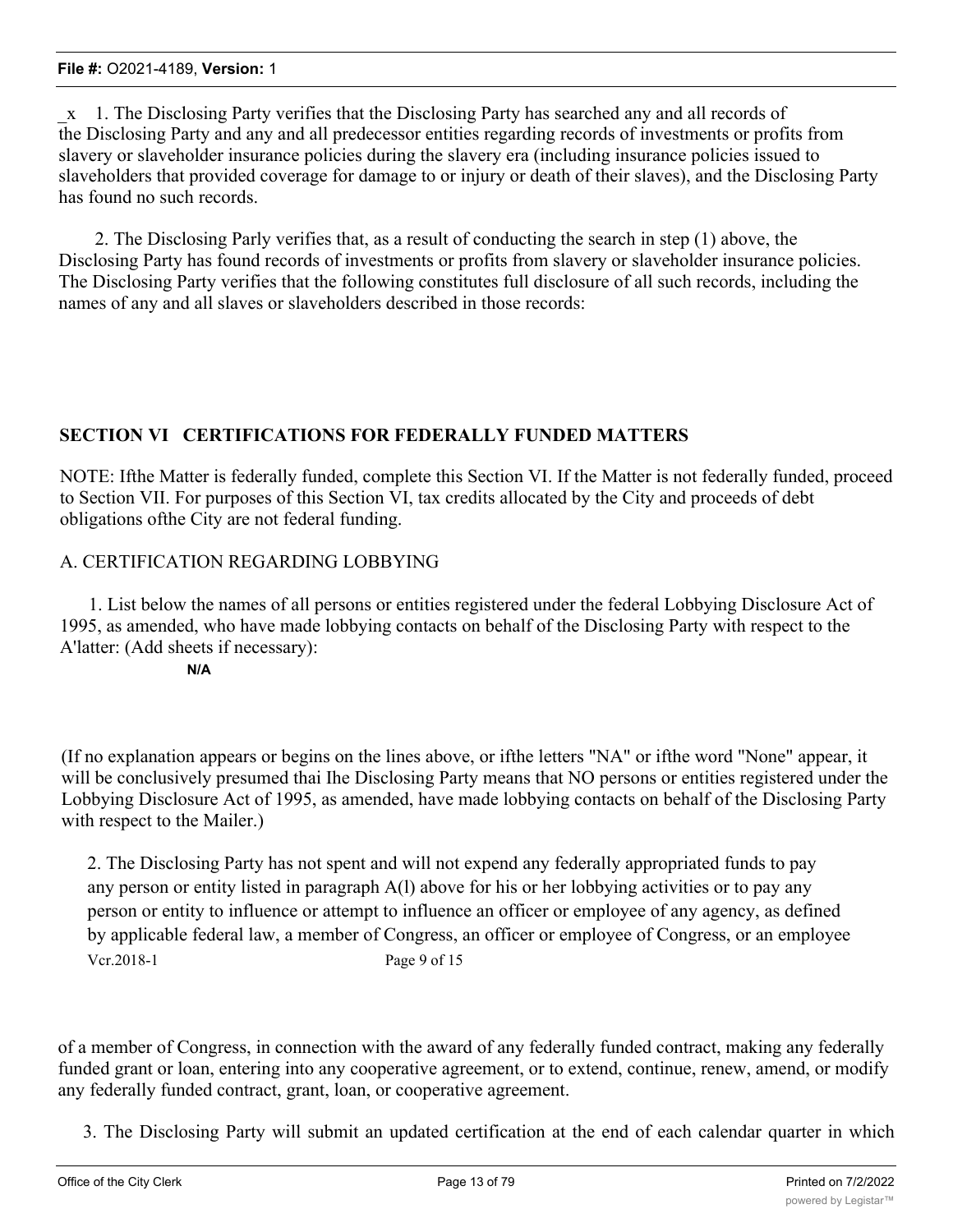there occurs any event that materially affects the accuracy ofthe statements and information set forth in paragraphs  $A(1)$  and  $A(2)$  above.

4. The Disclosing Party certifies that either: (i) it is not an organization described in section  $501(c)(4)$  ofthe Internal Revenue Code of 1986; or (ii) il is an organization described in section  $501(c)(4)$  ofthe Internal Revenue ("ode of 1986 but has not engaged and will not engage in "Lobbying Activities," as that term is defined in the Lobbying Disclosure Act of 1995, as amended.

5. If the Disclosing Party is the Applicant, the Disclosing Parly must obtain certifications equal in form and substance to paragraphs A(J) through A(4) above from all subcontractors before it awards any subcontract and the Disclosing Parly must maintain all such subcontractors' certifications for the duration ofthe Matter and must make such certifications promptly available lo the City upon request.

### B. CERTIFICATION REGARDING EQUAL EMPLOYMENT OPPORTUNITY

Ifthe Matter is federally funded, federal regulations require the Applicant and all proposed subcontractors to submit Ihe following information with their bids or in writing at the outset of negotiations.

Is the Disclosing Party the Applicant?  $||$  Yes "  $\qquad$   $||$  No

If "Yes," answer the three questions below:

1. Have you developed and do you have on file affirmative action programs pursuant to applicable federal regulations? (See 41 CFR Part 60-2.)

| J Yes [ ] No

2. Have you filed with the Joint Reporting Committee, the Director ofthe Office of Federal Contract Compliance Programs, or the Equal Employment Opportunity Commission all reports due under the applicable filing requirements?

f | Yes [ ] No [ ] Reports not required

3. Have you participated in any previous contracts or subcontracts subject to the equal opportunity clause?

 $[$  |  $Y$ es  $'$  |  $J$  No

Ifyou checked "No" to question (!) or (2) above, please provide an explanation:

*(* Page 10 of 15

### **SECTION VII -- FURTHER ACKNOWLEDGMENTS AND CERTIFICATION**

The Disclosing Party understands and agrees that: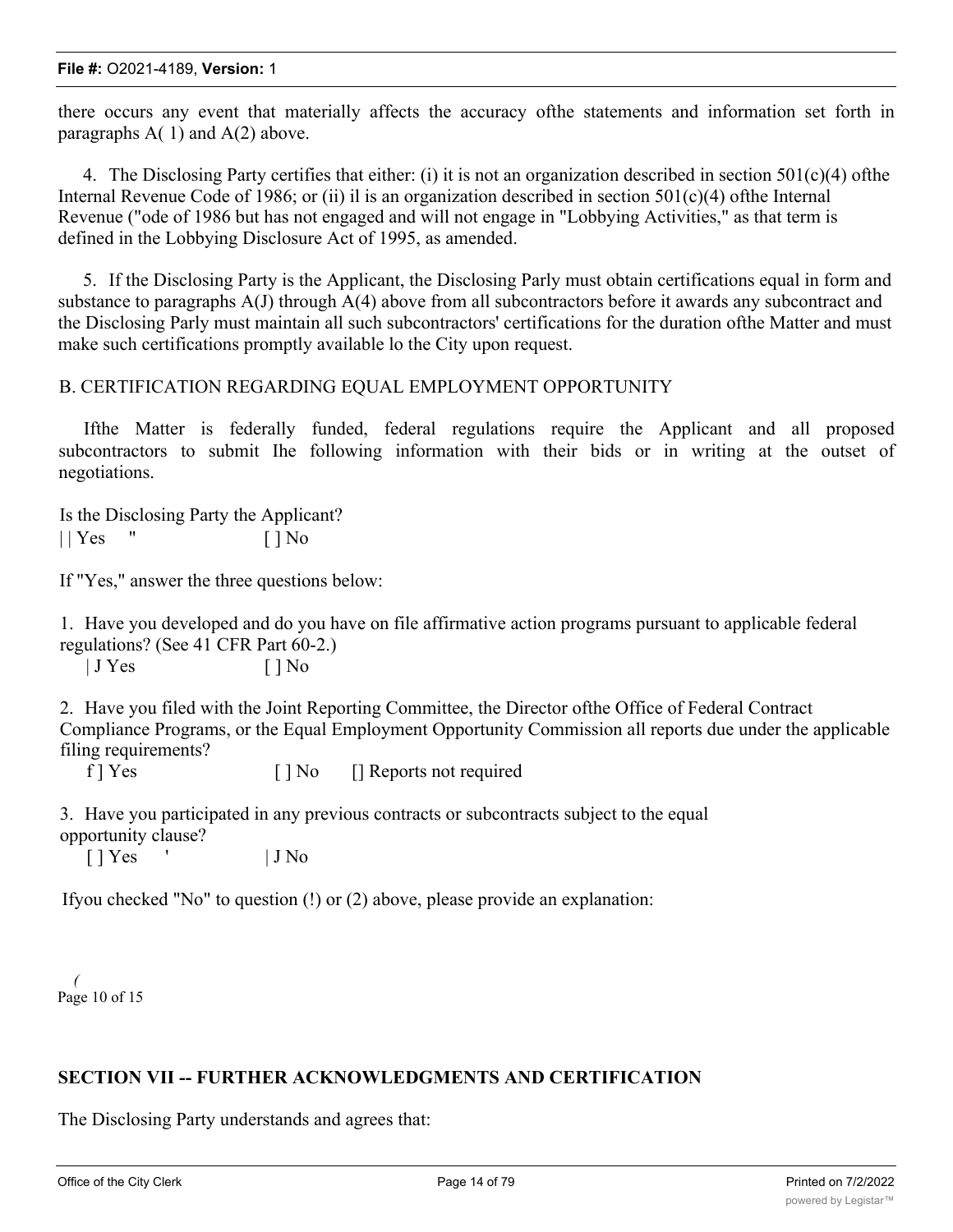A. The certifications, disclosures, and acknowledgments contained in this EDS will become part of any contract or other agreement between the Applicant and the City in connection with the Matter, whether procurement, City assistance, or other City action, and are material inducements to the City's execution of any contract or taking other action with respect to the Matter. The Disclosing Pat ty understands that it must comply with all statutes, ordinances, and regulations on which this EDS is based.

D. The City's Governmental Ethics Ordinance, MCC Chapter 2-156, imposes certain duties and obligations on persons or entities seeking City contracts, work, business, or transactions. The full text of this ordinance and a training program is available on line at www.citvofchicago.org/Ethics <http://www.citvofchicago.org/Ethics>, and may also be obtained from the City's Board of Ethics, 740 N. Sedgwick St., Suite 500, Chicago, IL 606 JO, (312) 744-9660. The Disclosing Party must comply fully with this ordinance.

C. Ifthe City determines that any information provided in this EDS is false, incomplete or inaccurate, any contract or other agreement in connection with which il is submitted may be rescinded or be void or voidable, and the City may pursue any remedies under the contract or agreement (if not rescinded or void), at law, or in equity, including terminating the Disclosing Party's participation in the Matter and/or declining to allow the Disclosing Party to participate in other City transactions. Remedies at law for a false statement of material fact may include incarceration and an award to the City of treble damages.

D. It is the City's policy to make this document available to the public on its Internet site and/or upon request. Some or all ofthe information provided in, and appended to, this EDS may be made publicly available on the Internet, in response to a Freedom of Information Act request, or otherwise. By completing and signing this EDS, the Disclosing Party waives and releases any possible rights or claims which it may have against the City in connection with the public release of information contained in this EDS and also authorizes the City lo verify the accuracy of any information submitted in this EDS.

Ei. The information provided in this EDS must be kept current. In the event of changes, the Disclosing Party must supplement this EDS up to the time the City takes action on the Matter. Ifthe Matter is a contract being handled by the City's Department of Procurement Services, the Disclosing Party must update this EDS as the contract requires. NOTE: With respect to Matters subject to MCC Chapter .1-23, Article I (imposing PERMANENT INELIGIBILITY for certain specified offenses), the information provided herein regarding eligibility must be kept current for a longer period, as required by MCC Chapter 1-23 and Section 2-154-020.

Page It of 15

### CERTIFICATION

Under penalty of perjury, the person signing below: (1) warrants that he/she is authorized to execute this EDS, and Appendices A and B (if applicable), on behalf ofthe Disclosing Party, and (2) warrants that all certifications and statements contained in this EDS, and Appendices A and B (if applicable), are true, accurate and complete as of the date furnished to the City.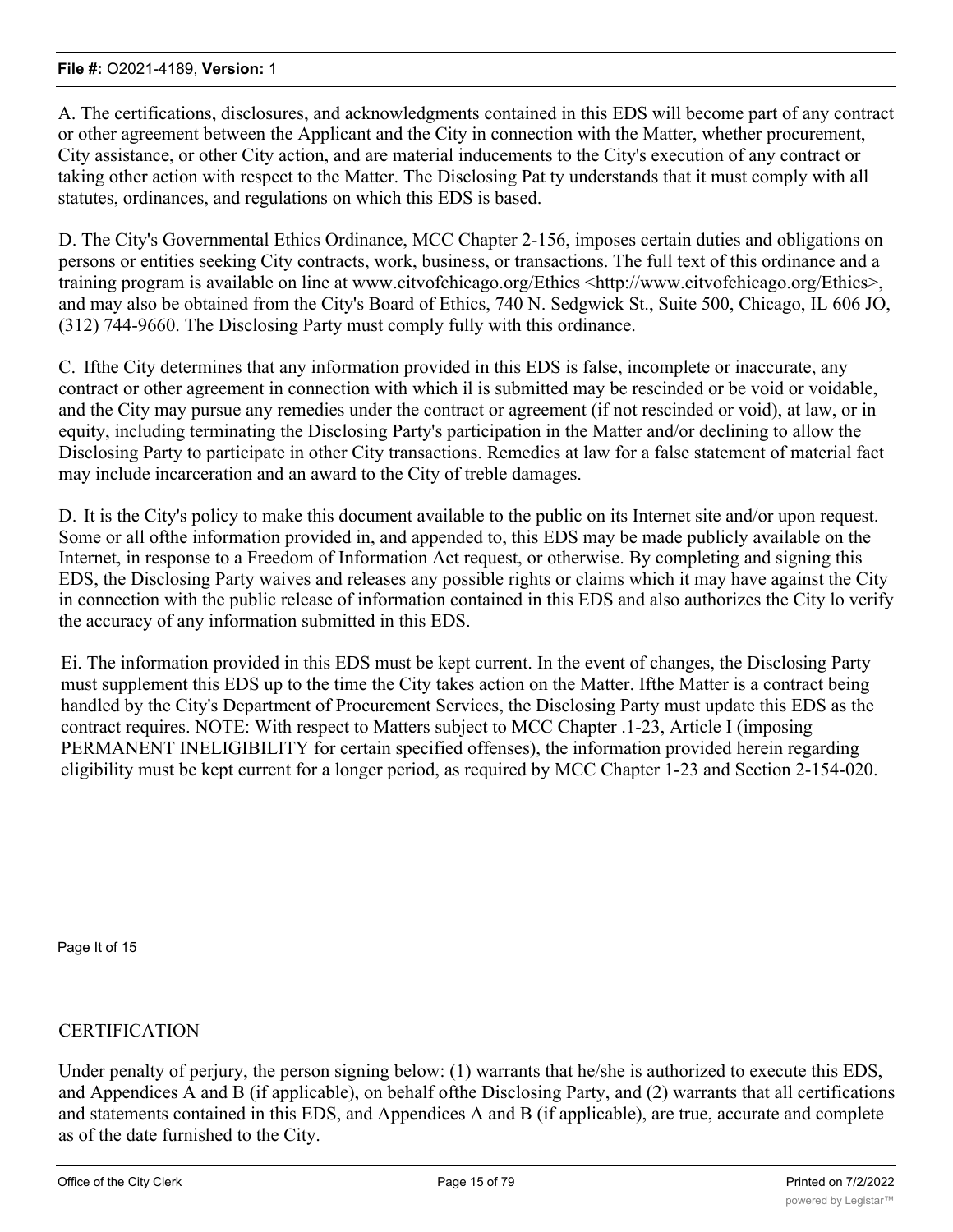Roseland Medical Center, LLC

Leon I. Walker, Esq. (Print or type name of person signing)

Manager

(Print or type title of person signing)

Signed and sworn to before me on (date)  $A/|v/s + I^*|_t 17^\wedge$ , at GooIl County, ///wis (state).

Commission expires:  $vAmg - \sqrt{(? - 2^2-5^2)}$ 

Page 12 of 15

### **CITY OF CHICAGO ECONOMIC DISCLOSURE STATEMENT AND AFFIDAVIT APPENDIX A**

### **FAMILIAL RELATIONSHIPS WITH ELECTED CITY OFFICIALS AND DEPARTMENT HEADS**

# **This Appendix is to be completed only by (a) (he Applieant, and (b) any legal entity which has a direct ownership interest in the Applicant exceeding 7.5%. It is not to be completed by any legal entity which lias only an indirect ownership interest in the Applicant.**

Under MCC Section 2-154-015, the Disclosing Party must disclose whether such Disclosing Party or any "Applicable Party" or any Spouse or Domestic Partner thereof currently has a "familial relationship" with any elected cily official or department head. A "familial relationship" exists if, as of the date this EDS is signed, the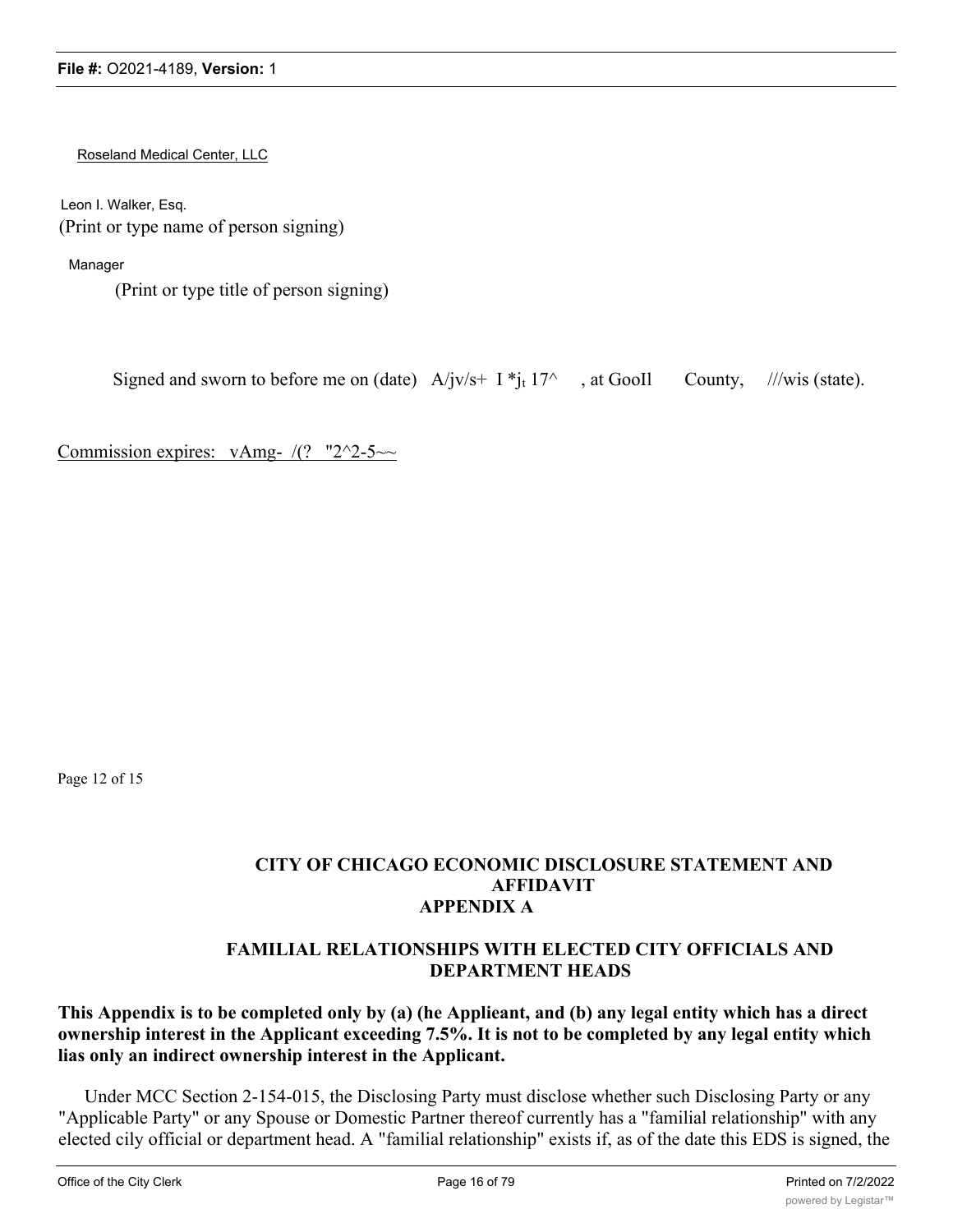Disclosing Party or any "Applicable Party" or any Spouse or Domestic Partner thereof is related to the mayor, any alderman, the city clerk, the cily treasurer or any city department head as spouse or domestic partner or as any ofthe following, whether by blood or adoption: parent, child, brother or sister, aunt or uncle, niece or nephew, grandparent, grandchild, father-in-law, mother-in-law, son-in-law, daughter-in-law, stepfather or stepmother, stepson or slepdaughter, stepbrother or stepsister or half-brother or half-sister.

"Applicable Party" means (1) all executive officers ofthe Disclosing Party listed in Section II.B.l.a., ifthe Disclosing Party is a corporation; all partners of the Disclosing Party, ifthe Disclosing Patty is a general partnership: all general partners and limited partners ofthe Disclosing Party, ifthe Disclosing Party is a limited partnership; all managers, managing members and members ofthe Disclosing Party, ifthe Disclosing Party is a limited liability company; (2) all principal officers ofthe Disclosing Party; and (3) any person having more than a 7.5% ownership interest in the Disclosing Party. "Principal officers" means the president, chief operating officer, executive director, chief financial officer, treasurer or secretary of a legal entity or any person exercising similar authority.

Does the Disclosing Party or any "Applicable Party" or any Spouse or Domestic Partner thereof currently have a "familial relationship" with an elected city official or department head?

 $\lceil$  | Yes  $\lceil$  x | No

If yes, please identify below (1) the name and title ofsuch person, (2) the name ofthe legal entity to which such person is connected; (3) the name and title ofthe elected cily official or department head lo whom such person has a familial relationship, and (4) the'precise nature ofsuch familial relationship.

Page 13 of 15

## **CITY OF CHICAGO ECONOMIC DISCLOSURE STATEMENT AND AFFIDAVIT APPENDIX B**

### **BUILDING CODE SCOFFLAW/PROBLEM LANDLORD CERTIFICATION**

This Appendix is to be completed only by (a) the Applicant, and (b) any legal entity which has a direct ownership interest in the Applicant exceeding 7.5% (an "Owner"). If is not to be completed by any legal entity which has only an indirect ownership interest in the Applicant.

1. Pursuant to MCC Section 2-154-010, is the Applicant or any Owner identified as a building code scofllaw or problem landlord pursuant to MCC Section 2-92-416?

f ]Yes [x]No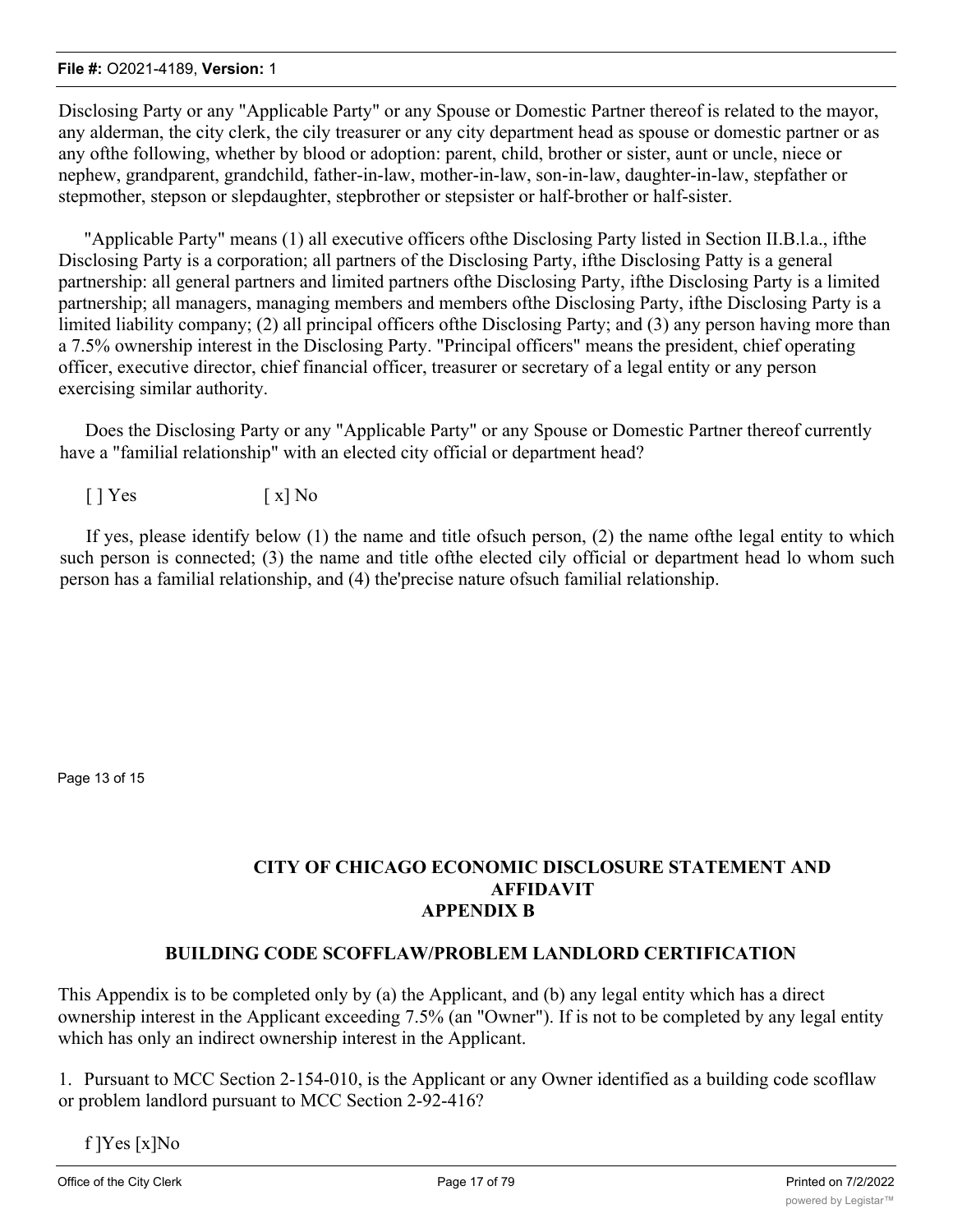2. If the Applicant is a legal entity publicly traded on any exchange, is any officer or director of the Applicant identified as a building code scofllaw or problem landlord pursuant lo MCC Section 2-92-416?

 $[$   $]$  Yes  $[$   $]$   $]$ No  $[$   $]$   $[$   $]$   $[$   $]$   $[$   $]$   $[$   $]$   $[$   $]$   $[$   $]$   $[$   $]$   $[$   $]$   $[$   $]$   $[$   $]$   $[$   $]$   $[$   $]$   $[$   $]$   $[$   $]$   $[$   $]$   $[$   $]$   $[$   $]$   $[$   $]$   $[$   $]$   $[$   $]$   $[$   $]$   $[$   $]$   $[$   $]$   $[$ 

3. If yes to (1) or (2) above, please identify below the name of each person or legal entity identified as a building code scofflaw or problem landlord and the address of each building or buildings to which the pertinent code violations apply.

**N/A**

Page 14 of IS

## **CITY OF CHICAGO ECONOMIC DISCLOSURE STATEMENT AND AFFIDAVIT APPENDIX C**

### **PROHIBITION ON WAGE & SALARY HISTORY SCREENING - CERTIFICATION**

This Appendix is lo be completed only by an Applicant that is completing this EDS as a "contractor" as defined in MCC Section 2-92-385. That section, which should be consulted (www.ainleeal.com <http://www.ainleeal.com>), generally covers a party to any agreement pursuant to which they: (i) receive City of Chicago funds in consideration for services, work or goods provided (including for legal or other professional services), or (ii) pay the City money for a license, grant or concession allowing them to conduct a business on City premises.

On behalf of an Applicant that is a contractor pursuant to MCC Section 2-92-385,1 hereby certify that Ihe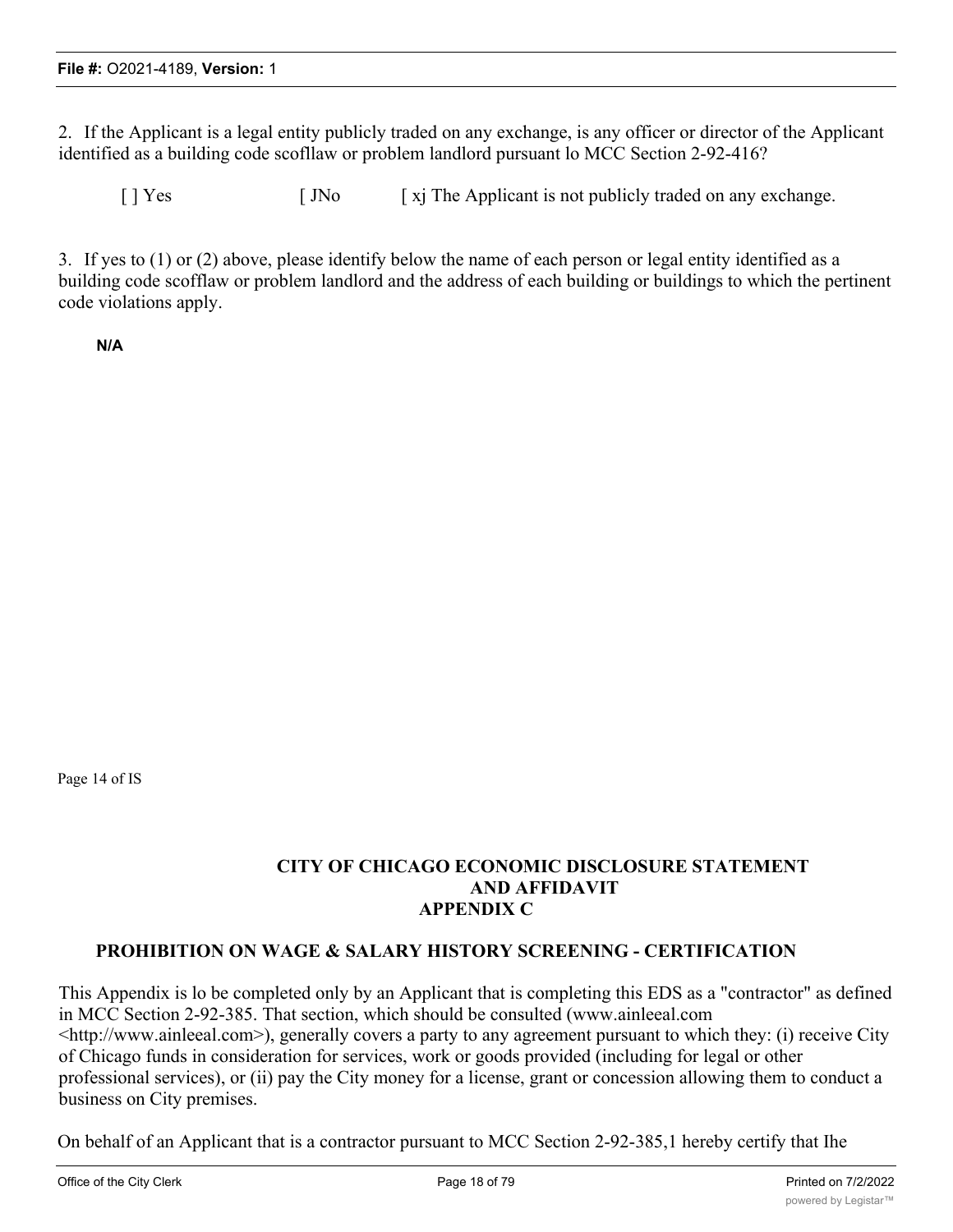Applicant is in compliance with MCC Section 2-92-385(b)(l) and (2), which prohibit: (i) screening job applicants based on their wage or salary history, or (ii) seeking job applicants' wage or salary history from current or former employers. 1 also certify that the Applicant has adopted a policy that includes those prohibitions.

[ ] Yes f ]No

[ x] N/A -1 am not an Applicant that is a "contractor"' as defined in MCC Section 2-92-385. This

certification shall serve as the affidavit required by MCC Section 2-92-385(c)(l). Ifyou checked "no"

to the above, please explain.

hifcc 15 of 15

### **CITY OF CHICAGO ECONOMIC DISCLOSURE STATEMENT AND AFFIDAVIT**

### **SECTION I -- GENERAL INFORMATION**

A. Legal name ofthe Disclosing Party submitting this EDS. Include d/b/a/ if applicable:

DL3 Realty. LP

### **Check ONE of the following three boxes:**

Indicate whether the Disclosing Party submitting this EDS is: 1. I" ]

- the Applicant OR
- 2. [X] a legal entity currently holding, or anticipated to hold within six months after City action on
- 2. the contract, transaction or other undertaking to which this EDS pertains (referred to below as the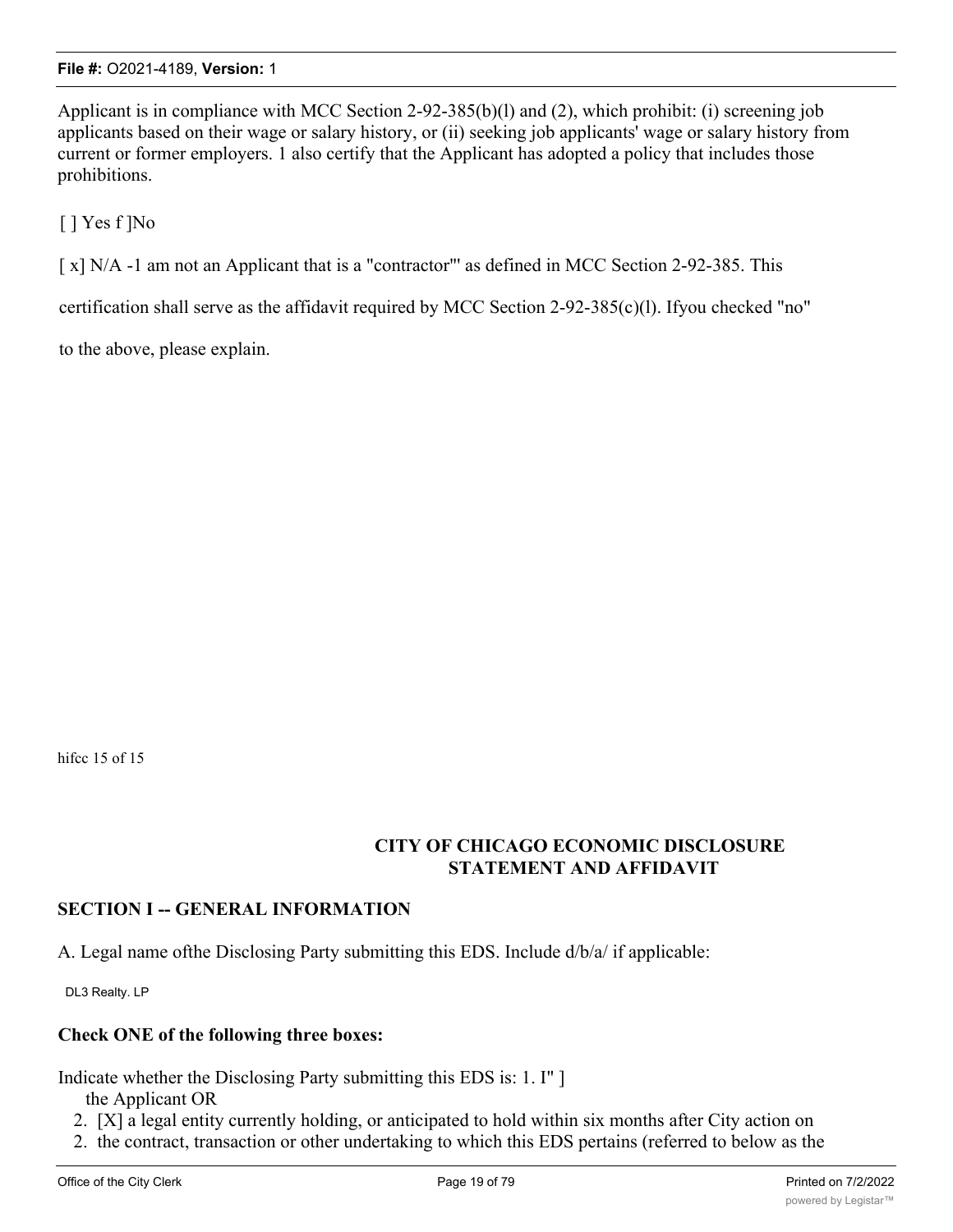2. "Matter"), a direct or indirect interest in excess of 7.5% in the Applicant. Slate (he Applicant's legal

2. name: Roseland Medical Center, LLC

OR

3. | ] a legal entity with a direct or indirect right of control of the Applicant (see Section 11(B) St(iI0)the legal name ofthe entity in which the Disclosing Party holds a right of control:

B. Business address of Ihe Disclosing Party: n w. Washington street, Suite 405

Chicago, IL 60602

C. Telephone: 773-721-3400 Fax: 773-721-3500 Email: Iwalker@dl3rcalty.com <mailto:Iwalker@dl3rcalty.com>

D. Name of contact person; Leon l. walker, Esq.

E. Federal Employer Identification No. (ifyou have one)

F. Brief description ofthe Matter lo which this EDS pertains. (Include project number and location of property, i f appl icable):

Application for Class 7b Renewal Incentive for property located at 136 West 111 th Street

G. Which City agency or department is requesting this EDS? Planning & Development

Ifthe Mailer is a contract being handled by the City's Department of Procurement Services, please complete the following:

Yet.2018-1 . ., Page I of! 15

Specification // and Contract #

### **SECTION II -- DISCLOSURE OF OWNERSHIP INTERESTS**

#### A. NATURE OF THE DISCLOSING PARTY

 $\cdot$  [ ] Person

- [ | Publicly registered business corporation
- [ ] Privately held business coiporation
- [ ] Sole proprietorship
- [ ] General partnership fx J Limited partnership

[ ] Trust

[ ] Limited liability company

- I j Limited liability partnership
- [ ] Joint venture
- [ J Not-for-profit corporation

(Is the not-for-profit corporation also a  $501(c)(3)$ )?

[ ] Yes f ] No [ ] Other (please specify)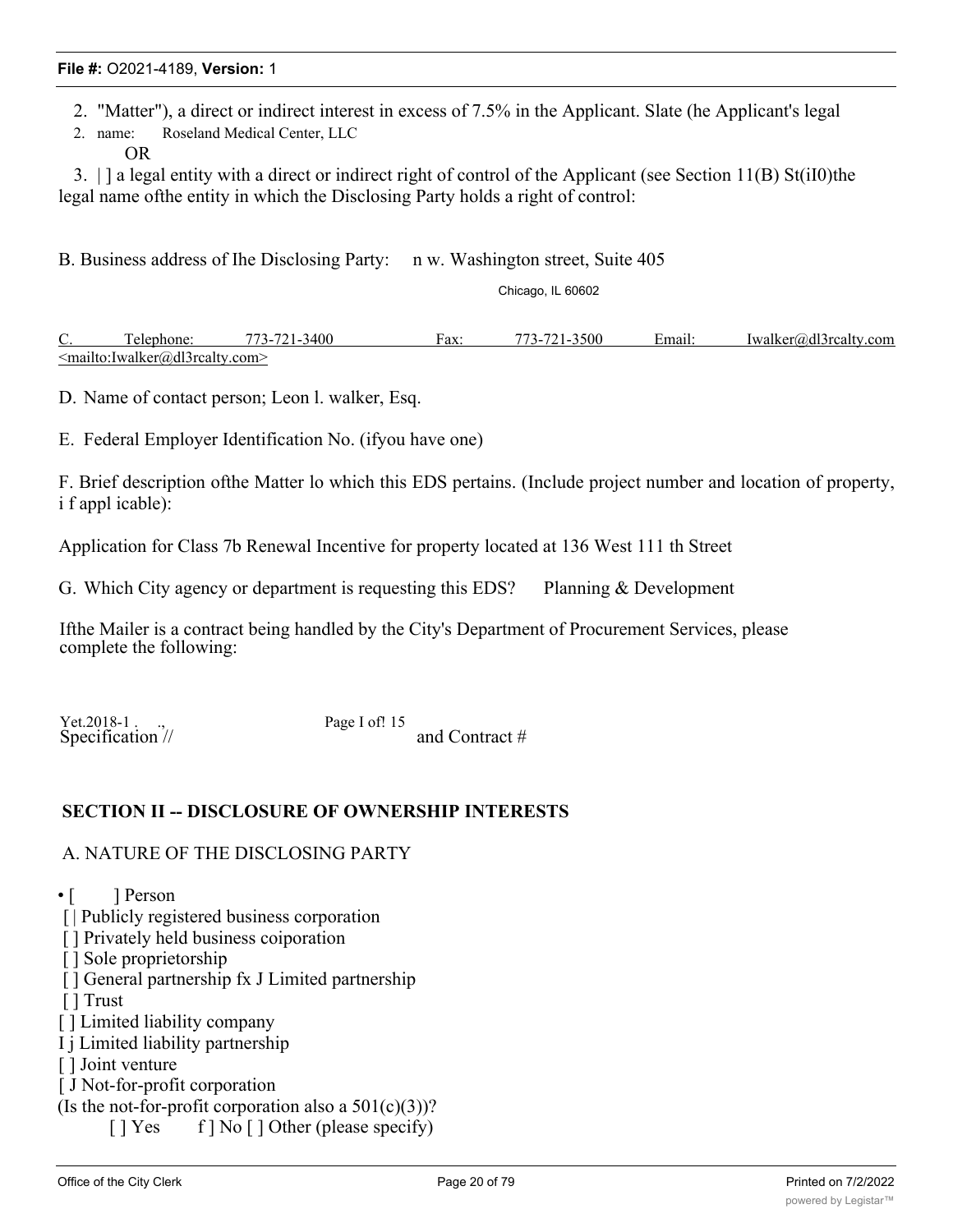2. For legal entities, the state (or foreign country) of incorporation or organization, if applicable:

Illinois

3. For legal entities not organized in the State oflllinois: Has the organization registered to do business in the State oflllinois as a foreign entity?

| | Yes []No fx] Organized in Illinois

#### B. IF THE DISCLOSING PARTY IS A LEGAL ENTITY:

Vcr.2018-1 Page 2 of 15

1. List below the full names and titles, if applicable, of: (i) all executive officers and all directors of the entity; (ii) for not-for-profit corporations, all members, if any, which are legal entities (if there are no such members, write "no members which are legal entities"); (iii) for trusts, estates or other similar entities, the trustee, executor, administrator, or similarly situated party; (iv) for general or limited partnerships, limited liability companies, limited liability partnerships or joint ventures, each general partner, managing member, manager or any other person or legal entity that directly or indirectly controls the day-to-day management of the Applicant.

NOTE: Each legal entity listed below must submit an EDS on its own behalf.

|                                                                                                           | Title<br><b>Limited Partner</b> |  |
|-----------------------------------------------------------------------------------------------------------|---------------------------------|--|
| W?lkeL a <sup>m</sup> j'y.l[!t                                                                            | <b>Limited Partner</b>          |  |
| Leon I. Walker                                                                                            | Manager of the General Partner  |  |
| DL3 Capital Development. LLC                                                                              | <b>General Partner</b>          |  |
| 2. Please provide the following information concerning each person or legal entity having a direct or     |                                 |  |
| indirect, cm rent or prospective (i.e. within 6 months after City action) beneficial interest (including  |                                 |  |
| ownership) in excess of 7.5% of the Applicant. Examples of such an interest include shares in a           |                                 |  |
| corporation, partnership interest in a partnership or joint venture, interest of a member or manager in a |                                 |  |
|                                                                                                           |                                 |  |

limited liability company, or interest of a beneficiary of a trust, estate or other similar entity. If none, state "None."

NOTE: Each legal entity listed below may be required lo submit an EDS on its own behalf.

Name Business Address Percentage Interest in the Applicant Walker Family Trust 77 W. Washington Street. Suite 405. Chicago IL 60602 Diane Walker Trust 77 W. Washington Street, Suite 405, Chicago IL 60602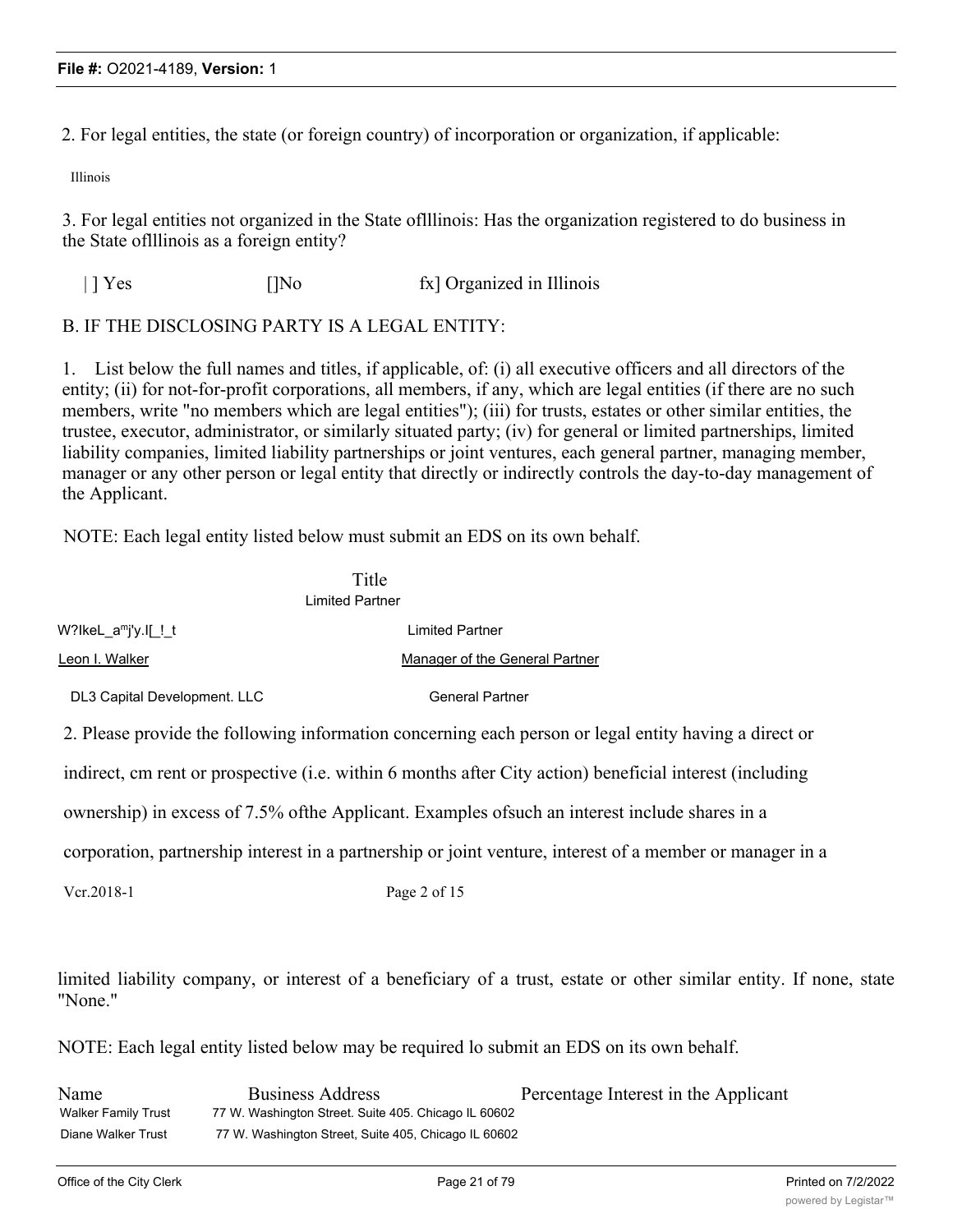## **SECTION III - INCOME OR COMPENSA TION TO, OR OWNERSHIP BY, CITY ELECTED OFFICIALS**

Has the Disclosing Party provided any income or compensation to any City elected official during the 12-month period preceding the date of this EDS? [ ] Yes fx] No

| Does the Disclosing Party reasonably expect to provide any income or compensation to any City |  |                    |
|-----------------------------------------------------------------------------------------------|--|--------------------|
| elected official during the 12-month period following the date of this EDS?   [ Yes           |  | $\vert x \vert$ No |

If "yes" lo either ofthe above, please identify below the name(s) ofsuch City elected official(s) and describe such income or compensation:

Docs any City elected official or, to the best of the Disclosing Party's knowledge after reasonable inquiry, any City elected official's spouse or domestic partner, have a financial interest (as defined in Chapter 2-156 of the Municipal Code of Chicago ("MCC")) in the Disclosing Party?  $[ ] Yes$   $[x] No$ 

If "yes," please identify below the name(s) ofsuch Cily elected official(s) and/or spouse(s)/domestic partner (s) and describe the financial intcrest(s).

### **SECTION IV -- DISCLOSURE OF SUBCONTRACTORS AND OTHER RETAINED PARTIES**

The Disclosing Parly must disclose the name and business address of each subcontractor, attorney, lobbyist (as defined in MCC Chapter 2-156), accountant, consultant and any other person or entity whom the Disclosing Party has retained or expects to retain in connection with the Matter, as well as the nature ofthe relationship, and the total amount ofthe fees paid or estimated to be paid. The Disclosing Party is not required to disclose employees who are paid solely through the Disclosing Party's regular payroll. Ifthe Disclosing Party is uncertain whether a disclosure is required under this Section, the Disclosing Pat ty must cither ask Ihe City whether disclosure is required or make the disclosure.

Page 3 of 15

**Name (indicate whether Business Relationship lo Disclosing Party Fees (indicate whether retained or anticipated Address (subcontractor, attorney, paid or estimated.) NOTE:** to be retained) lobbyist, etc.) "hourly rate" or "t.b.d." is

not an acceptable response.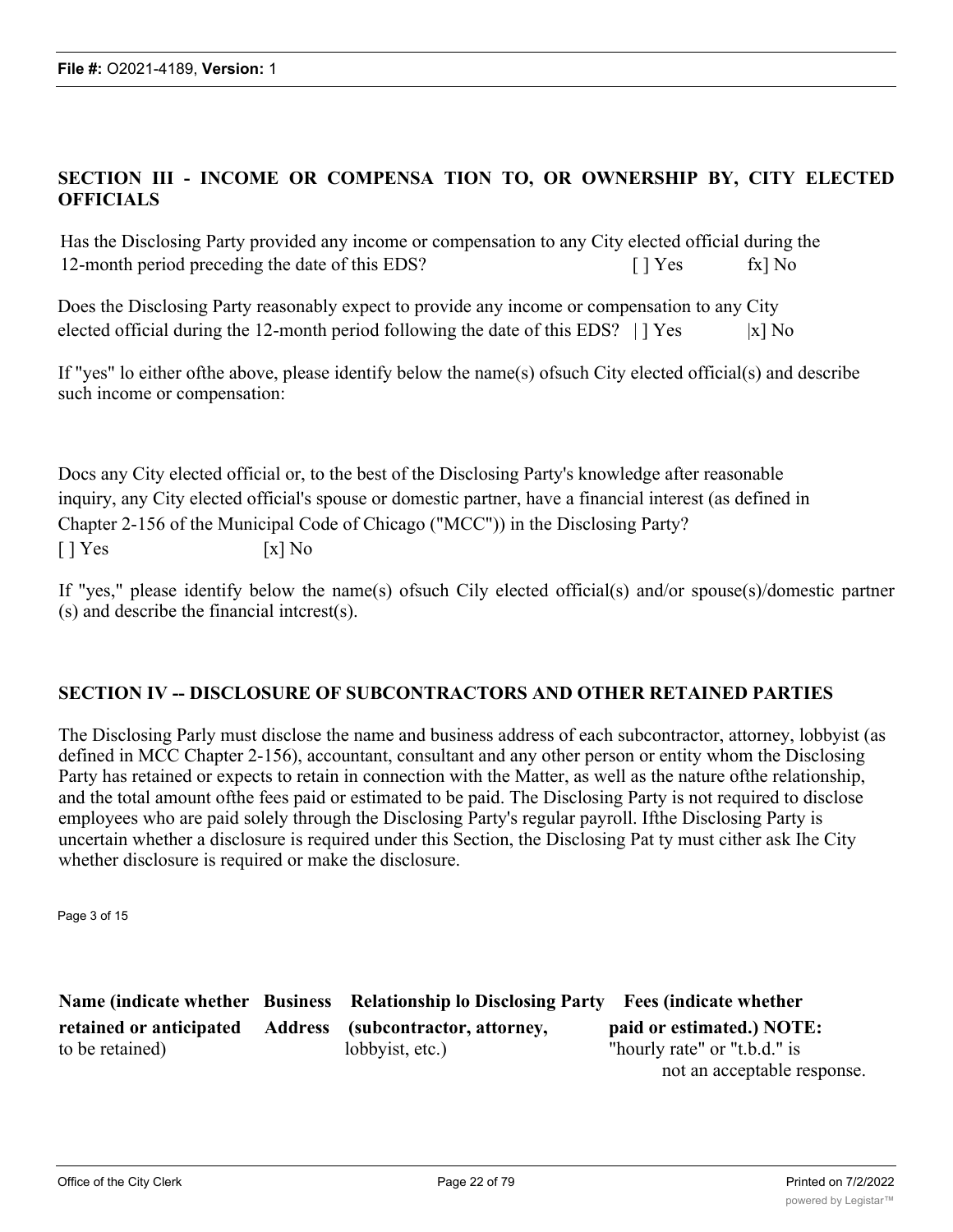(Add sheets if necessary)

# fx] Check here if the Disclosing Party has not retained, nor expects to retain, any such persons or entities.

# **SECTION V -- CERTIFICATIONS**

### A. COURT-ORDERED CHILD SUPPORT COMPLIANCE

Under iMCC Section 2-92-415, substantial owners of business entities that contract with the Cily must remain in compliance with their child support obligations throughout the contract's term.

Has any person who directly or indirectly owns 10% or more of the Disclosing Party been declared in arrearage on any child support obligations by any Illinois court of competent jurisdiction?

f | Yes fx] No  $\lceil$  | No person directly or indirectly owns 10% or more of the Disclosing Party.

If "Yes," has the person entered into a court-approved agreement for payment of all support owed and is the person in compliance with that agreement?

f 1 Yes f ] No

### B. FURTHER CERTIFICATIONS

1. This paragraph 1 applies only if the Mattel<sup>-</sup> is a contract being handled by the City's Department of Procurement Services.] In Ihe 5-year period preceding the date of this EDS, neither the Disclosing Party nor any Affiliated Entity fs.ee  $\langle$ http://fs.ee  $\rangle$  definition in (5) below] has engaged, in connection with the performance of any public contract, (he services of an integrity monitor, independent private sector inspector general, or integrity compliance consultant (i.e., an individual or entity with legal, auditing, investigative, or other similar skills, designated by a public agency to help the agency monitor the activity of specified agency vendors as well as help the vendors reform their business practices so they can lie considered for agency contracts in the future, or continue with a contract in progress).

2. The Disclosing Party and its Affiliated Entities are not delinquent in the payment of any fine, fee, tax or other source of indebtedness owed to the Cily of Chicago, including, but not limited to, water and sewer charges, license fees, parking tickets, property taxes and sales taxes, nor is the Disclosing Party delinquent in the payment of any tax administered by the Illinois Department of Revenue.

Page 4 ofl5

3. The Disclosing Parly and, ifthe Disclosing Party is a legal entity, all of those persons or entities identified in Section 11(B)(1) of this EDS:

a. arc not presently debarred, suspended, proposed for debarment, declared ineligible or voluntarily excluded from any transactions by any federal, state or local unit of government;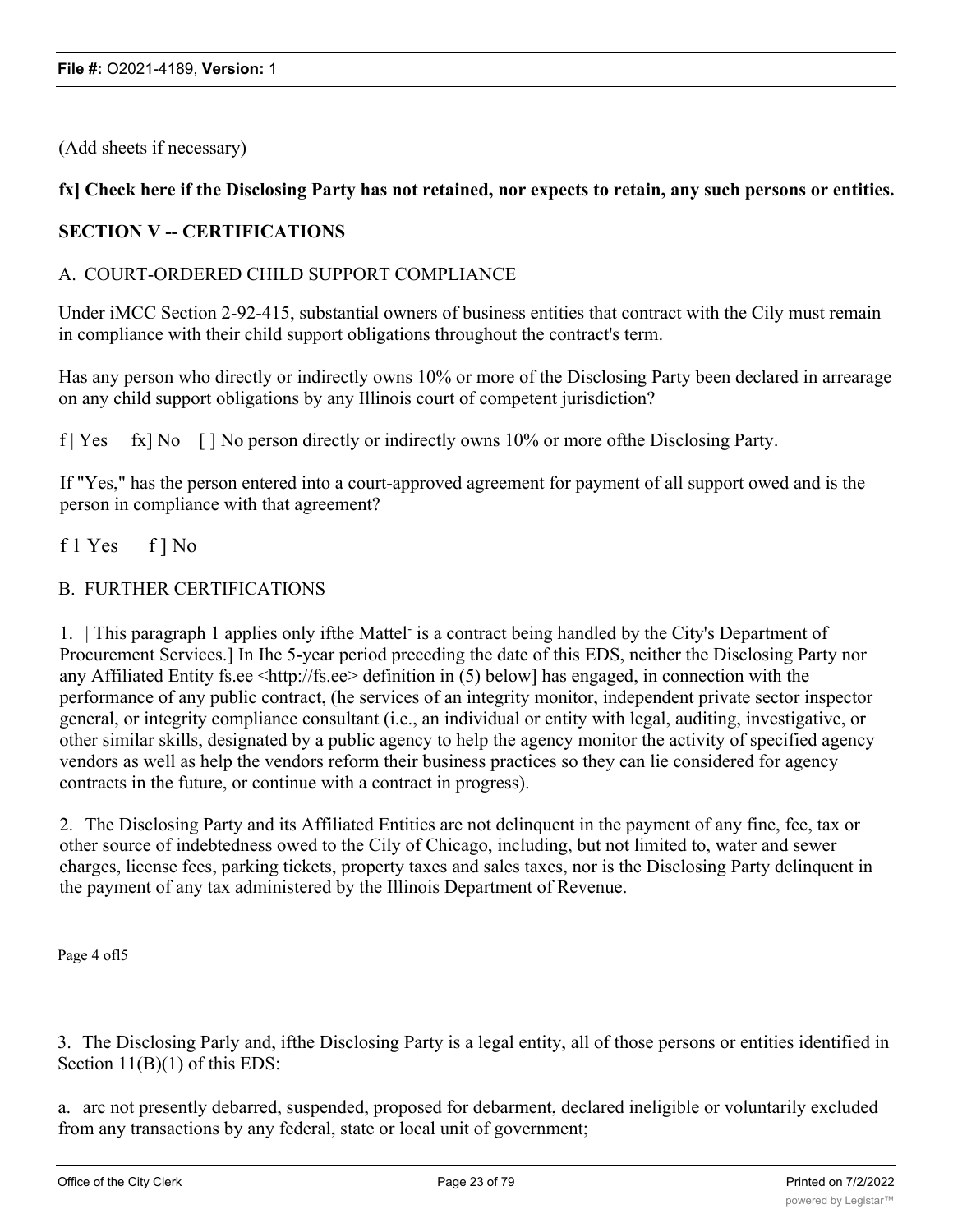b. have not, during ihe 5 years before ihe date of this EDS, been convicted of a criminal offense, adjudged guilty, or had a civil judgment rendered against them in connection with: obtaining, attempting to obtain, or performing a public (federal, state or local) transaction or contract under a public transaction; a violation of federal or state antitrust statutes; fraud; embezzlement: theft; forgery; bribery; falsification or destruction of records; making false statements; or receiving stolen property;

c. are not presently indicted for, or criminally or civilly charged by, a governmental entity (federal, state or local) with committing any of the offenses set forth in subparagraph (b) above;

d. have not, during the 5 years before the date of this EDS, had one or more public transactions (federal, stale or local) terminated for cause or default; and

e. have not, during the 5 years before the date of this EDS, been convicted, adjudged guilty, or found liable in a civil proceeding, or in any criminal or civil action, including actions concerning environmental violations, instituted by the City or by the federal government, any state, or any other unit of local government.

4. The Disclosing Party understands and shall comply with the applicable requirements of MCC Chapters 2-56 (Inspector General) and 2-156 (Governmental Ethics).

# 5. Certifications (5), (6) and (7) concern:

• the Disclosing Party;

· any "Contractor" (meaning any contractor or subcontractor used by the Disclosing Party in connection with the Matter, including but not limited to all persons or legal entities disclosed under Section IV, "Disclosure of Subcontractors and Other Retained Parties");

· any "Affiliated Entity" (meaning a person or entity that, directly or indirectly: controls the Disclosing Party, is controlled by the Disclosing Party, or is, with the Disclosing Party, under common control of another person or entity). Indicia of control include, without limitation: interlocking management or ownership; identity of interests among family members, shared facilities and equipment; common use of employees; or organization of a business entity following the ineligibility of a business entity to do business with federal or slate or local government, including the City, using substantially the same management, ownership, or principals as the ineligible entity. With respect to Contractors, the term Affiliated Entity means a person or entity that directly or indirectly controls the Contractor, is controlled by it, or, with the Contractor, is under common control of another person or entity;

· any responsible official ofthe Disclosing Party, any Contractor or any Affiliated Entity or any oilier official, agent or employee of the Disclosing Party, any Contractor or any Affiliated Entity, acting pursuant to the direction or authorization of a responsible official of Ihe Disclosing Party, any Contractor or any Affiliated Entity (collectively "Agents").

Page 5 of 15

Neither the Disclosing Party, nor any Contractor, nor any Affiliated Entity of either the Disclosing Party or any Contractor, nor any Agents have, during the 5 years before the date of this EDS, or, with respect to a Contractor, an Affiliated Entity, or an Affiliated Entity of a Contractor during the 5 years before the date ofsuch Contractor's or Affiliated Entity's contract or engagement in connection with the Matter:

a. bribed or attempted to bribe, or been convicted or adjudged guilty of bribery or attempting to bribe, a public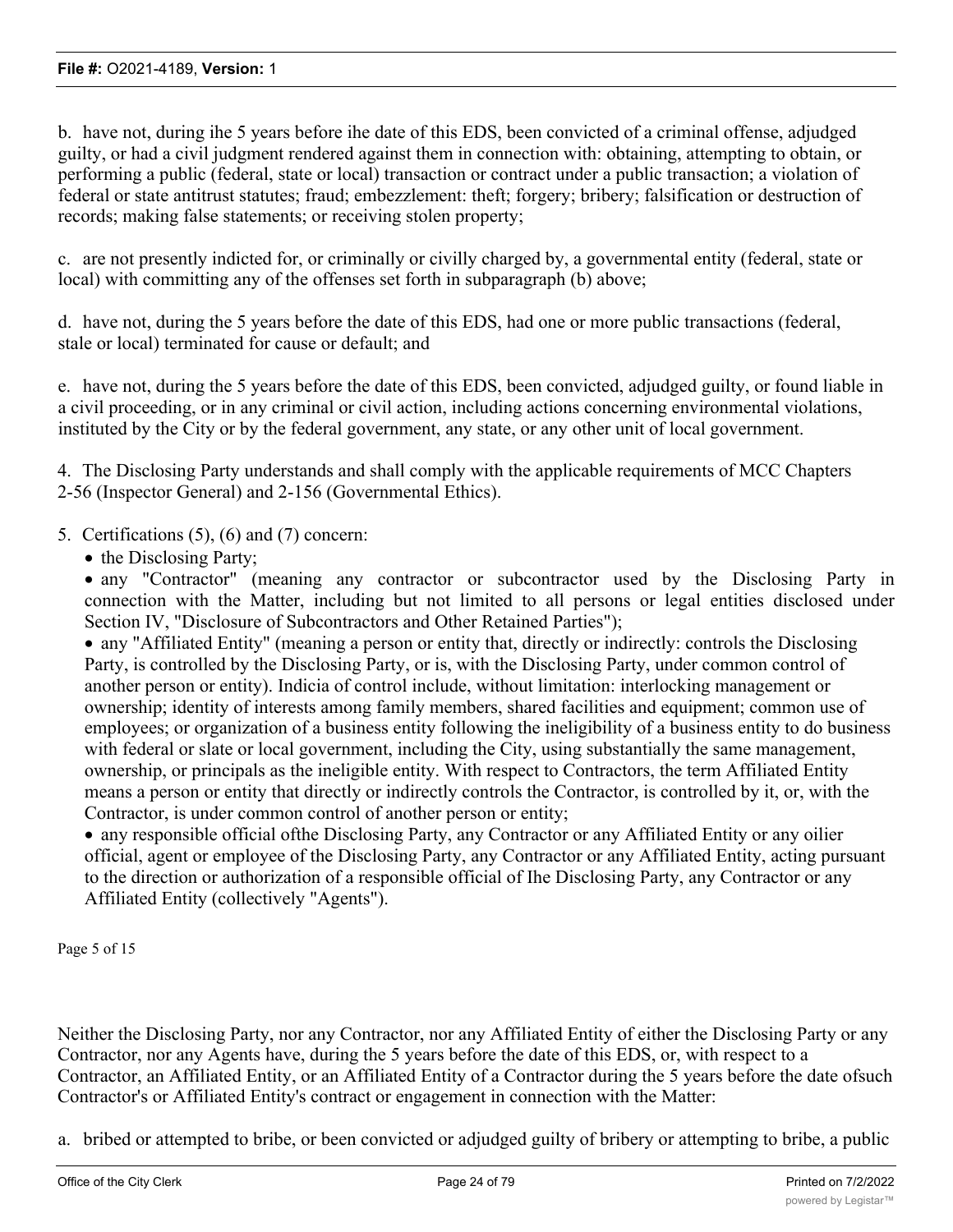officer or employee ofthe City, the State oflllinois, or any agency ofthe federal government or of any state or local government in the United States of America, in that officer's or employee's official capacity;

b. agreed or colluded with other bidders or prospective bidders, or been a party to any such agreement, or been convicted or adjudged guilty of agreement or collusion among bidders or prospective bidders, in restraint of freedom of competition by agreement to bid a fixed price or otherwise; or

c. made an admission ofsuch conduct described in subparagraph (a) or (b) above that is a matter of record, but have not been prosecuted for such conduct; or

d. violated the provisions referenced in MCC Subsection 2-92-320(a)(4)(Contracts Requiring a Base Wage); (a)(5)(Debarment Regulations); or (a)(6)(Minimum Wage Ordinance).

6. Neither the Disclosing Party, nor any Affiliated Entity or Contractor, or any of their employees, officials, agents or partners, is barred from contracting with any unit of state or local government as a result of engaging in or being convicted of (1) bid-rigging in violation of 720 ILCS 5/33E-3; (2) bid-rotating in violation of 720 ILCS 5/33E-4; or (3) any similar offense of any state or ofthe United States of America that contains the same elements as the offense of bid-rigging or bid-rotating.

7. Neither the Disclosing Party nor any Affiliated Entity is listed on a Sanctions List maintained by the United States Department of Commerce, Stale, or Treasury, orany successor federal agency.

8. [FOR APPLICANT ONLYJ (i) Neither the Applicant nor any "controlling person" [see MCC Chapter 1-23, Article 1 for applicability and defined terms] ofthe Applicant is currently indicted or charged with, or has admitted guilt of, or has ever been convicted of, or placed under supervision for, any criminal offense involving actual, attempted, or conspiracy to commit bribery, theft, fraud, forgery, perjury, dishonesty or deceit against an officer or employee of the City or any "sister agency"; and (ii) the Applicant understands and acknowledges that compliance with Article I is a continuing requirement for doing business with the City. NOTE: If MCC Chapter I -23, Article I applies to the Applicant, that Article's permanent compliance timeframe supersedes 5 year compliance timeframes in this Section V.

9. [FOR APPLICANT ONLY] The Applicant and its Affiliated Entities will not use, nor permit their subcontractors to use, any facility listed as having an active exclusion by the U.S. EPA on the federal System for Award Management ("SAM").

10. [FOR APPLICANT ONLY] The Applicant will obtain from any contractors/subcontractors hired or to be hired in connection with the Matter certifications equal in form and substance to those in Certifications (2) and (9) above and will not. without the prior written consent ofthe City, use any such Ver.2018-1 Page 6 of 15

contractor/subcontractor that does not provide such certifications or that the Applicant has reason to believe has not provided or cannot provide truthful certifications.

11. Ifthe Disclosing Party is unable to certify to any ofthe above statements in this Part B (Further Certifications), the Disclosing Party must explain below:

n/a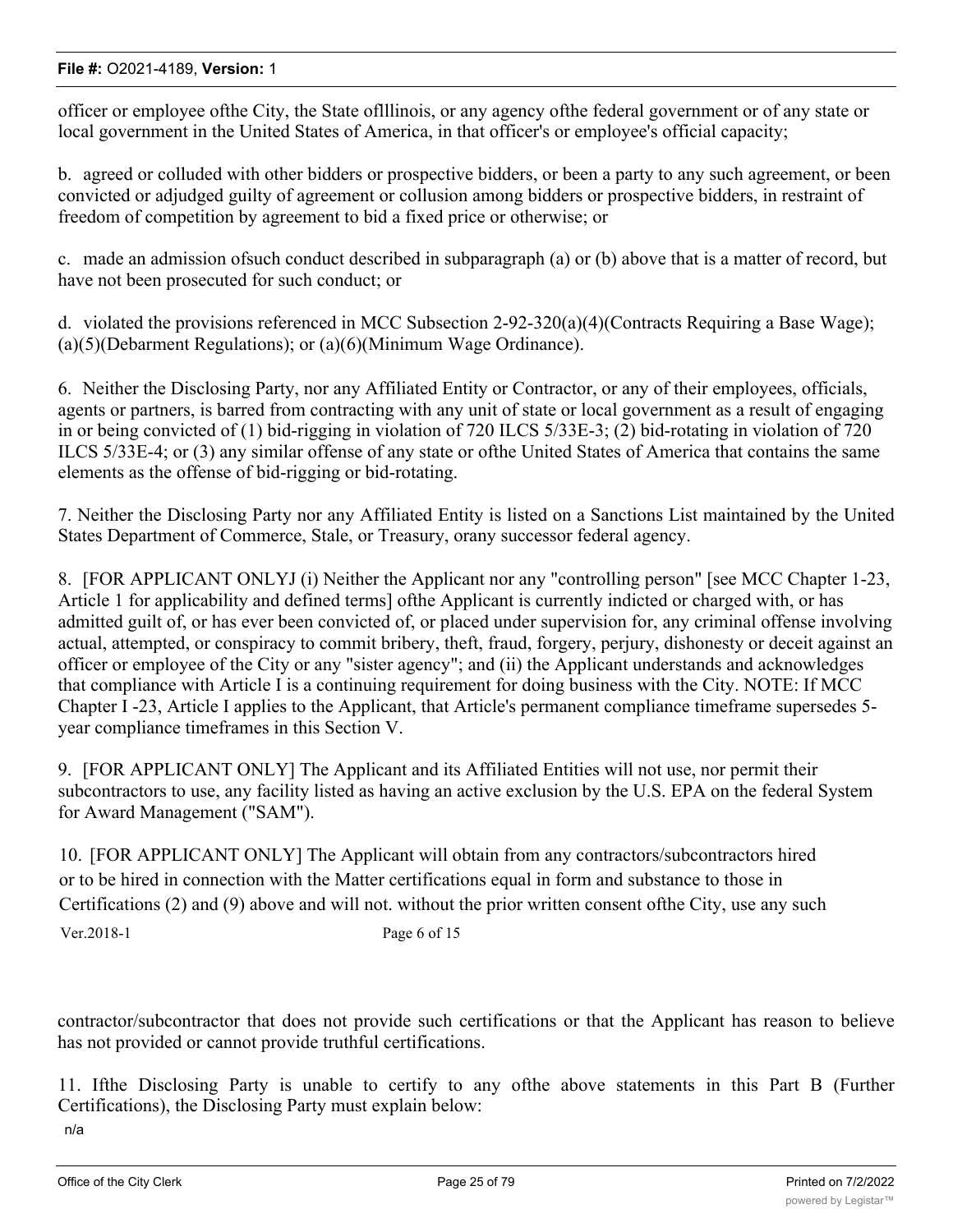Ifthe letters "NA," the word "None," or no response appears on the lines above, it will be conclusively presumed that the Disclosing Party certified to the above statements.

12. To the best ofthe Disclosing Party's knowledge after reasonable inquiry, the following is a complete list of all current employees ofthe Disclosing Party who were, at any time during the 12-month period preceding the dale of this EDS, an employee, or elected or appointed official, ofthe City of Chicago (if none, indicate with "N/A" or "none").

N/A

13. To the best ofthe Disclosing Party's knowledge after reasonable inquiry, the following is a complete list of all gifts that the Disclosing Party has given or caused to be given, at any time during the 12-month period preceding the execution date of this EDS, to an employee, or elected or appointed official, of the City of Chicago. For purposes of this statement, a "gift" does not include: (i) anything made generally available lo City employees or to the general public, or (ii) food or drink provided in the course of official Cily business and having a retail value of less than \$25 per recipient, or (iii) a political contribution otherwise duly reported as required by law (if none, indicate with "N/A" or "none"). As to any gift listed below, please also list the name of the City recipient.

N/A

# C. CERTIFICATION OF STATUS AS FINANCIAL INSTITUTION

1. The Disclosing Party certifies that the Disclosing Party (check one) f I is fx! is not

a "financial institution" as defined in MCC Section 2-32-455(b).

2. Ifthe Disclosing Party IS a financial institution, then the Disclosing Party pledges:

"We are not and will not become a predatory lender as defined in MCC Chapter 2-32. We further pledge that none of our affiliates is. and none of them will become, a predatory lender as defined in MCC Chapter 2-32. We understand that becoming a predatory lender or becoming an affiliate of a predatory lender may result in the loss ofthe privilege of doing business with the City."

Page 7 of 15

Ifthe Disclosing Party is unable to make this pledge because it or any of its afiiliates (as defined in MCC Section 2-32-455(b)) is a predatory lender within the meaning of MCC Chapter 2-32, explain here (attach additional pages if necessary):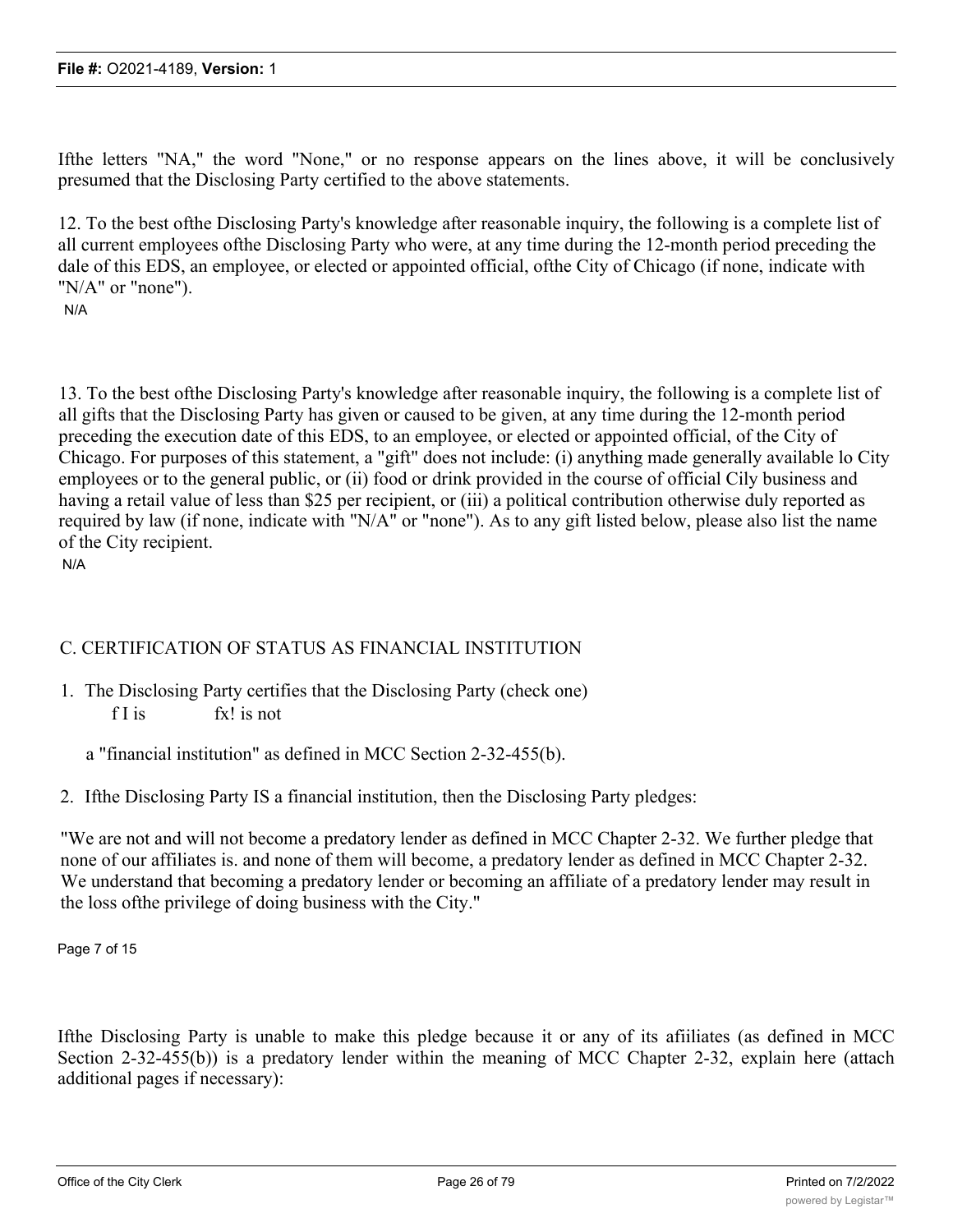Ifthe letters "NA," the word "None," or no response appears on the lines above, it will be conclusively presumed that the Disclosing Party certified to the above statements.

### D. CERTIFICATION REGARDING FINANCIAL INTEREST IN CITY BUSINESS

Any words or terms defined in MCC Chapter 2-156 have the same meanings if used in this Part D.

1. In accordance with MCC Section 2-156-110: To the best of the Disclosing Party's knowledge after reasonable inquiry, does any official or employee ofthe City have a financial interest in his or her own name or in the name of any other person or entity in the Matter?

[ ] Yes I x] No

NOTE: Ifyou checked "Yes" to Item D(1), proceed to Items D(2) and D(3). Ifyou checked "No" to Item D(1), skip Items  $D(2)$  and  $D(3)$  and proceed to Part E.

2. Unless sold pursuant to a process of competitive bidding, or otherwise permitted, no City elected official or employee shall have a financial interest in his or her own name or in the name of any other person or entity in the purchase of any property that (i) belongs to the City, or (ii) is sold for taxes or assessments, or (iii) is sold by virtue of legal process at the suit ofthe City (collectively, "City Property Sale"). Compensation for property taken pursuant to the City's eminent domain power docs not constitute a financial interest within the meaning of this Part D.

Does the Matter involve a City Property Sale?

 $||$  Yes  $I$  j No

3. Ifyou checked "Yes" to Item D(l), provide the names and business addresses of the Cily officials or employees having such financial interest and identify the nature ofthe financial interest:

Name Business Address Nature of Financial Interest

4. The Disclosing Party further certifies that no prohibited financial interest in the Matter will be acquired by any City official or employee.

Page 8 of 15

### E. CERTIFICATION REGARDING SLAVERY ERA BUSINESS

Please check either (1) or (2) below. Ifthe Disclosing Party checks (2), the Disclosing Party must disclose below or in an attachment to this EDS all information required by (2). Failure to comply with these disclosure requirements may make any contract entered into with the Cily in connection with the Matter voidable by the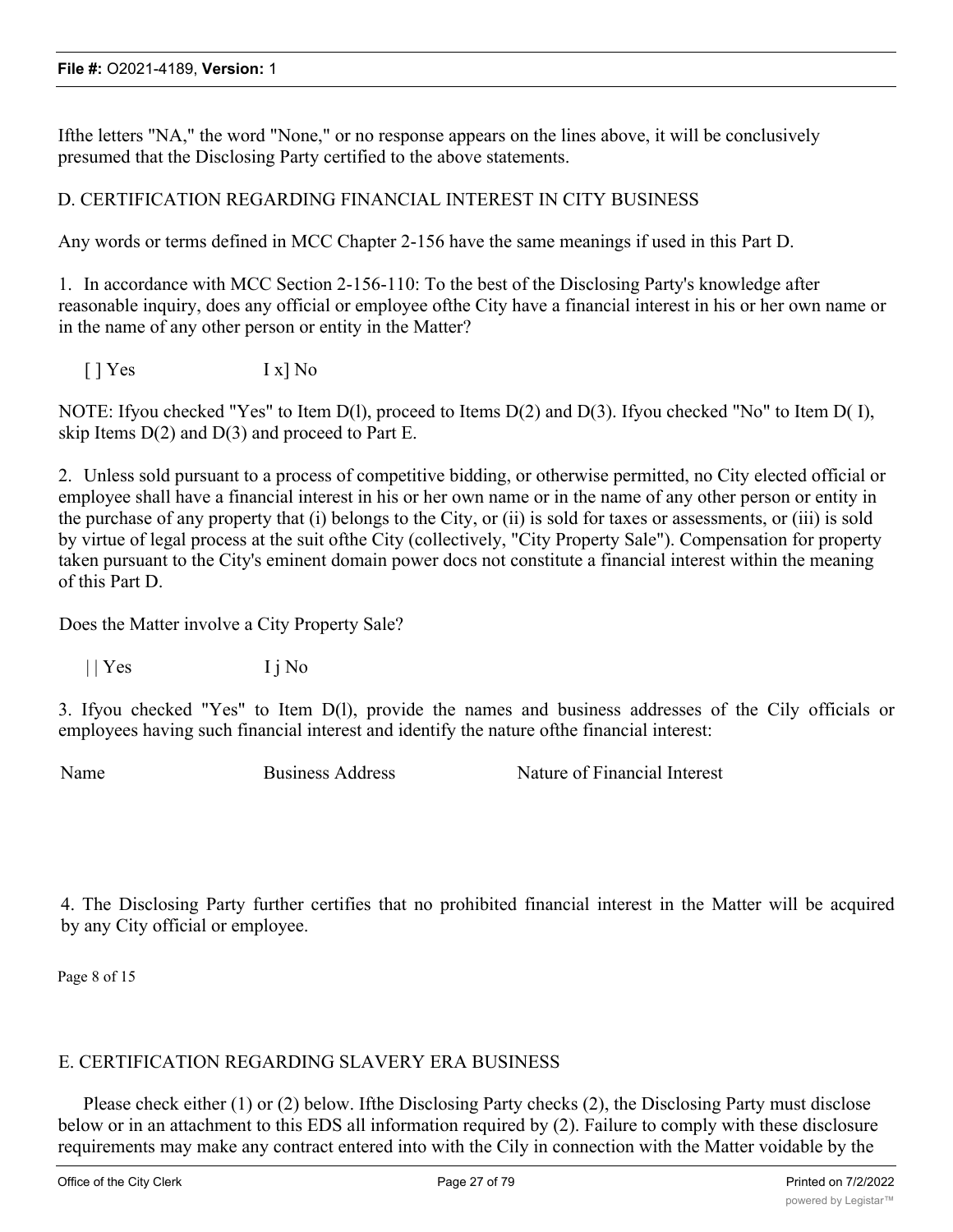City.

x 1. The Disclosing Parly verifies that the Disclosing Party has searched any and all records of the Disclosing Party and any and all predecessor entities regarding records of investments or profits from slavery or slaveholder insurance policies during the slavery era (including insurance policies issued to slaveholders that provided coverage for damage to or injury or death of their slaves), and the Disclosing Party has found no such records.

2. The Disclosing Party verifies that, as a result of conducting the search in step (1) above, the Disclosing Party has found records of investments or profits from slavery or slaveholder insurance policies. The Disclosing Party verifies that the following constitutes full disclosure of all such records, including the names of any and all slaves or slaveholders described in those records:

# **SECTION VI -- CERTIFICATIONS EOR FEDERALLY FUNDED MATTERS**

NOTE: If the Matter is federally funded, complete this Section VI. Ifthe Matter is not federally funded, proceed to Section VII. For purposes of this Section VI, tax credits allocated by the City and proceeds of debt obligations ofthe City are not federal funding.

# A. CERTIFICATION REGARDING LOBBYING

1. List below the names of all persons or entities registered under Ihe federal Lobbying Disclosure Act of 1995, as amended, who have made lobbying contacts on behalf of the Disclosing Party with respect to the Matter: (Add sheets if necessary):

(If no explanation appears or begins on the lines above, or ifthe letters "NA" or ifthe word "None" appear, it will be conclusively presumed that the Disclosing Party means that NO persons or entities registered under the Lobbying Disclosure Act of 1995, as amended, have made lobbying contacts on behalf of the Disclosing Party with respect to the Matter.)

2. The Disclosing Party has not spent and will not expend any federally appropriated funds to pay any person or entity listed in paragraph A(l) above for his or her lobbying activities or to pay any person or entity to influence or attempt to influence an officer or employee of any agency, as defined by applicable federal law, a member of Congress, an officer or employee of Congress, or an employee Ver. 2018-1 Page 9 of 15

of a member of Congress, in connection with the award of any federally funded contract, making any federally funded grant or loan, entering into any cooperative agreement, or to extend, continue, renew, amend, or modify any federally funded contract, grant, loan, or cooperative agreement.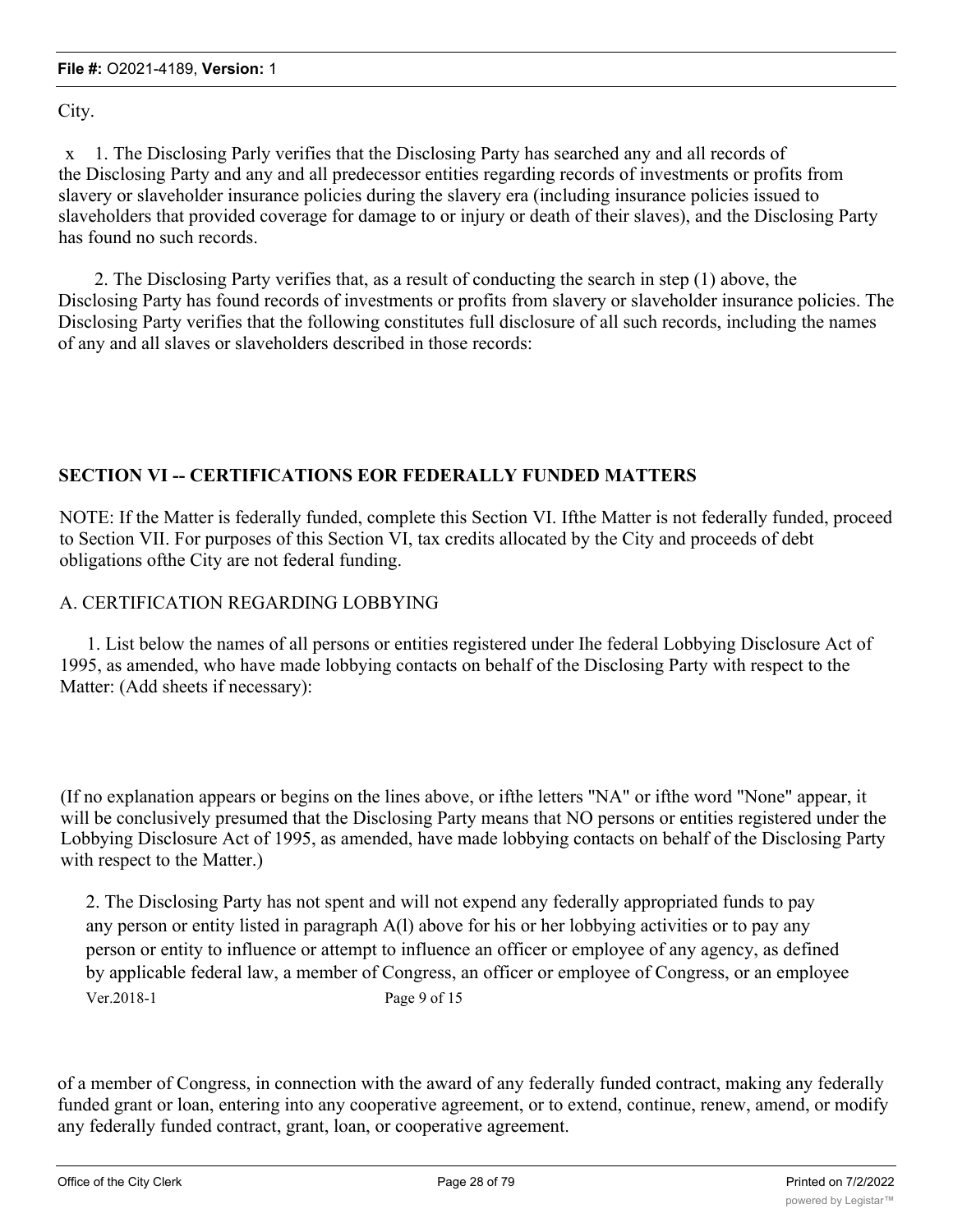3. The Disclosing Party will submit an updated certification at the end of each calendar quarter in which there occurs any event that materially affects the accuracy ofthe statements and information set forth in paragraphs  $A(1)$  and  $A(2)$  above.

4. The Disclosing Party certifies that either: (i) it is not an organization described in section 501 (c)(4) ofthe Internal Revenue Code of 1986; or (ii) it is an organization described in section  $501(c)(4)$  ofthe Internal Revenue Code of 1986 but has not engaged and will not engage in "Lobbying Activities," as that term is defined in the Lobbying Disclosure Act of 1995, as amended.

5. Ifthe Disclosing Party is the Applicant, the Disclosing Party must obtain certifications equal in form and substance to paragraphs A(l) through A(4) above from all subcontractors before it awards any subcontract and the Disclosing Party must maintain all such subcontractors' certifications for the duration ofthe Matter and must make such certifications promptly available to the City upon request.

### B. CERTIFICATION REGARDING EQUAL EMPLOYMENT OPPORTUNITY

If the Matter is federally funded, federal regulations require the Applicant and all proposed subcontractors to submit the following information with their bids or in writing at the outset of negotiations.

Is the Disclosing Party the Applicant?  $[ ]$  Yes  $[ ]$  No

If "Yes," answer the three questions below:

1. Have you developed and do you have on file affirmative action programs pursuant to applicable federal regulations? (See 41 CFR Part 60-2.)

 $[ | Yes \t\t | ] No$ 

2. I lave you filed with the Joint Reporting Committee, the Director of the Office of Federal Contract Compliance Programs, or the Equal Employment Opportunity Commission all reports due under the applicable filing requirements?

[ | Yes | | No | J Reports not required

3. Have you participated in any previous contracts or subcontracts subject to the equal opportunity clause?

| | **| Yes**  $\qquad$  | | No

Ifyou checked "No" to question (1) or (2) above, please provide an explanation:

Page 10 of 15

# **SECT ION VII -- FURTHER ACKNOWLEDGMENTS AND CERTIFICATION**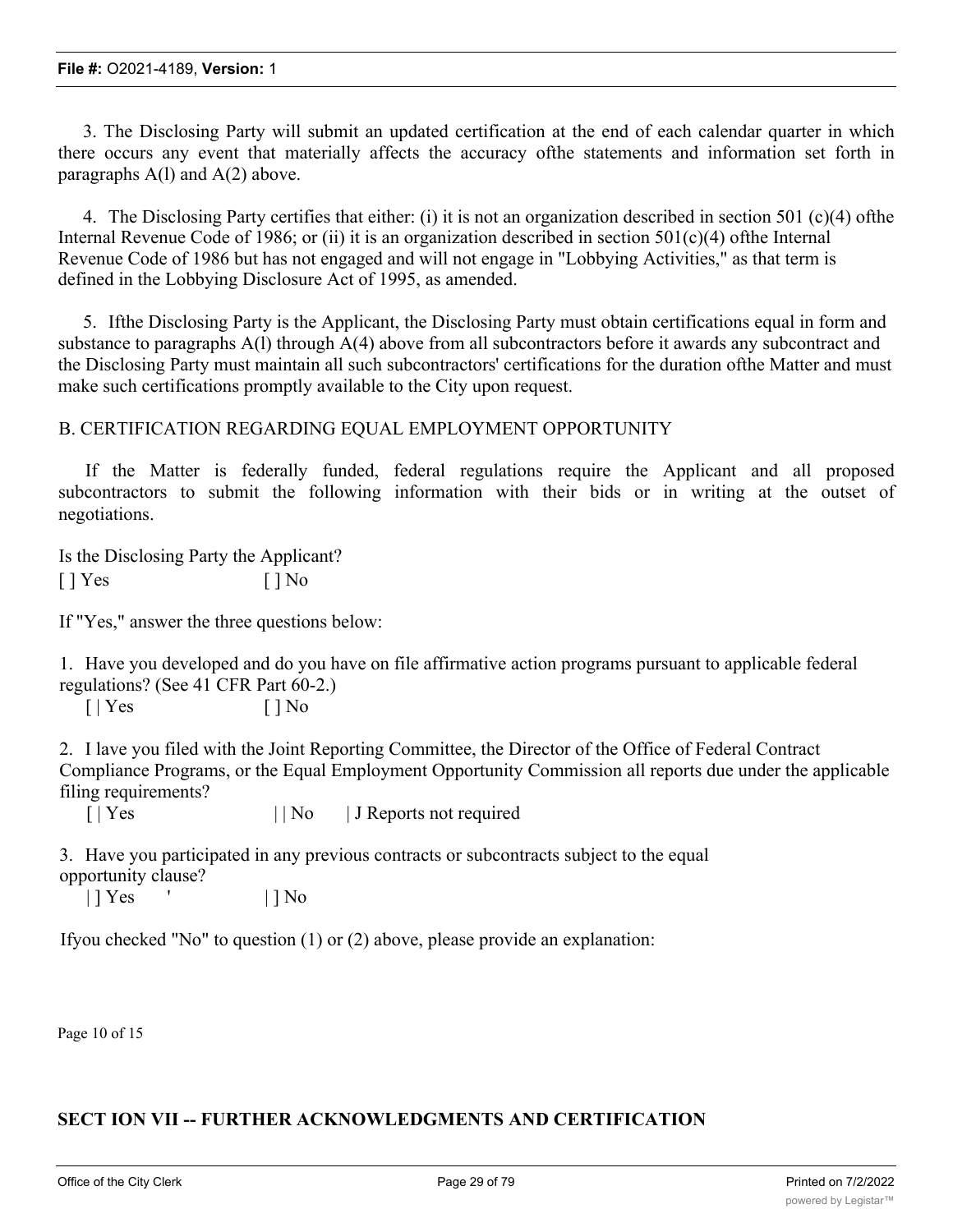The Disclosing Parly understands and agrees that:

A. The certifications, disclosures, and acknowledgments contained in this EDS will become part of any contract or other agreement between the Applicant and the City in connection with the Matter, whether procurement, City assistance, or other City action, and are material inducements to the City's execution of any contract or taking other action with respect to the Matter. The Disclosing Party understands that it must comply with all statutes, ordinances, and regulations on which this EDS is based.

B. The City's Governmental Ethics Ordinance, MCC Chapter 2-156, imposes certain duties and obligations on persons or entities seeking City contracts, work, business, or transactions. The full text of this ordinance and a training program is available on line at www.cityofchicago.oiR/Ethics <http://www.cityofchicago.oiR/Ethics>, and may also be obtained from the City's Board of Ethics, 740 N. Sedgwick St., Suite 500, Chicago, IL 60610, (312) 744-9660. The Disclosing Party must comply fully with this ordinance.

C. Ifthe Cily determines that any information provided in this EDS is false, incomplete or inaccurate, any contract or other agreement in connection with which it is submitted may be rescinded or be void or voidable, and the City may pursue any remedies under the contract or agreement (if not rescinded or void), at law, or in equity, including terminating the Disclosing Party's participation in the Matter and/or declining to allow the Disclosing Party to participate in other City transactions. Remedies at law for a false statement of material fact may include incarceration and an award to the City of treble damages.

D. It is the City's policy to make this document available to the public on its Internet site and/or upon request. Some or all ofthe information provided in, and appended to, this EDS may be made publicly available on the Internet, in response to a Freedom of Information Act request, or otherwise. By completing and signing this EDS, the Disclosing Party waives and releases any possible rights or claims which it may have against the City in connection with the public release of information contained in this EDS and also authorizes the City to verify the accuracy of any information submitted in this EDS.

E. The information provided in this EDS must be kept current. In the event of changes, the Disclosing Parly must supplement this EDS up to the time Ihe City takes action on the Matter. If the Matter is a contract being handled by the City's Department of Procurement Services, the Disclosing Party must update this EDS as Ihe contract requires. NOTE: With respect to Matters subject to MCC Chapter 1-23, Article 1 (imposing PERMANENT INELIGIBILITY for certain specified offenses), the information provided herein regarding eligibility must be kept current for a longer period, as required by MCC Chapter 1-23 and Section 2-154-020.

Page 11 of .15 CERTIFICATION

Under penalty of perjury, the person signing below: (1) warrants that he/she is authorized to execute this EDS, and Appendices A and B (if applicable), on behalf of the Disclosing Party, and (2) warrants that all certifications and statements contained in this EDS, and Appendices A and B (if applicable), are true, accurate and complete as ofthe date furnished to the City.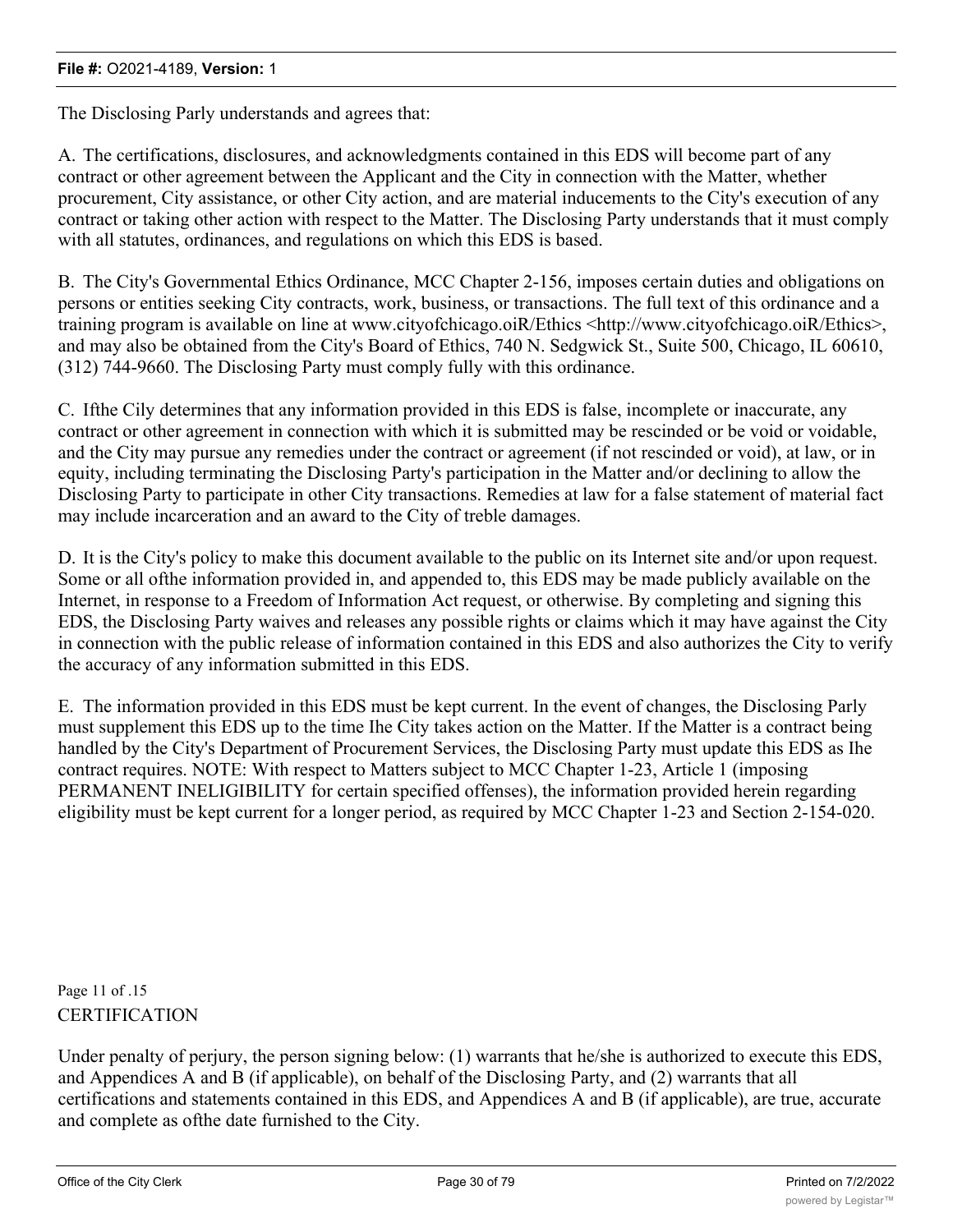Dl.3 Realty, LP (Print or type exact legal name of Disclosing Party)

U#ign here)

Loon I. Walker, Esq. (Print or type name of person signing)

Manager of General Partner (Print or type title of person signing)

Signed and sworn to before me on (date)  $Ay^*j^0S^2 \sim I 1_I IP^{1-2}$ ,

al  $Coq^{\wedge}$  County, / l/iv\o\b (state).

Page 12 of 15

## **CITY OK CHICAGO ECONOMIC DISCLOSURE STATEMENT AND AFFIDAVIT APPENDIX A**

# **FAMILIAL RELATIONSHIPS WITH ELECTED CITY OFFICIALS AND DEPARTMENT HEADS**

### **This Appendix is to be completed only by (a) the Applicant, and (b) any legal entity which has a direct ownership interest in the Applicant exceeding 7.5%. It is not to be completed by any legal entity which has only an indirect ownership interest in the Applicant.**

Under MCC Section 2-154-015, the Disclosing Party must disclose whether such Disclosing Party or any "Applicable Party" or any Spouse or Domestic Partner thereof currently has a "familial relationship" with any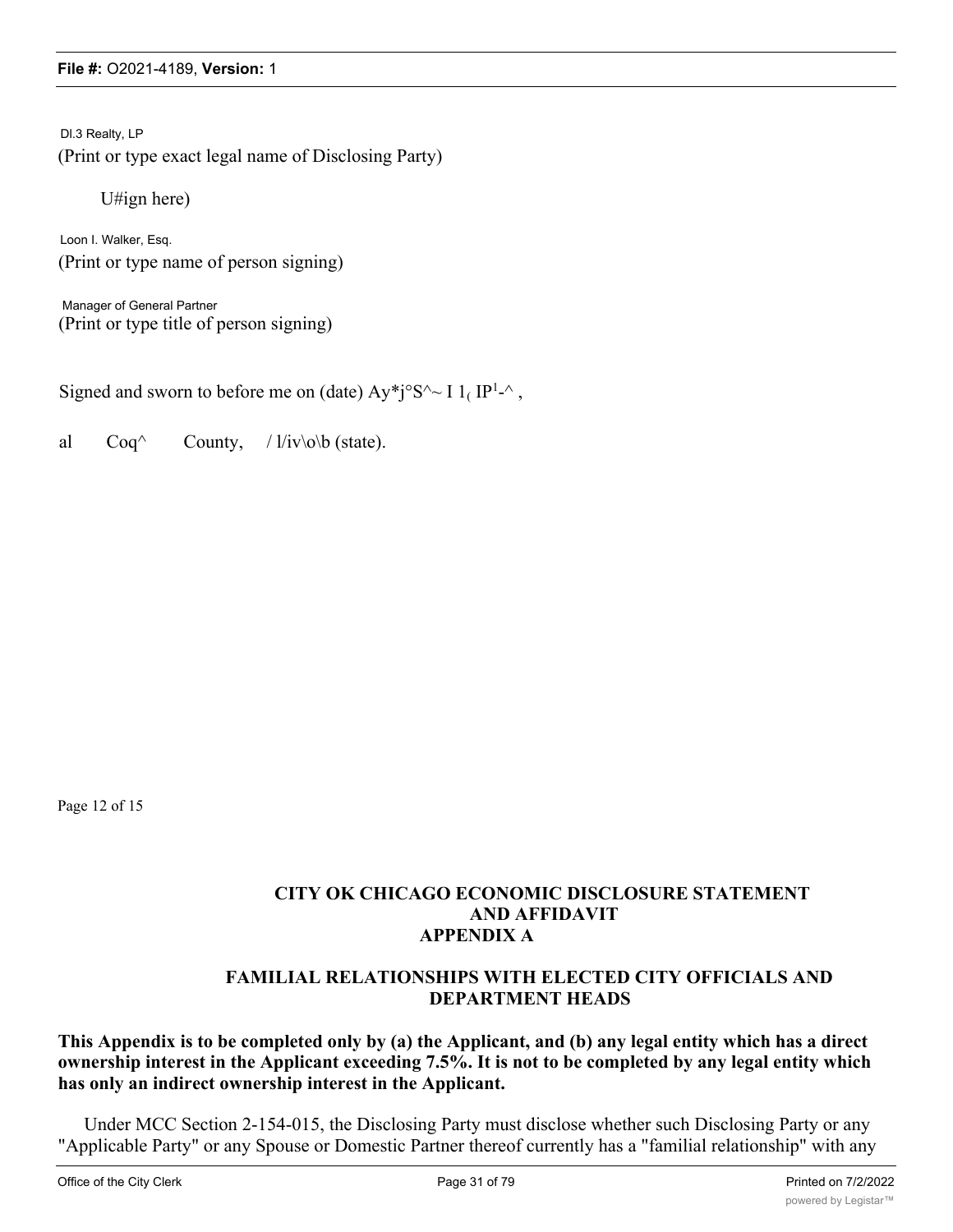elected city official or department head. A "familial relationship" exists if, as of the date this EDS is signed, the Disclosing Party or any "Applicable Party" or any Spouse or Domestic Partner thereof is related to the mayor, any alderman, the city clerk, the city treasurer or any city department head as spouse or domestic partner or as any ofthe following, whether by blood or adoption: parent, child, brother or sister, aunt or uncle, niece or nephew, grandparent, grandchild, father-in-law, mother-in-law, son-in-law, daughter-in-law, stepfather or stepmother, stepson or stepdaughter, stepbrother or stepsister or half-brother or half-sister.

"Applicable Party" means (1) all executive officers ofthe Disclosing Party listed in Section II.B.l.a., ifthe Disclosing Parly is a corporation; all partners ofthe Disclosing Party, if the Disclosing Party is a general partnership; all general partners and limited partners ofthe Disclosing Party, ifthe Disclosing Party is a limited partnership; all managers, managing members and members ofthe Disclosing Party, ifthe Disclosing Party is a limited liability company; (2) all principal officers of the Disclosing Party; and (3) any person having more than a 7.5% ownership interest in the Disclosing Party. "Principal officers" means the president, chief operating officer, executive director, chief financial officer, treasurer or secretary of a legal entity or any person exercising similar authority.

Docs the Disclosing Party or any "Applicable Party" or any Spouse or Domestic Partner thereof currently have a "familial relationship" with an elected city official or department head?

 $[ ] Yes$   $] X ] No$ 

If yes, please identify below (1) the name and title ofsuch person, (2) the name ofthe legal entity to which such person is connected: (3) the name and title ofthe elected city official or department head to whom such person has a familial relationship, and (4) the precise nature ofsuch familial relationship.

Page 13 of 15

### **CITY OF CHICAGO ECONOMIC DISCLOSURE STATEMENT AND AFFIDAVIT APPENDIX B**

# **BUILDING CODE SCO M< LAW/PROBLEM LANDLORD CERTIFICATION**

This Appendix is to be completed only by (a) the Applicant, and (b) any legal entity which has a direct ownership interest in the Applicant exceeding 7.5% (an "Owner"). It is not to be completed by any legal entity which has only an indirect ownership interest in the Applicant.

1. Pursuant to MCC Section 2-154-010, is the Applicant or any Owner identified as a building code scofflaw or problem landlord pursuant to MCC Section 2-92-416?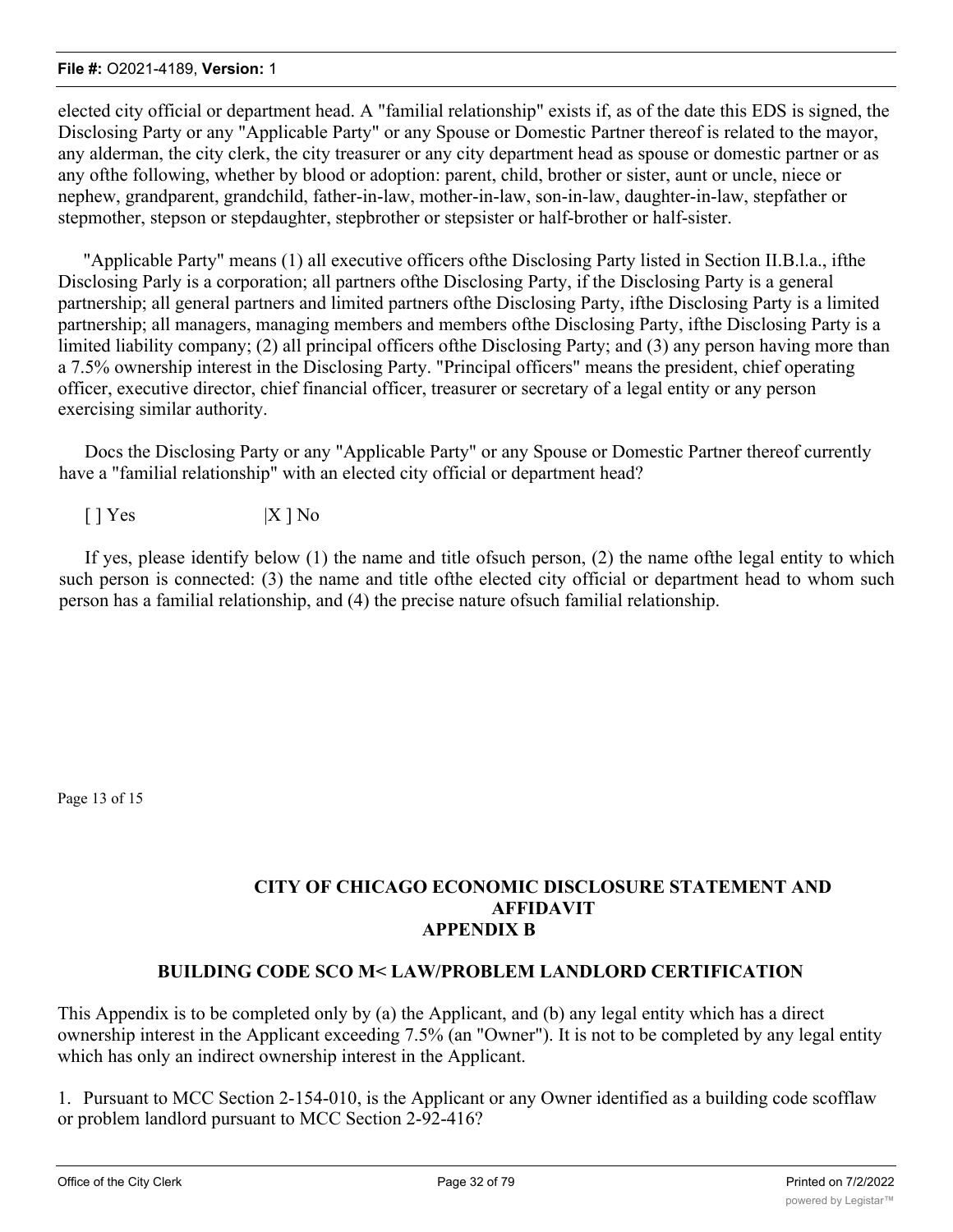$[ ] Yes$   $[X ] No$ 

2. Ifthe Applicant is a legal entity publicly traded on any exchange, is any officer or director of the Applicant identified as a building code scofflaw or problem landlord pursuant to MCC Section 2-92-416?

 $\begin{bmatrix} | \text{Yes} \\ | \text{No} \\ | \text{No} \\ | \text{No} \\ | \text{The Applicant is not publicly traded on any exchange.} \end{bmatrix}$ 

3. If yes to (1) or (2) above, please identify below the name of each person or legal entity identified as a building code scofllaw or problem landlord and (he address of each building or buildings to which the pertinent code violations apply.

**N/A**

Page 14 ot'15

# CITY OF CHICAGO ECONOMIC DISCLOSURE STATEMENT AND AFFIDAVIT APPENDIX C

# PROHIBITION ON WAGE & SALARY HISTORY SCREENING - CERTIFICATION

This Appendix is lo be completed only by an Applicant that is completing this EDS as a ''contractor" as defined in MCC Section 2-92-385. That section, which should be consulted (w w w.a m 1 eg al .com), generally covers a party to any agreement pursuant to which they: (i) receive.City of Chicago funds in consideration for services, work or goods provided (including for legal or other professional services), or (ii) pay the City money for a license, grant or concession allowing them to conduct a business on City premises.

On behalf of an Applicant that is a contractor pursuant to MCC Section 2-92-385,1 hereby certify that the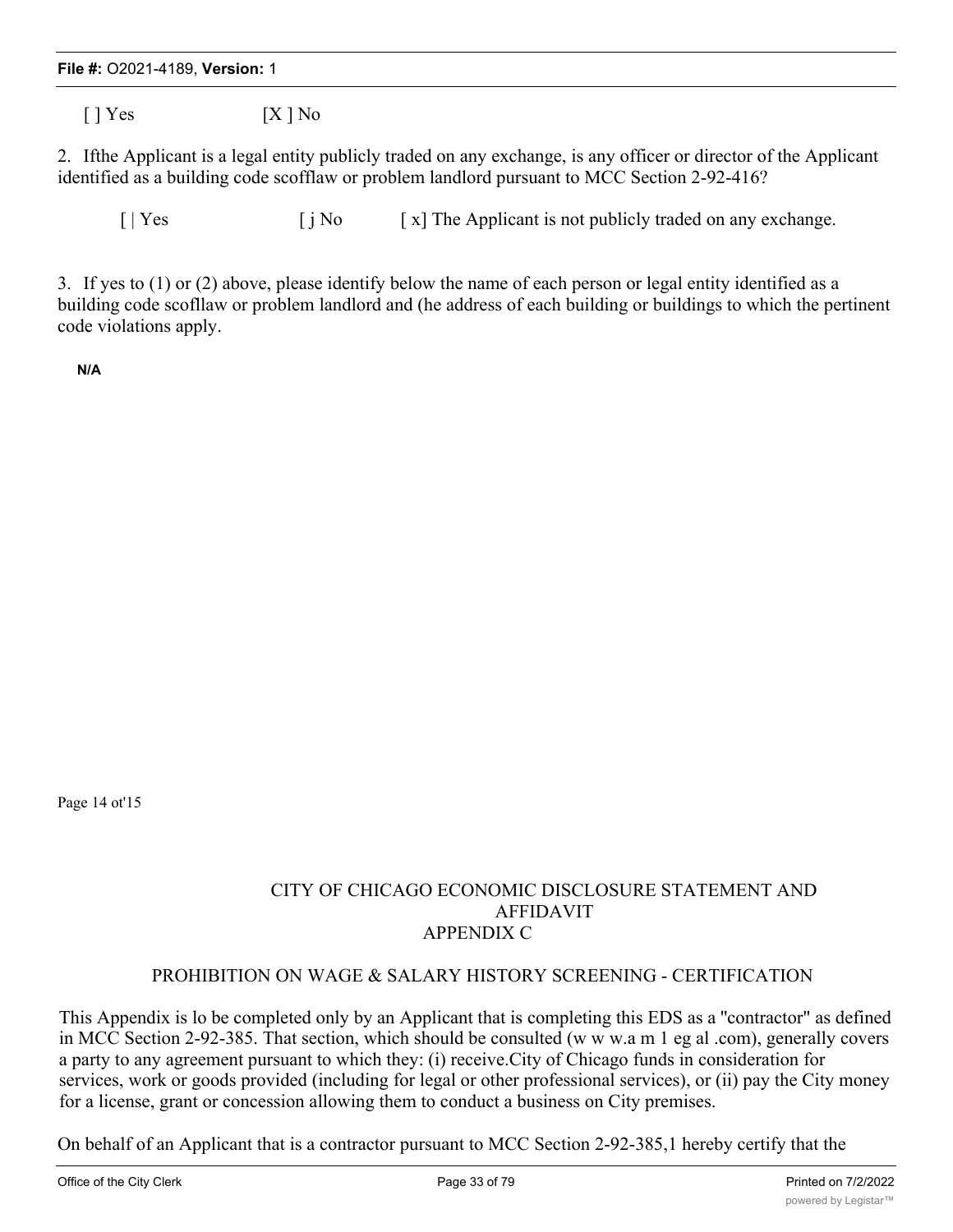Applicant is in compliance with MCC Section 2-92-385(b)(1) and (2), which prohibit: (i) screening job applicants based on their wage or salary history, or (ii) seeking'job applicants' wage or salary history from current or former employers. I also certify that the Applicant has adopted a policy that includes those prohibitions.

[ ] Yes

[ ] No

[ X ] N/A - I am not an Applicant that is a "contractor" as defined in MCC Section 2-92-385. This

certification shall serve as the affidavit required by MCC Section 2-92-385(c)(l). Ifyou checked "no"

to the above, please explain.

Page 15 of 15

### **CITY OF CHICAGO ECONOMIC DISCLOSURE STATEMENT AND AFFIDAVIT**

# **SECTION 1 -- GENERAL INFORMATION**

A. Legal name ofthe Disclosing Party submitting this EDS. Include d/b/a/ if applicable: Walker Family Trust

Check ONE of the following three boxes:

Indicate whether the Disclosing Party submitting this EDS is: 1. [ ] the Applicant OR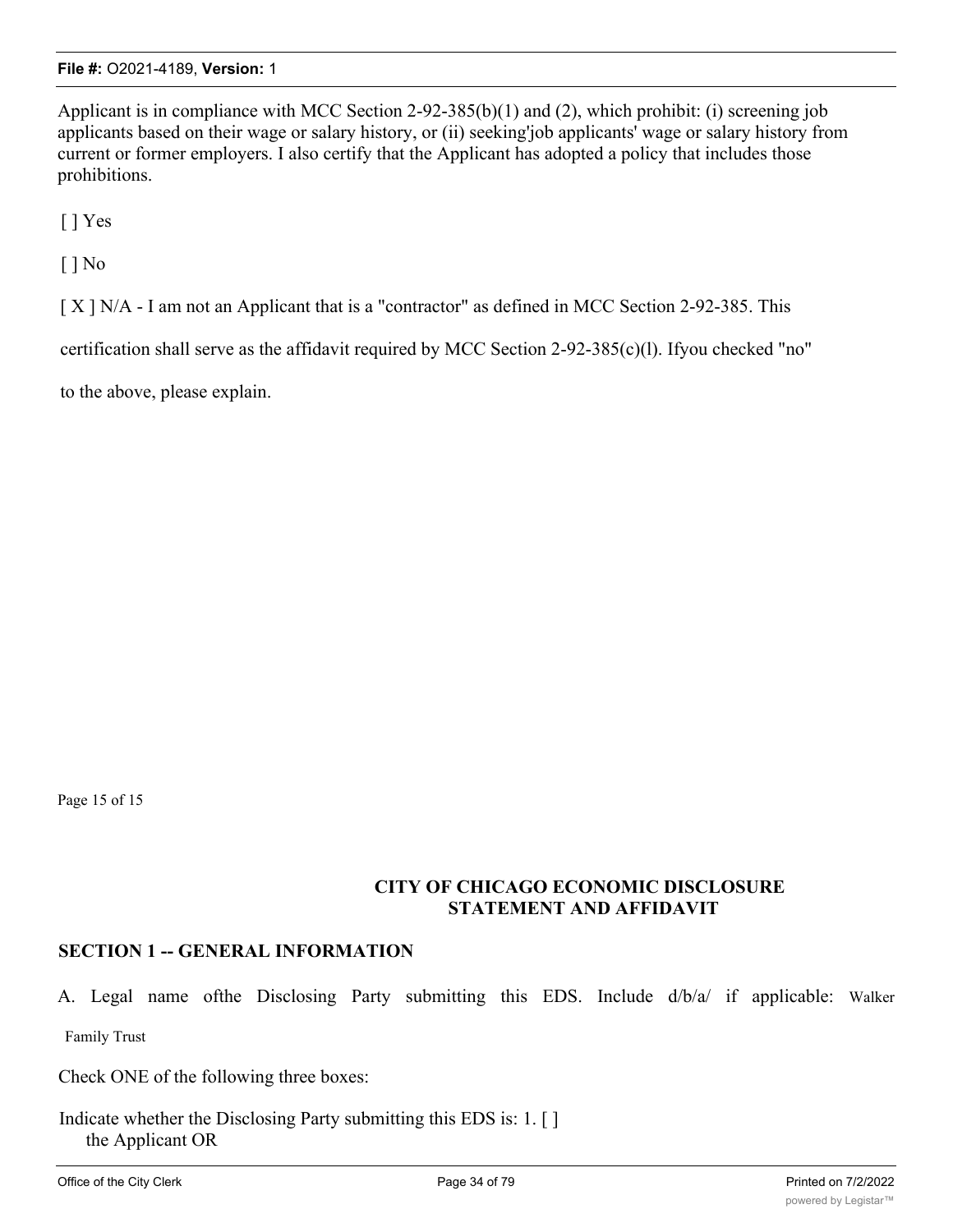- 2. [ X] a legal entity currently holding, or anticipated to hold within six months after City action
- 2. thoHontract, transaction or other undertaking to which this EDS pertains (referred to below as the
- 2. "Matter"), a direct or indirect interest in excess of 7.5% in the Applicant. State the Applicant's legal
- 2. name: Roseland Medical Center, LLC OR

3. [ ] a legal entity with a direct or indirect right of control of the Applicant (see Section 11(B) St(il^)the legal name ofthe entity in which the Disclosing Party holds a right of control:

B. Business address of the Disclosing Party: 77 w. Washington street, suite 405

Chicago, IL 60602

C. Telephone: 773-721-3400 fax: 773-721-3500 Email: lwalker@dl3realty.corn <mailto:lwalker@dl3realty.corn>

D. Name of contact person: Leon i. walker, Esq.

E. Federal Employer Identification No. (ifyou have one):

F. Brief description ofthe Matter to which this EDS pertains. (Include project number and location of property, if applicable):

Application for Class 7b Renewal Incentive for property located at 136 West 111th Street

G. Which City agency or department is requesting this EDS'? Planning & Development

Ifthe Matter is a contract being handled by the City's Department of Procurement Services, please complete the following:

Specification // and Contract //

Ver.2018-1 Paget of 15

### **SECTION II - DISCLOSURE OE OWNERSHIP INTERESTS**

#### A. NATURE OF THE DISCLOSING PARTY

1. Indicate the nature of the Disclosing Party:

| $\int$ i Person                          | [ <i>i</i> Limited liability company                   |
|------------------------------------------|--------------------------------------------------------|
| Publicly registered business corporation | Limited liability partnership                          |
| [] Privately held business corporation   | [] Joint venture                                       |
| [] Sole proprietorship                   | [] Not-for-profit corporation                          |
| [] General partnership                   | (Is the not-for-profit corporation also a 501 (c)(3))? |
| [] Limited partnership                   | 1 J Yes<br>$\Box$ No                                   |
| $ x $ Trust                              | [] Other (please specify)                              |
|                                          |                                                        |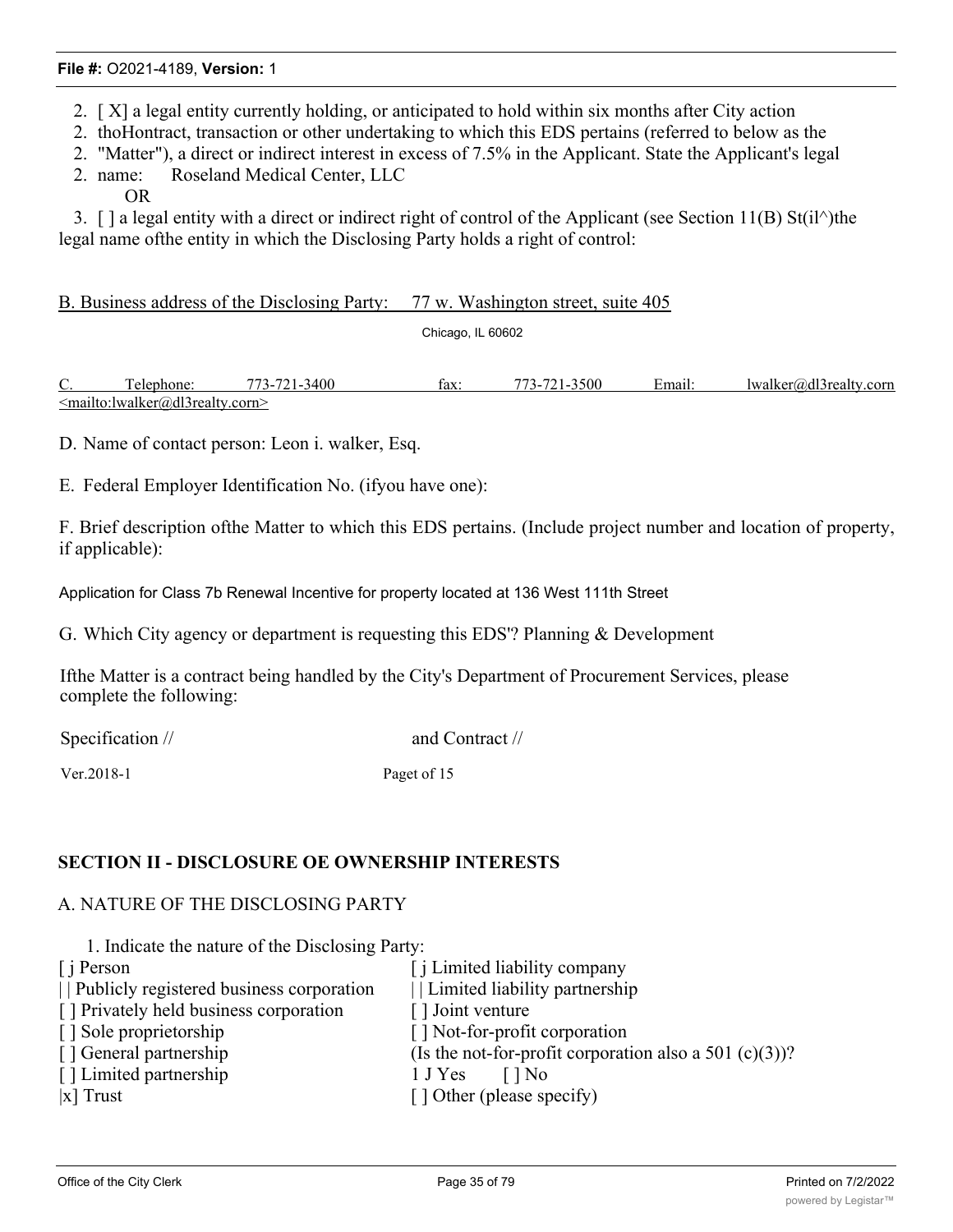2. For legal entities, the state (or foreign country) of incorporation or organization, if applicable:

Illinois

3. For legal entities not organized in the State oflllinois: Has the organization registered to do business in the State oflllinois as a foreign entity?

 $f$  ]  $Y$ es  $[J N_0$  [x] Organized in Illinois

#### B. IF THE DISCLOSING PARTY IS A LEGAL ENTITY:

1. List below the full names and titles, if applicable, of: (i) all executive officers and all directors of the entity; (ii) for not-for-profit corporations, all members, if any, which are legal entities (if there are no such members, write "no members which are legal entities"); (iii) for trusts, estates or other similar entities, the trustee, executor, administrator, or similarly situated party; (iv) for general or limited partnerships, limited liability companies, limited liability partnerships or joint ventures, each general partner, managing member, manager or any other person or legal entity that directly or indirectly controls the day-to-day management ofthe Applicant.

NOTE: Each legal entity listed below must submit an EDS on its own behalf.

Name Title Leon I. Walker, Esq. The Contract of the Contract of Trustee

2. Please provide the following information concerning each person or legal entity having a direct or indirect, current or prospective (i.e. within 6 months after Cily action) beneficial interest (including ownership) in excess of 7.5% ofthe Applicant. Examples ofsuch an interest include shares in a corporation, partnership interest in a partnership or joint venture, interest of a member or manager in a

Page 2 oft5

limited liability company, or interest of a beneficiary of a trust, estate or other similar entity. If none, state "iNone."

NOTE: Each legal entity listed below may be required to submit an EDS on its own behalf.

Name Business Address **Percentage Interest in the An** I<sup>I</sup>U'---it *Diane Walker \_\_ Tl W. Washington Street, Suite 405, Chicago, IL 60602 '*

### **SECTION 111 -- INCOME OR COMPENSATION TO, OR OWNERSHIP BY, CITY ELECTED**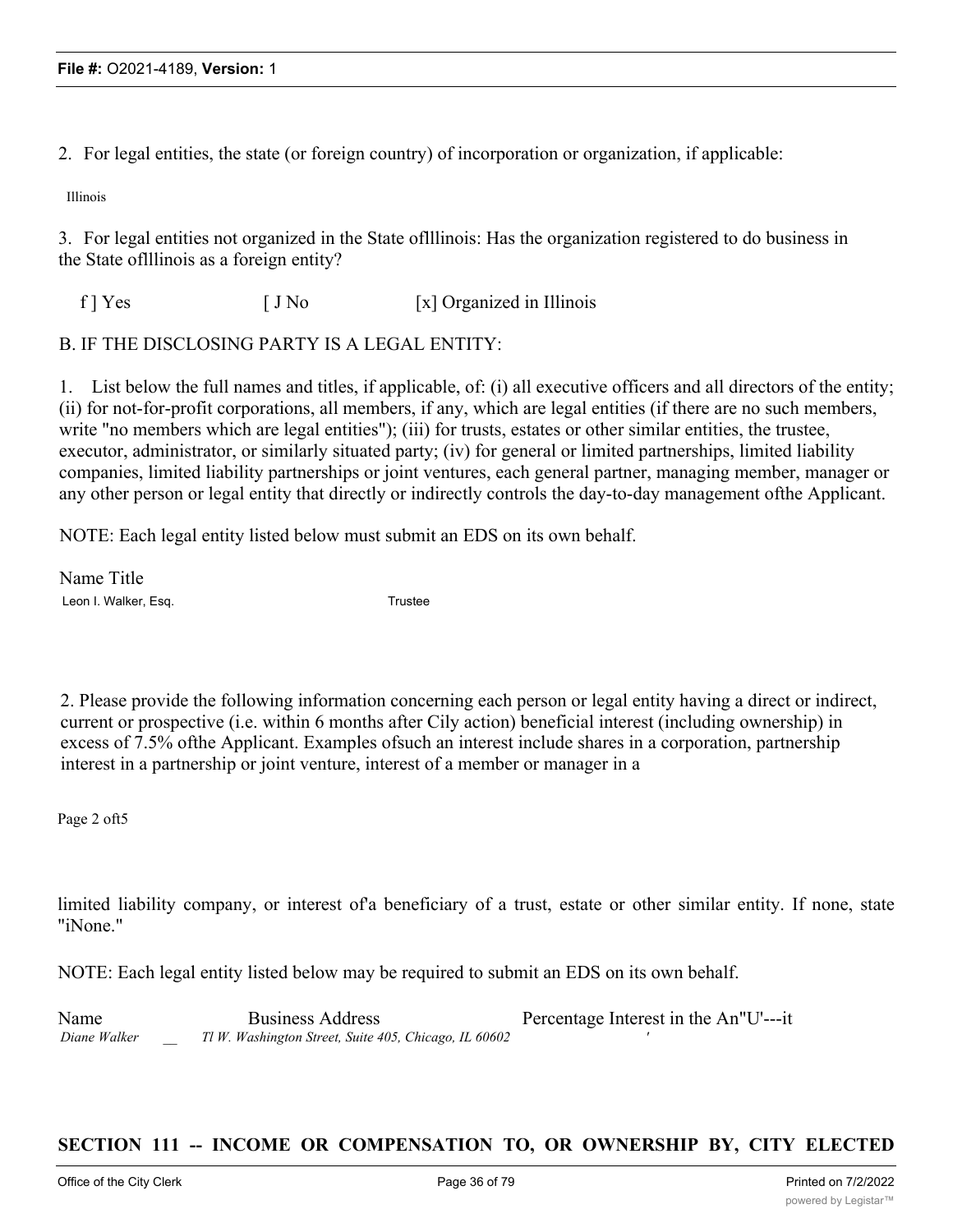## **OFFICIALS**

Has the Disclosing Party provided any income or compensation to any Cily elected official during the 12-monlh period preceding the date of this EDS? f J Yes fx] No

Does the Disclosing Party reasonably expect to provide any income or compensation to any City elected official during the 12-month period following the date of this EDS?  $\lceil$  | Yes fx] No

If "yes" to either ofthe above, please identify below the name(s) of such City elected official(s) and describe such income or compensation:

Does any City elected official or, to the best ofthe Disclosing Party's knowledge after reasonable inquiry, any City elected official's spouse or domestic partner, have a financial interest (as defined in Chapter 2-156 ofthe Municipal Code of Chicago ("MCC")) in the Disclosing Party?  $\lceil$  | Yes  $\lceil$  | Yes  $\lceil$  | No

If "yes," please identify below the name(s) ofsuch City elected official(s) and/or spouse(s)/domeslic partner (s) and describe the financial interest(s).

## **SECTION IV - DISCLOSURE OF SUBCONTRACTORS AND OTHER RETAINED PARTIES**

The Disclosing Party must disclose the name and business address of each subcontractor, attorney, lobbyist (as defined in MCC Chapter 2-156), accountant, consultant and any other person or entity whom the Disclosing Party has retained or expects to retain in connection with the Matter, as well as the nature ofthe relationship, and the total amount ofthe fees paid or estimated to be paid. The Disclosing Party is not required to disclose employees who are paid solely through the Disclosing Parly's regular payroll. Ifthe Disclosing Party is uncertain whether a disclosure is required under this Section, the Disclosing Party must either ask the City whether disclosure is required or make the disclosure.

Page 3of 15

Name (indicate whether Business retained or anticipated Address to be retained) Relationship to Disclosing Party (subcontractor, attorney, lobbyist, etc.) Fees (indicate whether paid or estimated.) NOTE: "hourly rate" or "t.b.d." is not an acceptable response.

## (Add sheets if necessary)

[xl Check here ifthe Disclosing Party has not retained, nor expects to retain, any such persons or entities.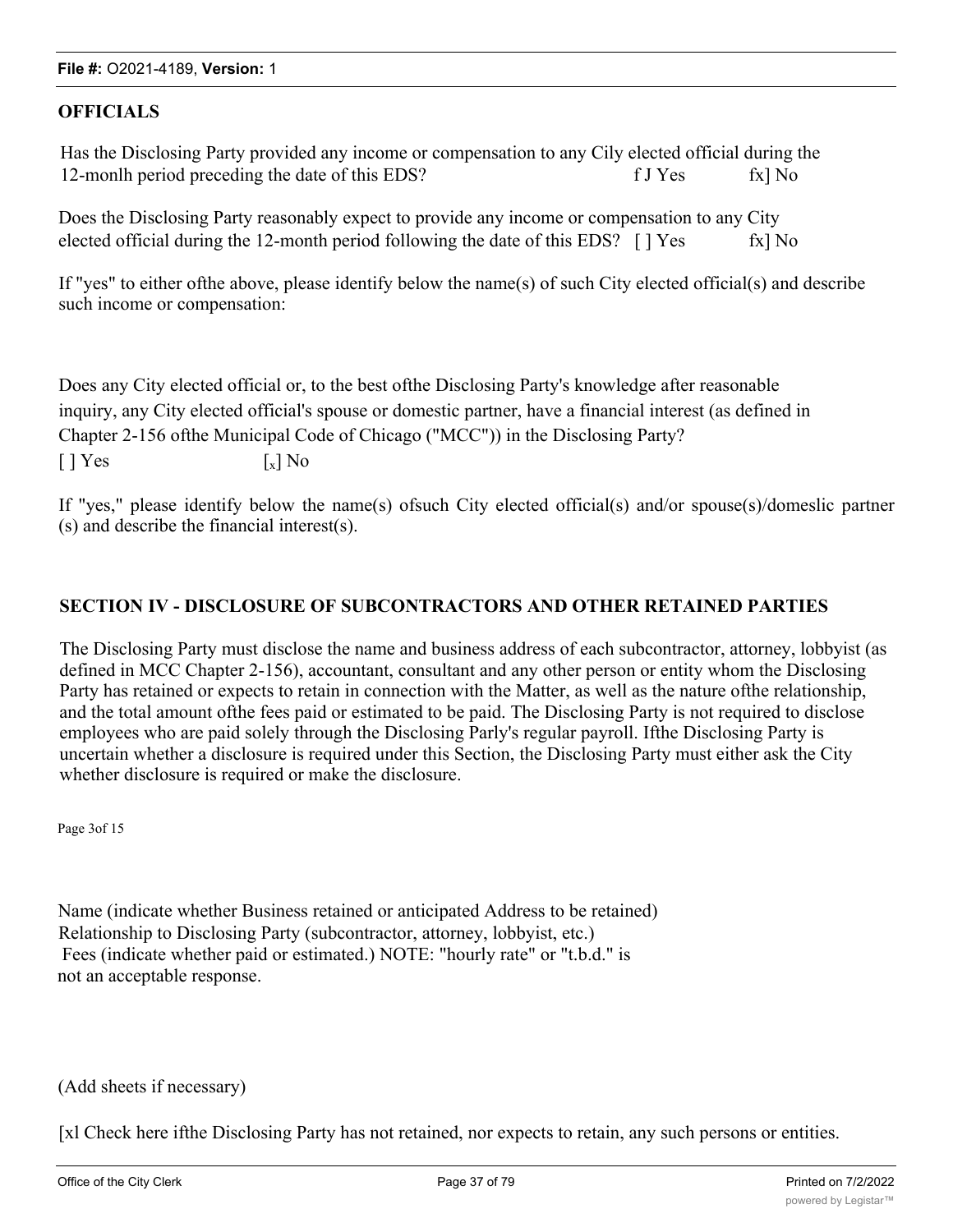# **SECTION V -- CERTIFICATIONS**

# A. COURT-ORDERED CHILD SUPPORT COMPLIANCE

Under MCC Section 2-92-415, substantial owners of business entities that contract with the City must remain in compliance with their child support obligations tlrroughout the contract's term.

Has any person who directly or indirectly owns 10% or more ofthe Disclosing Party been declared in arrearage on any child support obligations by any Illinois court of competent jurisdiction?

[ ] Yes [xj No [ ] No person directly or indirectly owns 10% or more of the Disclosing Parly.

If "Yes," has the person entered into a court-approved agreement for payment of all support owed and is the person in compliance with that agreement?

 $[$  | Yes  $[$  | No

## B. FURTHER CERTIFICATIONS

1. [This paragraph I applies only ifthe Matter is a contract being handled by the City's Department of Procurement Services.] In the 5-year period preceding the date of this EDS, neither the Disclosing Party nor any Affiliated Entity [see definition in (5) below] has engaged, in connection with the performance of any public contract, the services of an integrity monitor, independent private sector inspector general, or integrity compliance consultant (i.e., an individual or entity with legal, auditing, investigative, or other similar skills, designated by a public agency to help the agency monitor the activity of specified agency vendors as well as help the vendors reform their business practices so they can be considered for agency contracts in the future, or continue with a contract in progress).

2. The Disclosing Party and its Affiliated Entities are not delinquent in the payment of any fine, fee, lax or other source of indebtedness owed lo the City of Chicago, including, but not limited to, water and sewer charges, license fees, parking tickets, property taxes and sales taxes, nor is the Disclosing Parly delinquent in the payment of any tax administered by the Illinois Department of Revenue.

Page 4 of 15

3. The Disclosing Party and, ifthe Disclosing Party is a legal entity, all of those persons or entities identified in Section  $11(B)(1)$  of this EDS:

a. are not presently debarred, suspended, proposed for debarment, declared ineligible or voluntarily excluded from any transactions by any federal, state or local unit of government;

b. have not, during the 5 years before the date of this EDS, been convicted of a criminal offense, adjudged guilty, or had a civil judgment rendered against them in connection with: obtaining, attempting to obtain, or performing a public (federal, slate or local) transaction or contract under a public transaction: a violation of federal or state antitrust statutes; fraud; embezzlement; theft; forgery; bribery; falsification or destruction of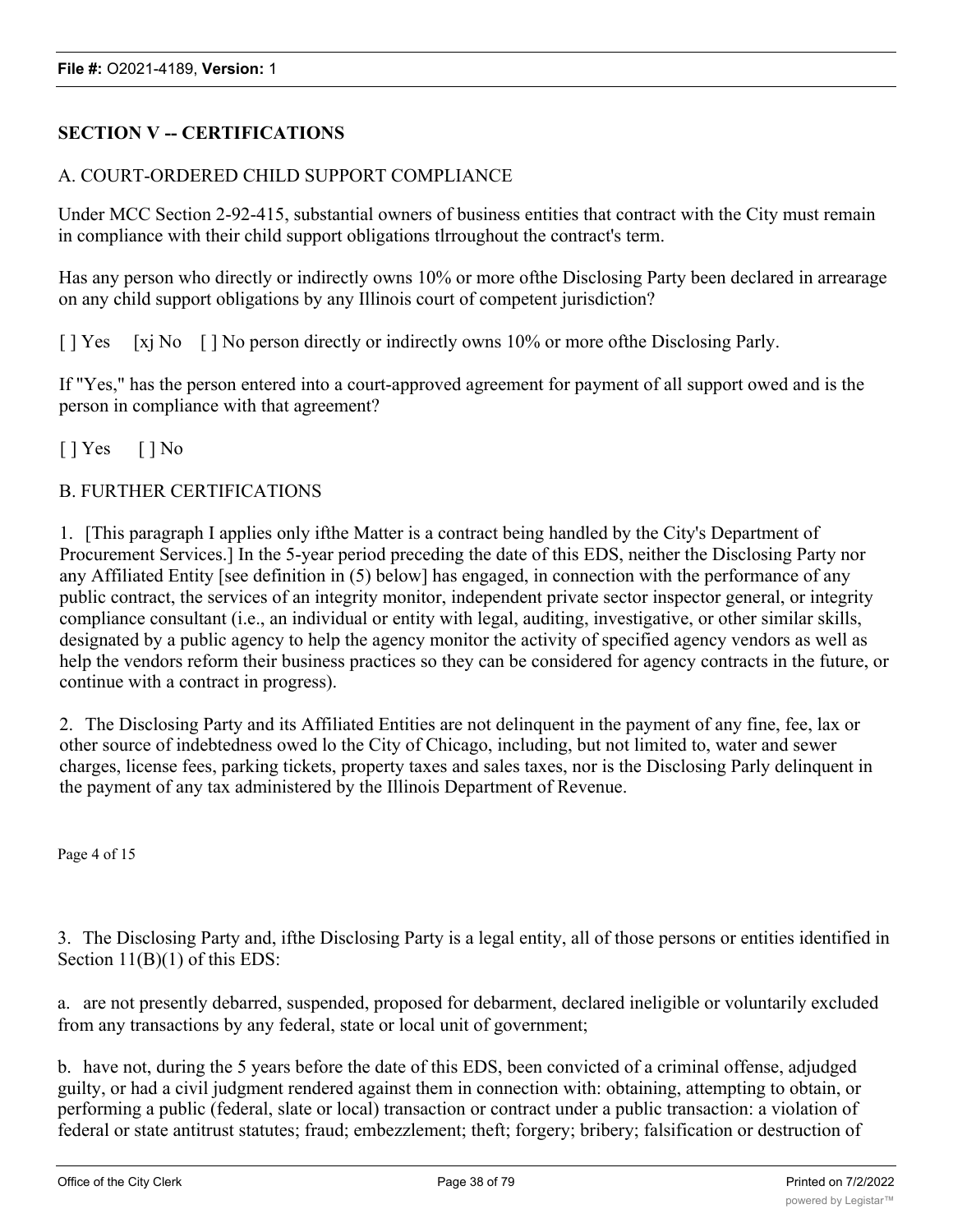records; making false statements; or receiving stolen property;

c. are not presently indicted for, or criminally or civilly charged by, a governmental entity (federal, slate or local) with committing any ofthe offenses set forth in subparagraph (b) above;

cl. have not, during the 5 years before the date of this EDS, had one or more public transactions (federal, state or local) terminated for cause or default; and

e. have not, during the 5 years before the date of this EDS, been convicted, adjudged guilty, or found liable in a civil proceeding, or in any criminal or civil action, including actions concerning environmental violations, instituted by the City or by the federal government, any state, or any other unit.of local government.

4. The Disclosing Party understands and shall comply with the applicable requirements of MCC' Chapters 2-56 (Inspector General) and 2-156 (Governmental Ethics).

- 5. Certifications (5), (6) and (7) concern:
	- the Disclosing Party;

• any "Contractor" (meaning any contractor or subcontractor used by the Disclosing Party in connection with the Matter, including but not limited to all persons or legal entities disclosed under Section IV, "Disclosure of Subcontractors and Other Retained Parlies");

· any "Affiliated Entity" (meaning a person or entity that, directly or indirectly: controls the Disclosing Party, is controlled by the Disclosing Party, or is, with the Disclosing Party, under common control of another person or entity). Indicia of control include, without limitation: interlocking management or ownership; identity of interests among family members, shared facilities and equipment; common use of employees; or organization of a business entity following the ineligibility of a business entity to do business with federal or state or local government, including Ihe City, using substantially Ihe same management, ownership, or principals as the ineligible entity. With respect to Contractors, the term Affiliated Entity means a person or entity that directly or indirectly controls the Contractor, is controlled by it, or, with the Contractor, is under common control of another person or entity;

· any responsible official ofthe Disclosing Party, any Contractor or any Affiliated Entity or any other official, agent or employee ofthe Disclosing Party, any Contractor or any Affiliated Entity, acting pursuant lo the direction or authorization of a responsible official ofthe Disclosing Party, any Contractor or any Affiliated Entity (collectively "Agents").

Page 5 of 15

Neither the Disclosing Party, nor any Contractor, nor any Affiliated Entity of either the Disclosing Party or any Contractor, nor any Agents have, during the 5 years before the date of this EDS, or, with respect to a Contractor, an Affiliated Entity, or an Affiliated Entity of a Contractor during the 5 years before the date ofsuch Contractor's or Affiliated Entity's contract or engagement in connection with the Matter:

a. bribed or attempted lo bribe, or been convicted or adjudged guilty of bribery or attempting to bribe, a public officer or employee ofthe City, the State oflllinois, or any agency of the federal government or of any state or local government in the United States of America, in that officer's or employee's official capacity;

b. agreed or colluded with other bidders or prospective bidders, or been a party to any such agreement, or been convicted or adjudged guilty of agreement or collusion among bidders or prospective bidders, in restraint of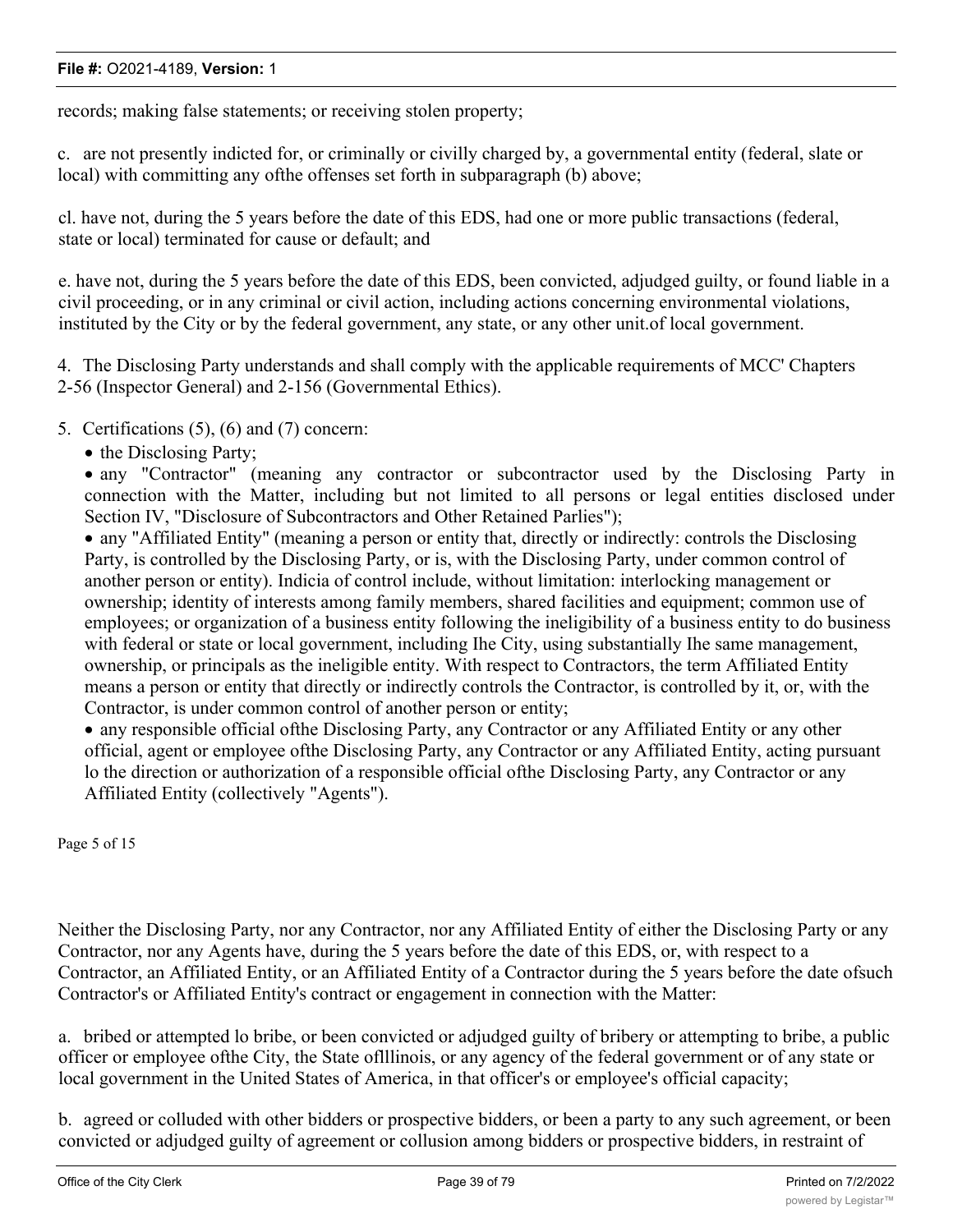freedom of competition by agreement to bid a fixed price or otherwise; or

c. made an admission ofsuch conduct described in subparagraph (a) or (b) above that is a matter of record, but have not been prosecuted for such conduct; or

d. violated the provisions referenced in MCC Subsection 2-92-320(a)(4)(Contracts Requiring a Base Wage); (a)(5)(Debarment Regulations); or (a)(6)(Minimum Wage Ordinance).

6. Neither the Disclosing Party, nor any Affiliated Entity or Contractor, or any of their employees, officials, agents or partners, is barred from contracting with any unit of slate or local government as a result of engaging in or being convicted of (1) bid-rigging in violation of 720 JLCS 5/33E-3; (2) bid-rotating in violation of 720 ILCS 5/33E-4; or (3) any similar offense of any state or ofthe United States of America that contains the same elements as the offense of bid-rigging or bid-rotating.

7. Neither the Disclosing Parly nor any Affiliated Entity is listed on a Sanctions List maintained by Ihe United States Department of Commerce, State, or Treasury, or any successor federal agency.

8. [FOR APPLICANT ONLY] (i) Neither the Applicant nor any "controlling person" [see MCC Chapter 1-23. Article I for applicability and defined terms] ofthe Applicant is currently indicted or charged with, or has admitted guilt of, or has ever been convicted of, or placed under supervision for, any criminal offense involving actual, attempted, or conspiracy to commit bribery, theft, fraud, forgery, perjury, dishonesty or deceit against an officer or employee of Ihe City or any "sister agency"; and (ii) the Applicant understands and acknowledges that compliance with Article I is a continuing requirement for doing business with the City. NOTE: If MCC Chapter 1 -23, Article I applies to Ihe Applicant, that Article's permanent compliance timeframe supersedes 5 ycar compliance timeframes in this Section V.

9. [FOR APPLICANT ONLY] The Applicant and its Affiliated Entities will not use, nor permit their subcontractors to use, any facility listed as having an active exclusion by the U.S. EPA on the federal System for Award Management ("SAM").

10. [FOR APPLICANT ONLY] The Applicant will obtain from any contractors/subcontractors hired or to be hired in connection with the Matter certifications equal in form anil substance to those in Certifications (2) and (9) above and will not, without the prior written consent of Ihe City, use any such Ver.2018-1 Page (, of 15

contractor/subcontractor that does not provide such certifications or that the Applicant has reason to believe has not provided or cannot provide truthful certifications.

11. Ifthe Disclosing Party is unable to certify to any ofthe above statements in this Part B (Further Certifications), the Disclosing Party must explain below: n/a

If the letters "NA," the word "None," or no response appears on the lines above, it will be conclusively presumed that the Disclosing Party certified to the above statements.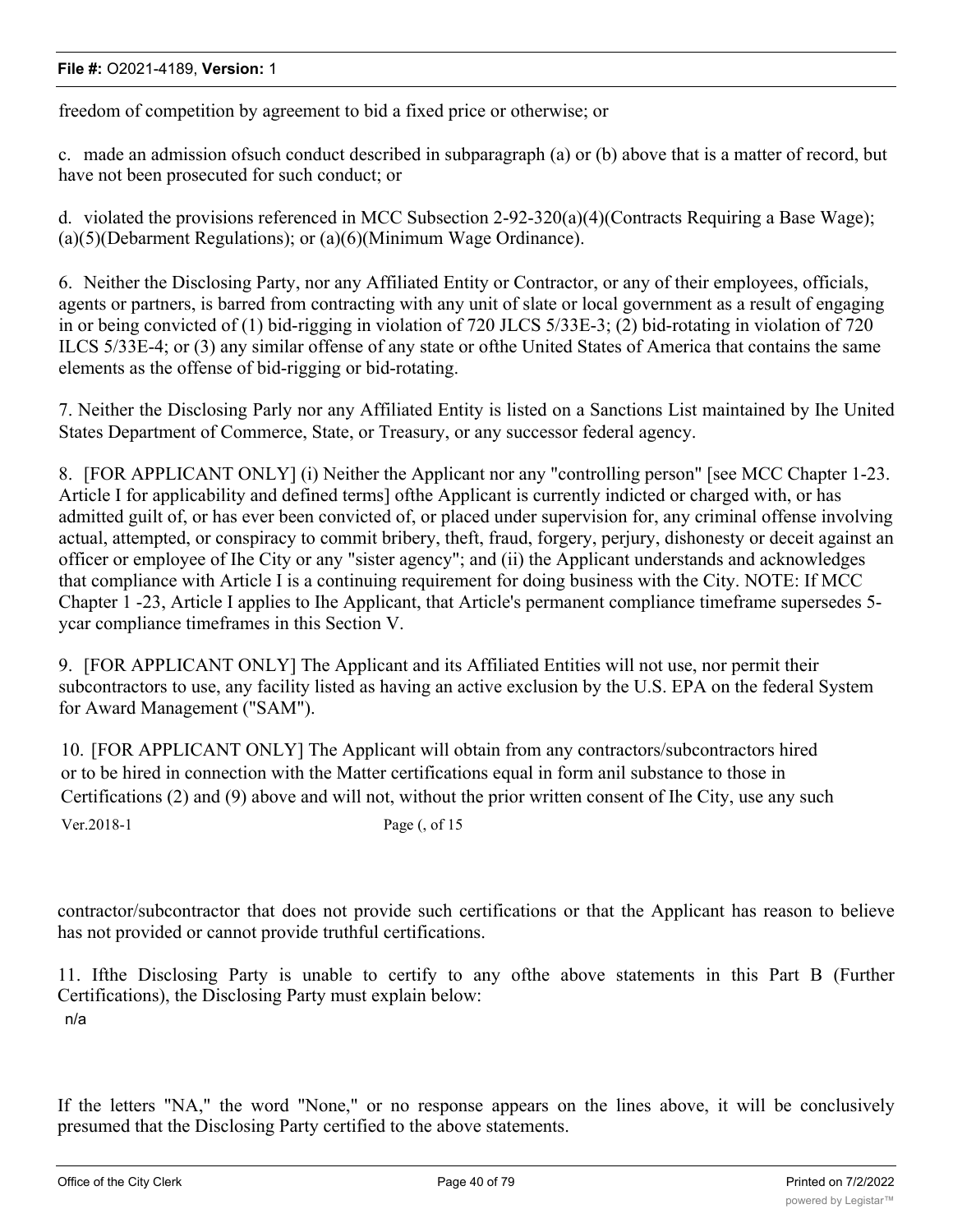12. To the best ofthe Disclosing Party's knowledge after reasonable inquiry, the following is a complete list of all current employees ofthe Disclosing Party who were, at any time during the 12-month period preceding the date of this HDS, an employee, or elected or appointed official, ofthe Cily of Chicago (if none, indicate with "N/A" or "none").

n/a

13. To the best ofthe Disclosing Party's knowledge after reasonable inquiry, the following is a complete list of all gifts that the Disclosing Parly has given or caused to be given, at any time during the 12-month period preceding the execution date of this EDS, to an employee, or elected or appointed official, ofthe City of Chicago. For purposes of this statement, a "gift" does not include: (i) anything made generally available to City employees or to the general public, or (ii) food or drink provided in the course of official City business and having a retail value of less than \$25 per recipient, or (iii) a political contribution otherwise duly reported as required by law (if none, indicate with "N/A" or "none"). As to any gift listed below, please also list the name ofthe City recipient. N/A

# C. CERTIFICATION OF STATUS AS FINANCIAL INSTITUTION

# 1. The Disclosing Party certifies that the Disclosing Party (check one)

 $f''$ I is  $[x]$  is not

a "financial institution" as defined in MCC Section 2-32-455(b).

2. Ifthe Disclosing Party IS a financial institution, then the Disclosing Parly pledges:

"We are not and will not become a predatory lender as defined in MCC Chapter 2-32. We further pledge that none of our affiliates is, and none of them will become, a predatory lender as defined in MCC Chapter 2-32. We understand that becoming a predatory lender or becoming an affiliate of a predatory lender may result in the loss ofthe privilege of doing business with the City."

## Pago 7 of 15

Ifthe Disclosing Party is unable to make this pledge because it or any of its affiliates (as defined in MCC Section 2-32-455(b)) is a predatory lender within the meaning of MCC Chapter 2-32, explain here (attach additional pages if necessary):

Ifthe letters "NA," the word "None," or no response appears on the lines above, it will be conclusively presumed that the Disclosing Party certified to the above statements.

# D. CERTIFICATION REGARDING FINANCIAL INTEREST FN CITY BUSINESS

Any words or terms defined in MCC Chapter 2-156 have the same meanings if used in this Part D.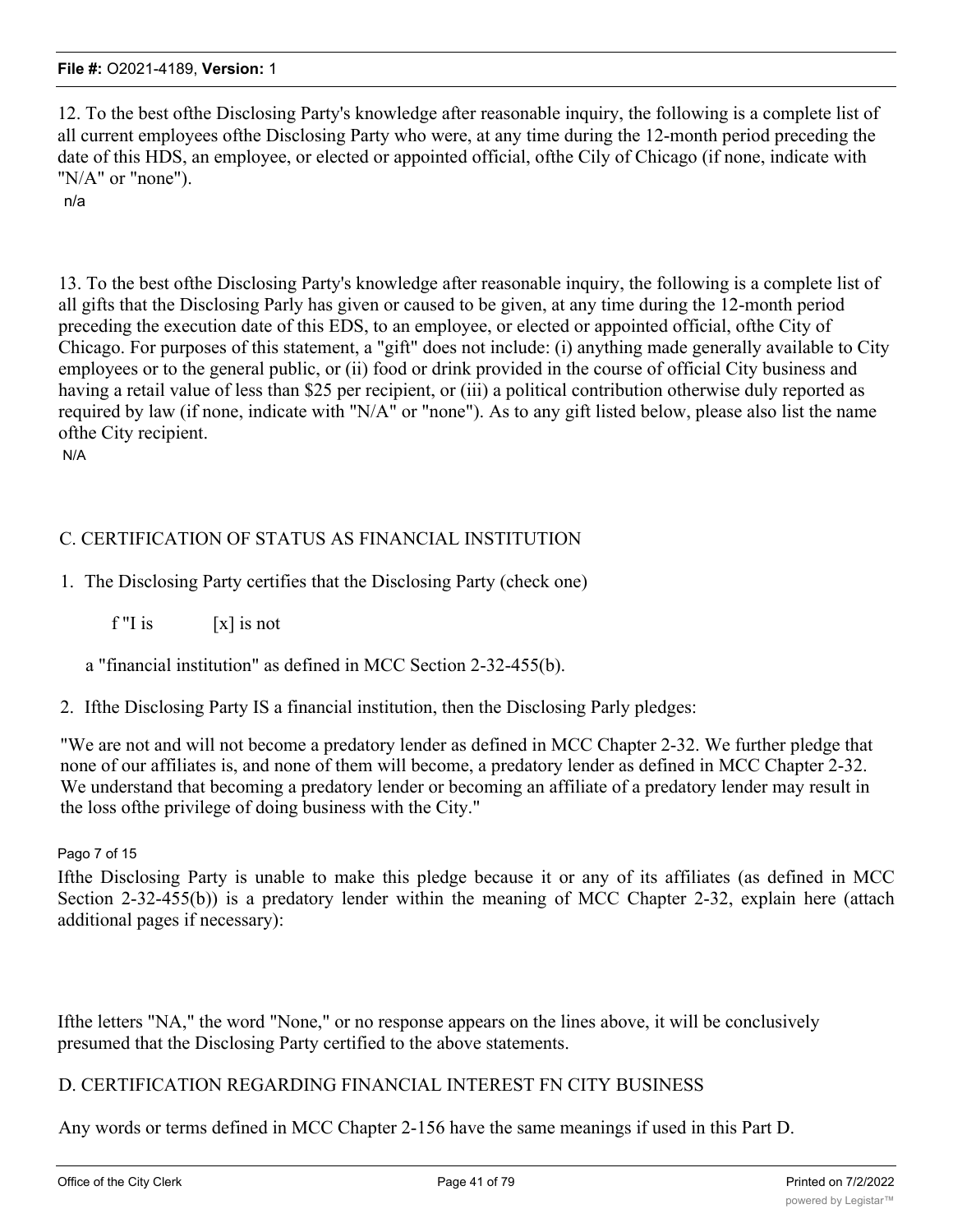1. In accordance with MCC Section 2-156-110: To the best of the Disclosing Party's knowledge after reasonable inquiry, docs any official or employee ofthe City have a financial interest in his or her own name or in the name of any other person or entity in the Matter?

[ ] Yes

NOTE: Ifyou checked "Yes" to Item D(l), proceed to Items D(2) and D(3). Ifyou checked "No" to Item D(l), skip Items  $D(2)$  and  $D(3)$  and proceed to Part E.

2. Unless sold pursuant to a process of competitive bidding, or otherwise permitted, no City elected official or employee shall have a financial interest in his or her own name or in the name of any other person or entity in the purchase of any property that (i) belongs to the City, or (ii) is sold for taxes or assessments, or (iii) is sold by virtue of legal process at the suit ofthe City (collectively, "City Property Sale"). Compensation for property taken pursuant to the City's eminent domain power does not constitute a financial interest within the meaning of this Part D.

Does the Matter involve a City Property Sale?

[ ] Yes

3. Ifyou checked "Yes" to Item D(l), provide the names and business addresses ofthe City officials or employees having such financial interest and identify the nature ofthe financial interest:

Nature of Financial Interest

4. The Disclosing Party further certifies that no prohibited financial interest in the Matter will be acquired by any City official or employee.

Page 8 of 15

## E. CERTIFICATION REGARDING SLAVERY ERA BUSINESS

Please check either (1) or (2) below. If (he Disclosing Party checks (2), the Disclosing Party must disclose below or in an attachment to this EDS all information required by (2). Failure to comply with these disclosure requirements may make any contract entered into with the City in connection with the Matter voidable by the City.

x 1. The Disclosing Party verifies that the Disclosing Parly has searched any and all records of the Disclosing Party and any and all predecessor entities regarding records of investments or profits from slavery or slaveholder insurance policies during the slavery era (including insurance policies issued to slaveholders that provided coverage for damage to or injury or death of their slaves), and the Disclosing Party has found no such records.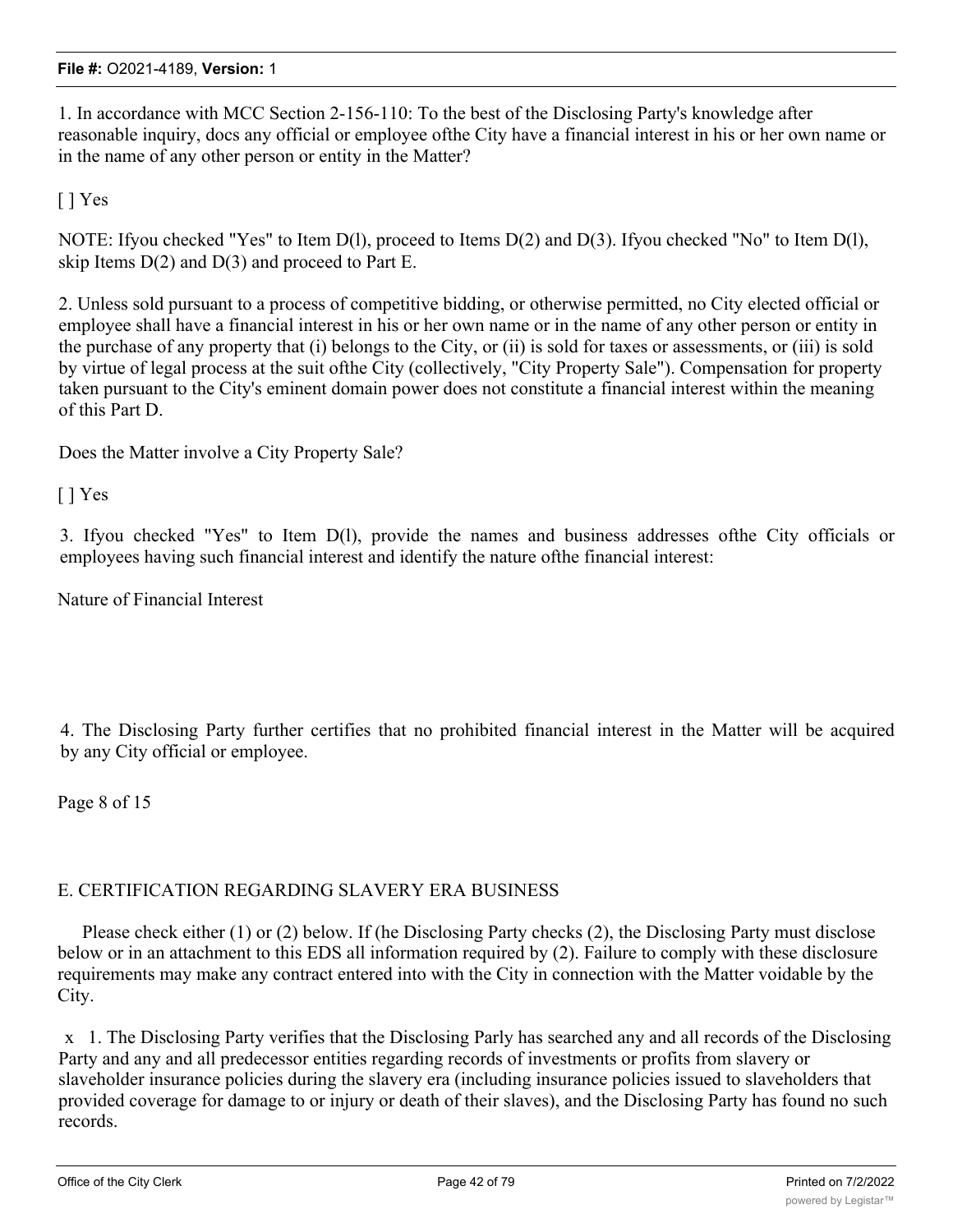2. The Disclosing Party verifies that, as a result of conducting the search in step (1) above, the Disclosing Party has found records of investments or profits from slavery or slaveholder insurance policies. The Disclosing Party verifies that the following constitutes full disclosure of all such records, including the names of any and all slaves or slaveholders described in those records:

# **SECTION VI - CERTIFICATIONS FOR FEDERALLY FUNDED MATTERS**

NOTE: Ifthe Matter is federally funded, complete this Section VI. If the Matter is not federally funded, proceed to Section VII. For purposes of this Section VI, tax credits allocated by the City and proceeds of debt obligations ofthe City are not federal funding.

## A. CERTIFICATION REGARDING LOBBYING

1. List below the names of all persons or entities registered under the federal Lobbying Disclosure Act of 1995. as amended, who have made lobbying contacts on behalf of the Disclosing Party with respect to the Matter: (Add sheets if necessary):

(If no explanation appears or begins on the lines above, or ifthe letters "NA" or ifthe word "None" appear, it will be conclusively presumed that the Disclosing Party means that NO persons or entities registered under the Lobbying Disclosure Act of 1995, as amended, have made lobbying contacts on behalf of the Disclosing Party with respect to the Matter.)

2. The Disclosing Party has not spent and will not expend any federally appropriated funds to pay any person or entity listed in paragraph A(l) above for his or her lobbying activities or to pay any person or entity to influence or attempt to influence an officer or employee of any agency, as defined by applicable federal law, a member of Congress, an officer or employee of Congress, or an employee Ver.2018-1 Page 9 of) 5

of a member of Congress, in connection with the award of any federally funded contract, making any federally funded grant or loan, entering into any cooperative agreement, or to extend, continue, renew, amend, or modify any federally funded contract, grant, loan, or cooperative agreement.

3. The Disclosing Party will submit an updated certification at the end of each calendar quarter in which there occurs any event that materially affects the accuracy ofthe statements and information set forth in paragraphs A(l) and A(2) above.

4. The Disclosing Party certifies that either: (i) it is not an organization described in section  $501(c)(4)$  ofthe Internal Revenue Code of 1986; or (ii) it is an organization described in section  $501(c)(4)$  ofthe Internal Revenue Code of 1986 but has not engaged and will not engage in "Lobbying Activities," as that term is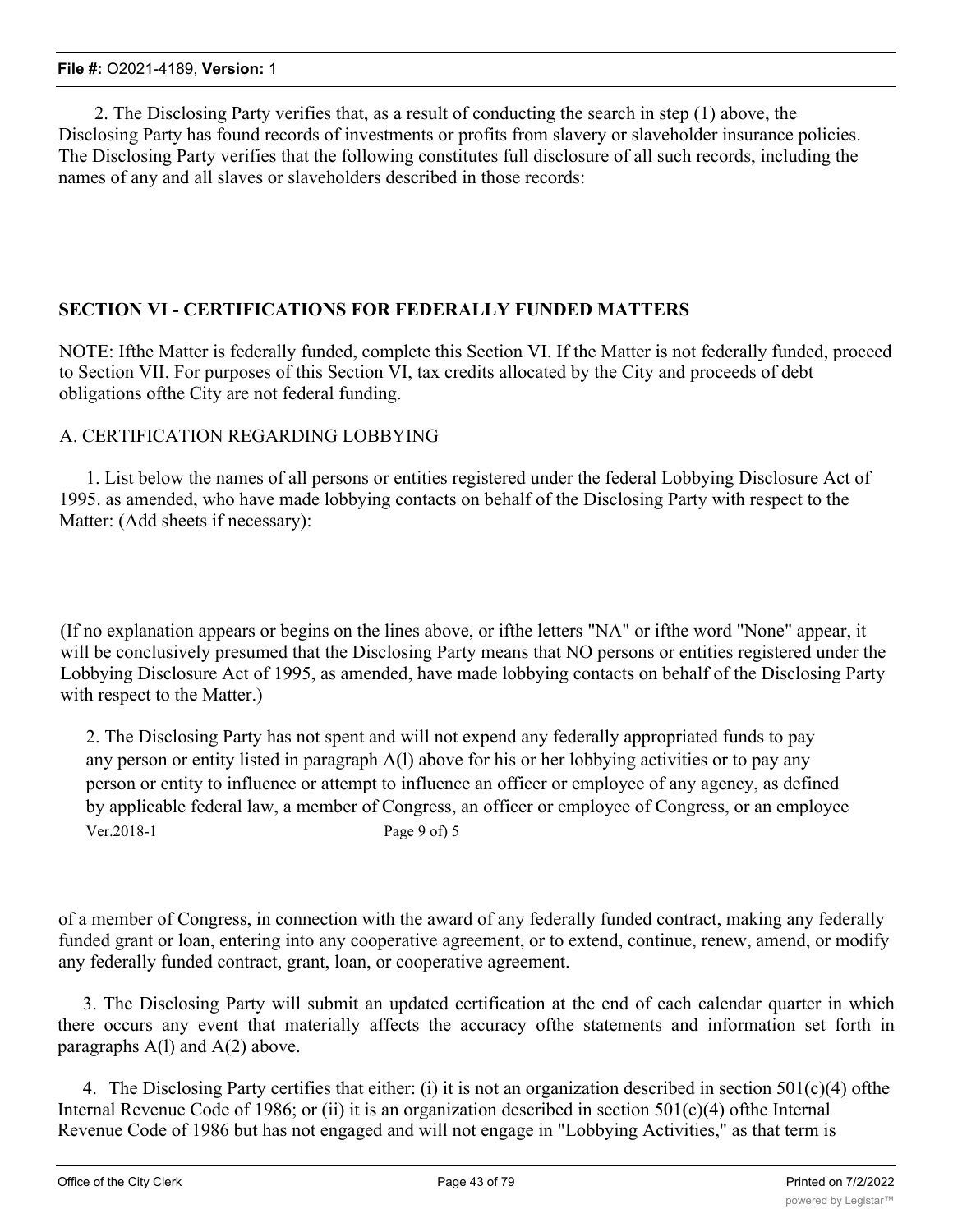defined in the Lobbying Disclosure Act of 1995, as amended.

5. Ifthe Disclosing Party is the Applicant, the Disclosing Party must obtain certifications equal in form and substance to paragraphs A(l) through A(4) above from all subcontractors before it awards any subcontract and the Disclosing Party must maintain all such subcontractors' certifications for the duration ofthe Matter and must make such certifications promptly available to the City upon request.

## B. CERTIFICATION REGARDING EQUAL EMPLOYMENT OPPORTUNITY

Ifthe Matter is federally funded, federal regulations require the Applicant and all proposed subcontractors to submit the following information with their bids or in writing at the outset of negotiations.

Is the Disclosing Party the Applicant?  $[$  | Yes  $[$  | No

If "Yes," answer the three questions below:

1. Have you developed and do you have on file affirmative action programs pursuant lo applicable federal regulations? (See 41 CFR Part 60-2.)

[ .1 Yes I ] No

2. Have you filed with the Joint Reporting Committee, the Director of the Office of Federal Contract Compliance Programs, or the Equal Employment Opportunity Commission all reports due under the applicable filing requirements?

[ ] Yes [ ] No [ | Reports not required

3. Flave you participated in any previous contracts or subcontracts subject to the equal opportunity clause?

 $[ ] Yes$   $] I No$ 

Ifyou checked "No" to question (1) or (2) above, please provide an explanation:

Page 10 of t 5

# **SECTION VII - FURTHER ACKNOWLEDGMENTS AND CERTIFICATION**

The Disclosing Parly understands and agrees thai:

A. The certifications, disclosures, and acknowledgments contained in this EDS will become part of any contract or other agreement between the Applicant and Ihe City in connection with the Matter, whether procurement, City assistance, or other City action, and are material inducements to the City's execution of any contract or taking other action with respect to the Matter. 'I he Disclosing Party understands that il must comply with all statutes, ordinances, and regulations on which this EDS is based.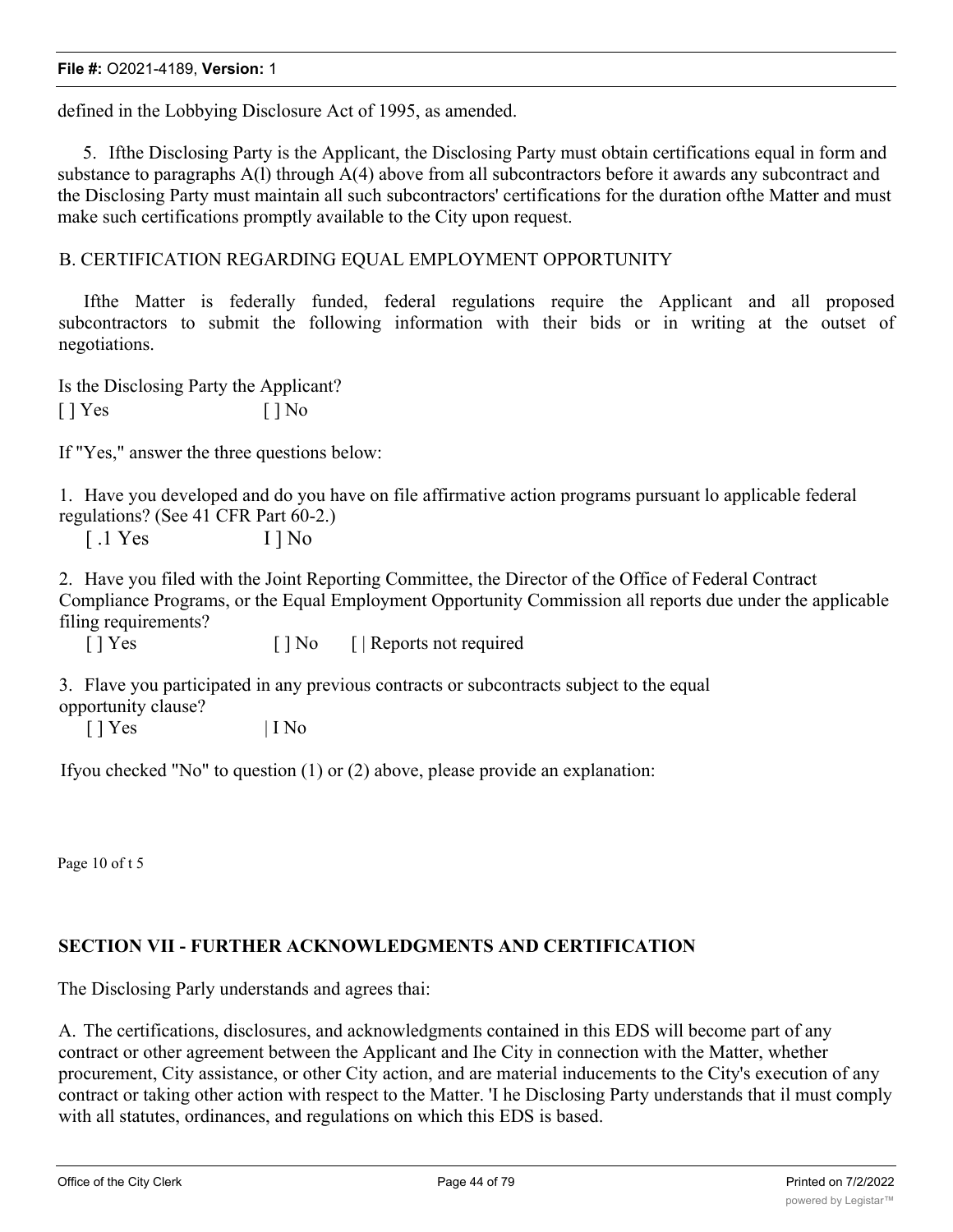B. The City's Governmental Ethics Ordinance, MCC Chapter 2-156, imposes certain duties and obligations on persons or entities seeking City contracts, work, business, or transactions. The full text of this ordinance and a training program is available on line at www.cityofchicaRO.org/Ethics

<http://www.cityofchicaRO.org/Ethics>, and may also be obtained from the City's Board of Ethics, 740 N. Sedgwick St., Suitc .500, Chicago, IL 60610, (312) 744-9660. The Disclosing Party must comply fully with this ordinance.

C. Ifthe City determines that any information provided in this EDS is false, incomplete or inaccurate, any contract or other agreement in connection with which it is submitted may be rescinded or be void or voidable, and the City may pursue any remedies under the contract or agreement (if not rescinded or void), at law, or in equity, including terminating the Disclosing Parly's participation in the Matter and/or declining to allow the Disclosing Parly to participate in other City transactions. Remedies at law for a false statement of material fact may include incarceration and an award to the City of treble damages.

D. It is the City's policy to make this document available to the public on its Internet site and/or upon request. Some or all of the information provided in, and appended to, this EDS may be made publicly available on the Internet, in response to a Freedom of Information Act request, or otherwise. By completing and signing this EDS, the Disclosing Parly waives and releases any possible rights or claims which it may have against the City in connection with the public release of information contained in this EDS and also authorizes the City to verify the accuracy of any information submitted in this EDS.

E. The information provided in this EDS must be kept current. In the event of changes, the Disclosing Party must supplement this EDS up to the lime the City takes action on Ihe Matter. Ifthe Matter is a contract being handled by the City's Department of Procurement Services, the Disclosing Party must update this EDS as the contract requires. NOTE: With respect to Matters subject to MCC Chapter 1-23, Article I (imposing PERMANENT INELIGIBILITY for certain specified offenses), the information provided herein regarding eligibility must be kept current for a longer period, as required by MCC Chapter 1-23 and Section 2-154-020. "

# Pace 11 of 15 **CERTIFICATION**

Under penalty of perjury, the person signing below: (1) warrants that he/she is authorized to execute this EDS, and Appendices A and B (if applicable), on behalf of the Disclosing Party, and (2) warrants that all certifications and statements contained in this EDS, and Appendices A and B (if applicable), are true, accurate and complete as ofthe date furnished to the City.

Walker Family Trust

(Print or type exact legal name of Disclosing Party)

By: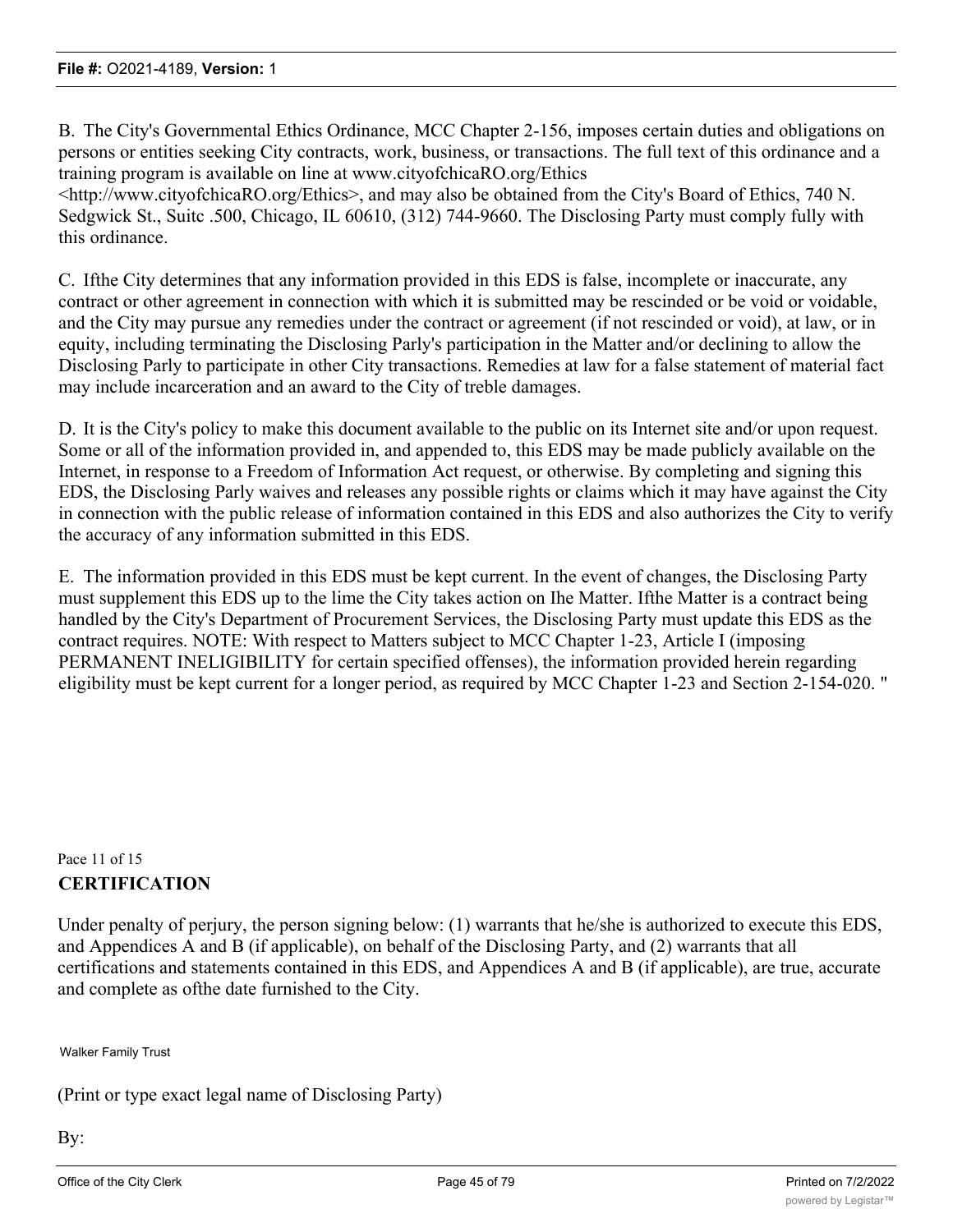Leon I. Walker, EsqV (Print or type name of person signing)

Trustee (Print or type title of person signing)

*Signed and sworn to before me on (date)*  $\wedge^* \wedge j j^j f \wedge^*$ 

County, ///;m>H

<, .iffrimrfflt i«TThirfffi i-^--">-- ■» <m i ' ' ALEXANDER J SPARHAWK <sup>1</sup> **Official Seal** Notary Public • State of IllInoli

Page 12 of 15

# **CITY OF CHICAGO ECONOMIC DISCLOSURE STATEMENT AND AFFIDAVIT APPENDIX A**

# **FAMILIAL RELATIONSHIPS WITH ELECTED CITY OFFICIALS AND DEPARTMENT HEADS**

**This Appendix is to be completed only by (a) the Applicant, and (b) any legal entity which has a direct ownership interest in the Applicant exceeding 7.5%. It is not to be completed by any legal entity which has only an indirect ownership interest in the Applicant.**

Under MCC Section 2-154-015, the Disclosing Parly must disclose whether such Disclosing Party or any "Applicable Party" or any Spouse or Domestic Partner thereof currently has a "familial relationship" with any elected cily official or department head. A "familial relationship" exists if, as of the date this EDS is signed, the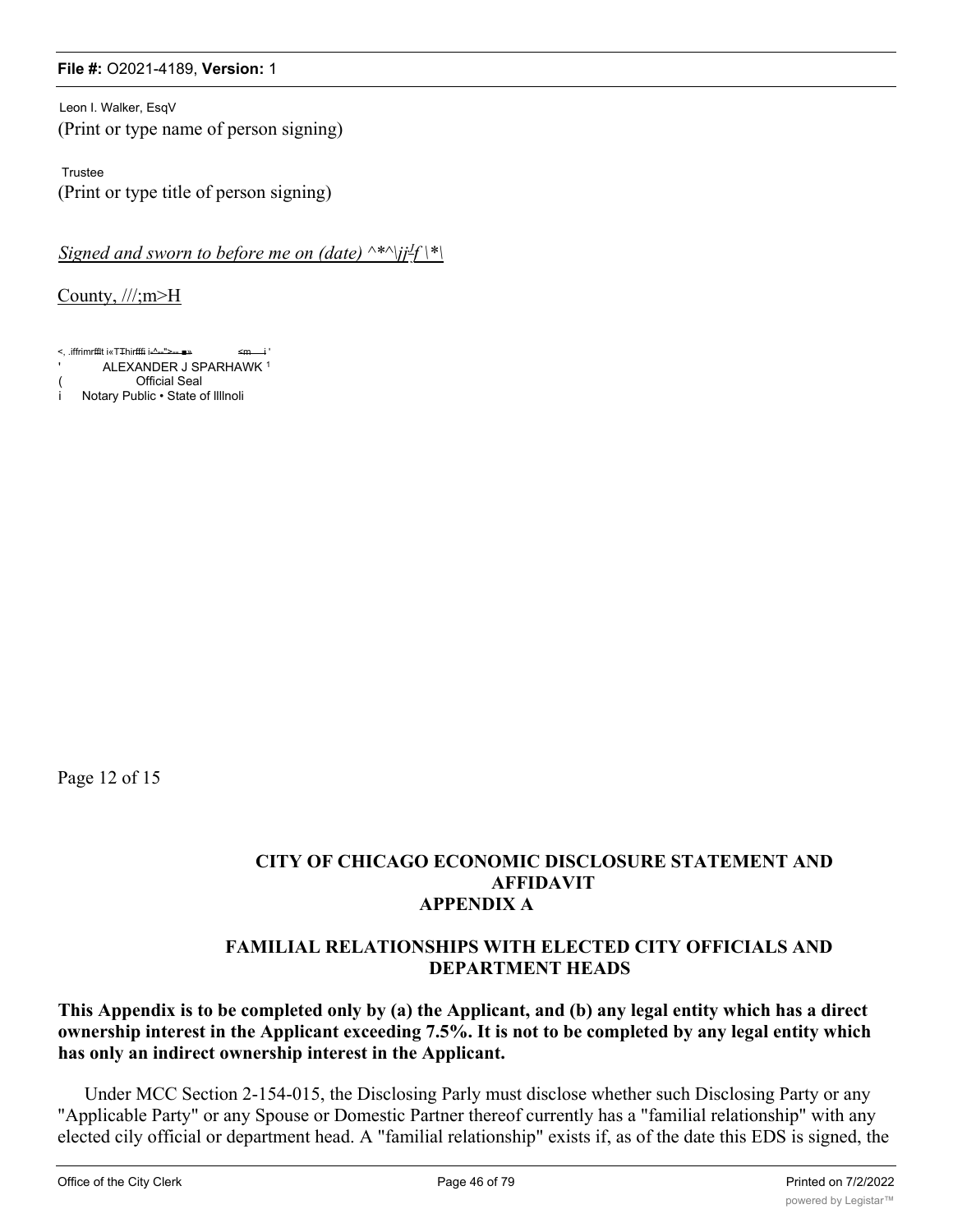Disclosing Party or any "Applicable Party" or any Spouse or Domestic Partner thereof is related to the mayor, any alderman, the city clerk, the city treasurer or any city department head as spouse or domestic partner or as any ofthe following, whether by blood or adoption: parent, child, brother or sister, aunt or uncle, niece or nephew, grandparent, grandchild, father-in-law, mother-in-law, son-in-law, daughter-in-law, stepfather or stepmother, stepson or stepdaughter, stepbrother or stepsister or half-brother or half-sister.

"Applicable Party" means (1) all executive officers ofthe Disclosing Party listed in Section II.B.l.a., if the Disclosing Party is a corporation; all partners of (he Disclosing Party, if the Disclosing Party is a general partnership; all general partners and limited partners ofthe Disclosing Parly, if the Disclosing Party is a limited partnership; all managers, managing members and members ofthe Disclosing Party, ifthe Disclosing Party is a limited liability company; (2) all principal officers ofthe Disclosing Party; and (3) any person having more than a 7.5% ownership interest in the Disclosing Party. "Principal officers" means (he president, chief operating officer, executive director, chief financial officer, treasurer or secretary of a legal entity or any person exercising similar authority.

Does the Disclosing Party or any "Applicable Party" or any Spouse or Domestic Partner thereof currently have a "familial relationship" with an elected city official or department head?

t ] Yes [ XJ No

if yes, please identify below (1) the name and title ofsuch person, (2) Ihe name of Ihe legal entity to which such person is connected; (3) the name and title ofthe elected city official or department head to whom such person has a familial relationship, and (4) the precise nature ofsuch familial relationship.

Page 13oflS

# **CITY OF CHICAGO ECONOMIC DISCLOSURE STATEMENT AND AFFIDAVIT APPENDIX li**

## **BUILDING CODE SCOFFLAW/PROBLEM LANDLORD CERTIFICATION**

This Appendix is to be completed only by (a) the Applicant, and (b) any legal entity which has a direct ownership interest in the Applicant exceeding 7.5% (an "Owner"). It is not to be completed by any legal entity which has only an indirect ownership interest in the Applicant.

1. Pursuant to MCC Section 2-154-010, is the Applicant or any Owner identified as a building code scofflaw or problem landlord pursuant to MCC Section 2-92-416?

 $[JYes$   $[ ] No$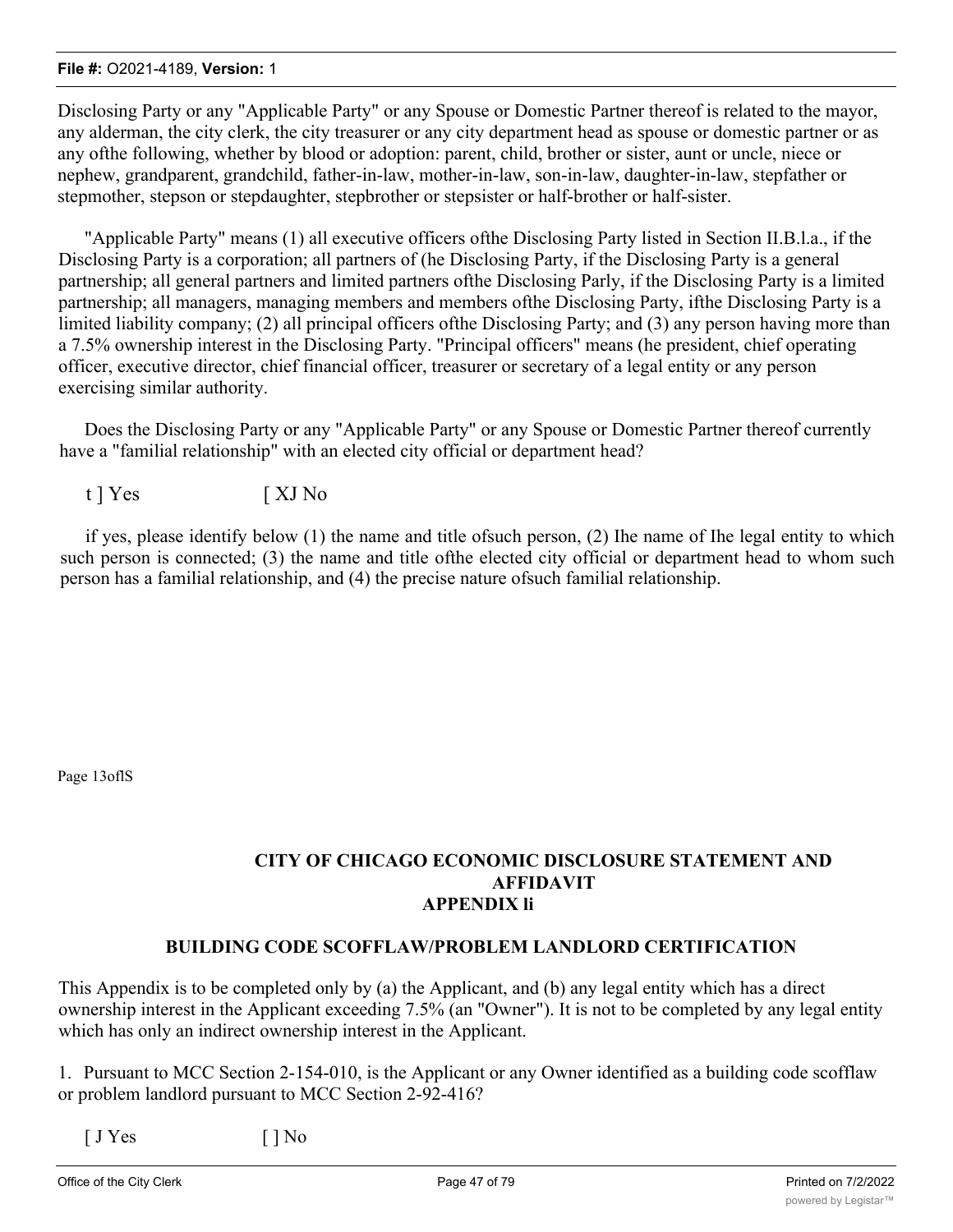2. Ifthe Applicant is a legal entity publicly traded on any exchange, is any officer or director of the Applicant identified as a building code scofflaw or problem landlord pursuant to MCC Section 2-92-416?

 $[ ]$  Yes  $[ ]$  No  $[ x ]$  The Applicant is not publicly traded on any exchange.

3. If yes to (1) or (2) above, please identify below the name of each person or legal entity identified as a building code scofflaw or problem landlord and the address of each building oj- buildings to which the pertinent code violations apply.

**N/A**

Page 14 of 15

# CITY OF CHICAGO ECONOMIC DISCLOSURE STATEMENT AND AFFIDAVIT APPENDIX C

## PROHIBITION ON WAGE & SALARY HISTORY SCREENING - CERTIFICATION

This Appendix is to be completed only by an Applicant that is completing this EDS as a "contractor" as defined in MCC Section 2-92-385. That section, which should be consulted (www.amleE.al.com <http://www.amleE.al.com>), generally covers a party to any agreement pursuant to which they: (i) receive City of Chicago funds in consideration for services, work or goods provided (including for legal or other professional services), or (ii) pay the City money for a license, grant or concession allowing them to conduct a business on City premises.

On behalf of an Applicant that is a contractor pursuant to MCC Section 2-92-385,1 hereby certify that the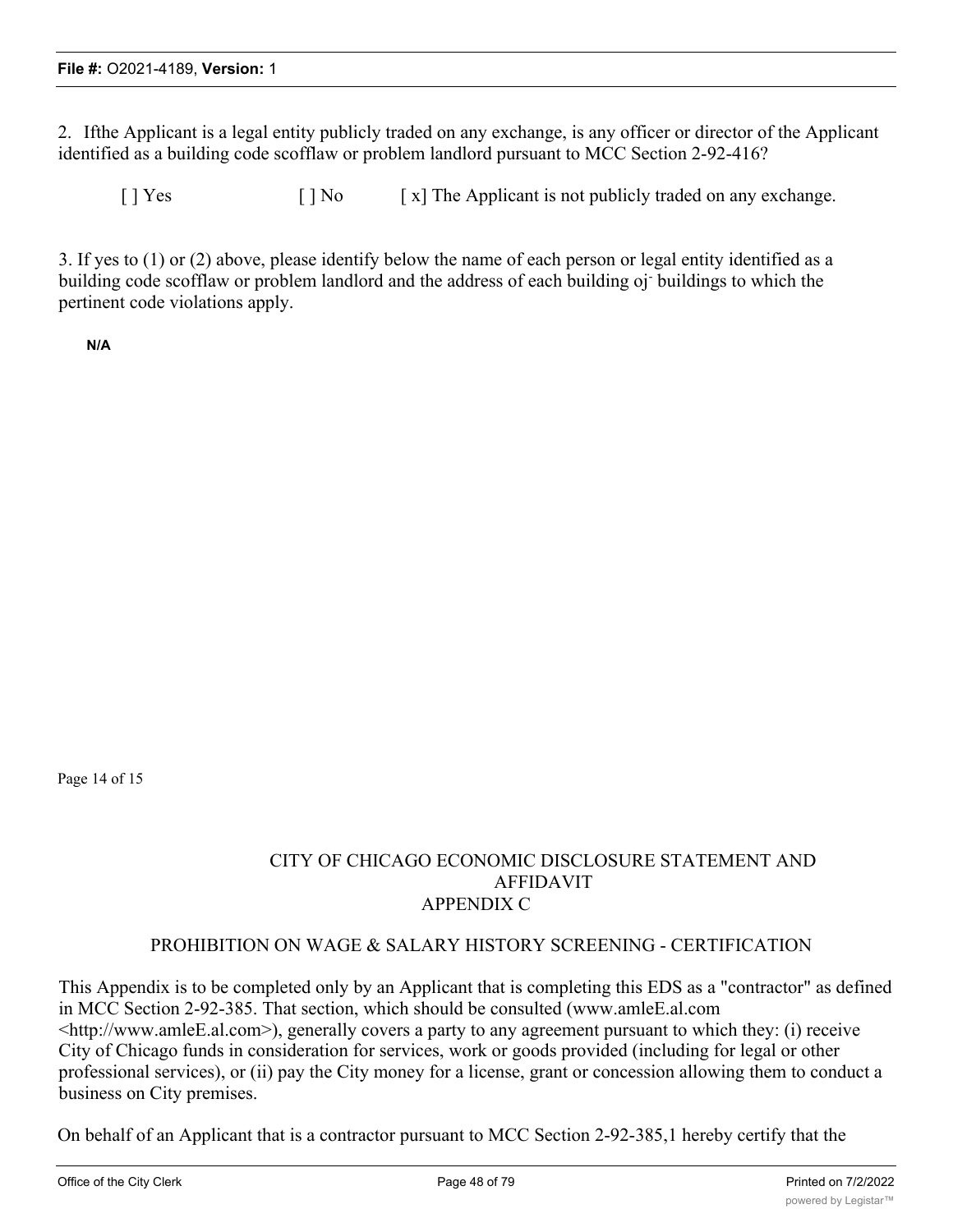Applicant is in compliance with MCC Section 2-92-385(b)(l) and (2), which prohibit: (i) screening job applicants based on their wage or salary history, or (ii) seeking job applicants' wage or salary history from current or former employers. I also certify that the Applicant has adopted a policy that includes those prohibitions.

[ J Yes

 $\lceil$   $\rceil$ No

[ X ] N/A -1 am not an Applicant that is a "contractor" as defined in MCC Section 2-92-385. This

certification shall serve as the affidavit required by MCC Section 2-92-385(c)(l). Ifyou checked "no"

lo the above, please explain.

Page 15 oft 5

# **CITY OF CHICAGO ECONOMIC DISCLOSIJ RE STATE MEN T AND AFFIDAVIT**

# **SECT ION I - GENERAL INFORMATION**

A. Legal name of the Disclosing Party submitting this EDS. Include d/b/a/ if applicable:

Diane Walker Trust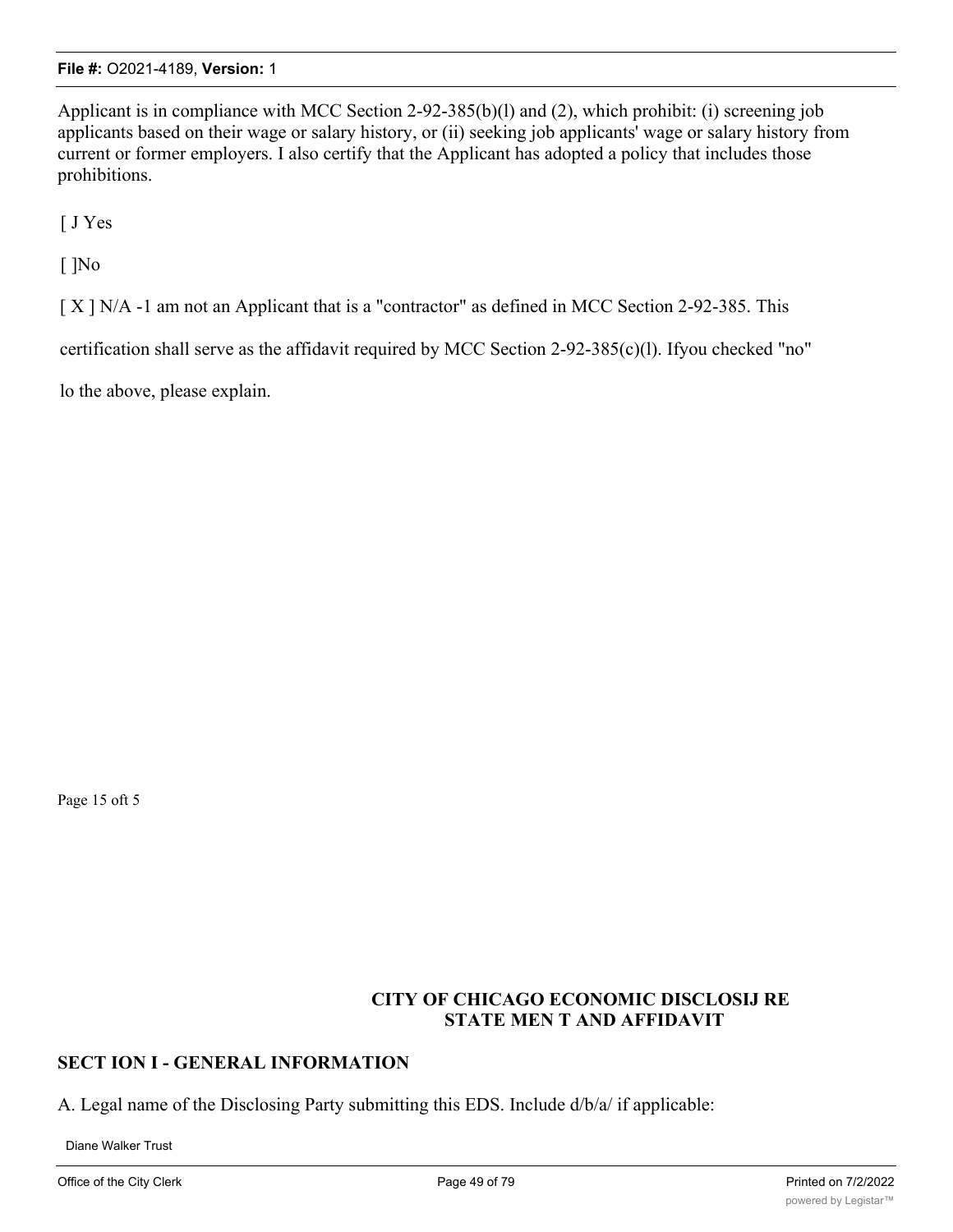Check ONE of the following three boxes:

Indicate whether the Disclosing Party submitting this EDS is: 1. [ ]

the Applicant OR

- 2.  $[X]$  a legal entity currently holding, or anticipated to hold within six months after City action
- 2. thoKtontract, transaction or other undertaking to which this EDS pertains (referred to below as the
- 2. "Matter"), a direct or indirect interest in excess of 7.5% in the Applicant. State the Applicant's legal
- 2. name: Roseland Medical Center, LLC

OR

3. [ ] a legal entity with a direct or indirect right of control ofthe Applicant (see Section 11(B) St(il())tbe legal name ofthe entity in which the Disclosing Party holds a right of control:

B. Business address of the Disclosing Party: 77 w. Washington street, Suite 405 Chicago, IL 60602

C. Telephone: 773-721-3400 Fax: 773-721-3500 \_ Email: Iwaiker@di3reaity.com

<mailto:Iwaiker@di3reaity.com>

D. Name of contact person: Leon I. Walter, Esq.

E. Federal Employer Identification No. (if you have one):

F. Brief description ofthe Matter to which this EDS pertains. (Include project number and location of property, if applicable):

Application for Class 7b Renewal Incentive for property located at 136 West 111th Street

G. Which City agency or department is requesting this EDS? Planning & Development

Ifthe Matter is a contract being handled by ihe City's Department of Procurement Services, please complete the following:

Specification # and Contract//

**Ver.20l8-I Page I of 15**

## **SECTION II -- DISCLOSURE OF OWNERSHIP INTERESTS**

## A. NATURE OF THE DISCLOSING PARTY

1. Indicate the nature of the Disclosing Party: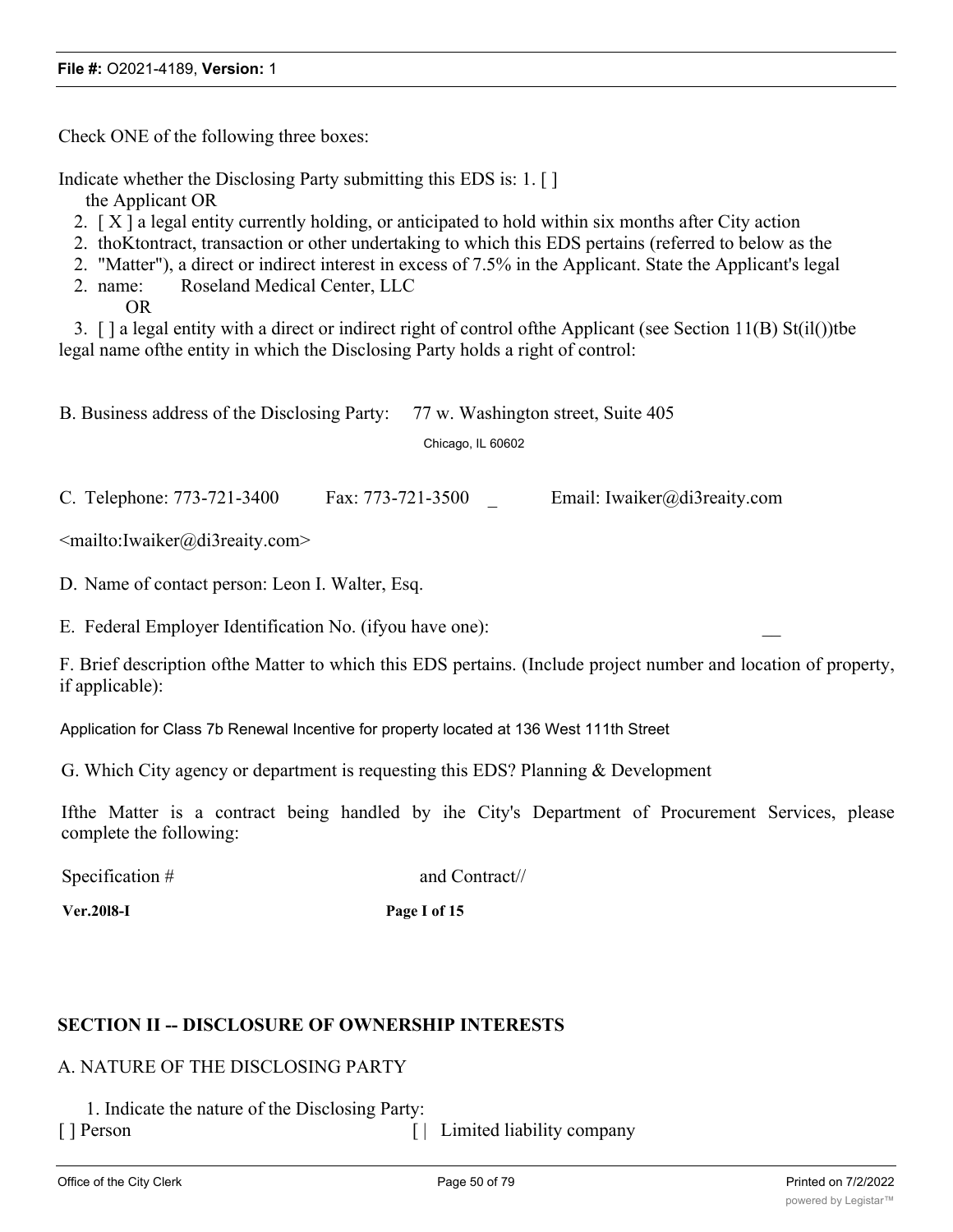| [ J Limited liability partnership                        |
|----------------------------------------------------------|
| [] Joint venture                                         |
| f Mot-for-profit corporation                             |
| (Is the not-for-profit corporation also a $501(c)(3)$ )? |
| $\lceil \cdot \rceil$ Yes<br>$\blacksquare$ No           |
| $\vert$ Other (please specify)                           |
|                                                          |

2. For legal entities, the state (or foreign country) of incorporation or organization, if applicable:

Illinois

3. For legal entities not organized in the State oflllinois: Has the organization registered to do business in the State oflllinois as a foreign entity?

[ ] Yes [ ] No [x] Organized in Illinois

B. IF THE DISCLOSING PARTY IS A LEGAL ENTITY:

1. List below the full names and titles, if applicable, of: (i) all executive officers and all directors of the entity; (ii) for not-for-profit corporations, all members, if any, which arc legal entities (if there are no such members, write "no members which arc legal entities"); (iii) for trusts, estates or other similar entities, the trustee, executor, administrator, or similarly situated party; (iv) for general or limited partnerships, limited liability companies, limited liability partnerships or joint ventures, each general partner, managing member, manager or any other person or legal entity that directly or indirectly controls the day-to-day management ofthe Applicant.

NOTE: Each legal entity listed below must submit an EDS on its own behalf.

Name Title Leon I. Walker, Esq. Trustee

2. Please provide the following information concerning each person or legal entity having a direct or indirect, current or prospective (i.e. within G months after City action) beneficial interest (including ownership) in excess of 7.5% ofthe Applicant. Examples ofsuch an interest include shares in a corporation, partnership interest in a partnership or joint venture, interest of a member or manager in a

Page 2 of'J5

limited liability company, or interest of a beneficiary of a trust, estate or other similar entity. If none, state "None."

NOTE: Each legal entity listed below may be required to submit an EDS on its own behalf.

Name Business Address Percentage Interest in the Applicant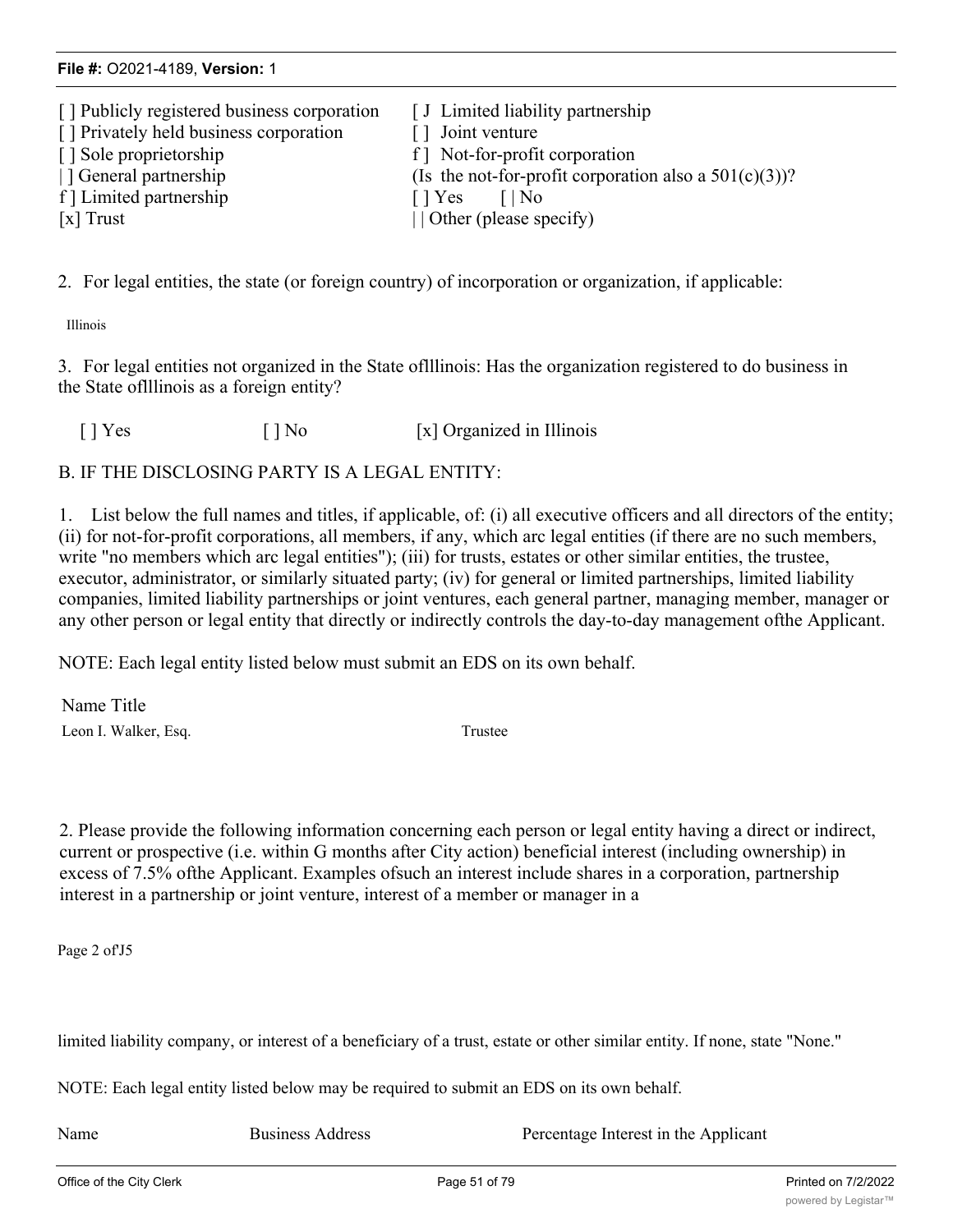Diane Walker 77 W. Washington Street, Suite 405, Chicano IL 60602

#### **SECTION III -- INCOME OR COMPENSATION TO, OR OWNERSHIP BY, CTTY ELECTED OFFICIALS**

| Has the Disclosing Party provided any income or compensation to any City elected official during the |                           |          |
|------------------------------------------------------------------------------------------------------|---------------------------|----------|
| 12-month period preceding the date of this EDS?                                                      | $\lceil \cdot \rceil$ Yes | $[x]$ No |

| Does the Disclosing Party reasonably expect to provide any income or compensation to any City |                      |
|-----------------------------------------------------------------------------------------------|----------------------|
| elected official during the 12-month period following the date of this EDS? [] Yes            | $\lceil x \rceil$ No |

If "yes" to cither ofthe above, please identify below the name(s) ofsuch City elected official(s) and describe such income or compensation:

Does any City elected official or, to the best ofthe Disclosing Party's knowledge after reasonable inquiry, any City elected official's spouse or domestic partner, have a financial interest (as defined in Chapter 2-156 ofthe Municipal Code of Chicago ("MCC")) in the Disclosing Party?  $[ \ ]$  Yes  $[ \ x]$  No

If "yes," please identify below the name(s) ofsuch Cily elected oftlcial(s) and/or spouse(s)/domestic partner(s) and describe the financial inlcrest(s).

# **SECTION IV - DISCLOSURE OF SUBCONTRACTORS AND OTHER RETAINED PARTIES**

The Disclosing Party must disclose the name and business address of each subcontractor, attorney, lobbyist (as defined in MCC Chapter 2-156), accountant, consultant and any other person or entity whom the Disclosing Parly has retained or expects to retain in connection with the Matter, as well as the nature ofthe relationship, and the total amount ofthe fees paid or estimated to be paid. The Disclosing Party is not required to disclose employees who are paid solely through the Disclosing Party's regular payroll. Ifthe Disclosing Party is uncertain whether a disclosure is required under this Section, the Disclosing Party must either ask the City whether disclosure is required or make the disclosure.

PageJ of 14

**Name (indicate whether Business Relationship to Disclosing Party Tees (indicate whether retained or anticipated Address (subcontractor, attorney, paid or estimated.) NOTE:** to be retained) lobbyist, etc.) "hourly rale" or "t.b.d." is not an acceptable response.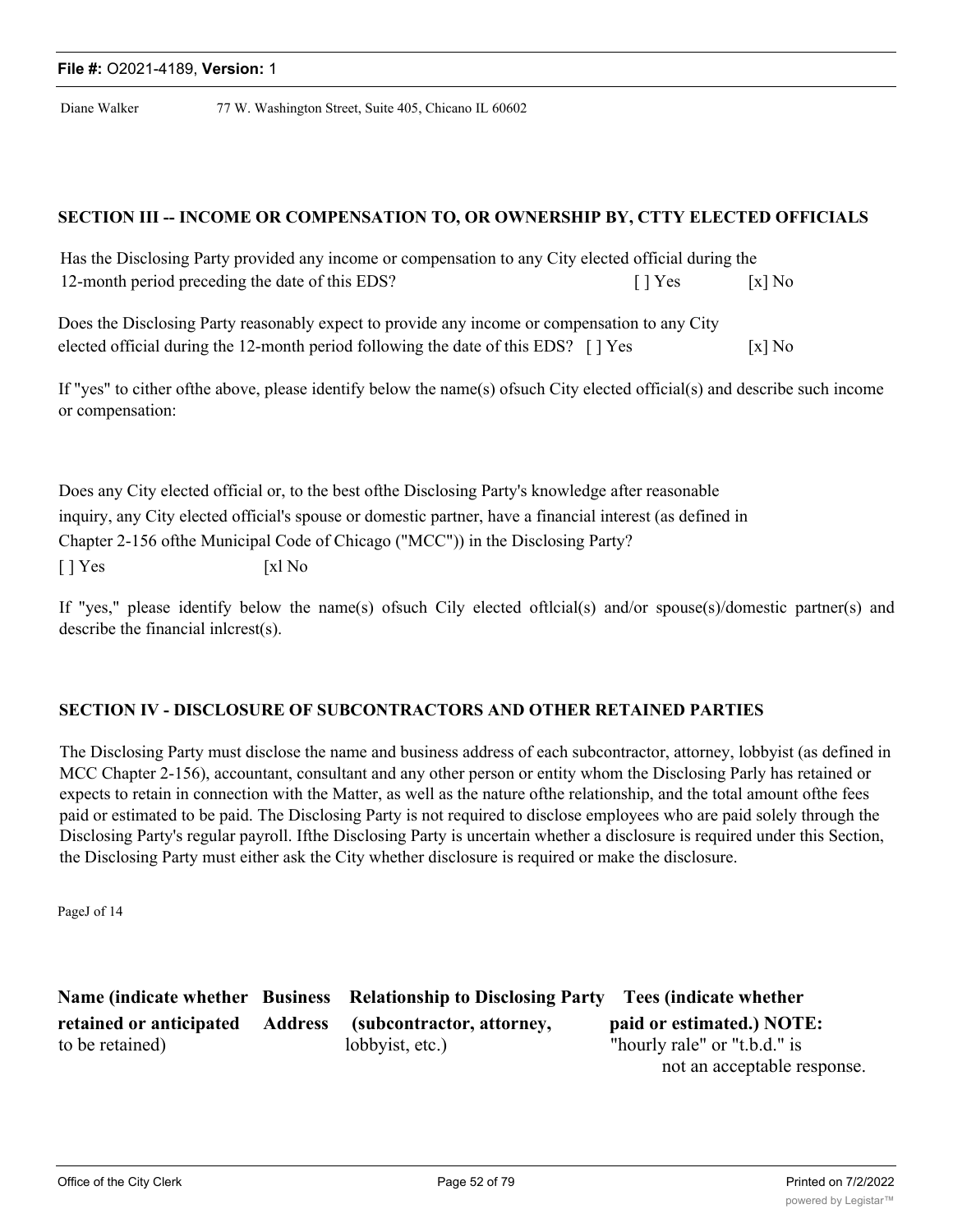(Add sheets if necessary)

# fx] Check here ifthe Disclosing Party has not retained, nor expects to retain, any such persons or entities.

# **SECTION V -- CERTIFICATIONS**

## A. COURT-ORDERED CHILD SUPPOR T COMPLIANCE

Under MCC Section 2-92-415, substantial owners of business entities that contract with the City must remain in compliance with their child support obligations throughout the contract's term.

Has any person who directly or indirectly owns 10% or more ofthe Disclosing Parly been declared in arrearage on any child support obligations by any Illinois court of competent jurisdiction?

[ ] Yes fx] No [ | No person directly or indirectly owns 10% or more of the Disclosing Party.

If "Yes," has the person entered into a court-approved agreement for payment of all support owed and is the person in compliance with that agreement?

 $f$  | Yes  $[$  | No

## B. FURTHER CERTIFICATIONS

1. (This paragraph 1 applies only if the Matter is a contract being handled by the City's Department of Procurement Services.] In the 5-year period preceding the dale oflhis EDS, neither the Disclosing Party nor any Affiliated Entity [sec definition in (5) below] has engaged, in connection with the performance of any public contract, the services of an integrity monitor, independent private sector inspector general, or integrity compliance consultant (i.e., an individual or entity with legal, auditing, investigative, or other similar skills, designated by a public agency to help the agency monitor the activity of speci fied agency vendors as well as help the vendors reform their business practices so they can be considered for agency contracts in the future, or continue with a contract in progress).

2. The Disclosing Party and its Affiliated Entities are not delinquent in the payment of any fine, fee, tax or other source of indebtedness owed to the City of Chicago, including, but not limited to, water and sewer charges, license fees, parking tickets, property taxes and sales taxes, nor is the Disclosing Party delinquent in the payment of any tax administered by the Illinois Department of Revenue.

Page 4 o IT 5

3. The Disclosing Party and, if the Disclosing Party is a legal entity, all of those persons or entities identified in Section 11(B)(1) of this EDS:

a. are not presently debarred, suspended, proposed for debarment, declared ineligible or voluntarily excluded from any transactions by any federal, state or local unit of government;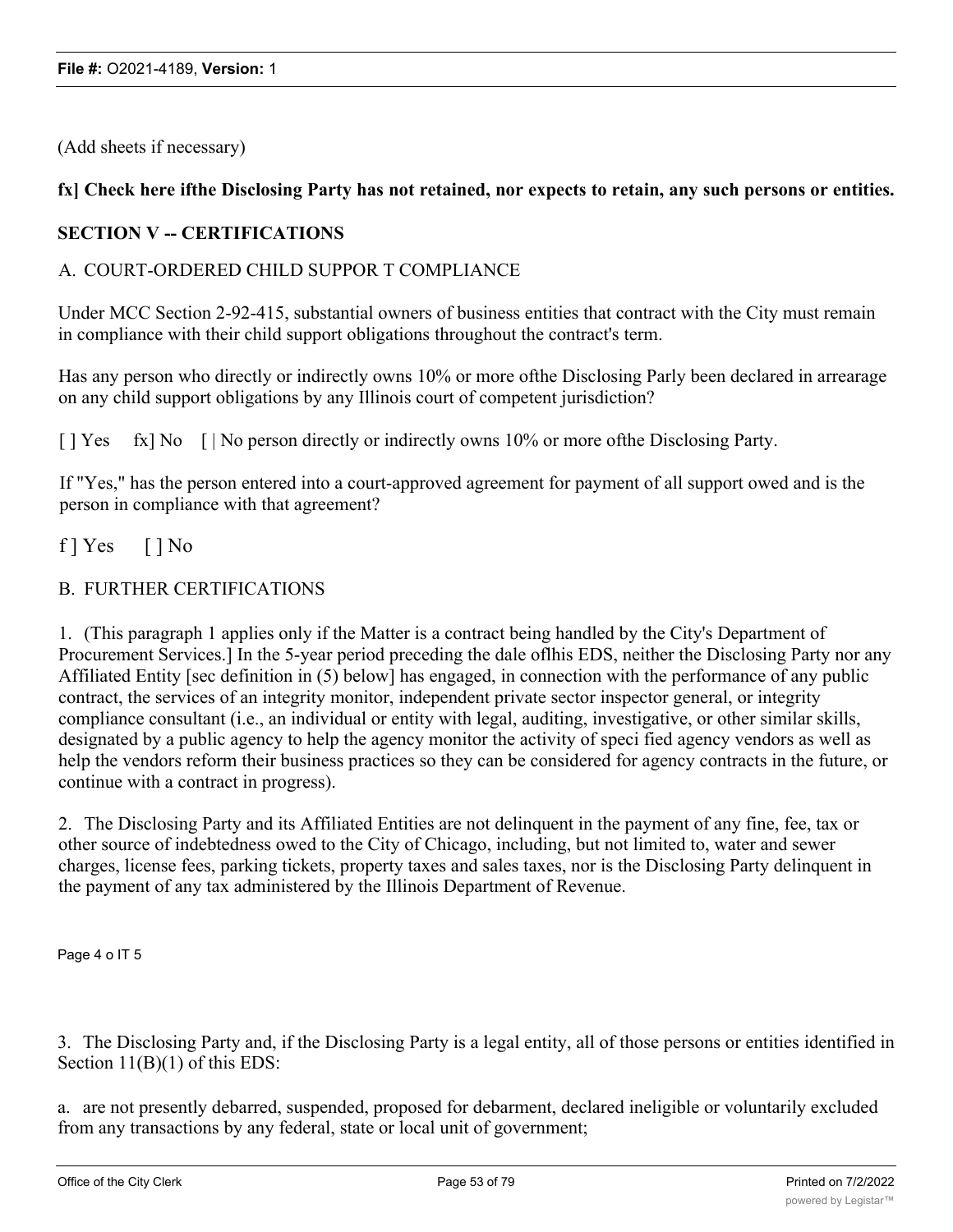b. have not, during the 5 years before the date of this EDS, been convicted of a criminal offense, adjudged guilty, or had a civil judgment rendered against them in connection with: obtaining, attempting to obtain, or performing a public (federal, state or local) transaction or contract under a public transaction; a violation of federal or state antitrust statutes; fraud; embezzlement; theft; forgery; bribery; falsification or destruction of records; making false statements; or receiving stolen property;

c. are not presently indicted for, or criminally or civilly charged by, a governmental entity (federal, state or local) with committing any ofthe offenses set forth in subparagraph (b) above;

d. have not, during the 5 years before the date of this EDS, had one or more public transactions (federal, state or local) terminated for cause or default; and

e. have not, during the 5 years before the date of this EDS, been convicted, adjudged guilty, or found liable in a civil proceeding, or in any criminal or civil action, including actions concerning environmental violations, instituted by the City or by the federal government, any state, or any other unit of local government.

4. The Disclosing Parly understands and shall comply with the applicable requirements of MCC Chapters 2-56 (Inspector General) and 2-156 (Governmental EUhics).

- 5. Certifications (5), (6) and (7) concern: '
	- the Disclosing Party;

• any "Contractor" (meaning any contractor or subcontractor used by the Disclosing Party in connection with the Matter, including but not limited to all persons or legal entities disclosed under Section IV, "Disclosure of Subcontractors and Other Retained Parties");

« any "Affiliated Entity" (meaning a person or entity that, directly or indirectly: controls the Disclosing Party, is controlled by the Disclosing Party, or is, with the Disclosing Party, under common control of another person or entity). Indicia of control include, without limitation: interlocking management or ownership; identity of interests among family members, shared facilities and equipment; common use of employees; or organization of a business entity following . the ineligibility of a business entity to do business with federal or state or local government, including the City, using substantially the same management, ownership, or principals as the ineligible entity. With respect to Contractors, the term Affiliated Entity means a person or entity that directly or indirectly controls the Contractor, is controlled by it, or, with the Contractor, is under common control of another person or entity;

· any responsible official ofthe Disclosing Party, any Contractor or any Affiliated Entity or any other official, agent or employee ofthe Disclosing Party, any Contractor or any Affiliated Entity, acting pursuant to the direction or authorization of a responsible official ofthe Disclosing Party, any Contractor or any Affiliated Entity (collectively "Agents").

Page 5 olT5

Neither the Disclosing Party, nor any Contractor, nor any Affiliated Entity of either the Disclosing Party or any Contractor, nor any Agents have, during the 5 years before the dale of this EDS, or, with respect to a Contractor, an Affiliated Entity, or an Affiliated Ent ity of a Contractor during the 5 years before the dale ofsuch Contractor's or Affiliated Entity's contract or engagement in connection with the Matter:

a. bribed or attempted to bribe, or been convicted or adjudged guilty of bribery or attempting to bribe, a public officer or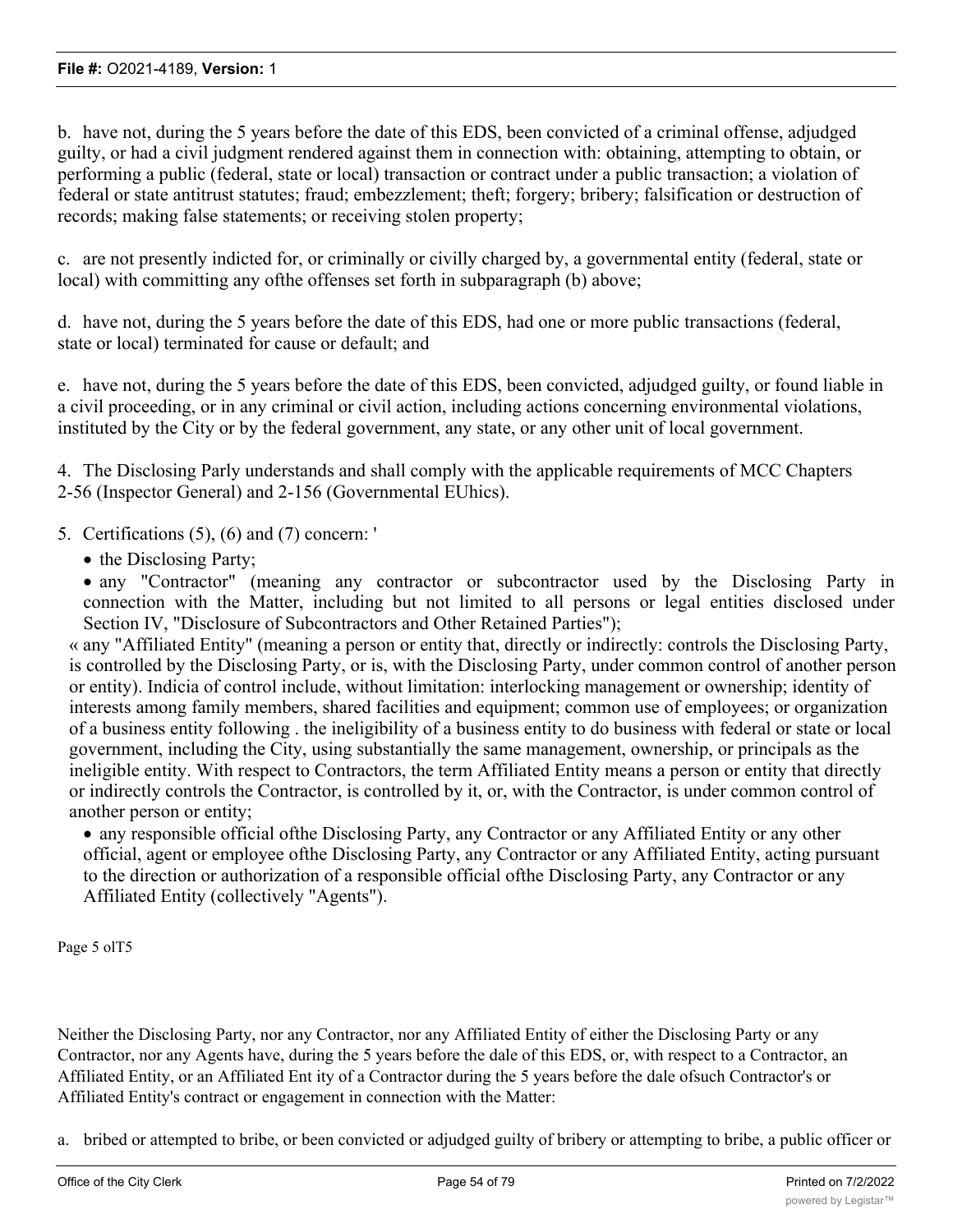employee ofthe City, the State oflllinois, or any agency ofthe federal government or of any stale or local government in the United States of America, in that officer's or employee's official capacity;

b. agreed or colluded with other bidders or prospective bidders, or been a party to any such agreement, or been convicted or adjudged guilty of agreement or collusion among bidders or prospective bidders, in restraint of freedom of competition by agreement to bid a fixed price or otherwise; or

c. made an admission ofsuch conduct described in subparagraph (a) or (b) above that is a matter of record, but have not been prosecuted for such conduct: or

d. violated the provisions referenced in MCC Subsection 2-92-32fl(a)(4)(Contracts Requiring a Base Wage); (a)(5) (Debarment Regulations); or (a)(6)(Minimum Wage Ordinance).

6. Neither the Disclosing Party, nor any Affiliated Entity or Contractor, or any of their employees, officials, agents or partners, is barred from contracting with any unit of state or local government as a result of engaging in or being convicted of (1) bid-rigging in violation of 720 ILCS 5/33E-3; (2) bid-rotating in violation of 720 ILCS 5/33E-4; or (3) any similar offense of any stale or ofthe United Stales of America that contains the same elements as the offense of bidrigging or bid-rotating.

7. Neither the Disclosing Party nor any Affiliated Entity is listed on a Sanctions List maintained by the United States Department of Commerce, State, or Treasury, or any successor federal agency.

8. [LOR APPLICANT' ONLY] (i) Neither the Applicant nor any "controlling person" [see MCC Chapter 1-23, Article I for applicability and defined terms] ofthe Applicant is currently indicted or charged with, or has admitted guilt of, or has ever been convicted of, or placed under supervision for, any criminal offense involving actual, attempted, or conspiracy to commit bribery, theft, fraud, forgery, perjury, dishonesty or deceit against an officer or employee ofthe City or any "sister agency"; and (ii) the Applicant understands and acknowledges that compliance with Article I is a continuing requirement for doing business with the City. NOTE: If MCC Chapter 1-23, Article I applies to the Applicant, that Article's permanent compliance timeframe supersedes 5-year compliance timeframes in this Section V.

9. (FOR APPLICANT ONLY] The Applicant and its Affiliated Entities will not use, nor permit their subcontractors to use, any facility listed as having an active exclusion by the U.S. EPA on the federal System for Award Management ("SAM").

10. [TOR APPLICANT' ONLY) The Applicant will obtain from any contractors/subcontractors hired orto be hired in connection with the Matter certifications equal in form and substance to those in Certifications (2) and (9) above and will not. without the prior written consent ofthe City, use any such Vcr.2018-1 Page 6 of 15

conlractor/subcontraclor thai docs not provide such certifications or that the Applicant has reason lo believe has not provided or cannot provide truthful certifications.

11. Ifthe Disclosing Party is unable to certify to any ofthe above statements in this Part B (Further Certifications), the Disclosing Party must explain below: **. N/A**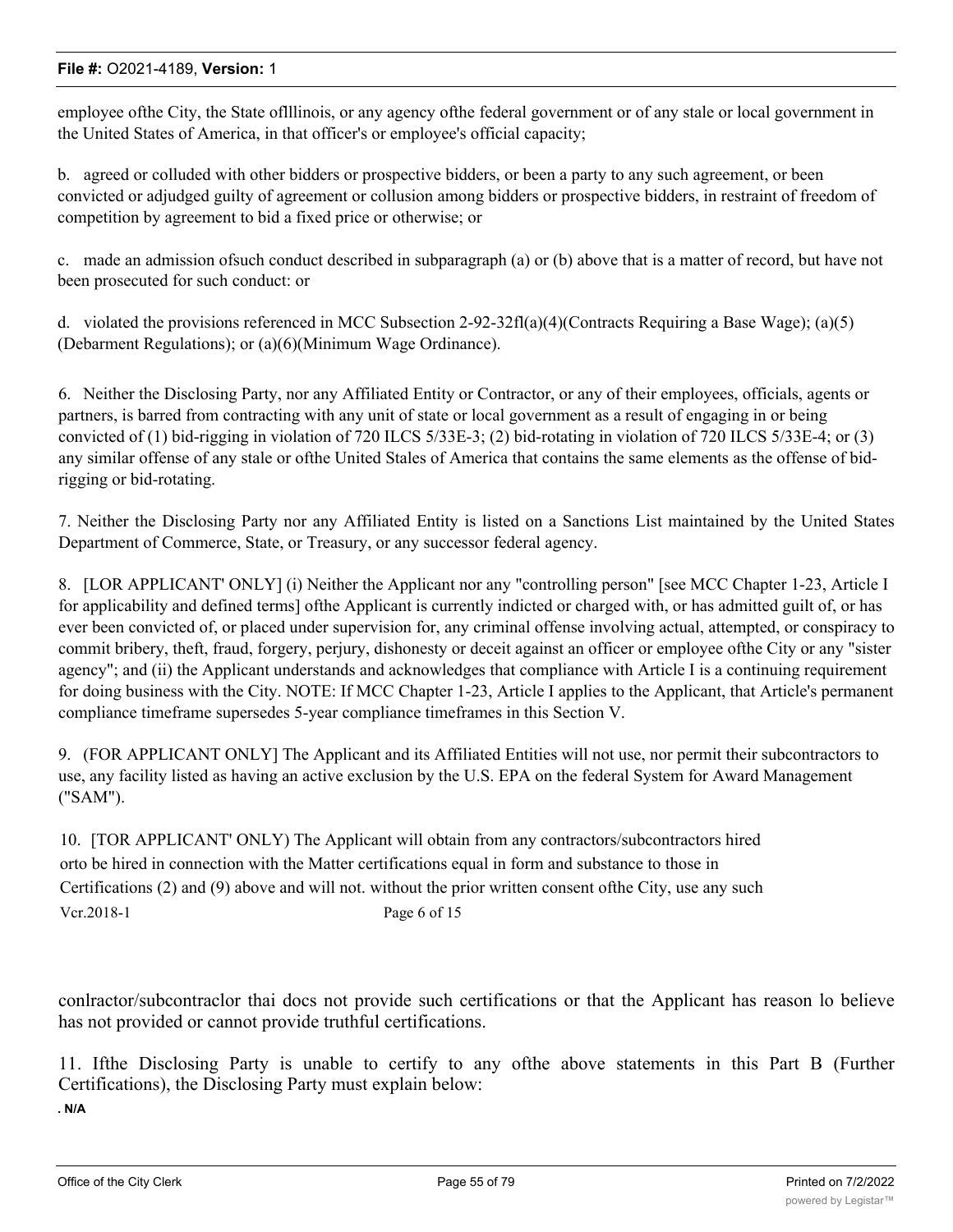If the letters "NA," the word "None," or no response appears on the lines above, it will be conclusively presumed that the Disclosing Party certified to the above statements.

12. To the best ofthe Disclosing Party's knowledge after reasonable inquiry, the following is a complete list of all current employees of the Disclosing Parly who were, at any time during Ihe 12-month period preceding the date of this EDS, an employee, or elected or appointed official, ofthe City of Chicago (if none, indicate with "N/A" or "none").

## **N/A**

13. To the best ofthe Disclosing Party's knowledge after reasonable inquiry, the following is a complete list of all gifts that the Disclosing Party has given or caused to be given, at any time during the 12-month period preceding the execution date of this EDS, to an employee, or elected or appointed official, ofthe City of Chicago. For purposes of this statement, a "gift" does not include: (i) anything made generally available to Cily employees or to the general public, or (ii) food or drink provided in the course of official City business and having a retail value of less than \$25 per recipient, or (iii) a political contribution otherwise duly reported as required by law (if none, indicate with "N/A" or "none"). As to any gift listed below, please also list the name ofthe City recipient.

**N/A**

# C. CERTIFICATION OF STATUS AS FINANCIAL INSTITUTION

1. T he Disclosing Party certifies that the Disclosing Party (check one)  $\lceil \cdot \rceil$  is  $\lceil x \rceil$  is not

a "financial institution" as defined in MCC Section 2-32-455(b).

2. If the Disclosing Party IS a financial institution, then the Disclosing Party pledges:

"We arc not and will not become a predatory lender as defined in MCC Chapter 2-32. We further pledge that none of our affiliates is, and none of them will become, a predatory lender as defined in MCC Chapter 2-32. We understand that becoming a predatory lender or becoming an affiliate of a predatory lender may result in the loss ofthe privilege of doing business with the City."

Page 7 of 15

Ifthe Disclosing Party is unable to make this pledge because it or any of its affiliates (as defined in MCC Section 2-32-455(b)) is a predatory lender within the meaning of MCC Chapter 2-32, explain here (attach additional pages if necessary):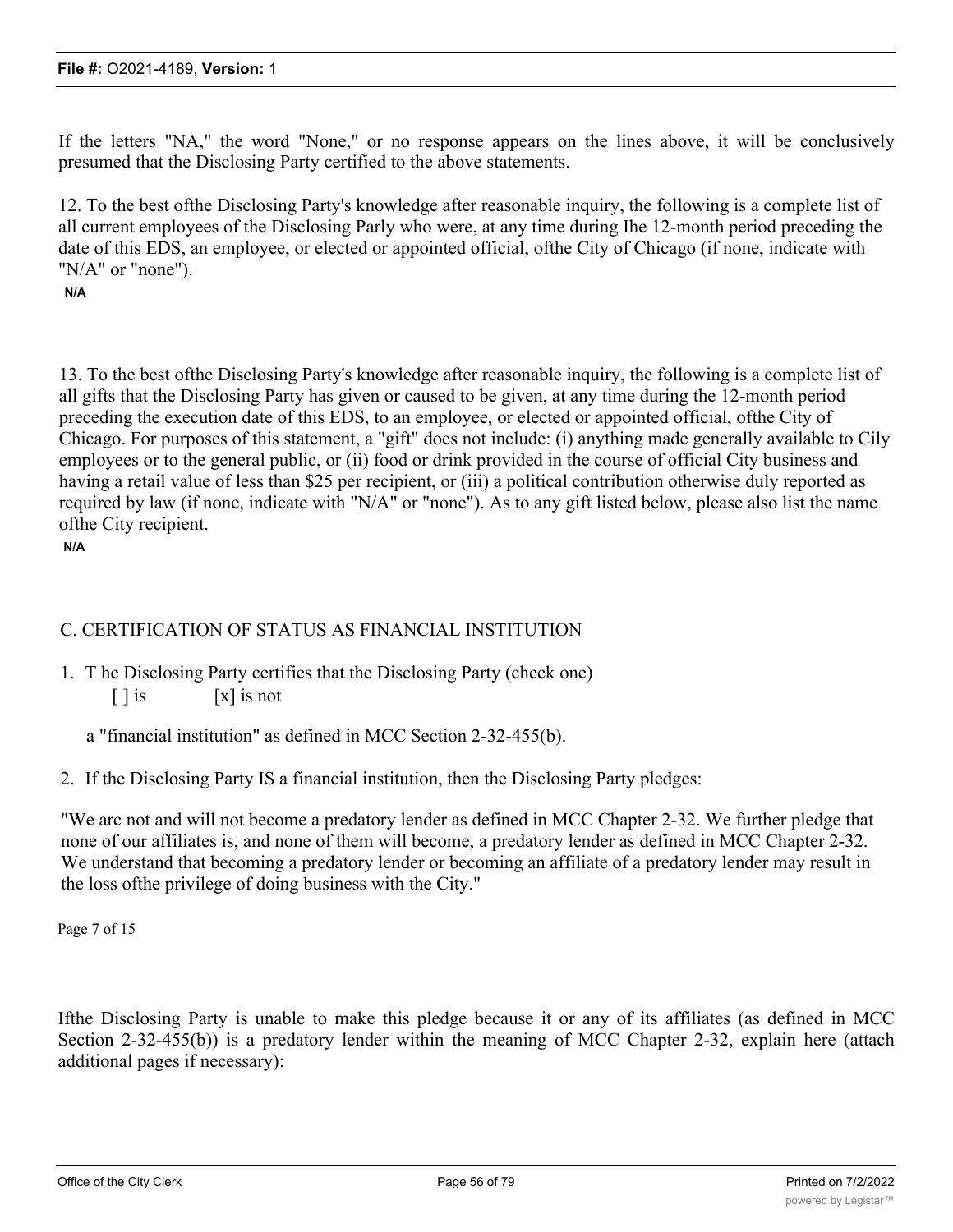If the letters "NA," the word "None," or no response appears on the lines above, it will be conclusively presumed that the Disclosing Party certified lo the above statements.

# D. CERTIFICATION REGARDING FINANCIAL INTEREST IN CIT Y BUSINESS

Any words or terms defined in MCC Chapter 2-156 have the same meanings if used in this Part D.

1. In accordance with MCC Section 2-156-110: To the best ofthe Disclosing Party's knowledge after reasonable inquiry, does any official or employee ofthe City have a financial interest in his or her own name or in the name of any other person or entity in the Matter?

 $|$  | Yes [x]No

NOTE: Ifyou checked "Yes" to Item D(l), proceed lo Items D(2) and D(3). Ifyou checked "No" to Item D(l), skip Items  $D(2)$  and  $D(3)$  and proceed to Part E.

2. Unless sold pursuant to a process of competitive bidding, or otherwise permitted, no City elected official or employee shall have a financial interest in his or her own name or in the name of any other person or entity in the purchase of any property thai (i) belongs to the City, or (ii) is sold for taxes or assessments, or (iii) is sold by virtue of legal process at the suit ofthe City (collectively, "City Property Sale"). Compensation for property taken pursuant to the City's eminent domain power does not constitute a financial interest within the meaning of this Part D.

Docs the Matter involve a City Property Sale?

 $[$  | Yes  $[$  | No

3. Ifyou checked "Yes" to Item D(l), provide the names and business addresses ofthe Cily officials or employees having such financial interest and identify the nature of the financial interest:

Name Business Address Nature of Financial Interest

4. T'he Disclosing Parly further certifies that no prohibited financial interest in the Matter will be acquired by any City official or employee.

Page 8 of 15

## H. CERTIFICATION REGARDING SLAVERY ERA BUSINESS

Please cheek either (1) or (2) below. Ifthe Disclosing Party checks (2), the Disclosing Party must disclose below or in an attachment to this EDS all information required by (2). Failure lo comply with these disclosure requirements may make any contract entered into with the City in connection with the Matter voidable by ihe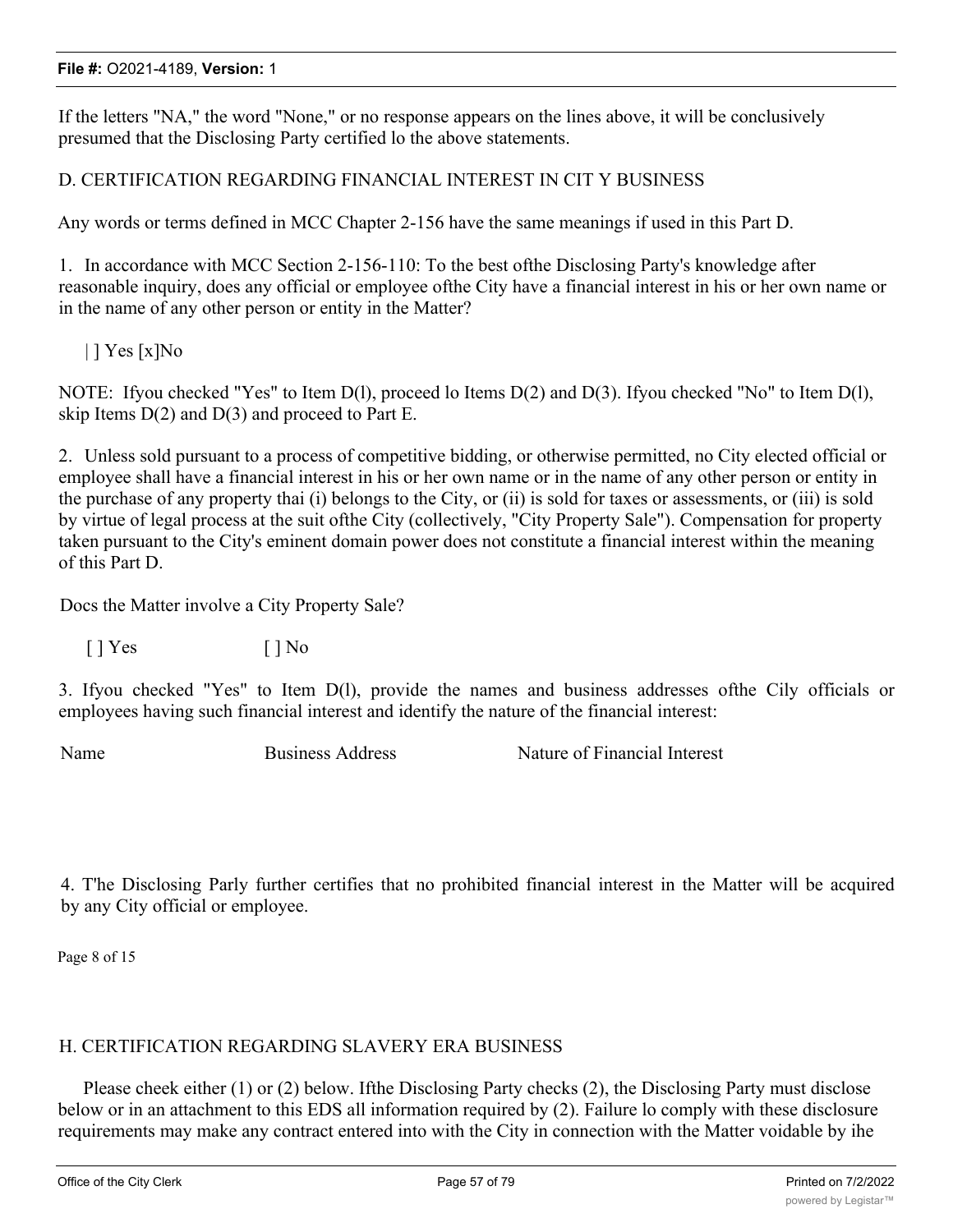City.

\_x 1. The Disclosing Party verifies that Ihe Disclosing Party has searched any and all records of the Disclosing Party and any and all predecessor entities regarding records of investments or profits from slavery or slaveholder insurance policies during the slavery era (including insurance policies issued to slaveholders that provided coverage for damage to or injury or death of their slaves), and the Disclosing Party has found no such records.

2. I he Disclosing Party verifies that, as a result of conducting t he search in step (1) above, the Disclosing Party has found records of investments or profits from slavery or slaveholder insurance policies. The Disclosing Party verifies that the following constitutes full disclosure of all such records, including the names of any and all slaves or slaveholders described in those records:

# **SECTION VI -- CERTIFICATIONS FOR FEDERALLY FUNDED MATTERS**

NOTE: II the Matter is federally funded, complete this Section VI. If the Matter is not federally funded, proceed to Section VII. For purposes of this Section VI, tax credits allocated by the City and proceeds of debt obligations ofthe City are not federal funding.

# A. CERTIFICATION REGARDING LOBBYING

1. List below the names of all persons or entities registered under the federal Lobbying Disclosure Act of 1995, as amended, who have made lobbying contacts on behalf of the Disclosing Party with respect to the Matter: (Add sheets if necessary):

(If no explanation appears or begins on the lines above, or ifthe letters "NA" or ifthe word "None" appear, it will be conclusively presumed that the Disclosing Party means that NO persons or entities registered under the Lobbying Disclosure Act of 1995, as amended, have made lobbying contacts on behalf of the Disclosing Party with respect to the Matter.)

2. The Disclosing Party has not spent and will not expend any federally appropriated funds to pay any person or entity listed in paragraph A(T) above for his or her lobbying activities or to pay any person or entity to influence or attempt to influence an officer or employee of any agency, as defined by applicable federal law, a member of Congress, an officer or employee of Congress, or an employee Ver.2018-1 Page 9 of 15

of a member of" Congress, in connection with the award of" any federally funded contract, making any federally funded grant or loan, entering into any cooperative agreement, or to extend, continue, renew, amend, or modify any federally funded contract, grant, loan, or cooperative agreement.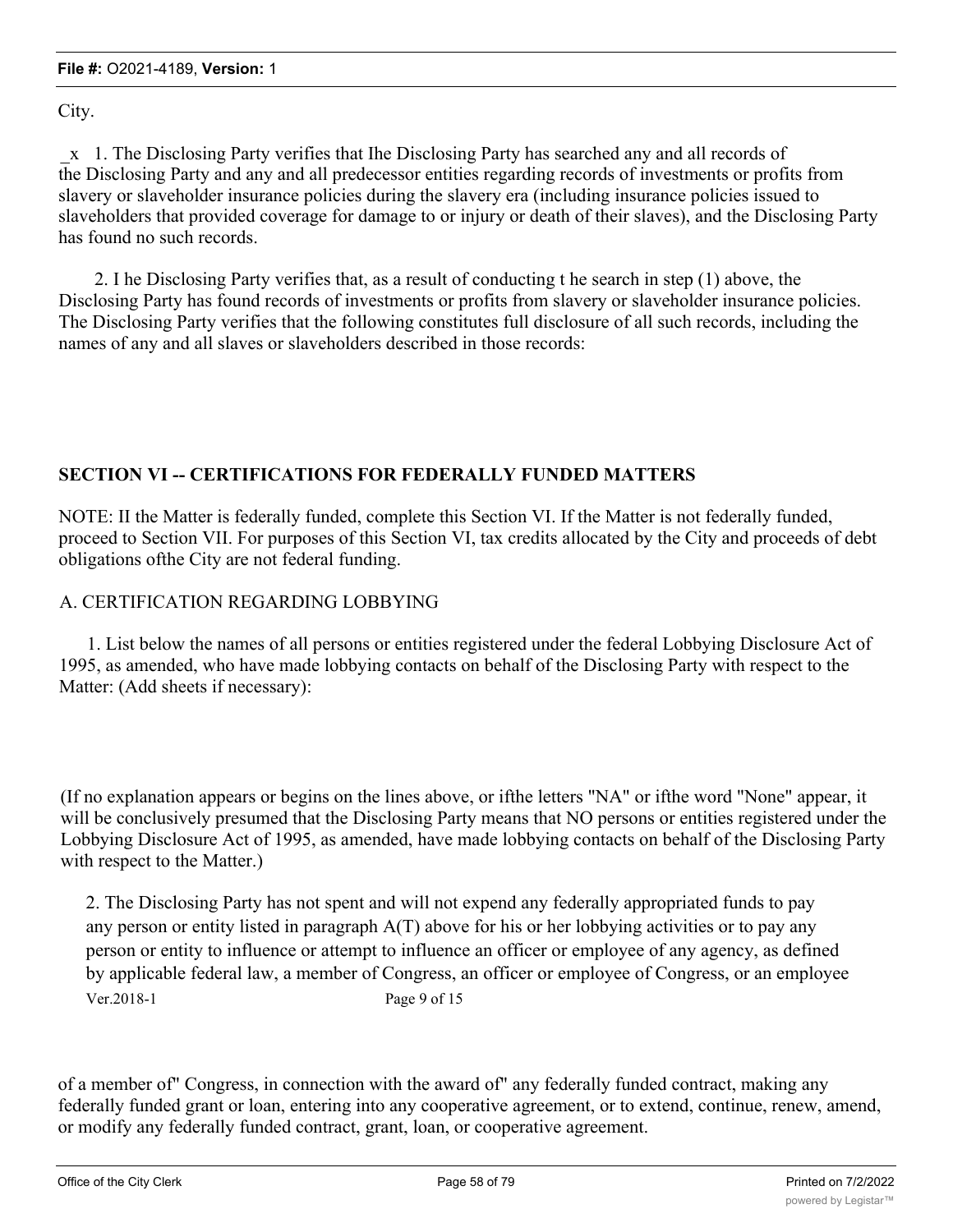3. The Disclosing Parly will submit an updated certification at the end of each calendar quarter in which there occurs any event that materially affects the accuracy ofthe statements and information set forth in paragraphs  $A(1)$  and  $A(2)$  above.

4. The Disclosing Parly certifies that either: (i) it is not an organization described in section  $501(c)(4)$  ofthe Internal Revenue Code of 1986; or (ii) it is an organization described in section  $501(c)(4)$  ofthe Internal Revenue Code of 1986 but has not engaged and will not engage in "Lobbying Activities," as that term is defined in the Lobbying Disclosure Act of 1995, as amended.

5. Ifthe Disclosing Party is the Applicant, the Disclosing Party must obtain certifications equal in form and substance to paragraphs A(l) through A(4) above from all subcontractors before it awards any subcontract and the Disclosing Party must maintain all such subcontractors' certifications for the duration ofthe Matter and must make such certifications promptly available to the City upon request.

## 13. CERTIFICATION REGARDING EQUAL EMPLOYMENT OPPORTUNITY

Ifthe Matter is federally funded, federal regulations require the Applicant and all proposed subcontractors to submit the following information with their bids or in writing at the outset of negotiations.

Is the Disclosing Party the Applicant?  $[$   $]$ Yes  $[$   $]$ No

If "Yes," answer the three questions below:

1. Have you developed and do you have on file affirmative action programs pursuant to applicable federal regulations? (See 41 CFR Part 60-2.)

 $[ ]$  Yes  $[ ]$  No

2. Have you filed with the Joint Reporting Committee, the Director of the Office of Federal Contract Compliance Programs, or the Equal Employment Opportunity Commission all reports due under the applicable filing requirements?

[ ] Yes  $| 1 No |$  Reports not required

3. Have you participated in any previous contracts or subcontracts subject to the equal opportunity clause?

 $\begin{bmatrix} J \space \end{bmatrix}$  Yes  $\begin{bmatrix} | \space \end{bmatrix}$  No

Ifyou checked "No" to question (1) or (2) above, please provide an explanation:

Page 10 of 15

# **SECTION VII - FURTHER ACKNOWLEDGMENTS AND CERTIFICATION**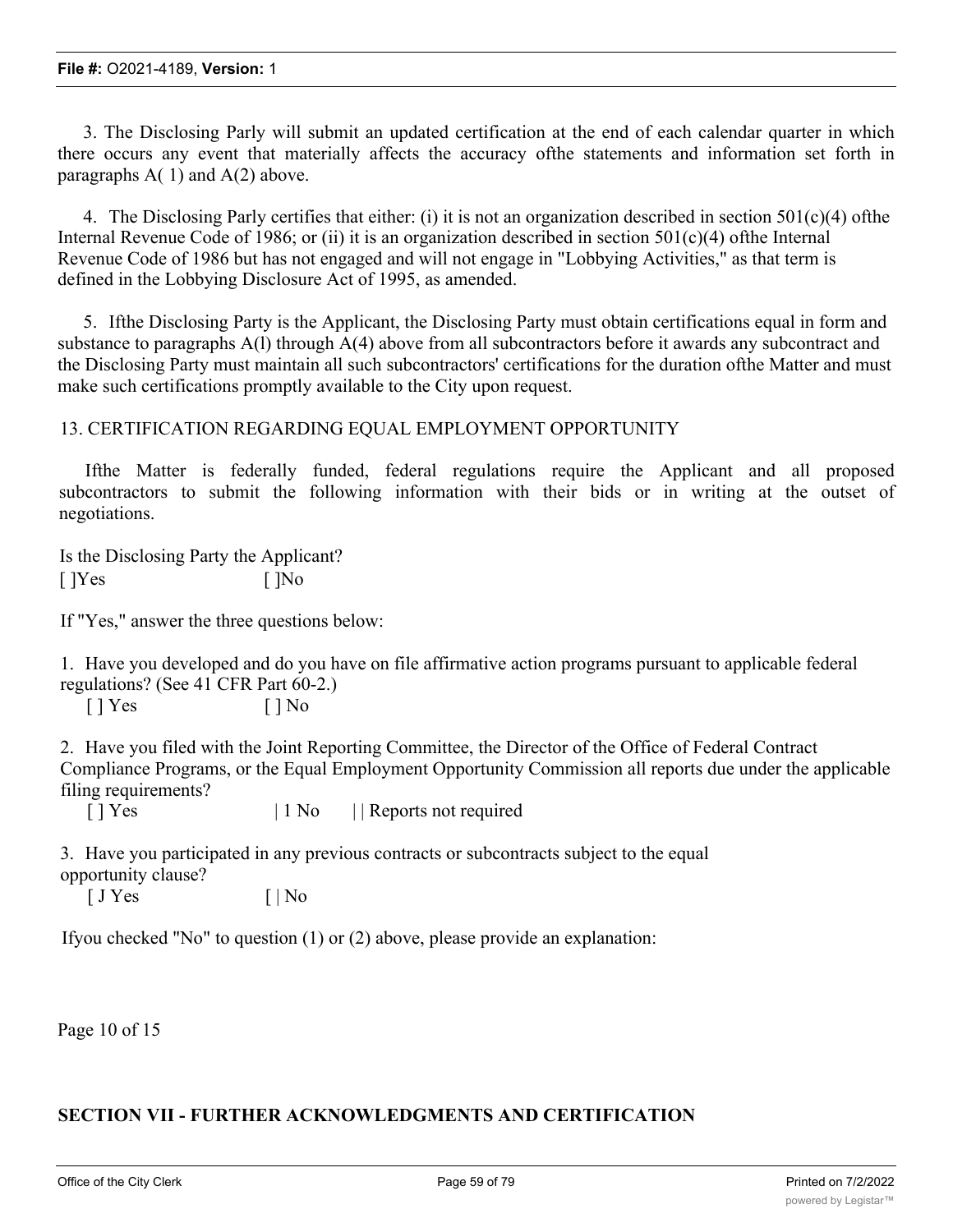The Disclosing Party understands and agrees that:

A. The certifications, disclosures, and acknowledgments contained in this EDS will become part of any contract or other agreement between the Applicant and the City in connection with the Matter, whether procurement, City assistance, or other Cily action, and are material inducements to the City's execution of any contract or taking other action with respect to the Matter. The Disclosing Party understands that it must comply with all statutes, ordinances, and regulations on which this EDS is based.

B. The City's Governmental Ethics Ordinance, MCC Chapter 2-156, imposes certain duties and obligations on persons or entities seeking City contracts, work, business, or transactions. The full text of this ordinance and a training program is available on line at www.citvofchicaRO.org/Ethics <http://www.citvofchicaRO.org/Ethics>, and may also be obtained from the City's Board of Ethics, 740 N. Sedgwick St., Suite 500, Chicago, IL 60610, (312) 744-9660. The Disclosing Parly must comply fully with this ordinance.

C. Ifthe City determines that any information provided in this EDS is false, incomplete or inaccurate, any contract or other agreement in connection with which it is submitted may be rescinded or be void or voidable, and the City may pursue any remedies under the contract or agreement (if not rescinded or void), at law, or in equity, including terminating the Disclosing Parly's participation in the Matter and/or declining to allow the Disclosing Party to participate in other City transactions. Remedies at law for a false statement of material fact may include incarceration and an award to the City of treble damages.

D. It is the City's policy to make this document available to the public on its Internet site and/or upon request. Some or all ofthe information provided in, and appended to, this EDS may be made publicly available on the Internet, in response to a Freedom of Information Act request, or otherwise. By completing and signing this EDS, the Disclosing Party waives and releases any possible rights or claims which it may have against the City in connection with the public release of information contained in this EDS and also authorizes the City to verify the accuracy of any information submitted in this EDS.

li The information provided in this EDS must be kept current. In the event of changes, the Disclosing Party must supplement this EDS up to the time the City takes action on the Matter. Ifthe Matter is a contract being handled by the City's Department of Procurement Services, the Disclosing Party must update this EDS as the contract requires. NOTE: With respect to Matters subject to MCC Chapter 1-23, Article 1 (imposing PERMANENT INELIGIBILITY for certain specified offenses), the information provided herein regarding eligibility must be kept current for a longer period, as required by MCC Chapter 1-23 and Section 2-154-020.

Page 11 of 15

## **CERTIFICATION**

Under penalty of perjury, the person signing below: (1) warrants that he/she is authorized to execute this EDS, and Appendices A and B (if applicable), on behalf of the Disclosing Pat ty, and (2) warrants that all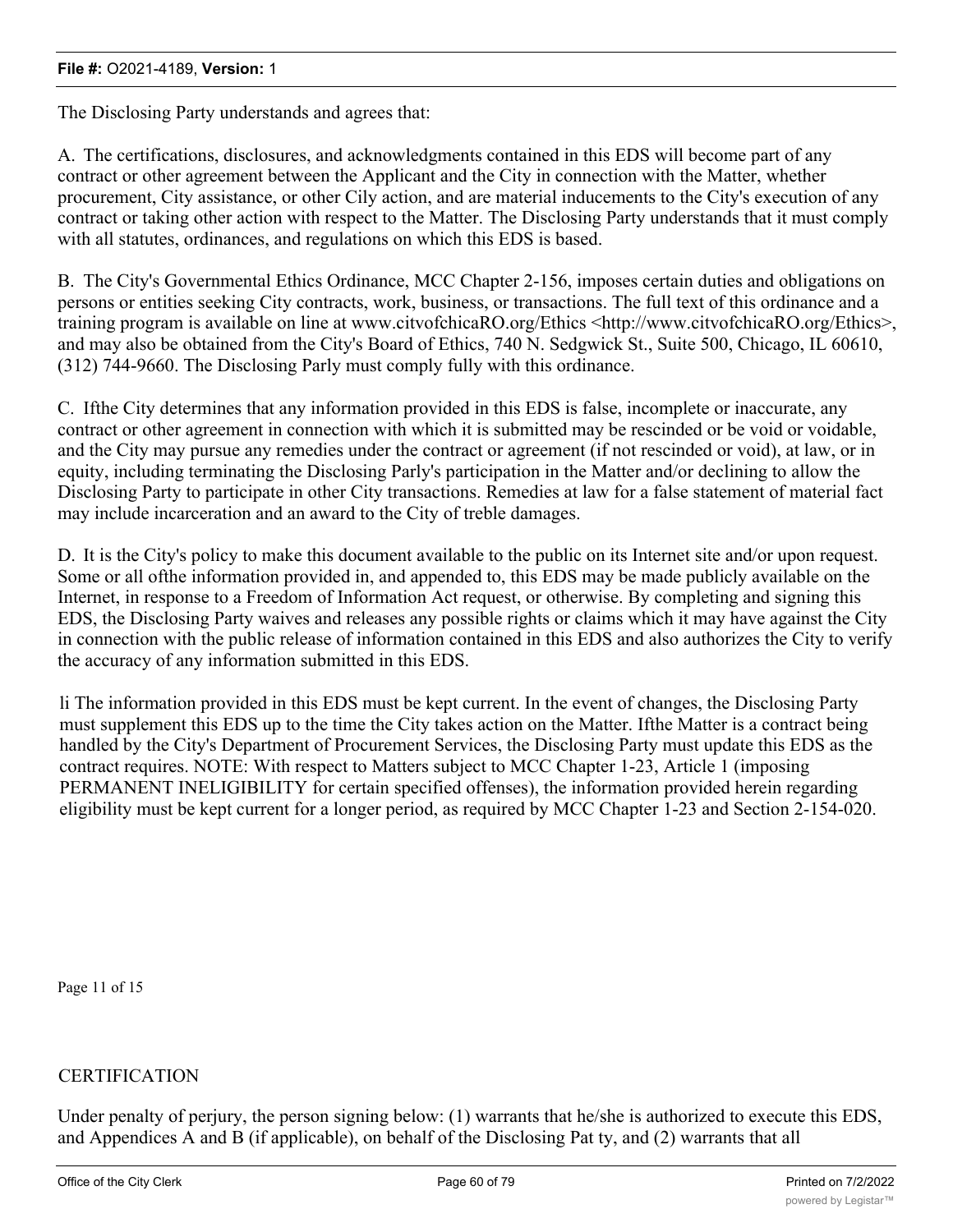certifications and statements contained in this EDS, and Appendices A and B (if applicable), are true, accurate and complete as ofthe date furnished to the City.

Diane Walker Trust (Print or type exa#4egal name of Disclosing Party)

By:

Leon I. Walker, Esq. (Print or type name of person signing)

Trustee (Print or type title of person signing)

Signed and sworn to before me on (date) t- I f i^q-m

| at Coo Ic | County, $\left(\frac{/}{iy}\right]$ o $\setminus$ J (stale). |  |
|-----------|--------------------------------------------------------------|--|
| at Cook   | County, $\frac{1}{\sqrt{1-\frac{1}{2}}}$ (state).            |  |

Page 12 of 15

# **CITY OF CHICAGO ECONOMIC DISCLOSURE STATEMENT AND AFFIDAVIT APPENDIX A**

# **FAMILIAL RELATIONSHIPS WITH ELECTED CTTY OFFICIALS AND DEPARTMENT HEADS**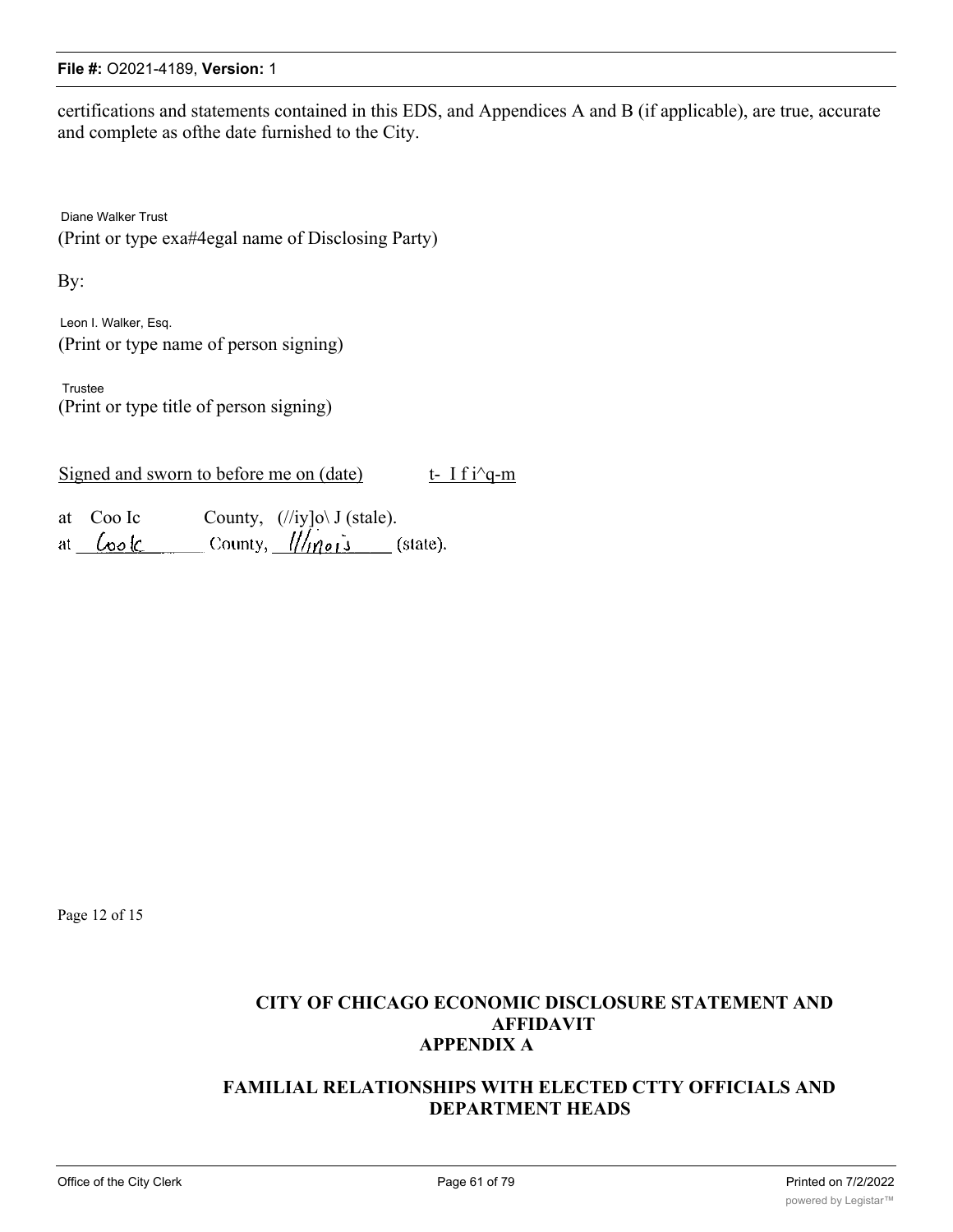# **This Appendix is to be completed only by (a) the Applicant, and (b) any legal entity which has a direct ownership interest in the Applicant exceeding 7.5%. It is not to be completed by any legal entity which has only an indirect ownership interest in the Applicant.**

Under MCC Section 2-154-015, the Disclosing Party must disclose whether such Disclosing Party or any "Applicable Party" or any Spouse or Domestic Partner thereof currently has a "familial relationship" with any elected city official or department head. A "familial relationship" exists if, as of the date this EDS is signed, the Disclosing Party or any "Applicable Party" or any Spouse or Domestic Partner thereof is related to the mayor, any alderman, the city clerk, the city treasurer or any city department head as spouse or domestic partner or as any ofthe following, whether by blood or adoption: parent, child, brother or sister, aunt or uncle, niece or nephew, grandparent, grandchild, father-in-law, mother-in-law, son-in-law, daughter-in-law, stepfather or stepmother, stepson or stepdaughter, stepbrother or stepsister or hall-brother or half-sister.

"Applicable Party" means (1) all executive officers ofthe Disclosing Party listed in Section Il.B.l.a., ifthe Disclosing Parly is a corporation; all partners ofthe Disclosing Party, ifthe Disclosing Party is a general partnership; all general partners and limited partners ofthe Disclosing Party, ifthe Disclosing Party is a limited partnership; all managers, managing members and members ofthe Disclosing Party, if the Disclosing Party is a limited liability company; (2) all principal officers ofthe Disclosing Party; and (3) any person having more than a 7.5% ownership interest in the Disclosing Party. "Principal officers" means the president, chief operating officer, executive director, chief financial officer, treasurer or secretary of a legal entity or any person exercising similar authority.

Does the Disclosing Party or any "Applicable Party" or any Spouse or Domestic Partner thereof currently have a "familial relationship" with an elected cily official or department head?

 $[ ] Yes$   $[ X ] No$ 

If yes, please identify below (1) the name and tille ofsuch person, (2) the name ofthe legal entity to which such person is connected; (3) the name and tille ofthe elected city official or department head to whom such person has a familial relationship, and (4) the precise nature ofsuch familial relationship.

Page 13 of 15

# **CTTY OF CHICAGO ECONOMIC DISCLOSURE STATEMENT AND AFFIDAVIT APPENDIX B**

## **BUILDING CODE SCOFFLAW/PROBLEM LANDLORD CERTIFICATION**

This Appendix is lo be completed only by (a) the Applicant, and (b) any legal entity which has a direct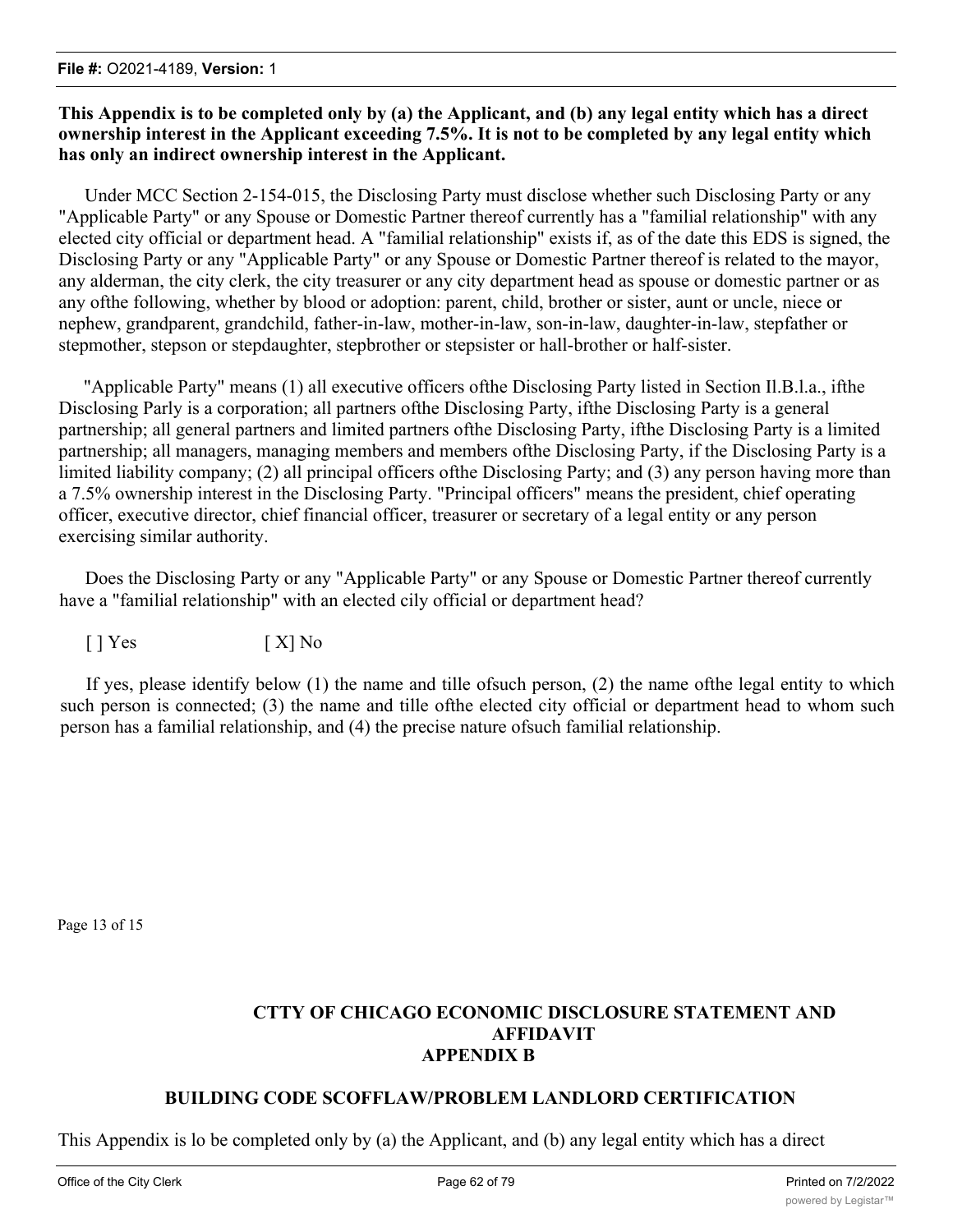ownership interest in the Applicant exceeding 7.5% (an "Owner"). It is not lo be completed by any legal entity which has only an indirect ownership interest in the Applicant.

1. Pursuant to MCC Section 2-154-010, is the Applicant or any Owner identified as a building code scofllaw or problem landlord pursuant to MCC Section 2-92-416?

[ ] Yes L J No

2. Ifthe Applicant is a legal entity publicly traded on any exchange, is any officer or director of the Applicant identified as a building code scofflaw or problem landlord pursuant to MCC Section 2-92-416?

 $[ |$  Yes  $[ |$  No  $[ x ]$  The Applicant is not publicly traded on any exchange.

3. If yes to (1) or (2) above, please identify below the name of each person or legal entity identified as a building code scofllaw or problem landlord and the address of each building or buildings to which the pertinent code violations apply.

**N/A**

Page 14 of 15

**1**

## CITY OF CHICAGO ECONOMIC DISCLOSURE STATEMENT AND AFFIDAVIT APPENDIX C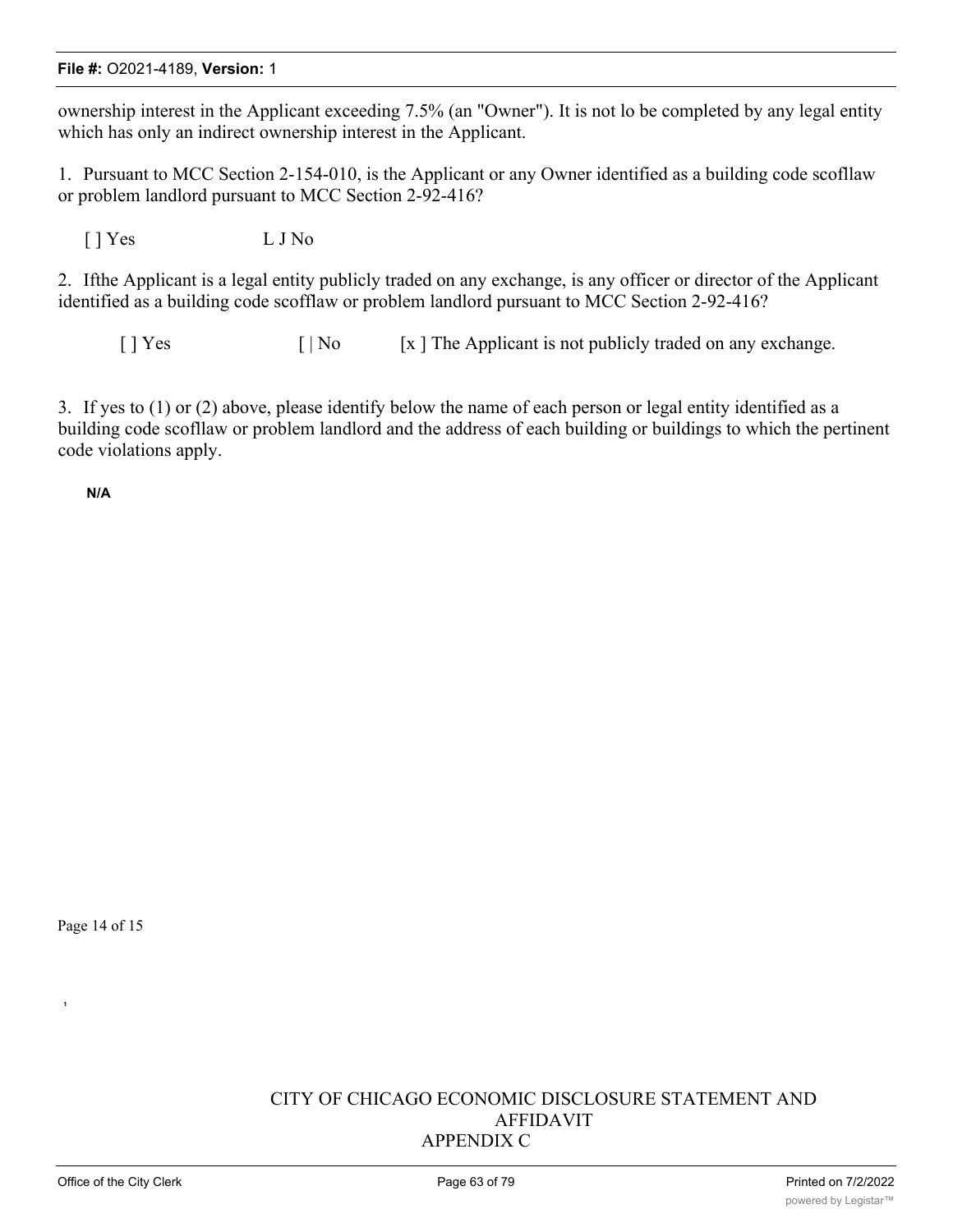# PROHIBITION ON WAGE & SALARY HISTORY SCREENING - CERTIFICATION

This Appendix is to be completed only by an Applicant that is completing this EDS as a "contractor" as defined in MCC Section 2-92-385. That section, which should be consulted (www.amleaal.com <http://www.amleaal.com>), generally covers a party to any agreement pursuant to which they: (i) receive City of Chicago funds in consideration for services, work or goods provided (including for legal or other professional services), or (ii) pay the City money for a license, grant or concession allowing them to conduct a business on City premises.

On behalf of an Applicant that is a contractor pursuant to MCC Section 2-92-385,1 hereby certify that the Applicant is in compliance with MCC Section 2-92-385(b)(l) and (2), which prohibit: (i) screening job applicants based on their wage or salary history, or (ii) seeking job applicants' wage or salary history from current or former employers. 1 also certify that the Applicant has adopted a policy that includes those prohibitions.

[ ] Yes

[ ]No

[ X ] N/A - I am not an Applicant that is a "contractor" as defined in MCC Section 2-92-385. This

certification shall serve as the affidavit required by MCC Section 2-92-385(c)(l). If you checked "no"

to the above, please explain.

Page 15 of 15

## **CITY OF CHICAGO ECONOMIC DISCLOSURE**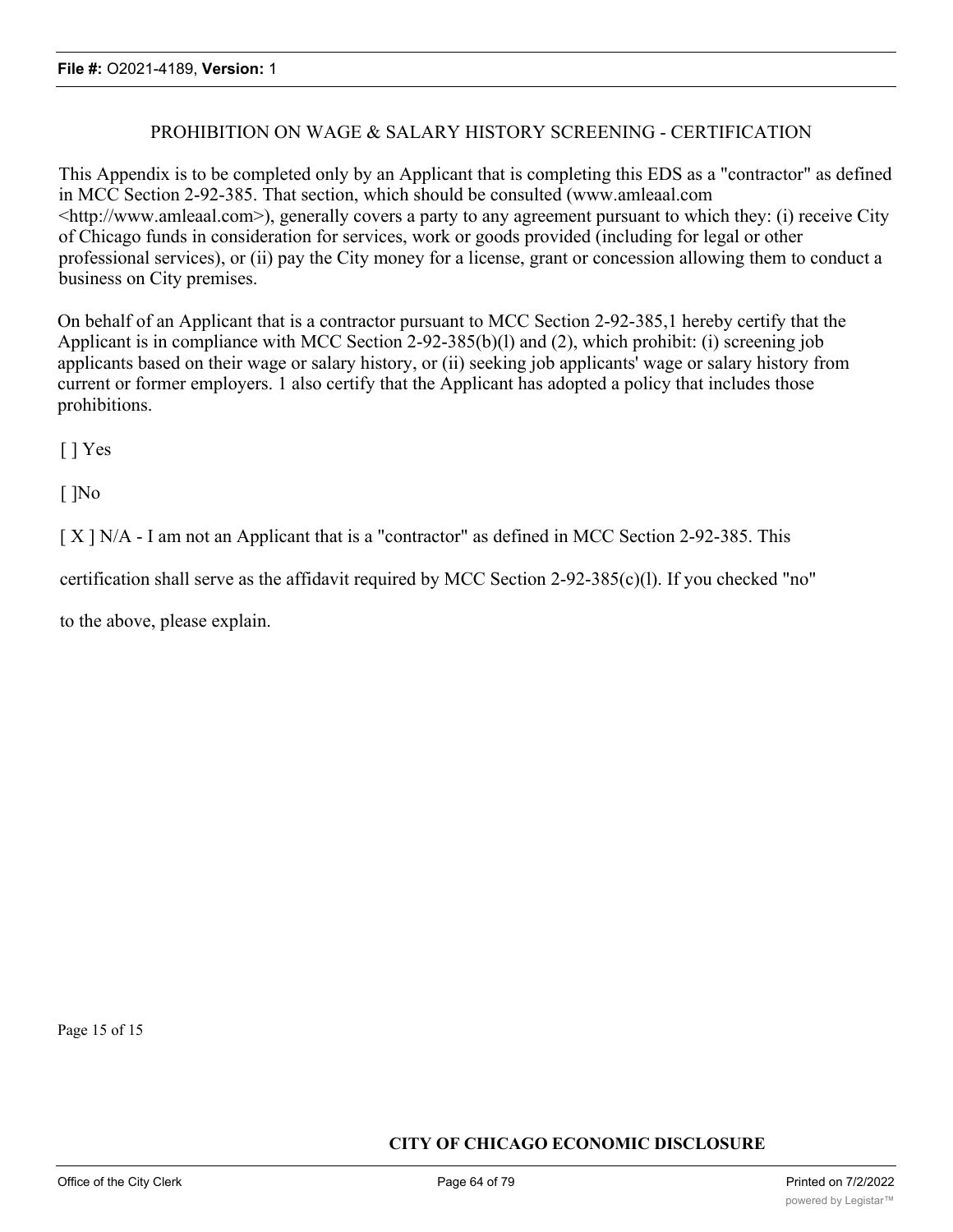## **STATEMENT AND AFFIDAVIT**

#### **SECTION I -- GENERAL INFORMATION**

A. Legal name of the Disclosing Party submitting this EDS. Include d/b/a/ if applicable:

#### YARAH LLC

#### **Check ONE of the following three boxes:**

Indicate whether the Disclosing Party submitting this EDS is:

- 1. [ ] the Applicant
	- OR
- 2. [Xj a legal entity currently holding, or anticipated to hold within six months after City action
- 2. the asmtract, transaction or other undertaking to which this EDS pertains (referred to below as the
- 2. "Matter"), a direct or indirect interest in excess of 7.5% in the Applicant. State the Applicant's legal
- 2. name: Roseland Medical Center, LLC
	- $\sim$ OR

3. [ ] a legal entity with a direct or indirect right of control of the Applicant (see Section II(B)( 1)) State the legal name of the entity in which the Disclosing Party holds a right of control:

B. Business address of the Disclosing Party: 10816 Scarlet Drive

Orland Park, IL 60467

C. Telephone: 708-307-7839 Fax: Email: evergreen.pharmacy@yahoo com

D. Name of contact person: Hani Abdullah

E. Federal Employer Identification No. (if you have one): i

F. Brief description ofthe Matter to which this EDS pertains. (Include project number and location of property, if applicable):

Application for Class 7b Renewal Incentive for property located at 136 West 111th Street

G. Which City agency or department is requesting this EDS?Planning & Development

If the Matter is a contract being handled by the City's Department of Procurement Services, please complete the following:

*Specification it and Contract it*

**Ver.2()lS-l Paget of 15**

#### **SECTION II - DISCLOSURE OF OWNERSHIP INTERESTS**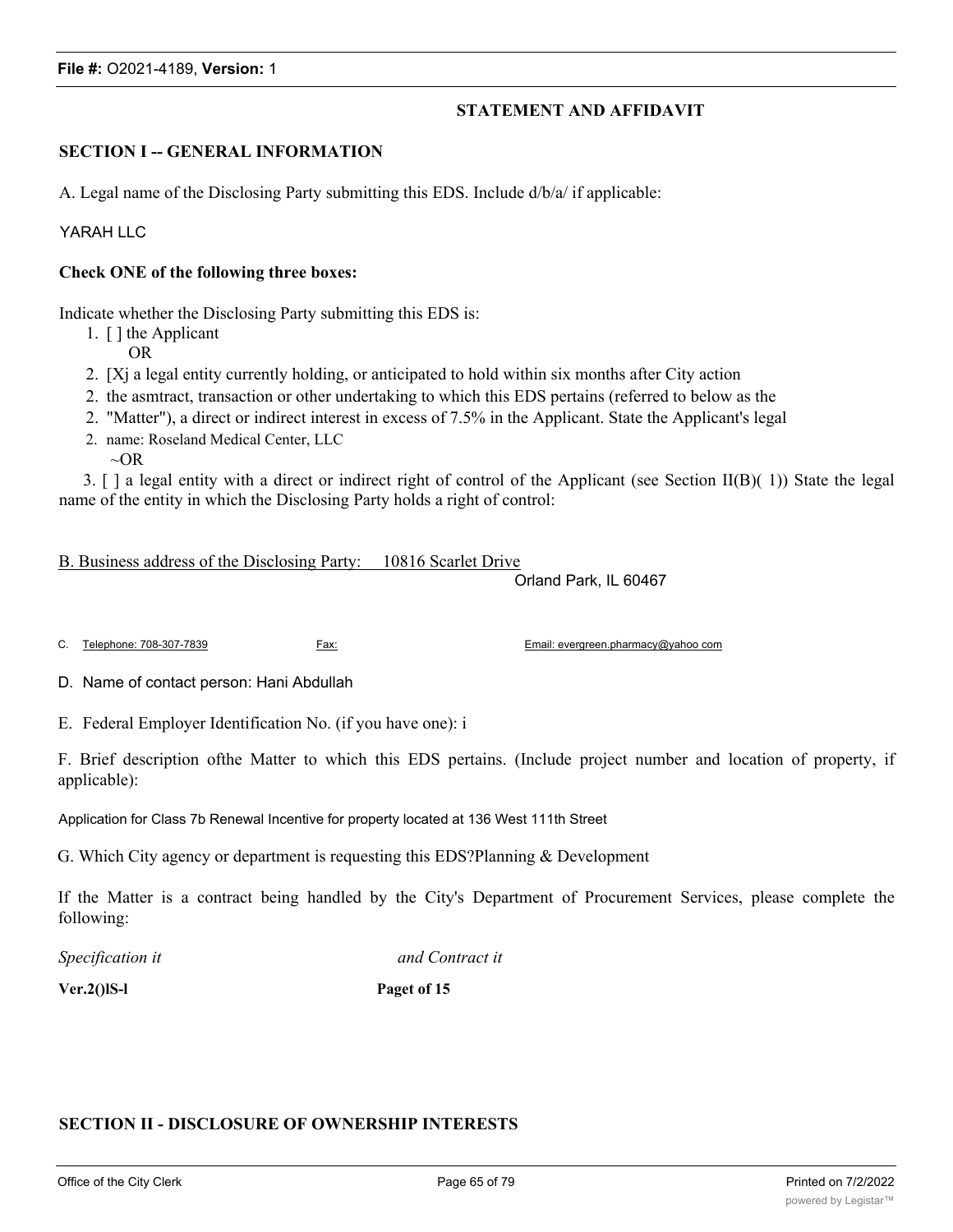#### A. NATURE OF THE DISCLOSING PARTY

1. Indicate the nature of the Disclosing Par

[ ] Person

- [] Publicly registered business corporation
- [ ] Privately held business corporation
- [ ] Sole proprietorship
- [ J General partnership
- [ ] Limited partnership
- [ ] Trust

[X] Limited liability company [] Limited liability partnership [ J Joint venture [ J Not-for-profit corporation (Is the not-for-profit corporation also a  $501(c)(3)$ )'? [ ]Yes [ ]No [ ] Other (please specify)

2. For legal entities, the state (or foreign country) of incorporation or organization, if applicable: Illinois

3. For legal entities not organized in the State of Illinois: Has the organization registered to do business in the State oflllinois as a foreign entity?

[ ] Yes [ ] No [X] Organized in Illinois

B. IF THE DISCLOSING PARTY IS A LEGAL ENTITY:

1. List below the full names and titles, if applicable, of: (i) all executive officers and all directors of the entity; (ii) for not-for-profit corporations, all members, if any, which are legal entities (if there are no such members, write "no members which are legal entities"); (iii) for trusts, estates or other similar entities, the trustee, executor, administrator, or similarly situated party; (iv) for general or limited partnerships, limited liability companies, limited liability partnerships or joint ventures, each general partner, managing member, manager or any other person or legal entity that directly or indirectly controls the day-to-day management of the Applicant.

NOTE: Each legal entity listed below must submit an EDS on its own behalf.

| Name Title             |         |
|------------------------|---------|
| Abdullah, Suha Alghawi | Manager |
| Abdullah, Hani         | Manager |
| Aloman, Ayman          | Manager |
| Rabi, Jawad            | Manager |

2. Please provide the following information concerning each person or legal entity having a direct or indirect, current or prospective (i.e. within 6 months after City action) beneficial interest (including ownership) in excess of 7.5% ofthe Applicant. Examples ofsuch an interest include shares in a corporation, partnership interest in a partnership or joint venture, interest of a member or manager in a

Page 2 otT 5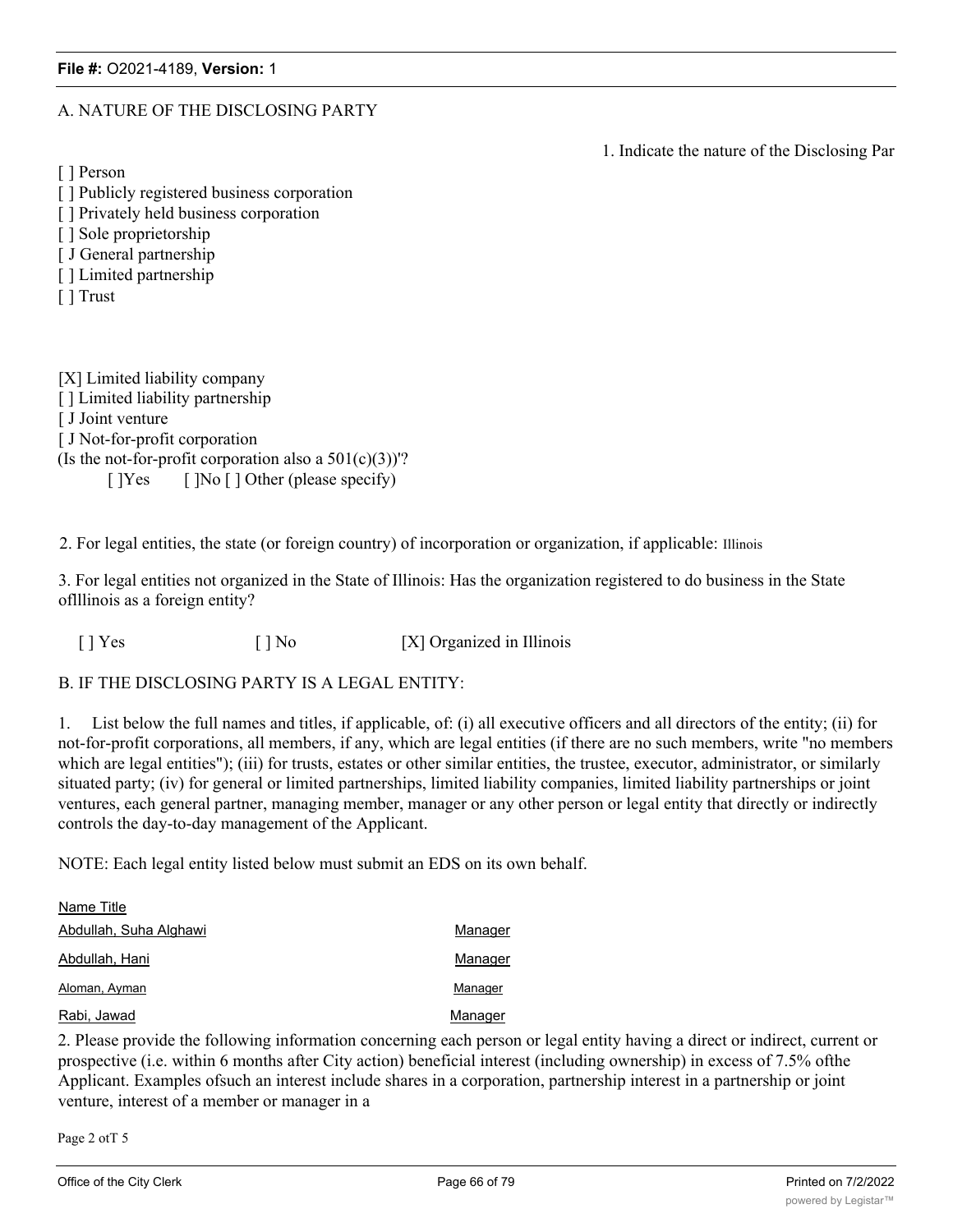limited liability company, or interest of a beneficiary of a trust, estate or other similar entity. If none, state "None."

NOTE: Each legal entity listed below may be required to submit an EDS on its own behalf.

| Name                   | Business AdHrpsc | Percentage Int <sup><math>\land</math></sup> st in the Applicant |  |
|------------------------|------------------|------------------------------------------------------------------|--|
| Abdullah, Suha Alghawi |                  |                                                                  |  |
| Abdullah, Hani         |                  |                                                                  |  |

Aiomari, Ayman Rabi, Jawad

#### **SECTION III - INCOME OR COMPENSATION TO, OR OWNERSHIP BY, CITY ELECTED OFFICIALS**

Has the Disclosing Party provided any income or compensation to any City elected official during

the 12-month period preceding the date of this EDS? [ ] Yes [X] No

Does the Disclosing Party reasonably expect to provide any income or compensation to any City elected official during the 12-month period following the date of this EDS?  $\lceil$  | Yes  $\lceil$  | X | No

If "yes" to either ofthe above, please identify below the name(s) ofsuch City elected official(s) and describe such income or compensation:

Does any City elected official or, to the best of the Disclosing Party's knowledge after reasonable inquiry, any City elected official's spouse or domestic partner, have a financial interest (as defined in Chapter 2-156 of the Municipal Code of Chicago ("MCC")) in the Disclosing Party? [ ]Yes [X'JNo

If "yes," please identify below the name(s) ofsuch City elected official(s) and/or spouse(s)/domestic partner(s) and describe the financial interest(s).

## **SECTION IV - DISCLOSURE OF SUBCONTRACTORS AND OTHER RETAINED PARTIES**

The Disclosing Party must disclose the name and business address of each subcontractor, attorney, lobbyist (as defined in MCC Chapter 2-156), accountant, consultant and any other person or entity whom the Disclosing Party has retained or expects to retain in connection with the Matter, as well as the nature of the relationship, and the total amount ofthe fees paid or estimated to be paid. The Disclosing Party is not required to disclose employees who are paid solely through the Disclosing Party's regular payroll. If the Disclosing Party is uncertain whether a disclosure is required under this Section, the Disclosing Party must either ask the City whether disclosure is required or make the disclosure.

Page 3 of 15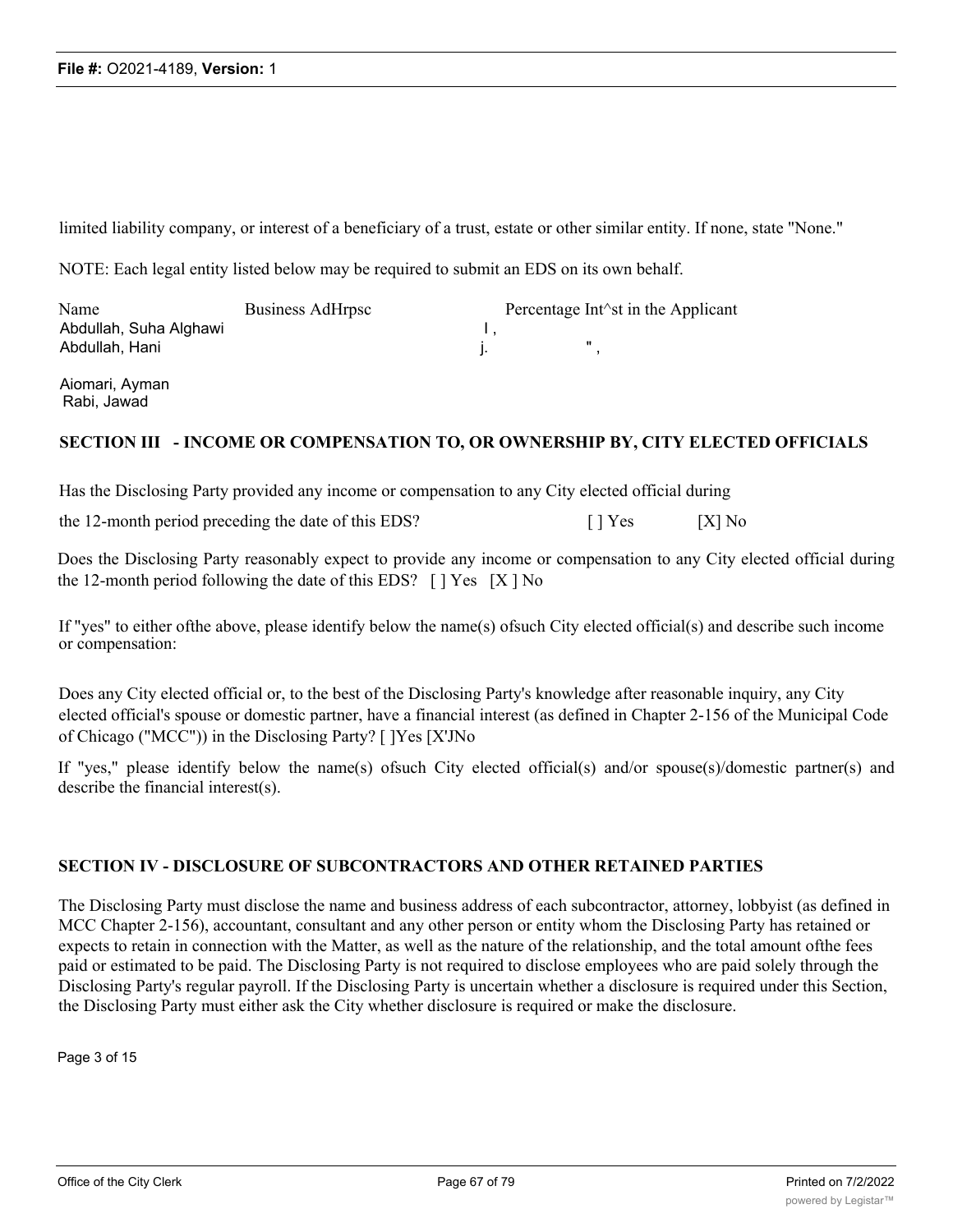**Name (indicate whether Business Relationship to Disclosing Party Fees (indicate whether retained or anticipated Address (subcontractor, attorney, paid or estimated.) NOTE:** to be retained) lobbyist, etc.) "hourly rate" or "t.b.d." is not an acceptable response.

(Add sheets if necessary)

#### [X] Check here if the Disclosing Party has not retained, nor expects to retain, any such persons or entities.

#### **SECTION V - CERTIFICATIONS**

#### A. COURT-ORDERED CHILD SUPPORT COMPLIANCE

Under MCC Section 2-92-415, substantial owners of business entities that contract with the City must remain in compliance with their child support obligations throughout the contract's term.

Has any person who directly or indirectly owns 10% or more of the Disclosing Party been declared in arrearage on any child support obligations by any Illinois court of competent jurisdiction?

[ ] Yes [X] No [ ] No person directly or indirectly owns 10% or more of the Disclosing Party.

If "Yes," has the person entered into a court-approved agreement for payment of all support owed and is the person in compliance with that agreement?

[ ] Yes [ j No

## B. FURTHER CERTIFICATIONS

1. [This paragraph 1 applies only if the Matter is a contract being handled by the City's Department of Procurement Services.] In the 5-year period preceding the date of this EDS, neither the Disclosing Party nor any Affiliated Entity [see definition in (5) below] has engaged, in connection with the performance of any public contract, the services of an integrity monitor, independent private sector inspector general, or integrity compliance consultant (i.e., an individual or entity with legal, auditing, investigative, or other similar skills, designated by a public agency to help the agency monitor the activity of specified agency vendors as well as help the vendors reform their business practices so they can be considered for agency contracts in the future, or continue with a contract in progress).

2. The Disclosing Party and its Affiliated Entities are not delinquent in the payment of any fine, fee, tax or other source of indebtedness owed to the City of Chicago, including, but not limited to, water and sewer charges, license fees, parking tickets, property taxes and sales taxes, nor is the Disclosing Party delinquent in the payment of any tax administered by the Illinois Department of Revenue.

Page 4 of 15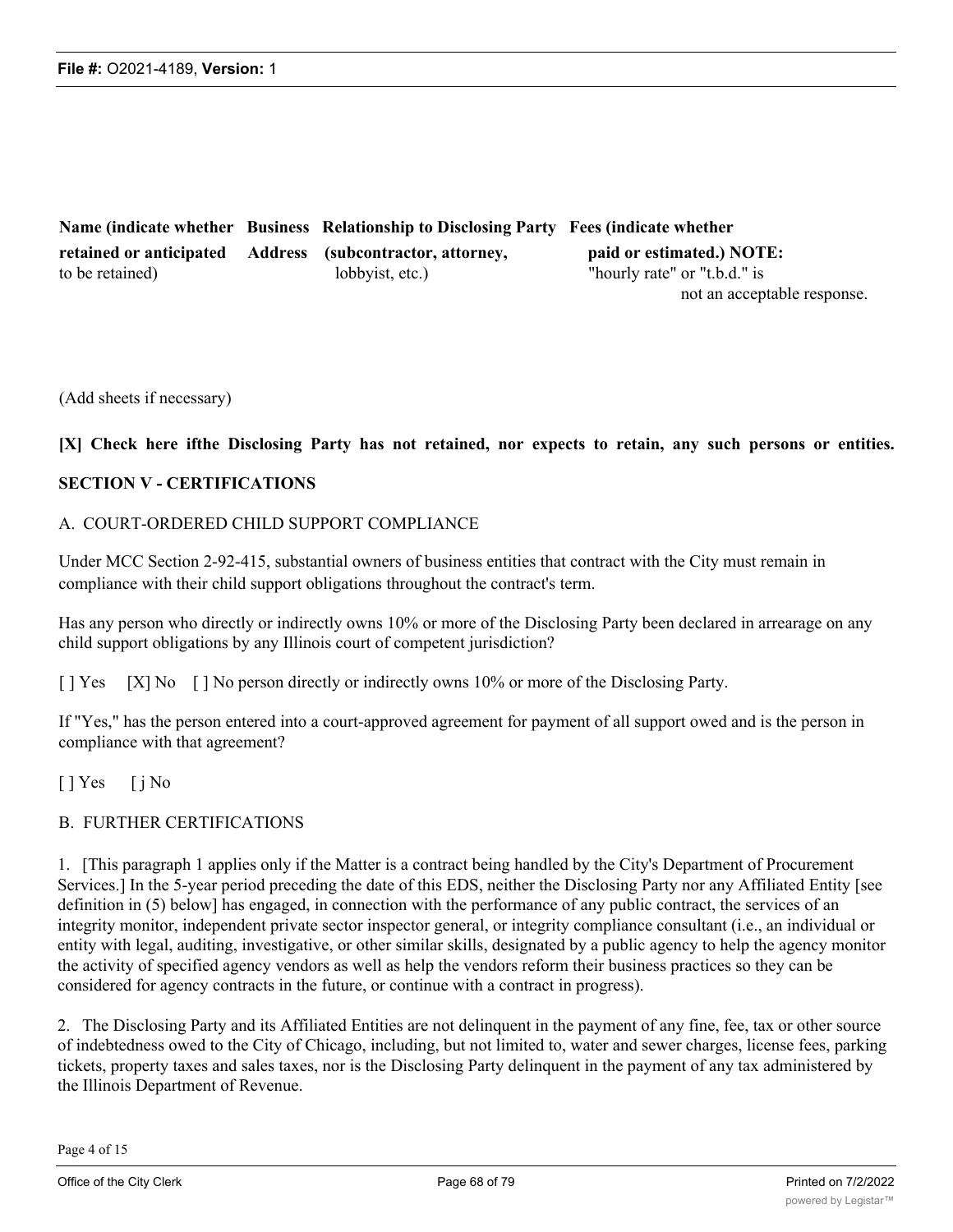3. The Disclosing Party and, ifthe Disclosing Party is a legal entity, all of those persons or entities identified in Section  $11(B)(1)$  of this EDS:

a. are not presently debarred, suspended, proposed for debarment, declared ineligible or voluntarily excluded from any transactions by any federal, state or local unit of government;

b. have not, during the 5 years before the date of this EDS, been convicted of a criminal offense, adjudged guilty, or had a civil judgment rendered against them in connection with: obtaining, attempting to obtain, or performing a public (federal, state or local) transaction or contract under a public transaction; a violation of federal or state antitrust statutes; fraud; embezzlement; theft; forgery; bribery; falsification or destruction of records; making false statements; or receiving stolen property:

c. are not presently indicted for, or criminally or civilly charged by, a governmental entity (federal, state or local) with committing any of the offenses set forth in subparagraph (b) above;

d. have not, during the 5 years before the date of this EDS, had one or more public transactions (federal, state or local) terminated for cause or default; and

c. have not, during the 5 years before the date of this EDS, been convicted, adjudged guilty, or found liable in a civil proceeding, or in any criminal or civil action, including actions concerning environmental violations, instituted by the City or by the federal government, any state, or any other unit of local government.

4. The Disclosing Party understands and shall comply with the applicable requirements of MCC Chapters 2-56 (Inspector General) and 2-156 (Governmental Ethics).

5. Certifications (5), (6) and (7) concern:

• the Disclosing Party;

· any "Contractor" (meaning any contractor or subcontractor used by the Disclosing Party in connection with the Matter, including but not limited to all persons or legal entities disclosed under Section IV, "Disclosure of Subcontractors and Other Retained Parties");

· any "Affiliated Entity" (meaning a person or entity that, directly or indirectly: controls the Disclosing Party, is controlled by the Disclosing Party, or is, with the Disclosing Party, under common control of another person or entity). Indicia of control include, without limitation: interlocking management or ownership; identity of interests among family members, shared facilities and equipment; common use of employees; or organization of a business entity following the ineligibility of a business entity to do business with federal or state or local government, including the City, using substantially the same management, ownership, or principals as the ineligible entity. With respect to Contractors, the term Affiliated Entity means a person or entity that directly or indirectly controls the Contractor, is controlled by it, or, with the Contractor, is under common control of another person or entity;

· any responsible official of the Disclosing Party, any Contractor or any Affiliated Entity or any other official, agent or employee ofthe Disclosing Party, any Contractor or any Affiliated Entity, acting pursuant to the direction or authorization of a responsible official ofthe Disclosing Party, any Contractor or any Affiliated Entity (collectively "Agents").

Page 5 of IS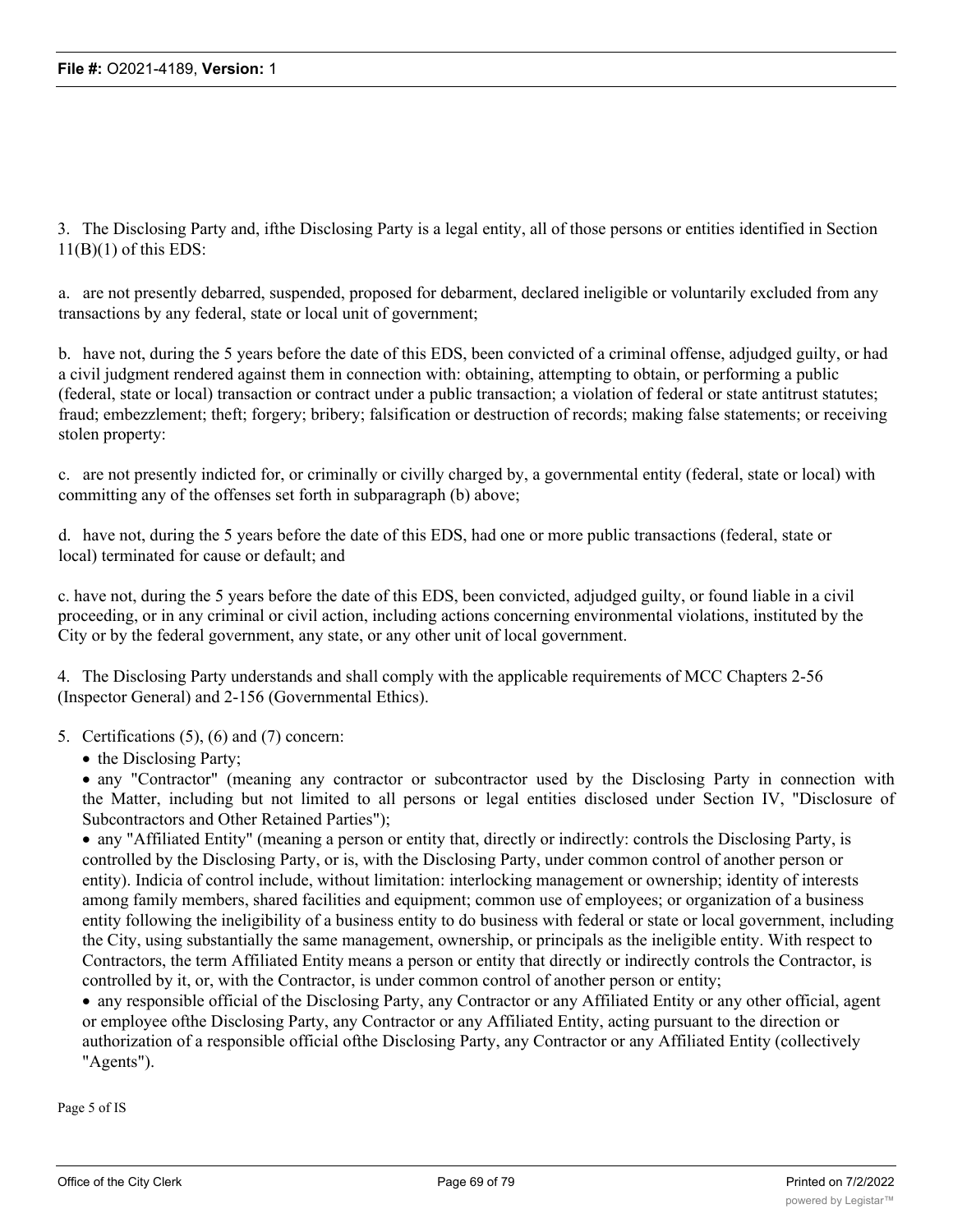Neither the Disclosing Party, nor any Contractor, nor any Affiliated Entity of either the Disclosing Party or any Contractor, nor any Agents have, during the 5 years before the date of this EDS, or, with respect to a Contractor, an Affiliated Entity, or an Affiliated Entity of a Contractor during the 5 years before the date of such Contractor's or Affiliated Entity's contract or engagement in connection with the Matter:

a. bribed or attempted to bribe, or been convicted or adjudged guilty of bribery or attempting to bribe, a public officer or employee ofthe City, the State of Illinois, or any agency of the federal government or of any state or local government in the United States of America, in that officer's or employee's official capacity;

b. agreed or colluded with other bidders or prospective bidders, or been a party to any such agreement, or been convicted or adjudged guilty of agreement or collusion among bidders or prospective bidders, in restraint of freedom of competition by agreement to bid a fixed price or otherwise; or

c. made an admission of such conduct described in subparagraph (a) or (b) above that is a matter of record, but have not been prosecuted for such conduct; or

d. violated the provisions referenced in MCC Subsection 2-92-320(a)(4)(Contracts Requiring a Base Wage); (a)(5) (Debarment Regulations); or (a)(6)(Minimum Wage Ordinance).

6. Neither the Disclosing Party, nor any Affiliated Entity or Contractor, or any of their employees, officials, agents or partners, is barred from contracting with any unit of state or local government as a result of engaging in or being convicted of (1) bid-rigging in violation of 720 ILCS 5/33E-3; (2) bid-rotating in violation of 720 ILCS 5/33E-4; or (3) any similar offense of any state or of the United States of America that contains the same elements as the offense of bidrigging or bid-rotating.

7. Neither the Disclosing Party nor any Affiliated Entity is listed on a Sanctions List maintained by the United States Department of Commerce, State, or Treasury, or any successor federal agency.

8. [FOR APPLICANT ONLY] (i) Neither the Applicant nor any "controlling person" [see MCC Chapter 1-23, Article I for applicability and defined terms] of the Applicant is currently indicted or charged with, or has admitted guilt of, or has ever been convicted of, or placed under supervision for, any criminal offense involving actual, attempted, or conspiracy to commit bribery, theft, fraud, forgery, perjury, dishonesty or deceit against an officer or employee of the City or any "sister agency"; and (ii) the Applicant understands and acknowledges that compliance with Article I is a continuing requirement for doing business with the City. NOTE: If MCC Chapter 1-23, Article I applies to the Applicant, that Article's permanent compliance timeframe supersedes 5-year compliance timeframes in this Section V.

9. [FOR APPLICANT ONLY] The Applicant and its Affiliated Entities will not use, nor permit their subcontractors to use, any facility listed as having an active exclusion by the U.S. EPA on the federal System for Award Management ("SAM").

10. [FOR APPLICANT ONLY] The Applicant will obtain from any contractors/subcontractors hired or to be hired in connection with the Matter certifications equal in form and substance to those in Certifications (2) and (9 ) above and will not, without the prior written consent of the City, use any such

Ver.2018-1 Page 6 of 15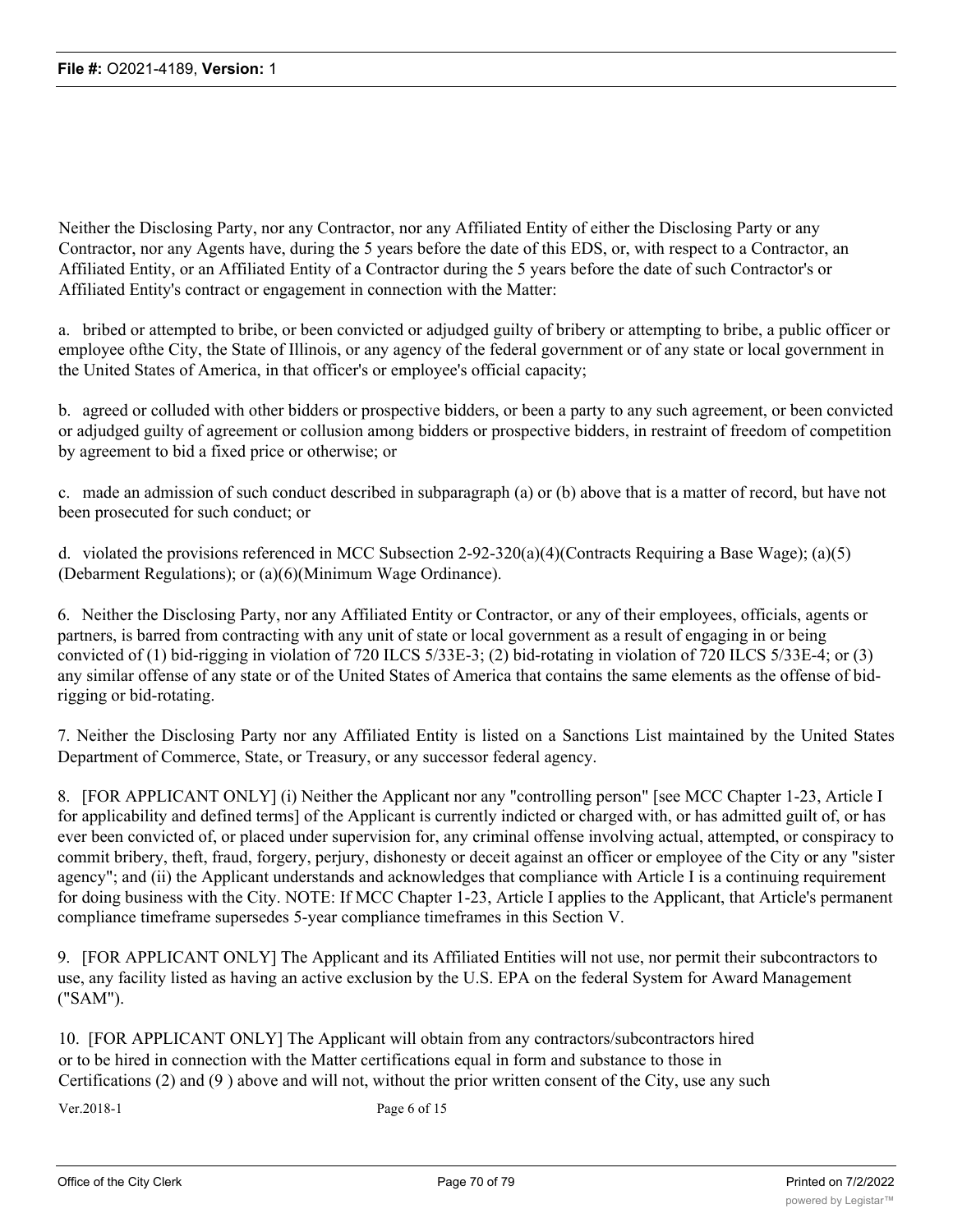contractor/subcontractor that does not provide such certifications or that the Applicant has reason to believe has not provided or cannot provide truthful certifications.

11. If the Disclosing Party is unable to certify to any of the above statements in this Part B (Further Certifications), the Disclosing Party must explain below: **N/A**

If the letters "NA," the word "None," or no response appears on the lines above, it will be conclusively presumed that the Disclosing Party certified to the above statements.

12. To the best of the Disclosing Party's knowledge after reasonable inquiry, the following is a complete list of all current employees of the Disclosing Party who were, at any time during the 12 month period preceding the date of this EDS, an employee, or elected or appointed official, of the City of Chicago (if none, indicate with "N/A" or "none"). N/A

13. To the best of the Disclosing Party's knowledge after reasonable inquiry, the following is a complete list of all gifts that the Disclosing Party has given or caused to be given, at any time during the 12-month period preceding the execution date of this EDS, to an employee, or elected or appointed official, ofthe City of Chicago. For purposes of this statement, a "gift" does not include: (i) anything made generally available to City employees or to the general public, or (ii) food or drink provided in the course of official City business and having a retail value of less than \$25 per recipient, or (iii) a political contribution otherwise duly reported as required by law (if none, indicate with "N/A" or "none"). As to any gift listed below, please also list the name of the City recipient. N/A

## C. CERTIFICATION OF STATUS AS FINANCIAL INSTITUTION

1. The Disclosing Party certifies that the Disclosing Party (check one)

 $[ ]$  is  $[ X ]$  is not

a "financial institution" as defined in MCC Section 2-32-455(b).

2. Ifthe Disclosing Party IS a financial institution, then the Disclosing Party pledges:

"We are not and will not become a predatory lender as defined in MCC Chapter 2-32. We further pledge that none of our affiliates is, and none of them will become, a predatory lender as defined in MCC Chapter 2-32. We understand that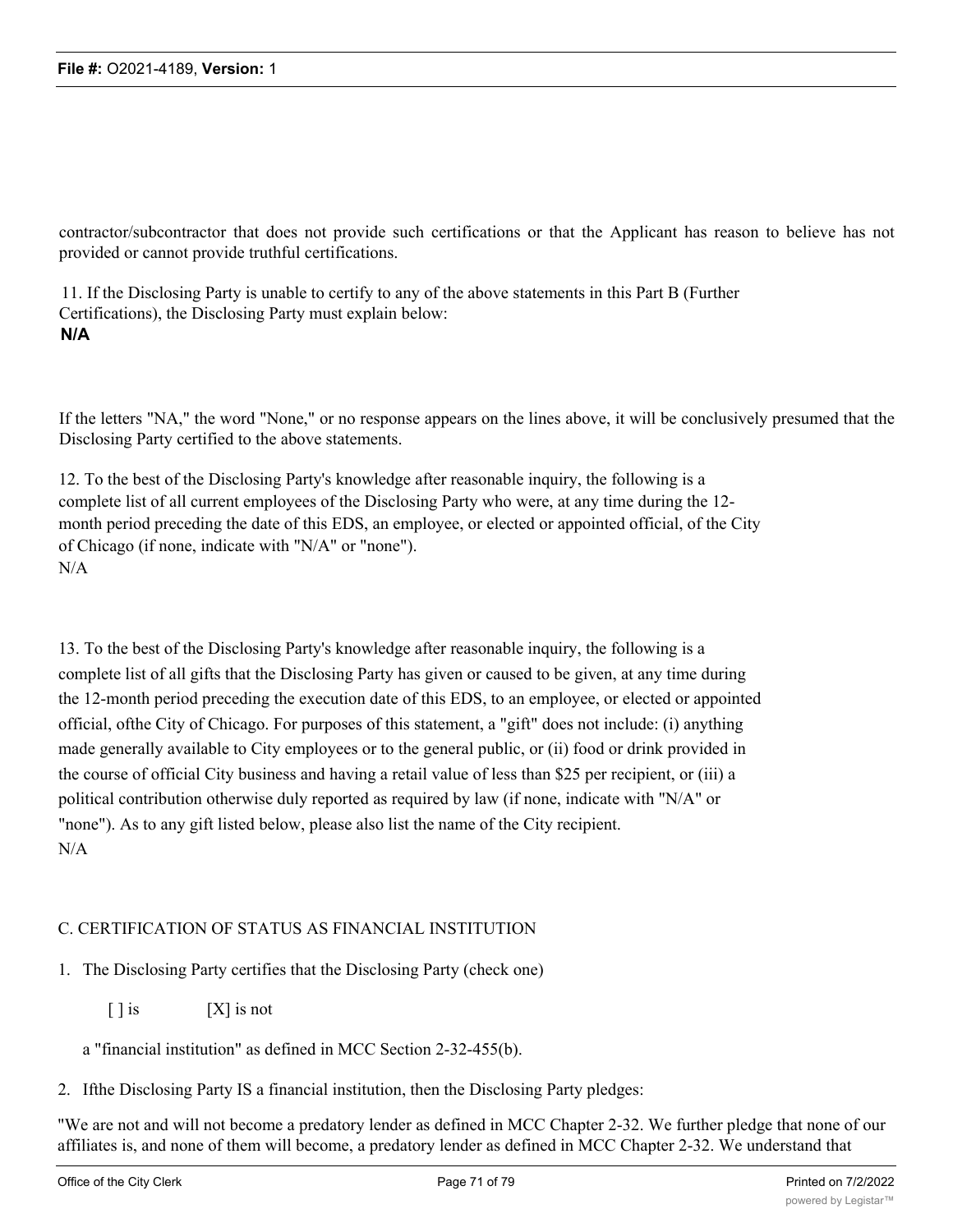becoming a predatory lender or becoming an affiliate of a predatory lender may result in the loss ofthe privilege of doing business with the City."

Page 7ofT5

If the Disclosing Party is unable to make this pledge because it or any of its affiliates (as defined in MCC Section 2-32- 455(b)) is a predatory lender within the meaning of MCC Chapter 2-32, explain here (attach additional pages if necessary):

If the letters "NA," the word "None," or no response appears on the lines above, it will be conclusively presumed that the Disclosing Party certified to the above statements.

## D. CERTIFICATION REGARDING FINANCIAL INTEREST IN CITY BUSINESS

Any words or terms defined in MCC Chapter 2-156 have the same meanings if used in this Part D.

1. In accordance with MCC Section 2-156-110: To the best of the Disclosing Party's knowledge after reasonable inquiry, does any official or employee of the City have a financial interest in his or her own name or in the name of any other person or entity in the Matter?

 $[$  ] Yes  $[X ]$  No

NOTE: Ifyou checked "Yes" to Item D(l), proceed to Items D(2) and D(3). Ifyou checked "No" to Item D(l), skip Items D  $(2)$  and  $D(3)$  and proceed to Part E.

2. Unless sold pursuant to a process of competitive bidding, or otherwise permitted, no City elected official or employee shall have a financial interest in his or her own name or in the name of any other person or entity in the purchase of any property that (i) belongs to the City, or (ii) is sold for taxes or assessments, or (iii) is sold by virtue of legal process at the suit of the City (collectively, "City Property Sale"). Compensation for property taken pursuant to the City's eminent domain power does not constitute a financial interest within the meaning of this Part D.

Does the Matter involve a City Property Sale?

 $[$  ]Yes  $[$  ]No

3. Ifyou checked "Yes" to Item D(l), provide the names and business addresses of the City officials or employees having such financial interest and identify the nature of the financial interest:

Name Business Address Nature of Financial Interest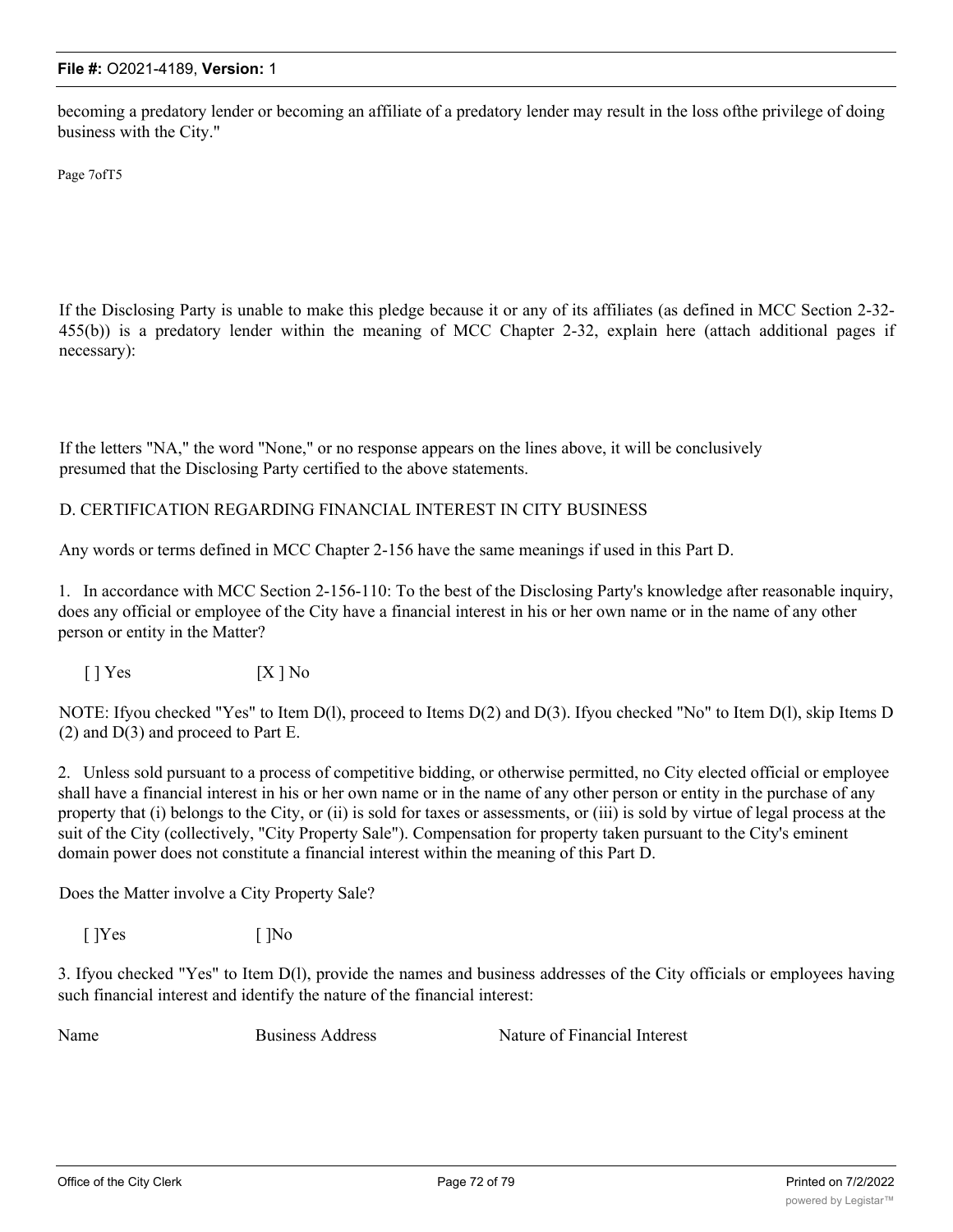4. The Disclosing Party further certifies that no prohibited financial interest in the Matter will be acquired by any City official or employee.

Page 8 of 15

### E. CERTIFICATION REGARDING SLAVERY ERA BUSINESS

Please check either (1) or (2) below. If the Disclosing Party checks (2), the Disclosing Party must disclose below or in an attachment to this EDS all infonnation required by (2). Failure to comply with these disclosure requirements may make any contract entered into with the City in connection with the Matter voidable by the City.

**Y**

1. The Disclosing Party verifies that the Disclosing Party has searched any and all records of the Disclosing Party and any and all predecessor entities regarding records of investments or profits from slavery or slaveholder insurance policies during the slavery era (including insurance policies issued to slaveholders that provided coverage for damage to or injury or death of their slaves), and the Disclosing Party has found no such records.

2. The Disclosing Party verifies that, as a result of conducting the search in step (1) above, the Disclosing Party has found records of investments or profits from slavery or slaveholder insurance policies. The Disclosing Party verifies that the following constitutes full disclosure of all such records, including the names of any and all slaves or slaveholders described in those records:

### **SECTION VI - CERTIFICATIONS FOR FEDERALLY FUNDED MATTERS**

NOTE: If the Matter is federally funded, complete this Section VI. If the Matter is not federally funded, proceed to Section VII. For purposes of this Section VI, tax credits allocated by the City and proceeds of debt obligations of the City are not federal funding.

#### A. CERTIFICATION REGARDING LOBBYING

1. List below the names of all persons or entities registered under the federal Lobbying Disclosure Act of 1995, as amended, who have made lobbying contacts on behalf ofthe Disclosing Party with respect to the Matter: (Add sheets if necessary):

(If no explanation appears or begins on the lines above, or if the letters "NA" or ifthe word "None" appear, it will be conclusively presumed that the Disclosing Party means that NO persons or entities registered under the Lobbying Disclosure Act of 1995, as amended, have made lobbying contacts on behalf of the Disclosing Party with respect to the Matter.)

2. The Disclosing Party has not spent and will not expend any federally appropriated funds to pay any person or entity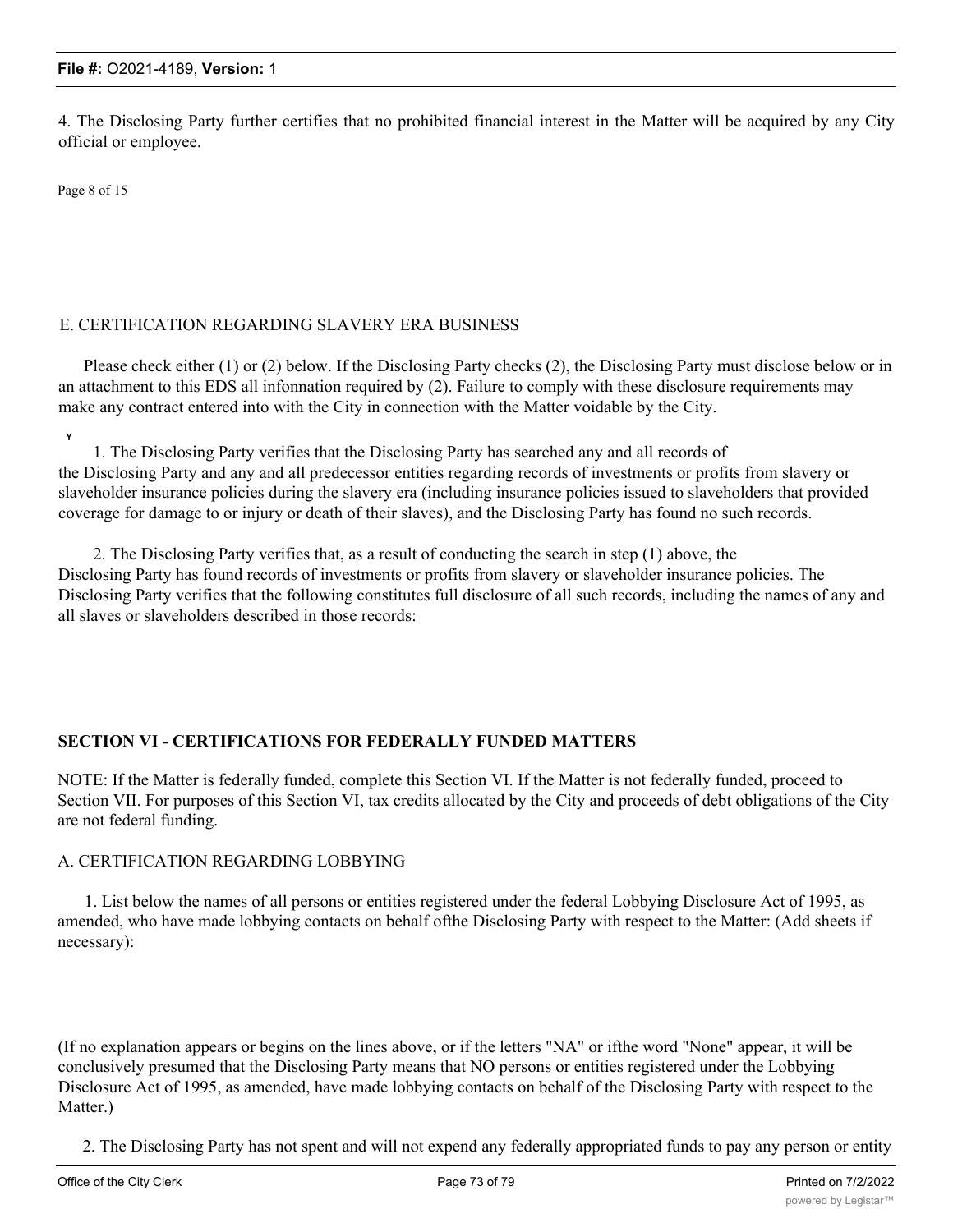listed in paragraph A( 1) above for his or her lobbying activities or to pay any person or entity to influence or attempt to influence an officer or employee of any agency, as defined by applicable federal law, a member of Congress, an officer or employee of Congress, or an employee Ver.2018-1 Pagc9ofl5

of a member of Congress, in connection with the award of any federally funded contract, making any federally funded grant or loan, entering into any cooperative agreement, or to extend, continue, renew, amend, or modify any federally funded contract, grant, loan, or cooperative agreement.

3. The Disclosing Party will submit an updated certification at the end of each calendar quarter in which there occurs any event that materially affects the accuracy ofthe statements and information set forth in paragraphs A(l) and A(2) above.

4. The Disclosing Party certifies that either: (i) it is not an organization described in section 501(c)(4) of the Internal Revenue Code of 1986; or (ii) it is an organization described in section  $501(c)(4)$  of the Internal Revenue Code pf 1986 but has not engaged and will not engage in "Lobbying Activities," as that term is defined in the Lobbying Disclosure Act of 1995, as amended.

5. If the Disclosing Party is the Applicant, the Disclosing Party must obtain certifications equal in form and substance to paragraphs A(l) through A(4) above from all subcontractors before it awards any subcontract and the Disclosing Party must maintain all such subcontractors' certifications for the duration ofthe Matter and must make such certifications promptly available to the City upon request.

### B. CERTIFICATION REGARDING EQUAL EMPLOYMENT OPPORTUNITY

Ifthe Matter is federally funded, federal regulations require the Applicant and all proposed subcontractors to submit the following information with their bids or in writing at the outset of negotiations.

Is the Disclosing Party the Applicant?  $[$  ]Yes  $[$  ]No

If "Yes," answer the three questions below:

1. Have you developed and do you have on file affirmative action programs pursuant to applicable federal regulations? (See 41 CFR Part 60-2.)

 $[ ]$  Yes  $[ ]$  No

2. Have you Filed with the Joint Reporting Committee, the Director of the Office of Federal Contract Compliance Programs, or the Equal Employment Opportunity Commission all reports due under the applicable filing requirements? [ ] Yes [JNo [ ] Reports not required

3. Have you participated in any previous contracts or subcontracts subject to the equal opportunity clause?

 $[$  ]Yes  $[$   $]$ No

Ifyou checked "No" to question (1) or (2) above, please provide an explanation: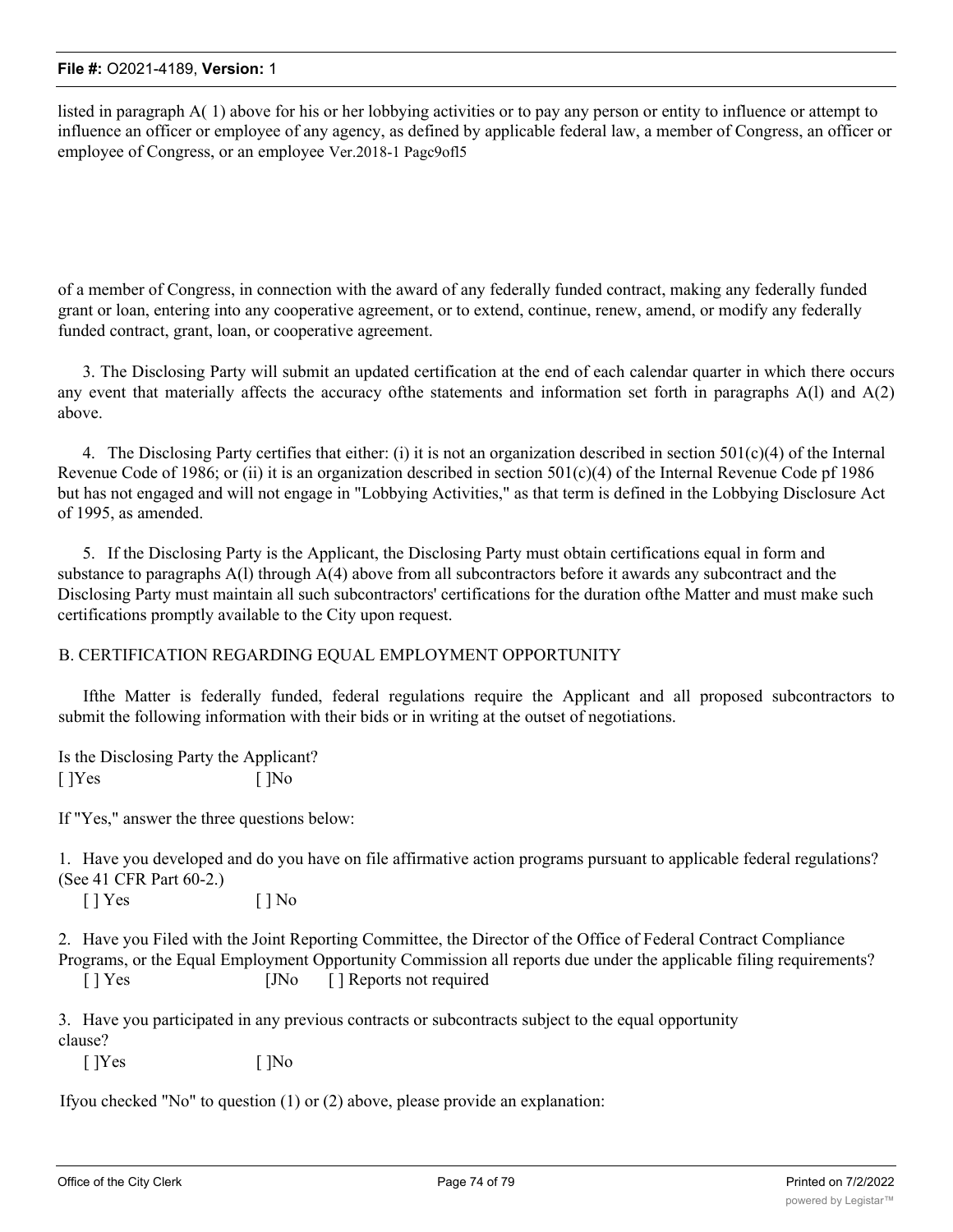Page 10 of 15

### **SECTION VII - FURTHER ACKNOWLEDGMENTS AND CERTIFICATION**

The Disclosing Party understands and agrees that:

A. The certifications, disclosures, and acknowledgments contained in this RDS will become part of any contract or other agreement between the Applicant and the City in connection with the Matter, whether procurement, City assistance, or other City action, and are material inducements to the City's execution of any contract or taking other action with respect to the Matter. The Disclosing Party understands that it must comply with all statutes, ordinances, and regulations on which this EDS is based.

B. The City's Governmental Ethics Ordinance, MCC Chapter 2-156, imposes certain duties and obligations on persons or entities seeking City contracts, work, business, or transactions. The full text of this ordinance and a training program is available on line at www.cityofchicago.org/Ethics <http://www.cityofchicago.org/Ethics>, and may also be obtained from the City's Board of Ethics, 740 N. Sedgwick St., Suite 500, Chicago, IL 60610, (312) 744-9660. The Disclosing Party must comply fully with this ordinance.

C. If the City determines that any information provided in this EDS is false, incomplete or inaccurate, any contract or other agreement in connection with which it is submitted may be rescinded or be void or voidable, and the City may pursue any remedies under the contract or agreement (if not rescinded or void), at law, or in equity, including terminating the Disclosing Party's participation in,the Matter and/or declining to allow the Disclosing Party to participate in other City transactions. Remedies at law for a false statement of material fact may include incarceration and an award to the City of treble damages.

D. It is the City's policy to make this document available to the public on its Internet site and/or upon request. Some or all ofthe information provided in, and appended to, this EDS may be made publicly available on the Internet, in response to a Freedom of Infonnation Act request, or otherwise. By completing and signing this EDS, the Disclosing Party waives and releases any possible rights or claims which it may have against the City in connection with the public release of information contained in this EDS and also authorizes the City to verify the accuracy of any information submitted in this EDS.

E. The information provided in this EDS must be kept current. In the event of changes, the Disclosing Party must supplement this EDS up to the time the City takes action on the Matter. If the Matter is a contract being handled by the City's Department of Procurement Services, the Disclosing Party must update this EDS as the contract requires. NOTE: With respect to Matters subject to MCC Chapter 1-23, Article I (imposing PERMANENT INELIGIBILITY for certain specified offenses), the information provided herein regarding eligibility must be kept current for a longer period, as required by MCC Chapter 1-23 and Section 2-154-020.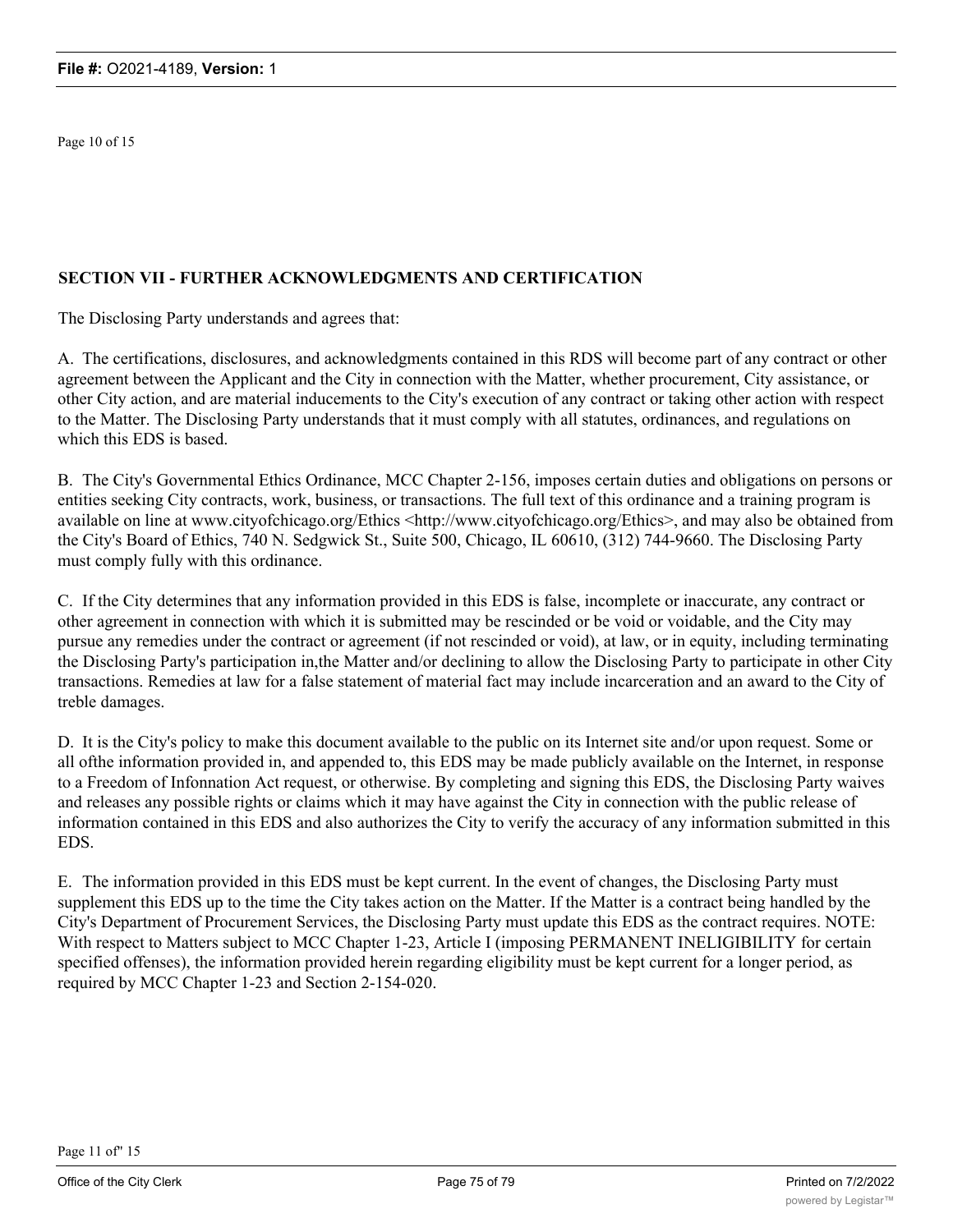# **CERTIFICATION**

Under penalty of perjury, the person signing below: (1) warrants that he/she is authorized to execute this EDS, and all applicable Appendices, on behalf of the Disclosing Party, and (2) warrants that all certifications and statements contained in this FDS, and all applicable Appendices, are true, accurate and complete as ofthe date furnished to the City.

YARAHLLC

(Sign here) (Print or type name of person signing)

(Print or type title of person signing)

Signed and sworn to before me on (date)

C 00 L County, 37,

Notary Public

Page 12 oft 5

### **CITY OF CHICAGO ECONOMIC DISCLOSURE STATEMENT AND AFFIDAVIT APPENDIX A**

#### **FAMILIAL RELATIONSHIPS WITH ELECTED CITY OFFICIALS AND DEPARTMENT HEADS**

**This Appendix is to be completed only by (a) the Applicant, and (b) any legal entity which has a direct ownership**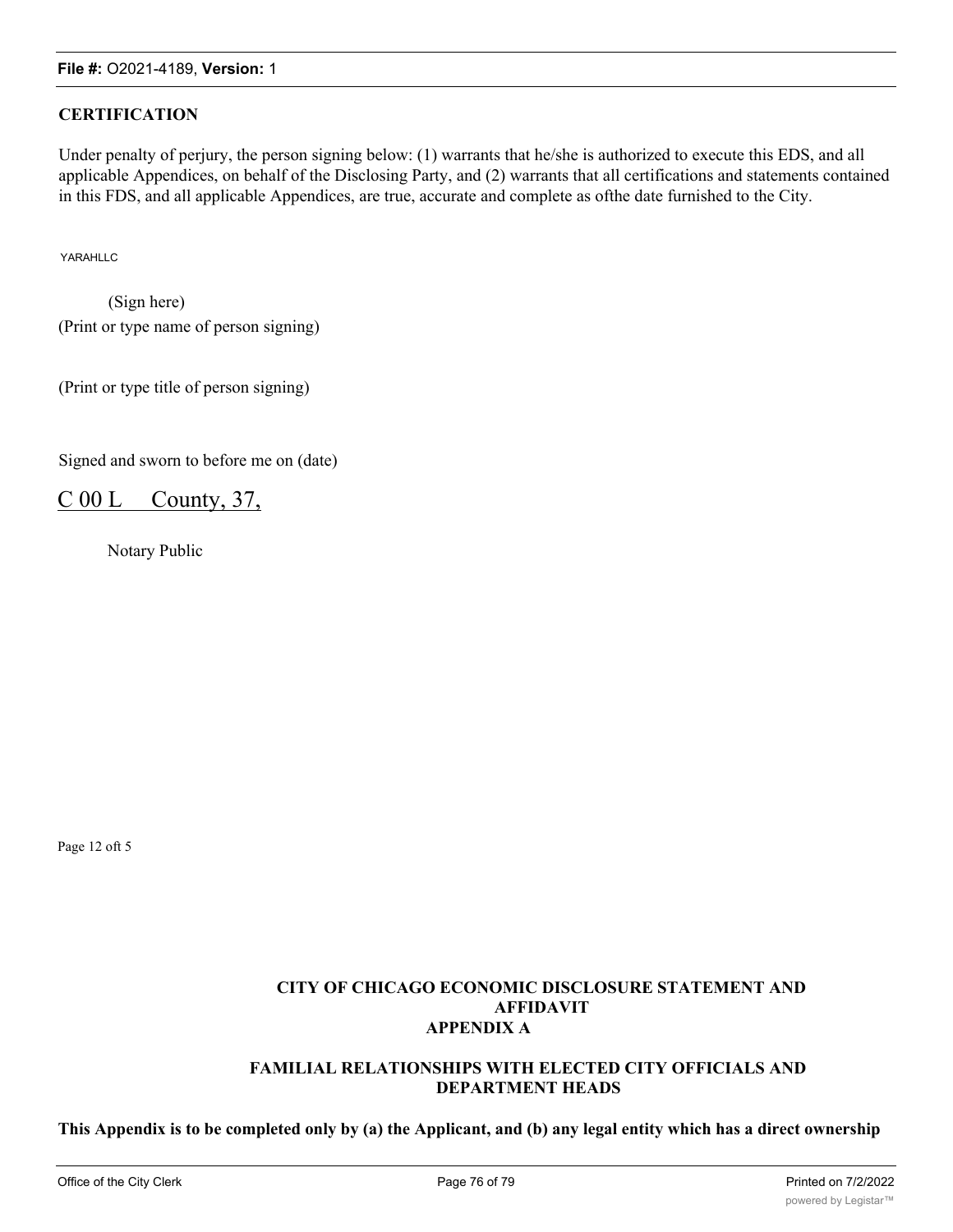## **interest in the Applicant exceeding 7.5%. It is not to be completed by any legal entity which has only an indirect ownership interest in the Applicant.**

Under MCC Section 2-154-015, the Disclosing Party must disclose whether such Disclosing Party or any "Applicable Party" or any Spouse or Domestic Partner thereof currently has a "familial relationship" with any elected city official or department head. A "familial relationship" exists if, as of the date this EDS is signed, the Disclosing Parly or any "Applicable Party" or any Spouse or Domestic Partner thereof is related to the mayor, any alderman, the city clerk, the city treasurer or any city department head as spouse or domestic partner or as any of the following, whether by blood or adoption: parent, child, brother or sister, aunt or uncle, niece or nephew, grandparent, grandchild, father-in-law, mother-in -law, son-in-law, daughter-in-law, stepfather or stepmother, stepson or stepdaughter, stepbrother or stepsister or halfbrother or half-sister.

"Applicable Party" means (1) all executive officers ofthe Disclosing Party listed in Section II.B.l.a., if the Disclosing Party is a corporation; all partners of the Disclosing Party, if the Disclosing Party is a general partnership; all general partners and limited partners of the Disclosing Party, ifthe Disclosing Party is a limited partnership; all managers, managing members and members ofthe Disclosing Party, ifthe Disclosing Party is a limited liability company; (2) all principal officers ofthe Disclosing Party; and (3) any person having more than a 7.5% ownership interest in the Disclosing Party. "Principal officers" means the president, chief operating officer, executive director, chief financial officer, treasurer or secretary of a legal entity or any person exercising similar authority.

Does the Disclosing Party or any "Applicable Party" or any Spouse or Domestic Partner thereof currently have a "familial relationship" with an elected city official or department head?

 $[1] Yes$   $[X] No$ 

If yes, please identify below (1) the name and title of such person, (2) the name ofthe legal entity to which such person is connected; (3) the name and title of the elected city official or department head to whom such person has a familial relationship, and (4) the precise nature of such familial relationship.

Page 13 of 15

### **CITY OF CHICAGO ECONOMIC DISCLOSURE STATEMENT AND AFFIDAVIT APPENDIX B**

### **BUILDING CODE SCOFFLAW/PROBLEM LANDLORD CERTIFICATION**

This Appendix is to be completed only by (a) the Applicant, and (b) any legal entity which has a direct ownership interest in the Applicant exceeding 7.5% (an "Owner"). It is not to be completed by any legal entity which has only an indirect ownership interest in the Applicant.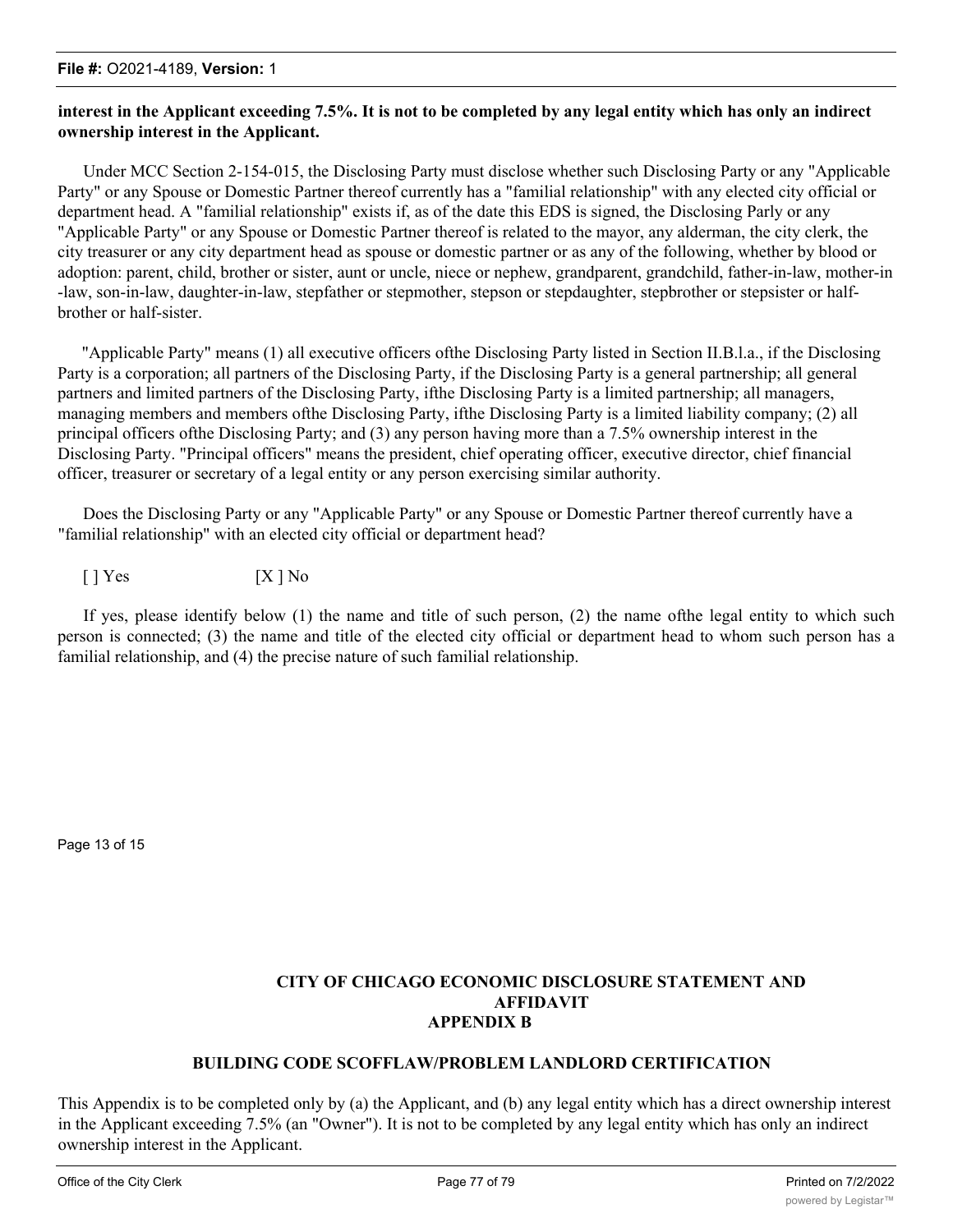1. Pursuant to MCC Section 2-154-010, is the Applicant or any Owner identified as a building code scofflaw or problem landlord pursuant to MCC Section 2-92-416?

 $[ ]$  Yes  $[ X ]$  No

2. If the Applicant is a legal entity publicly traded on any exchange, is any officer or director of the Applicant identified as a building code scofflaw or problem landlord pursuant to MCC Section 2-92-416?

[ ] Yes [ ] No [X ] The Applicant is not publicly traded on any exchange.

3. If yes to (1) or (2) above, please identify below the name of each person or legal entity identified as a building code scofflaw or problem landlord and the address of each building or buildings to which the pertinent code violations apply.

 $N/A$  :

Page 14 oft 5

#### CITY OF CHICAGO ECONOMIC DISCLOSURE STATEMENT AND AFFIDAVIT APPENDIX C

#### PROHIBITION ON WAGE & SALARY HISTORY SCREENING - CERTIFICATION

This Appendix is to be completed only by an Applicant that is completing this EDS as a "contractor" as defined in MCC Section 2-92-385. That section, which should be consulted (www.amlegal.com <http://www.amlegal.com>), generally covers a party to any agreement pursuant to which they: (i) receive City of Chicago funds in consideration for services, work or goods provided (including for legal or other professional services), or (ii) pay the City money for a license, grant